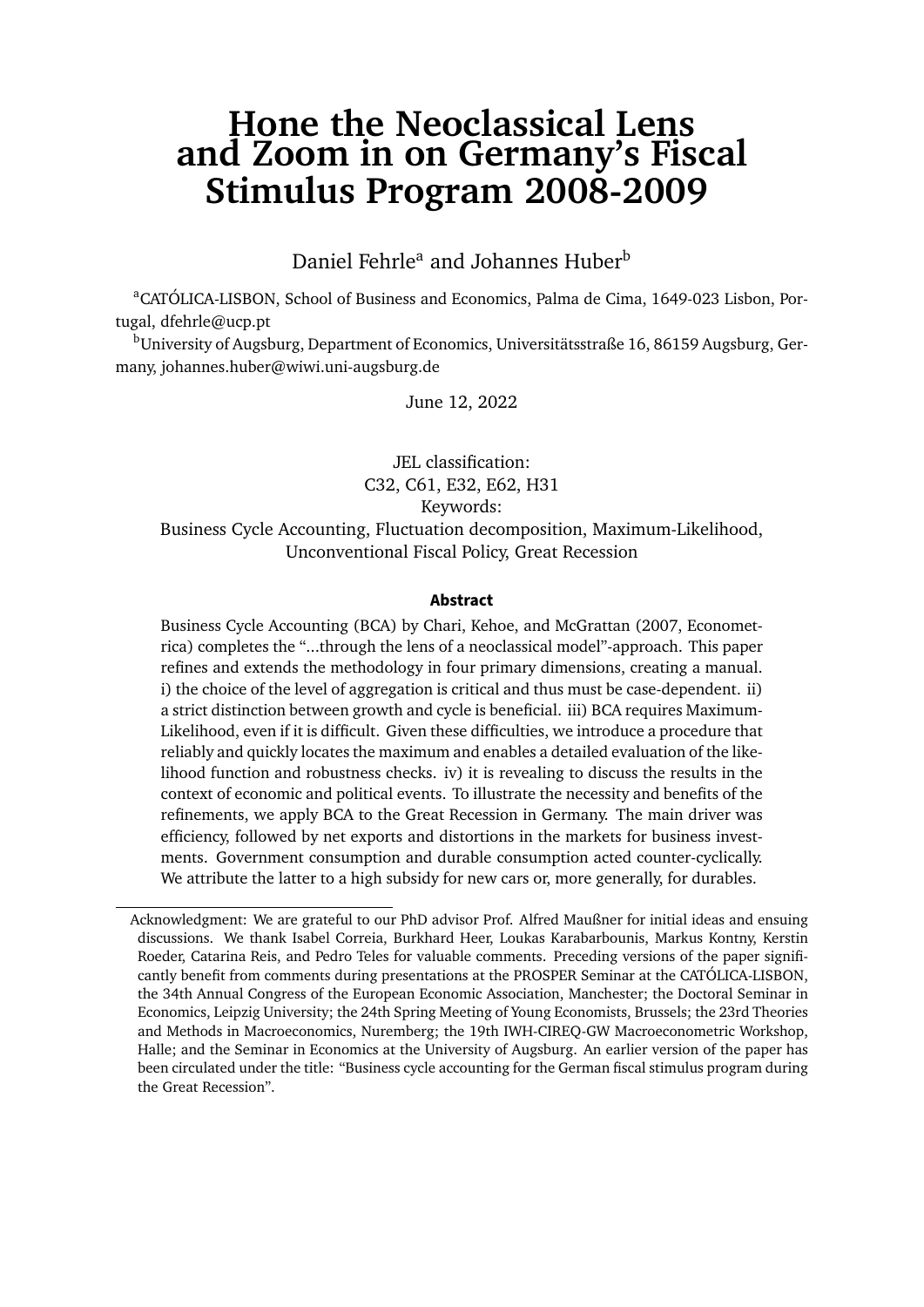## **1 INTRODUCTION**

[Chari, Kehoe, and McGrattan](#page-38-0) [\(2007\)](#page-38-0) (CKM) complete the "...through the lens of a neoclassical model"-approach by designing Business Cycle Accounting  $(BCA)^1$  $(BCA)^1$ . For good reasons, BCA became a popular method with over a hundred applications in quantitative macroeconomics. Despite – or because of – this multiplicity, there is a lack of a precise, standardized procedure to prevent flawed implementations. To address that issue, we first extend BCA and guide it by reviewing all the basic steps in quantitative macro: data preparation, modeling, estimation, quantification, and discussion. The main contribution is a novel strategy for reliable and fast likelihood maximization and generally is a honed neoclassical lens.To exemplify the necessity and benefits of the refinements in all steps, we subsequently apply BCA to the Great Recession in Germany and the related, partially unconventional policy measures enacted by the German government to counter it.

The elementary BCA prototype economy extends the benchmark Real Business Cycle (RBC) model by time-varying distortions in nearly every market. CKM construe the origins of these distortions, or wedges, as taxes, nominal and real frictions, changes in expectations, etc. The interpretation of these wedges is non-structural, yet the parameterization corresponds to ad-valorem taxes, productivity, or government spending. The wedges' driver is a reduced-form Markov process, commonly approximated by a stationary vector autoregression (VAR) with one lag. Using empirical time series, one can estimate the parameters of the VAR process and determine the states of the wedges. These determined wedges are fed back into the model one by one to assess the contribution of each wedge to the business cycle.

At the structural level, the BCA prototype economy lies between estimated Dynamic Stochastic General Equilibrium (DSGE) models with deep structural equations, parameters, and shocks and statistical models, such as VARs. Compared to the former class of models, the findings are less assumption-driven as the lean structure, and also the applicability of Maximum-Likelihood estimation (MLE) minimizes the number of assumptions required. However, compared to the latter class of models, the structural level of the prototype economy is sufficient to distinguish between market distortions and agents' responses. This structure makes BCA appropriate as a first step in characterizing forces and counterforces of a particular business cycle or phase (e.g., [Larkin,](#page-41-0) [2021\)](#page-41-0) and, in the spirit

<sup>1</sup>[Solow](#page-42-0) [\(1957\)](#page-42-0) established this long-lasting approach. To name but a few more recent applications: [Kehoe](#page-40-0) [and Prescott](#page-40-0) [\(2002\)](#page-40-0), [Ohanian](#page-41-1) [\(2010\)](#page-41-1), [Cho and Doblas-Madrid](#page-38-1) [\(2013\)](#page-38-1), [Karabarbounis](#page-40-1) [\(2014\)](#page-40-1) or [Hansen](#page-40-2) [and Ohanian](#page-40-2) [\(2016\)](#page-40-2). [Brinca et al.](#page-37-0) [\(2020\)](#page-37-0) recently surveyed the BCA literature in detail.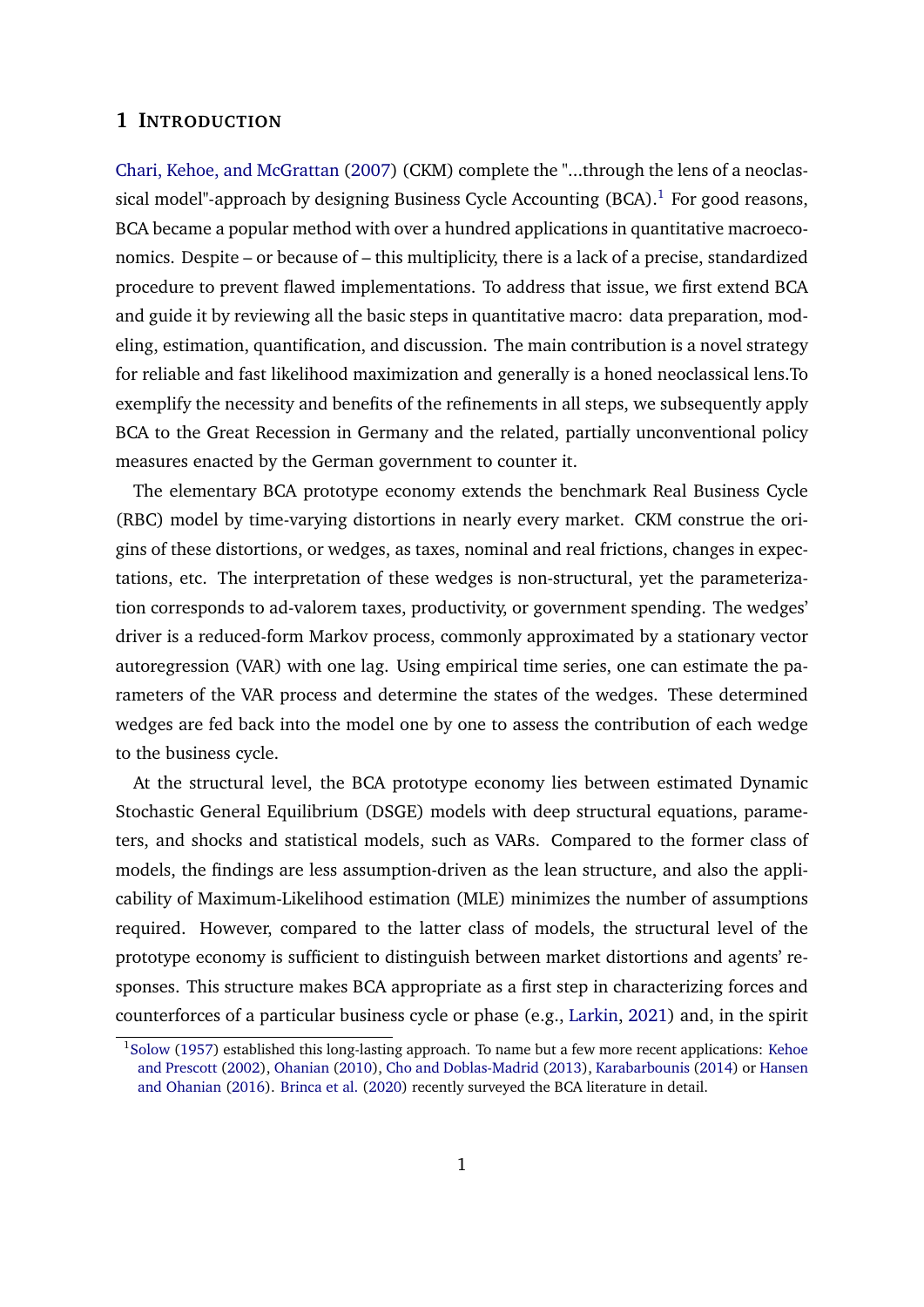of the inventors, in guiding researchers where to introduce frictions into DSGE models to replicate a cycle or phase. This idea contrasts the standard to characterize business cycle patterns and the targets of the theoretical predictions of DSGE models – impulse response functions and second moments from statistical models. Thus, we aim generally to lower the barriers for BCA to the extent that it becomes a standard in stating stylized facts of a business cycle or phase and deciding on the next steps, e.g., structural modeling.

Basically, each BCA analysis includes the five steps of quantitative macro mentioned above, starting with data preparation, i.e., the choice of the aggregation level and trend removal. Concerning the level of aggregation, the benchmark BCA prototype economy consists of three goods – consumption, investments, and the sum of government consumption and net exports. While this high-level aggregation keeps the analysis simple, it requires that individual goods aggregated in a particular quantity form a homogeneous entity. However, we are not aware of any BCA application discussing whether this holds. Although, the aggregation level can be crucial as we reminisce referring to the RBC literature.

Removing trends becomes critical as, for BCA, stationarity is a necessary condition for a successful estimation. The benchmark BCA prototype economy features one common log-linear trend for all quantities. Thus, detrending all time series with a common trend, e.g., as CKM, is consistent with the model but ensures no stationarity as the empirical equivalents are not entirely consistent with the balanced growth hypothesis. Therefore, we suggest beginning with the [Vogelsang and Franses](#page-42-1) [\(2005\)](#page-42-1) test for common deterministic linear trend growth rates. In case the test rejects the balanced growth hypothesis, only subtracting out an individual linear trend for each time series ensures stationarity. We argue furthermore that other detrending methods are inappropriate in the BCA context.

In the modeling step, the guiding principle is the consistency of the prototype economy with the data preparation. Previous work already extends the benchmark prototype economy in various ways, e.g., [Šustek](#page-42-2) [\(2011\)](#page-42-2) includes an asset market and a monetary policy wedge. Similarly, we propose to include more disaggregated markets, if necessary. Further, in the absence of balanced growth, i.e., if each time series were detrended separately, we suggest that the model should incorporate a long- and a short-run component of the wedges. The short-run component corresponds to the time-varying stochastic wedges, as introduced by CKM. The long-run component consists of a deterministic trend in the wedges, similar to [Lu](#page-41-2) [\(2012\)](#page-41-2) and [del Río and Lores](#page-38-2) [\(2021\)](#page-38-2), where the wedges grow deterministically, but they are time-varying. The wedges in our approach include both a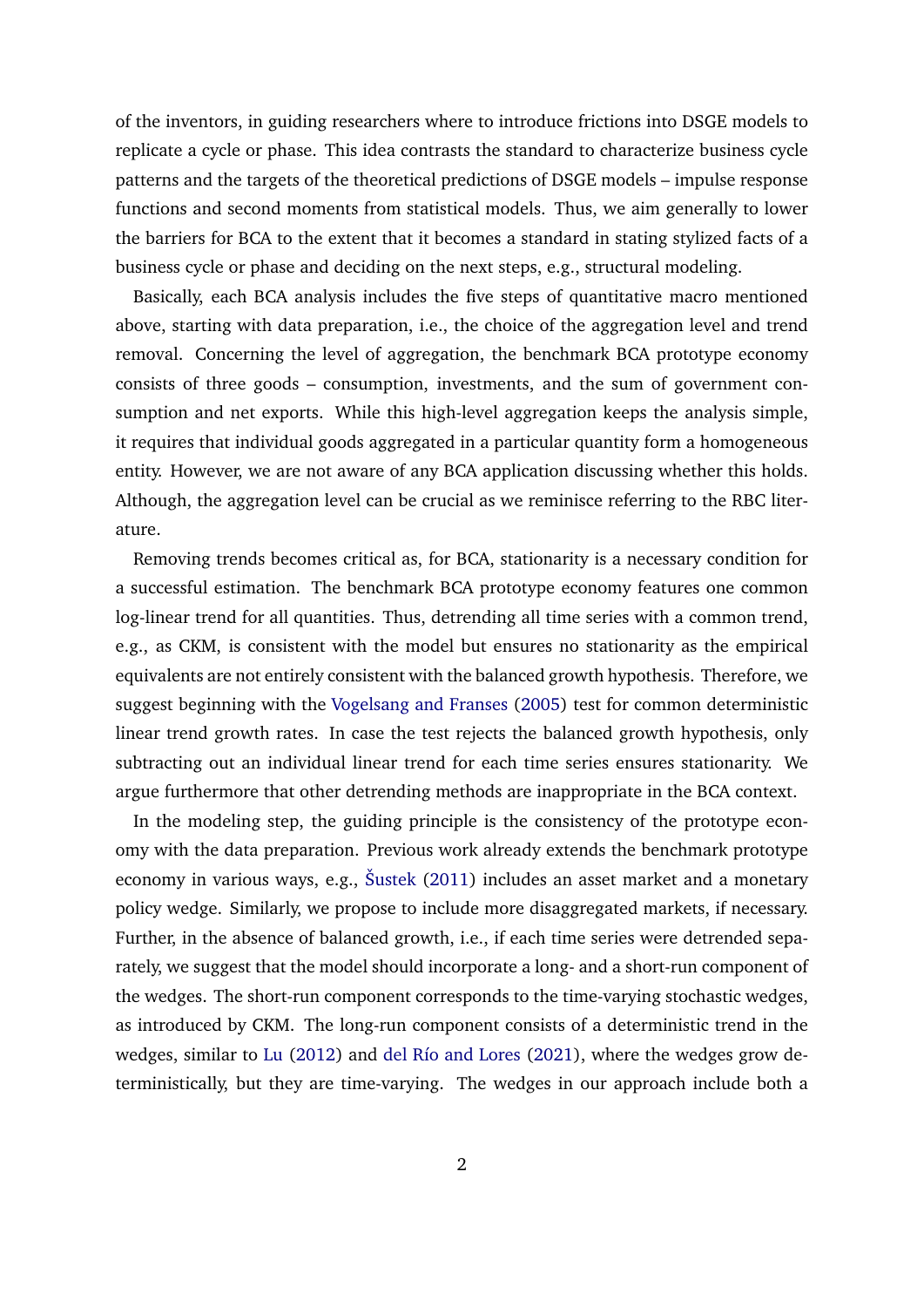deterministic, time-fixed growth rate component and a stochastic, stationary time-varying component to differentiate between growth and business cycle accounting.[2](#page-0-0)

The estimation step determines the parameter values of the prototype economy and the states of the wedges using MLE. Applying MLE for BCA is difficult due to identification and numerical optimization problems. As a result, many avoid these problems by switching to Bayesian estimation.[3](#page-0-0) However, as we argue, Bayesian methods are inappropriate for BCA – in short, it is impossible to make plausible prior assumptions for the parameter values of an approximated reduced-form process that describes fluctuations of non-structural wedges. Furthermore, [Brinca et al.](#page-37-1) [\(2018\)](#page-37-1) argue that weak identification associated with parameters of the VAR process is negligible, but unfortunately, is considerable for structural parameters. We introduce a two-step MLE procedure, which is fast and numerically robust. After verifying the strict local identification of all uncertain parameters using the strategy of [Iskrev](#page-40-3) [\(2010\)](#page-40-3), the procedure makes it feasible to plot the likelihood contour, detect the global likelihood maximum, and execute robustness checks to overcome weak identification problems concerning the uncertain structural parameters. Nevertheless, we recommend calibrating structural parameters whenever possible.

The two-step MLE procedure can be summarized as follows: In the first step, we maximize the likelihood function, which we receive from a Kalman recursion, assuming that the initial states are fixed and known in their long-run equilibrium. We show that this initialization is eventually equivalent to the procedure of CKM but provides two advantages, i) the computation of the likelihood function is less time-consuming and, ii) there exists an analytical and unique solution for the maximizing conditional covariance matrix. Under fairly general conditions, the estimator obtained with this procedure retains the properties of a Maximum-Likelihood (ML) estimator, yet, it is less efficient than the ML estimator based on the commonly used unconditional likelihood. The first-step estimates are thus only the guess for the actual (second-step) estimation, which maximizes the unconditional likelihood function. We complete the estimation step by determining the wedges' states with Kalman-smoothing.

CKM illustrate the impact of a wedge by plotting the path of economic activity if all but this wedge had remained unchanged since a reference year. We define additionally a

 $2$ This approach is similar to [Gomme and Rupert](#page-39-0) [\(2007\)](#page-39-0) where in a RBC model all quantities grow at a constant but not necessarily common rate.

<sup>3</sup>To name but a few, [Otsu](#page-41-3) [\(2010\)](#page-41-3), [Chakraborty and Otsu](#page-38-3) [\(2013\)](#page-38-3), [Plotnikov](#page-41-4) [\(2017\)](#page-41-4), [Gerth and Otsu](#page-39-1) [\(2018\)](#page-39-1) [Mishra and Chatterjee](#page-41-5) [\(2021\)](#page-41-5), or [Klein and Otsu](#page-40-4) [\(2021\)](#page-40-4).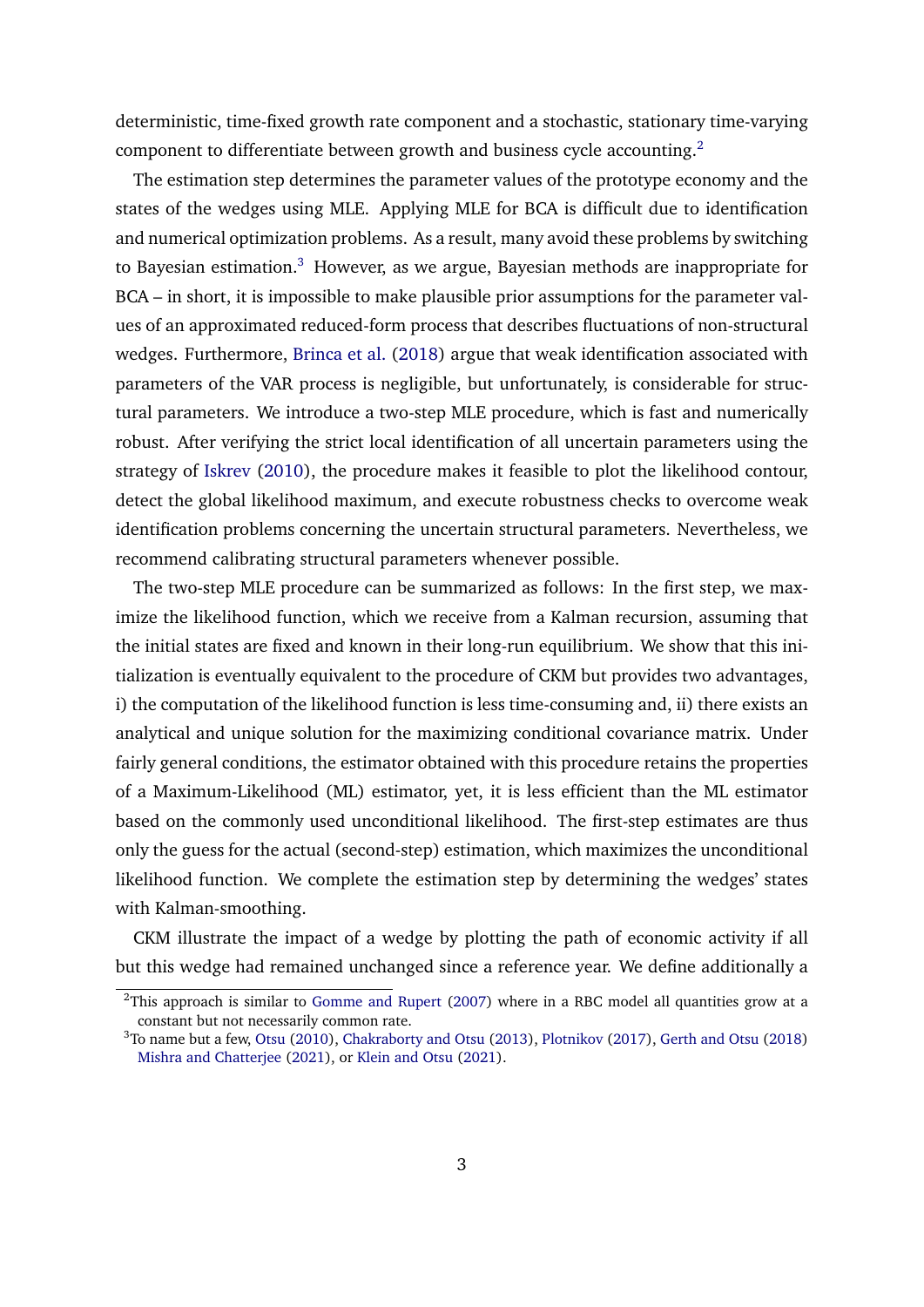measure, which quantifies the contribution of each wedge to the output gap.[4](#page-0-0) This measure is specially adequate to check the robustness of a pro- or counter-cyclical effect of a wedge with respect to the model's parameters.

The discussion step is at the core of any BCA analysis. CKM map different structural frictions towards the reduced-form wedges and show that their results are equivalent. The discussion focuses on those equivalent results to get an idea of the origin of a particular distortion and of where to introduce frictions in more structural models. We propose an additional discussion of the results against the background of market interventions, e.g., due to stabilization policy. [Mulligan](#page-41-6) [\(2005\)](#page-41-6) initiates such discussions by studying policy interventions as reduced-form errors of RBC models, and [Kersting](#page-40-5) [\(2008\)](#page-40-5) initiates the mapping of political measures, namely the 1980's U.K. labor market reforms, towards wedges inside the BCA framework. More general, [Hansen et al.](#page-40-6) [\(2020\)](#page-40-6) explore historical events through the lens of a neoclassical model.

To emphasize the benefits of disaggregation and mapping policy events towards wedges, we would like to refer to the insightful work of [Cheremukhin et al.](#page-38-4) [\(2015,](#page-38-4) [2016\)](#page-38-5). They disaggregate the production into two sectors (agriculture and non-agriculture) and map the effects of the policy cycle from "Maoists" and "Pragmatists" in China and from the transformation from Tsarist Russia to the Soviet Union, respectively, towards wedges.

Our application to the Great Recession in Germany, together with the related German government stabilization policy measures, exemplifies the necessity of the discussed refinements. The policy measures amounted to 82 billion  $\epsilon$  or 3.2 percent of GDP and intervened on different markets, e.g., by increasing government spending and expanding short-time work possibilities. Particularly noteworthy is the German cash for clunkers program, since this car subsidy affected one of Germany's core industries and was internationally incomparably large (5 Billion  $\in$  or 0.2 percent of GDP).

To account for the German export dependency, the increased government consumption, and the cash for clunkers program, which is equivalent to a subsidy for new durables, we distinguish between government spending and net exports as well as between business investments and new durables. The corresponding prototype economy includes the following wedges: *government consumption, durables, investment, labor, net exports,* and *efficiency*. Except for the labor wedge, each of these wedges includes a long- and a shortrun component, as the data rejects the balanced growth hypothesis. It is feasible with our

<sup>&</sup>lt;sup>4</sup>The corresponding definition of potential Gross Domestic Product (GDP) is the amount along the path the economy would follow if all wedges were fixed at the reference year.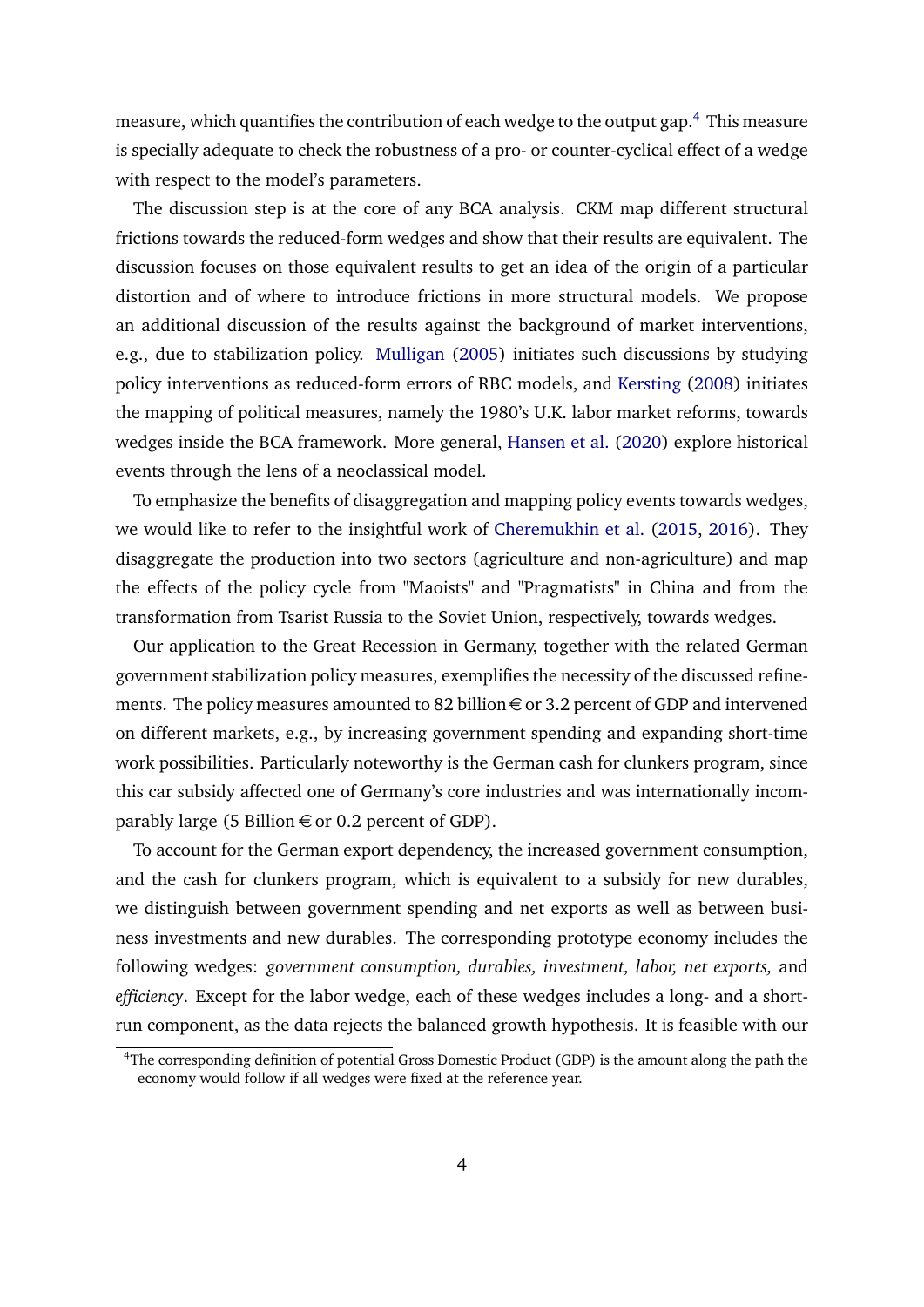two-step procedure to estimate the 57 parameters corresponding to the wedges' process and two structural parameters and handle weak identification of the latter.

Our findings suggest that the efficiency wedge mainly drove the crises (62%), followed by the net exports (26%) and the investment wedge (19%). The government consumption wedge and the durables wedge acted counter-cyclically (about -5% each). Furthermore, the labor wedge contributed only 3% to the crisis but induced a fast recovery. These statistics are robust except for the investment wedge. We discuss the results against different market interventions, e.g., we attribute the counter-cyclicality of the durables wedge to the cash for clunkers program.

Existing BCA applications for the Great Recession in Germany by [Brinca et al.](#page-37-2) [\(2016\)](#page-37-2) and [Gerth and Otsu](#page-39-1) [\(2018\)](#page-39-1) suggest negligible effects of the investment wedge on the business cycle. Both treat durables and other investment goods as a composite. We obtain similar results, feeding back both wedges simultaneously into the model. The pro-cyclicality of the investment wedge and the counter-cyclicality of the durables wedge cancel each other out, which is why previous work potentially underrates the importance of the investment wedge and, consequently, equivalent financial frictions. These insights also challenge the literature addressing the German fiscal stimulus program in structural DSGE models without accounting for durables separately (e.g., [Gadatsch et al.,](#page-39-2) [2016;](#page-39-2) [Drygalla et al.,](#page-39-3) [2018\)](#page-39-3). Finally, we contribute to the literature on durable net-tax changes as a tool of unconventional fiscal policy (e.g., [Clemens and Röger,](#page-38-6) [2021;](#page-38-6) [Bachmann et al.,](#page-37-3) [2021\)](#page-37-3).

The remainder of the paper reads as follows. In the first part, we refine BCA inside a manual. There, we first discuss data processing, second modeling, third the technical implementation, including the two-step MLE procedure, and lastly, the presentation of the results. In the second part, we present our application. Finally, the paper concludes.

## **2 MANUAL**

## **2.1 Data processing**

BCA is an empirical exercise, and therefore data processing is a necessary preliminary step to align empirical measurements with theoretical assumptions. Empirical business cycle research usually requires determining the degree of aggregation in line with the research question and removing trends for stationary variables. We will discuss both steps in the following two paragraphs.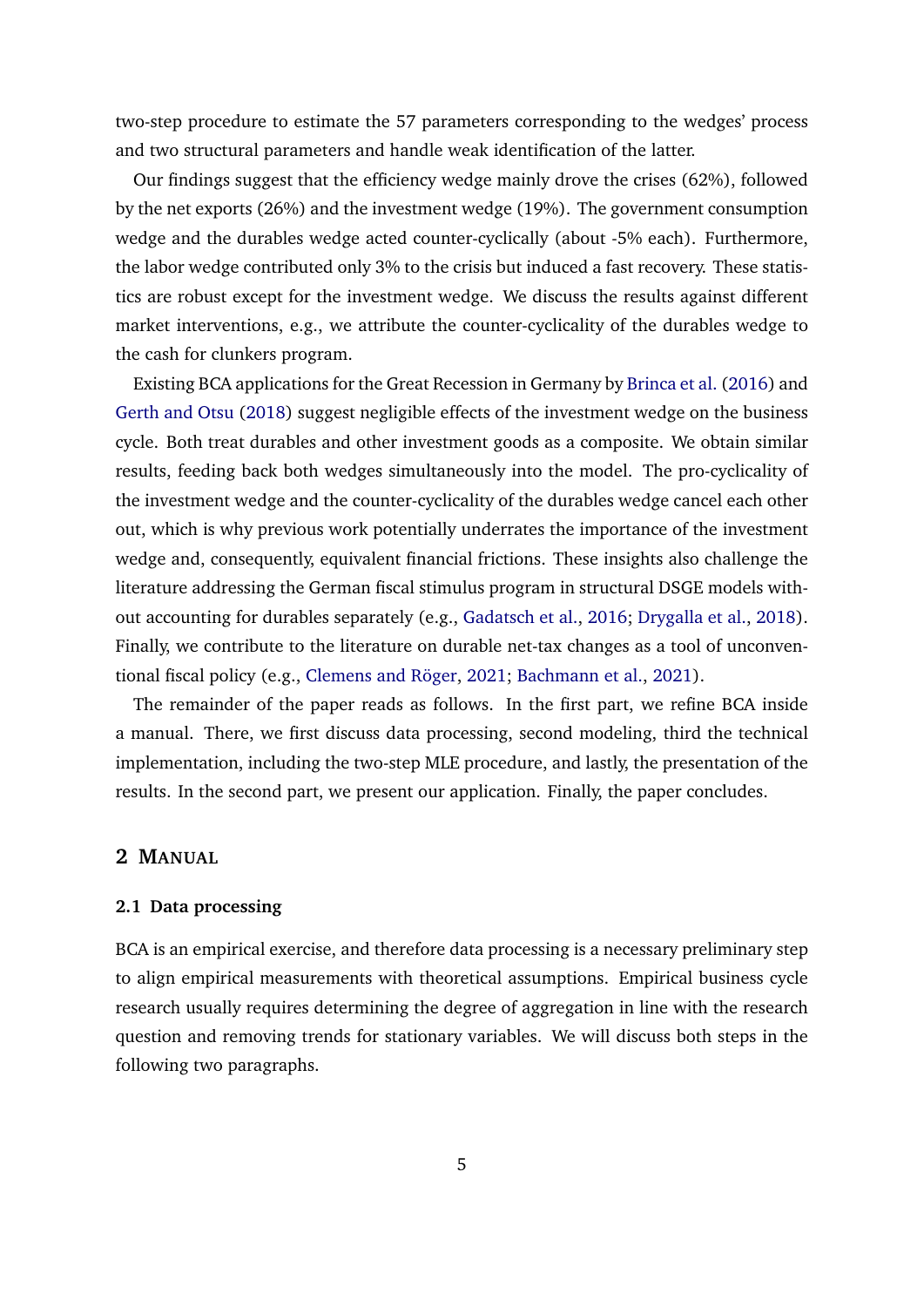**Aggregation** Most BCA applications employ the CKM prototype economy with one sector producing one homogeneous good that is used for consumption, investment, and a residual consisting of government consumption and net exports. On the one hand, this parsimony, similar to the benchmark RBC model, is a major advantage because it guarantees straightforward insights. On the other hand, there are solid arguments for the use of a lower aggregation level in RBC models. E.g., [Greenwood and Hercowitz](#page-39-4) [\(1991\)](#page-39-4) argue that a differentiation between household and business investments is meaningful when the taxation of market activity is taken into account or if their cycle behavior differs in general. The latter aims at the fact that the quantities must form a homogeneous entity to some degree. Thus, the RBC literature analyzes more disaggregated markets and production sectors, for example, by distinguishing durable goods or housing from investments in productive capital. In BCA, leaving different cyclical behavior of the subaggregates out of consideration becomes critical as a positive distortion in the market of a subaggregate and a negative distortion in the market of another subaggregate cancel each other out in the aggregate, leaving important market distortions undetected. As a good balance between parsimony and higher information content, we suggest the following rule for the degree of disaggregation: As much as necessary, as little as possible.

**Trend removing** There are two common methods for the separation of the growth and cyclical components in the literature. One is to simply remove a common (log-)linear trend (e.g., [Chari et al.,](#page-38-0) [2007;](#page-38-0) [Brinca et al.,](#page-37-2) [2016\)](#page-37-2), the other is to use a more sophisticated filter, like the HP-filter (e.g., [Brinca et al.,](#page-37-0) [2020\)](#page-37-0).

Both approaches are problematic. Concerning two-sided filters like the HP-filter, we are not aware of how to determine the wedges states as data consistency requires to applying the same filter to the model predictions, which excludes any recursive method. In addition, theoretically, the stationary wedges' process explains all components of a time series except the log-linear trend. Consequently, any filter beyond log-linear detrending causes an unnecessary loss of information.

Detrending time series with the same growth rate is consistent with the benchmark BCA prototype economy as balanced growth is present. However, using this method, MLE is often not feasible because the balanced growth hypothesis is usually empirically untenable, leading to a lack of stationarity. As a consequence, the estimation procedure for the parameters of the underlying stationary stochastic process fails. We suggest a test for common deterministic linear trend growth rates as stated by [Vogelsang and Franses](#page-42-1) [\(2005\)](#page-42-1), e.g.,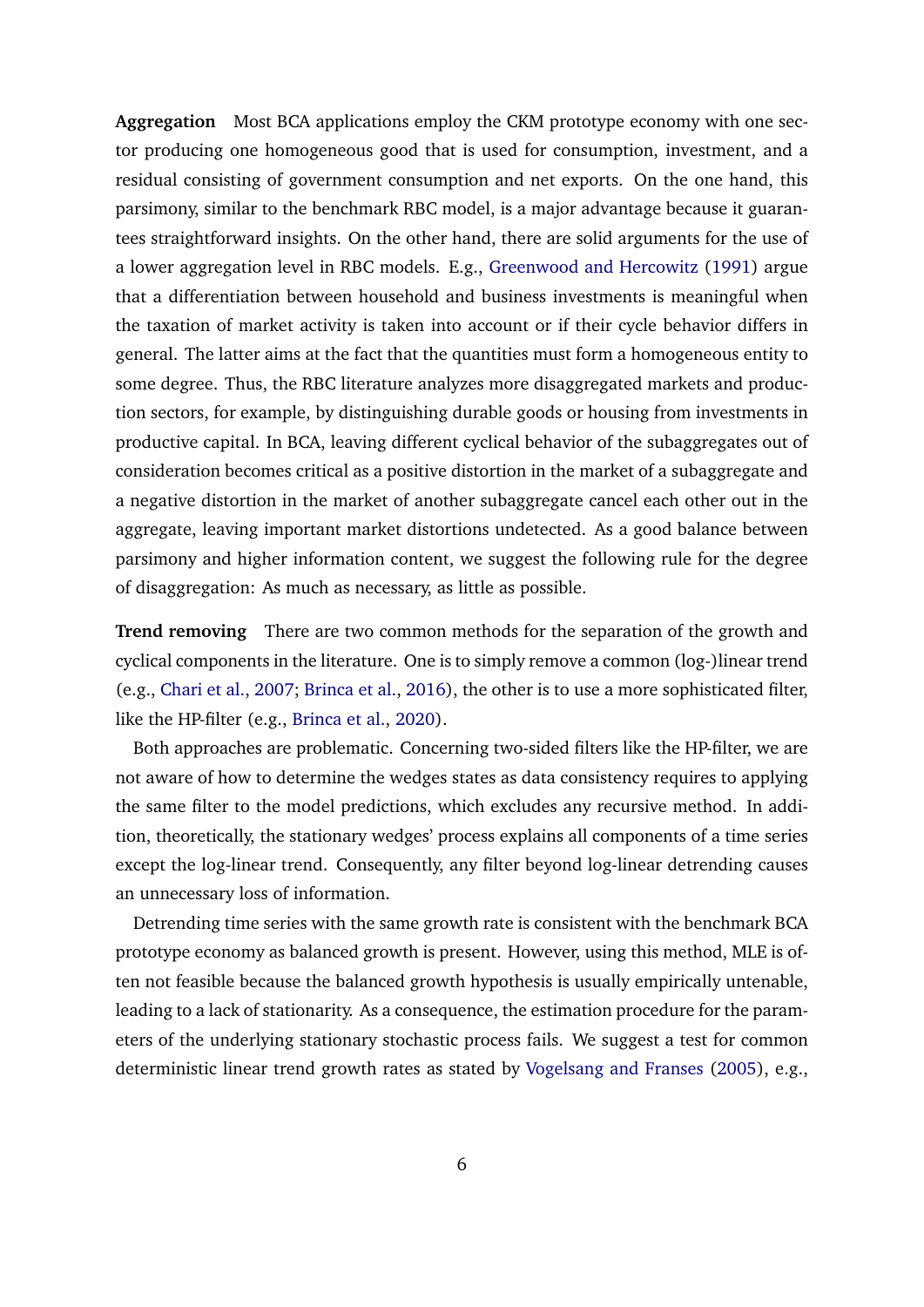based on the GDP growth rate, or more elaborated, subject to the linear restriction that the trend growth rates of the time series are all equal in the manner of [DeJong and Dave](#page-38-7) [\(2011,](#page-38-7) Ch. 6.1). If one cannot assume a common trend, we suppose to detrend each time series by its own growth rate obtained from a linear trend estimation. Additionally, we suggest verifying the stationarity of hours worked. Both procedures together guarantee stationarity. To ensure consistency with the model, we propose to include a long- and a short-run component in the wedges of the model if necessary.

Trend removal by differencing is uncommon in the BCA context and in the case of different average growth rates it even cannot be consistently modeled.

## **2.2 The prototype economy**

The CKM benchmark BCA prototype economy relies on the benchmark RBC model. Three agents exist in this economy, an infinitely-lived representative household, a firm, and a government. Various wedges extend the model, which we classify into three different types of wedges. The first type distorts markets just like ad valorem taxes, e.g., on investment goods or labor income. The second distorts efficiency and corresponds to factor productivity. The last distorts the aggregated demand as an additive separable demand subaggregate residual like exogenous government consumption. The wedges follow a Markov process and given the states of the wedges as well as budget and resource constraints the household chooses streams of consumption and leisure and the firm capital and labor to maximize lifetime utility and profits, respectively. The government finances its expenditures by levying taxes on labor and investment. In the case where a lower level of aggregation is necessary, the model must be adapted appropriately. Appendix [B](#page-49-0) provides the full analytic framework of the CKM benchmark prototype economy.

**Business cycle component** A Markov process drives the vector **z***<sup>t</sup>* of the stochastic timevarying components of the wedges, which in turn drive the entire fluctuations in the model. The Markov process is standardly approximated by a VAR(1)-process and reads

$$
\mathbf{z}_{t+1} = \Pi \mathbf{z}_t + \boldsymbol{\epsilon}_{t+1}, \ \boldsymbol{\epsilon}_t \sim \mathcal{N}(\mathbf{0}, \boldsymbol{\Sigma}). \tag{1}
$$

We combine the stochastic time-varying components  $z_t$  with the steady-state components additively or multiplicatively subject to the type of wedges.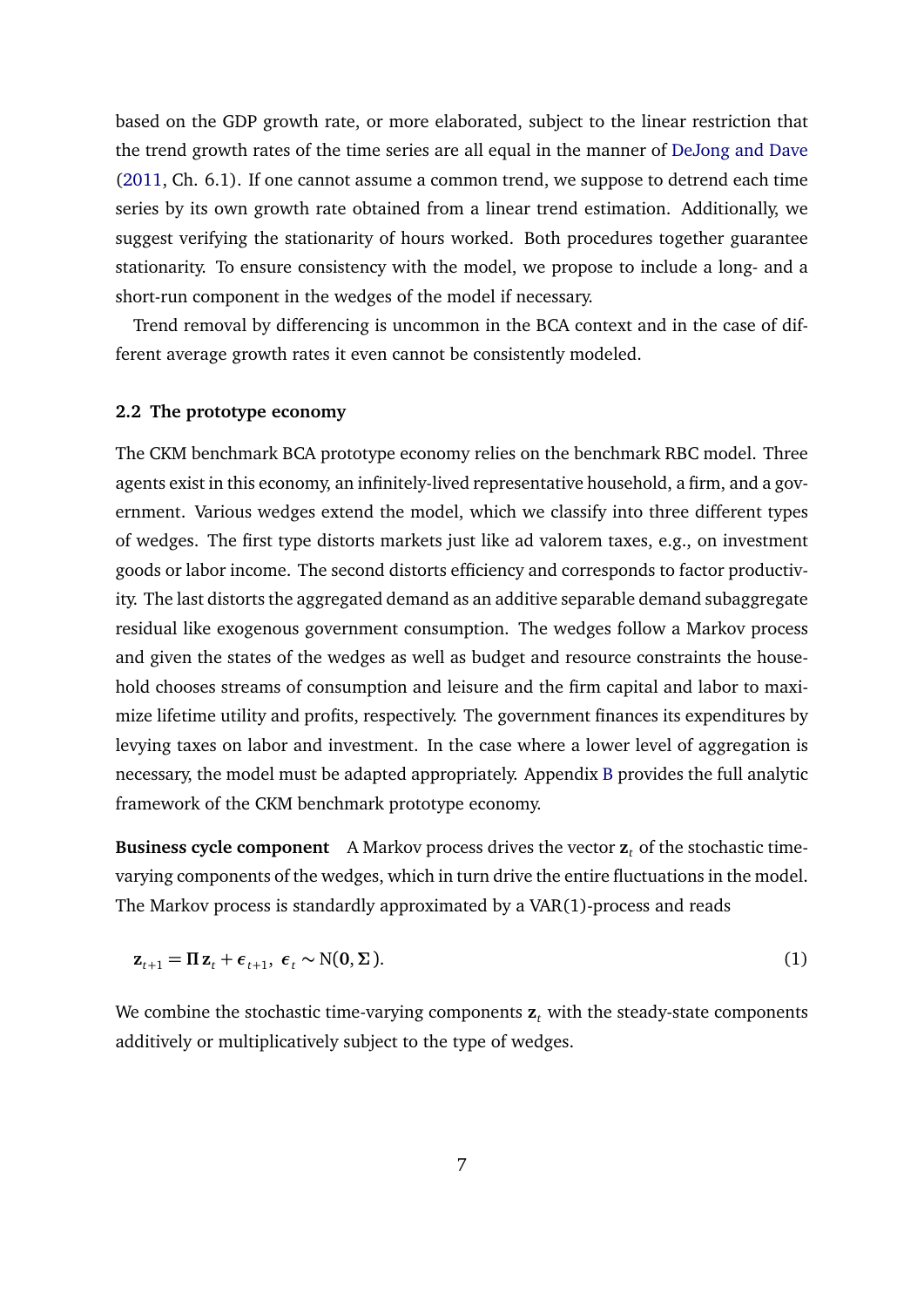**Growth component** In the CKM benchmark prototype economy, there are two growth components. The population growth and technical progress. The latter determines the balanced growth rate of per capita quantities. Moreover, it is straightforward to model separate trend growth of any quantities via a deterministic trend in relative prices. Formal, the relative price of a good or input factor *X* in period *t*,  $P_{Xt}$ , evolves with  $P_{Xt} = g_{P_X}P_{Xt-1}$ . Following, the growth factor of quantity  $X$ ,  $g_X$ , evolves with  $g/g_{P_\chi}$  where  $g$  is the growth factor of an arbitrary numeraire. In this way, relative prices represent the wedges' deterministic long-run component and therewith correspond to a growth accounting procedure. Since the cyclical component includes the steady-state component, detrended prices  $P_{Xt}/g_F^t$  $P_{P_{x}}^{t}$  can be normalized to one.

**Mapping** Here, we briefly discuss the mapping from structural models into the prototype economy from CKM, [Brinca et al.](#page-37-2) [\(2016\)](#page-37-2), and various other authors. Consider sticky wages in terms that in the short run the current real wages are a geometric mean of the current marginal product of labor and the real wage of the previous period, while in the long run, the marginal product of labor equals the marginal rate of substitution between consumption and labor. In this case, a wedge occurs as a deviation from the long-run equilibrium, hence sticky wedges are mappable to a prototype economy with a labor market wedge. To understand the mapping of political events, consider e.g., an investment grant to stimulate aggregated demand. Assume the reciprocal of an ad valorem tax ( $\frac{1}{1+\tau}$ ) represents the investment wedge and interpret the investment grant as a subsidy. In that case, it is straightforward to recognize that the grant increases the investment wedge. Similarly, consider an easing of monetary policy in form of a lower base rate. As refinancing becomes cheaper, for a given real rate of return, investment increases. Hence, monetary policy changes the intertemporal decision, which is reflected in a higher investment wedge. In this way, it is possible to map various policy measures. [Nutahara and Inaba](#page-41-7) [\(2012\)](#page-41-7) apply BCA for misspecified wedges and find they are able to approximate the true wedges and the corresponding response of the agents adequately.

#### **2.3 Implementing the Business Cycle Accounting framework**

After aligning the theory with the data, we turn to the technical implementation of the BCA methodology. To perform a BCA analysis, we have to master four steps: pinning down the parameter values, solving for the policy function, determining the state's realization, and evaluating the contribution of a combination of wedges.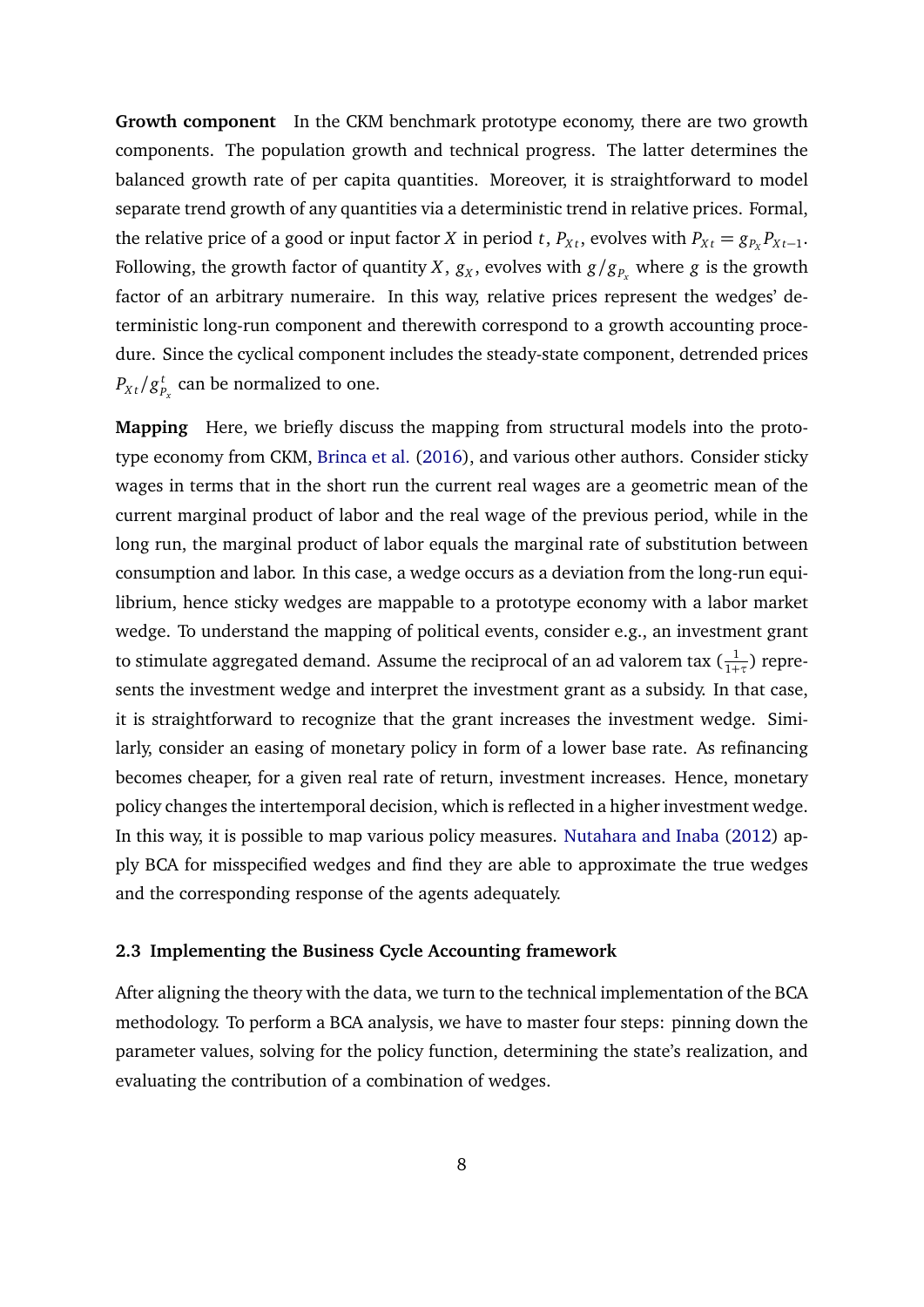In the first paragraph, we present a suitable solution method for BCA and introduce the notation of the solved model. In the next paragraph, we discuss two ways to determine the realization of the model's states and review the wedge decomposition proposed by CKM. Suggestions on the calibration exercises are presented afterward. The last paragraph gives a detailed description of our MLE procedure. There, we also discuss why MLE is the appropriate estimation method subject to BCA.

**Solution** To derive the policy function, we use a linear perturbation method. In detail, we apply the method of undetermined coefficients as [Uhlig](#page-42-3) [\(1999\)](#page-42-3) and [Christiano](#page-38-8) [\(2002\)](#page-38-8) describe to solve the log-linearized model. An exact description of how we solve the model is given in Appendix [D.](#page-56-0) This solution method is advantageous with respect to the estimation procedure as illustrated below because it allows solving separately for the deterministic and stochastic parts of the solution. The solved model then can be written as

<span id="page-9-2"></span>
$$
\mathbf{y}_t = \mathbf{L}_{\mathbf{x}}^{\mathbf{y}} \cdot \mathbf{x}_t + \mathbf{L}_{\mathbf{z}}^{\mathbf{y}} \cdot \mathbf{z}_t,\tag{2a}
$$

<span id="page-9-1"></span><span id="page-9-0"></span>
$$
\mathbf{c}_t = \mathbf{L}_{\mathbf{x}}^{\mathbf{c}} \cdot \mathbf{x}_t + \mathbf{L}_{\mathbf{z}}^{\mathbf{c}} \cdot \mathbf{z}_t,\tag{2b}
$$

$$
\mathbf{x}_{t+1} = \mathbf{L}_{\mathbf{x}}^{\mathbf{x}} \cdot \mathbf{x}_t + \mathbf{L}_{\mathbf{z}}^{\mathbf{x}} \cdot \mathbf{z}_t,\tag{2c}
$$

where the matrices  $\mathbf{L}^\cdot_{\mathbf{x}}$  characterize the policy function of the deterministic part of the model's solution, while  $\mathbf{L}_{\mathbf{z}}$  describe the policy function of the stochastic part. The vectors  $\mathbf{x}_t$ ,  $\mathbf{y}_t$  and  $\mathbf{c}_t$  collect the log-linearized model's endogenous states and it's observed and unobserved control variables, respectively. **L y z** is assumed to be non-singular, which is essential for the determination of the states in the procedure of CKM as well as in our estimation strategy.

**State determination and wedge decomposition** To obtain the endogenous and exogenous states,  $\mathbf{x}_t$  and  $\mathbf{z}_t$  for all  $t = 1, 2, ..., N$ , CKM assume that the economy was in its growth equilibrium in the period  $t = 0$ , i.e.,  $\mathbf{x}_0 = \mathbf{0}$ ,  $\mathbf{y}_0 = \mathbf{0}$  and  $\mathbf{z}_0 = \mathbf{0}$ . In this case we can use [\(2a\)](#page-9-0) and [\(2c\)](#page-9-1) to obtain  $\mathbf{x}_t$  and  $\mathbf{z}_t$  as

<span id="page-9-4"></span><span id="page-9-3"></span>
$$
\mathbf{x}_{t} = \mathbf{Z}_{1} \mathbf{y}_{t-1} + \mathbf{Z}_{2} \mathbf{x}_{t-1}, \qquad \qquad \mathbf{Z}_{1} := \mathbf{L}_{\mathbf{z}}^{x} \left( \mathbf{L}_{\mathbf{z}}^{y} \right)^{-1}, \ \mathbf{Z}_{2} := \mathbf{L}_{\mathbf{x}}^{x} - \mathbf{L}_{\mathbf{z}}^{x} \left( \mathbf{L}_{\mathbf{z}}^{y} \right)^{-1} \mathbf{L}_{\mathbf{x}}^{y}, \tag{3a}
$$

$$
\mathbf{z}_t = \left(\mathbf{L}_{\mathbf{z}}^{\mathbf{y}}\right)^{-1} \left(\mathbf{y}_t - \mathbf{L}_{\mathbf{x}}^{\mathbf{y}} \mathbf{x}_t\right), \qquad \qquad \mathbf{x}_0 = \mathbf{0}, \ \mathbf{y}_0 = \mathbf{0}, \ \forall t = 1, 2, \dots, N. \tag{3b}
$$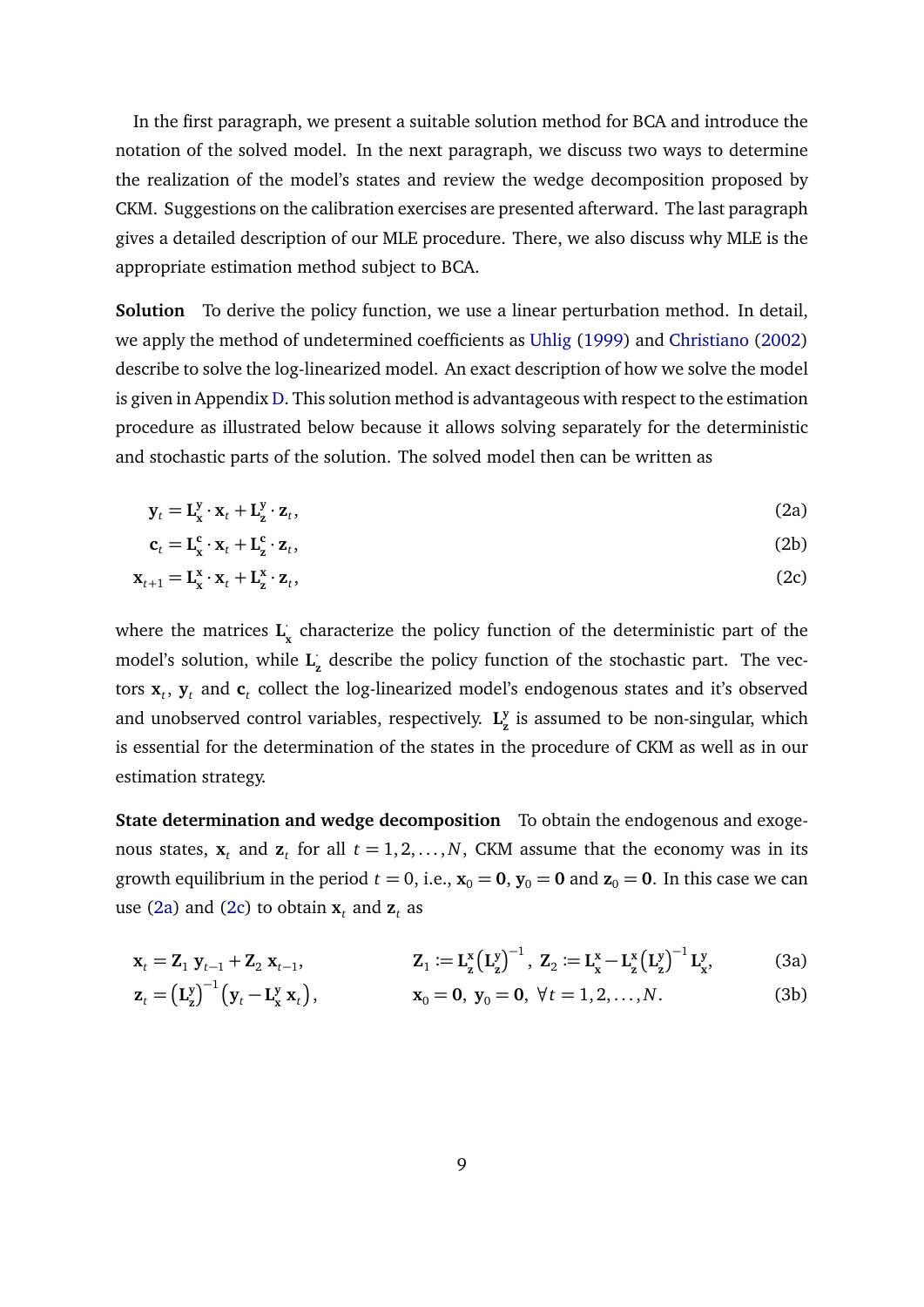However, if we are not willing to make this additional assumption, we can also estimate  $\mathbf{x}_t$  and  $\mathbf{z}_t$  by Kalman smoothing as

<span id="page-10-0"></span>
$$
\mathbf{x}_{t} = \mathbb{E}\left[\mathbf{x}_{t}|\mathbf{y}_{N},\ldots,\mathbf{y}_{1}\right],\tag{4a}
$$

$$
\mathbf{z}_t = \mathbb{E}\left[\mathbf{z}_t|\mathbf{y}_N,\ldots,\mathbf{y}_1\right], \qquad \forall t = 1,2,\ldots,N. \tag{4b}
$$

The latter way of determining  $\mathbf{x}_t$  and  $\mathbf{z}_t$  is more natural in the sense that the initial states are usually unknown.[5](#page-0-0)

Finally, we apply the wedge decomposition proposed by CKM to assess the contribution of a wedge or a combination of wedges to the quantities of interest. In detail, imagine we want to perform our BCA analysis over the periods  $p, p+1, \ldots, p+k$  with  $p \ge 1$  and  $p + k \leq N$ . Then to evaluate the contribution of a combination of wedges, which we allow to fluctuate, we would simulate a counterfactual set of data

<span id="page-10-1"></span>
$$
\tilde{\mathbf{z}}_t = \mathbf{S} \mathbf{z}_t + (\mathbf{I} - \mathbf{S}) \mathbf{z}_p, \tag{5a}
$$

$$
\tilde{\mathbf{x}}_t = \mathbf{L}_{\mathbf{x}}^{\mathbf{x}} \cdot \tilde{\mathbf{x}}_{t-1} + \mathbf{L}_{\mathbf{z}}^{\mathbf{x}} \cdot \tilde{\mathbf{z}}_{t-1},\tag{5b}
$$

$$
\tilde{\mathbf{y}}_t = \mathbf{L}_{\mathbf{x}}^{\mathbf{y}} \cdot \tilde{\mathbf{x}}_t + \mathbf{L}_{\mathbf{z}}^{\mathbf{y}} \cdot \tilde{\mathbf{z}}_t,\tag{5c}
$$

$$
\tilde{\mathbf{c}}_t = \mathbf{L}_{\mathbf{x}}^{\mathbf{c}} \cdot \tilde{\mathbf{x}}_t + \mathbf{L}_{\mathbf{z}}^{\mathbf{c}} \cdot \tilde{\mathbf{z}}_t, \qquad \qquad \tilde{\mathbf{x}}_{p-1} = \mathbf{x}_{p-1}, \ \tilde{\mathbf{z}}_{p-1} = \mathbf{z}_{p-1}, \ \forall \ t = p, p+1, \dots, p+k,
$$
 (5d)

where is  $\mathbf{S} = \text{diag}\left(s_1, \ldots, s_{n_{\overline{z}}}\right)$  with

$$
s_i = \begin{cases} 1, & \text{if the } i \text{-th wedge is allowed to fluctuate,} \\ 0, & \text{else.} \end{cases}, \quad i = 1, \dots, n_z. \tag{6}
$$

**Calibration** In general, we suggest determining as many structural parameters of the prototype economy under consideration as possible by calibration, so that ideally only the parameters affecting the stochastic process need to be estimated using MLE. Calibration might help to avoid problems resulting from weak identification, which often occur in the context of MLE. For instance, [Brinca et al.](#page-37-1) [\(2018\)](#page-37-1) find that weak identification can be particularly problematic for structural parameters.

Further, we discourage from determining the steady-state values of the different wedges with MLE, instead to compute them from the model's static equilibrium equations in line

<sup>&</sup>lt;sup>5</sup>Appropriate algorithms for Kalman smoothing are discussed by [Hamilton](#page-39-5) [\(1994,](#page-39-5) Chapter 13) or [Durbin](#page-39-6) [and Koopman](#page-39-6) [\(2012,](#page-39-6) Chapter 4), among others.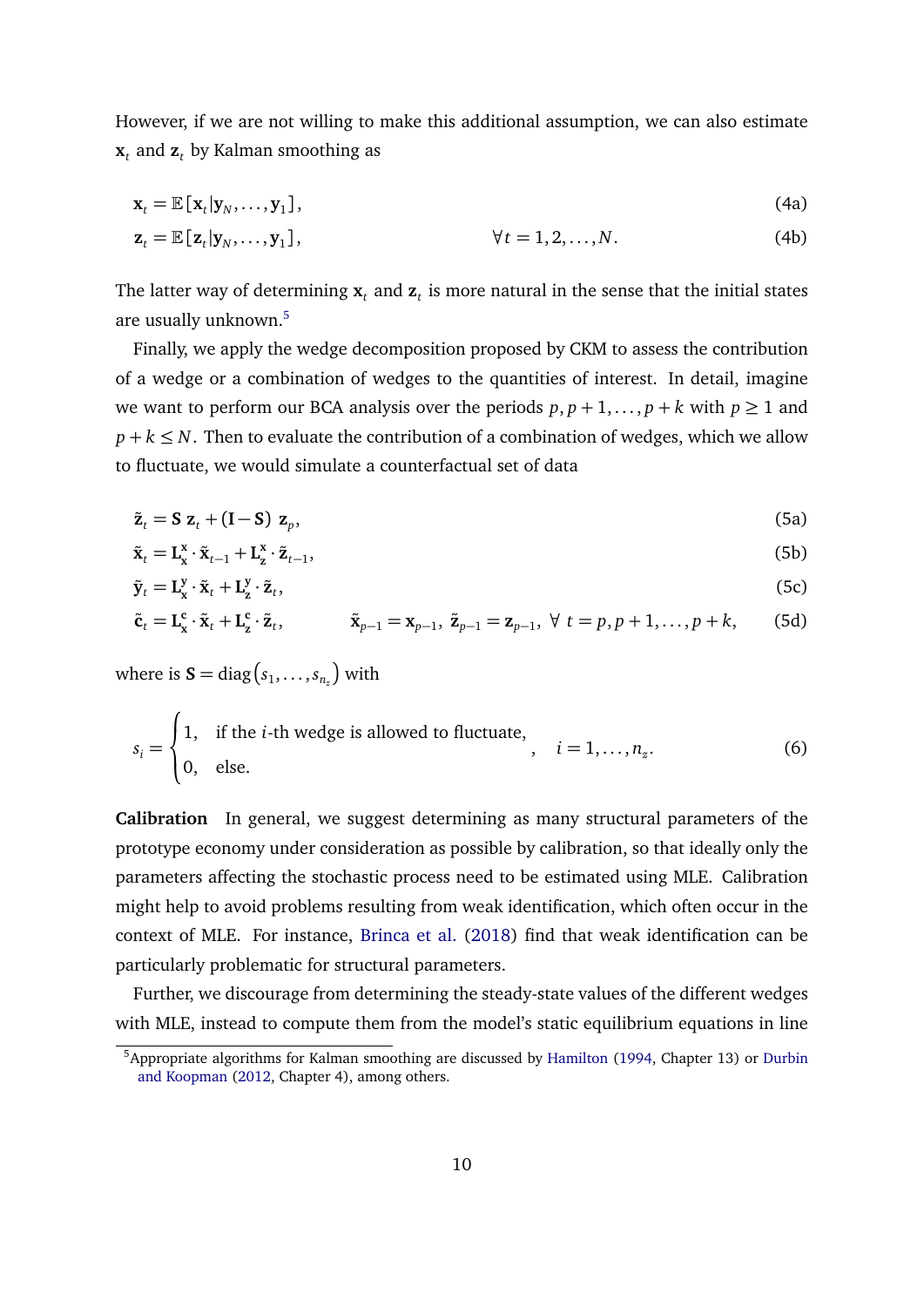with [Lama](#page-41-8) [\(2011\)](#page-41-8). In other words, to fix the steady-state values of output and the subaggregates to their nominal average shares of output and the average share of hours worked on the available time budget of the household and, in addition, to estimate the growth rates of the observables to determine the growth rates of all quantities and labor augmenting progress using least square.

<span id="page-11-0"></span>**Maximum-Likelihood estimation** The estimation of DSGE models for a large set of parameters is typically done using Bayesian methods, although MLE involves fewer assumptions. Applying Bayesian estimation is usually meaningful, since the researcher has a structural parametrization in mind and, by association, an idea of probable parameter values. We would like to stress that the application of BCA requires MLE and any restrictions like the Bayesian approaches are questionable. The wedges are superpositions and interactions of a variety of market distortions with an underlying reduced-form stochastic process, which complicates the interpretation of the Markov transitions. Furthermore, [Nutahara and Inaba](#page-41-7) [\(2012\)](#page-41-7) argue that the VAR(1) strips down a potentially more sophisticated stochastic process. Thus, the estimated parameters are only pseudo-true for the real model. As a consequence, in general, the values of the process' parameters cannot be interpreted, and a priori assumptions of them are meaningless, and even more seriously, may restrict the set of mappable models.

We would also like to point out two technical issues regarding Bayesian methods and BCA. First, to the best of our knowledge, there is no prior that includes all combinations of parameter values that generate eigenvalues of *Π* less than one and excludes all combinations that do not have these properties. Second, the posteriors of a VAR-driven DSGE model can be multi-modal, which makes the commonly used RWMH algorithms unsuit-able.<sup>[6](#page-0-0)</sup>

For a successful MLE, we suggest partitioning the parameters to be estimated into three subsets: The sets  $\theta$ <sub>Π</sub> and  $\theta$ <sub>Σ</sub> that collect the parameters determining **Π** and **Σ** as well as the set of structural parameters  $\bm{\theta}_{\tt S}$  if needed. Further, let  $\bm{\Sigma} = \bm{\Omega} \bm{\Omega}^T$  and in turn  $\bm{\Omega}$  a lower triangular matrix. Note at this point, that these different parameter categories influence the policy function [\(2\)](#page-9-2) of the model in different ways. First,  $\theta_{\Sigma}$  does not affect the policy function at all, since we use linear approximation techniques. Second,  $\theta_{\Pi}$  only affects the stochastic part of the policy function  $(\mathbf{L}_{\mathbf{z}})$ . Last,  $\boldsymbol{\theta}_{\mathbf{S}}$  may also affect its deterministic part

<sup>&</sup>lt;sup>6</sup>For a deeper discussion and solutions for multi-modal posteriors see [Herbst and Schorfheide](#page-40-7) [\(2015,](#page-40-7) Chapter 5 and 6.1).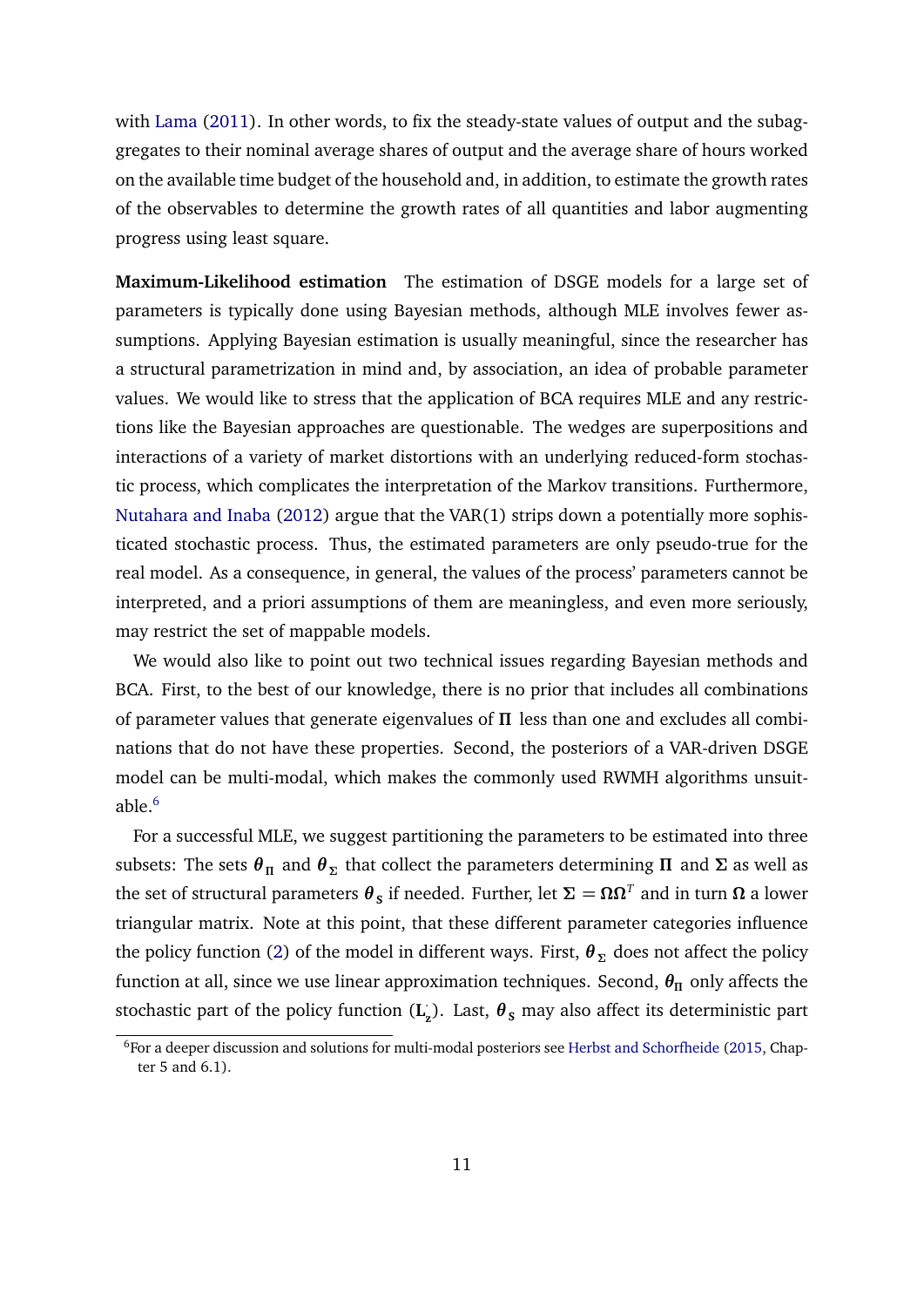(**L** · **x** ). The effect on different terms of the policy function of different parameters means, that given a set of structural parameters, we can reevaluate the likelihood function for *θ<sup>Π</sup>* and  $\theta_{\Sigma}$  without repeatedly solving for the deterministic part of the policy function. Identification: Most issues with estimating DSGE models are due to a lack of identification. Since this issue is particularly apparent in combination with MLE, it is essential to make sure that the prototype economy is identifiable concerning uncertain parameters. Concerning BCA, [Brinca et al.](#page-37-1) [\(2018\)](#page-37-1) provide and apply strategies for identification strength. They show that weak identification of the stochastic process' parameters is secondary but primary for structural ones. To address this problem, it is advisable to compute the likelihood surface of uncertain structural parameters to detect a global maximum as well as the likelihood's curvature and to execute robustness checks. Furthermore, we suggest verifying strict local identifiability through [Iskrev'](#page-40-3)s [2010](#page-40-3) method. [Iskrev](#page-40-3) [\(2010\)](#page-40-3) shows that a linearized DSGE model with normally distributed shocks is locally identified for a given set of parameters if the Jacobian matrix of the theoretical first and second moments for these parameters has full rank. To check the identifiability over a sufficiently large parameter space, we suggest drawing sufficiently times from a suitable distribution for all uncertain parameters to subsequently verify the identifiability of the model for the drawn parameters.

Likelihood Evaluation: To maximize the likelihood function over the unknown parameters and thus determine the ML estimator of these parameters, the policy function of the log-linearized prototype economy is usually transformed into a state-space model of the form:

<span id="page-12-0"></span>
$$
\mathbf{y}_t = \mathbf{H}\mathbf{w}_t,\tag{7a}
$$

$$
\mathbf{w}_t = \mathbf{F}\mathbf{w}_{t-1} + \mathbf{v}_t, \qquad \qquad \mathbf{v}_t \sim \mathcal{N}(\mathbf{0}, \mathbf{Q}), \qquad \qquad (7b)
$$

with

$$
\mathbf{w}_t = \begin{pmatrix} \mathbf{z}_t \\ \mathbf{x}_t \end{pmatrix}, \quad \mathbf{v}_t = \begin{pmatrix} \boldsymbol{\epsilon}_t \\ \mathbf{0} \end{pmatrix}, \quad \mathbf{H} = \begin{pmatrix} \mathbf{L}_z^{\mathbf{y}} & \mathbf{L}_x^{\mathbf{y}} \end{pmatrix}, \quad \mathbf{F} = \begin{pmatrix} \Pi & \mathbf{0} \\ \mathbf{L}_z^{\mathbf{x}} & \mathbf{L}_x^{\mathbf{x}} \end{pmatrix}, \quad \text{and} \quad \mathbf{Q} = \begin{pmatrix} \Sigma & \mathbf{0} \\ \mathbf{0} & \mathbf{0} \end{pmatrix}.
$$

Since the state-space model [\(7\)](#page-12-0) is linear with Gaussian disturbances  $\mathbf{v}_t$  for all  $t = 1, 2, ..., N$ , using the prediction error decomposition we may obtain minus twice the log-likelihood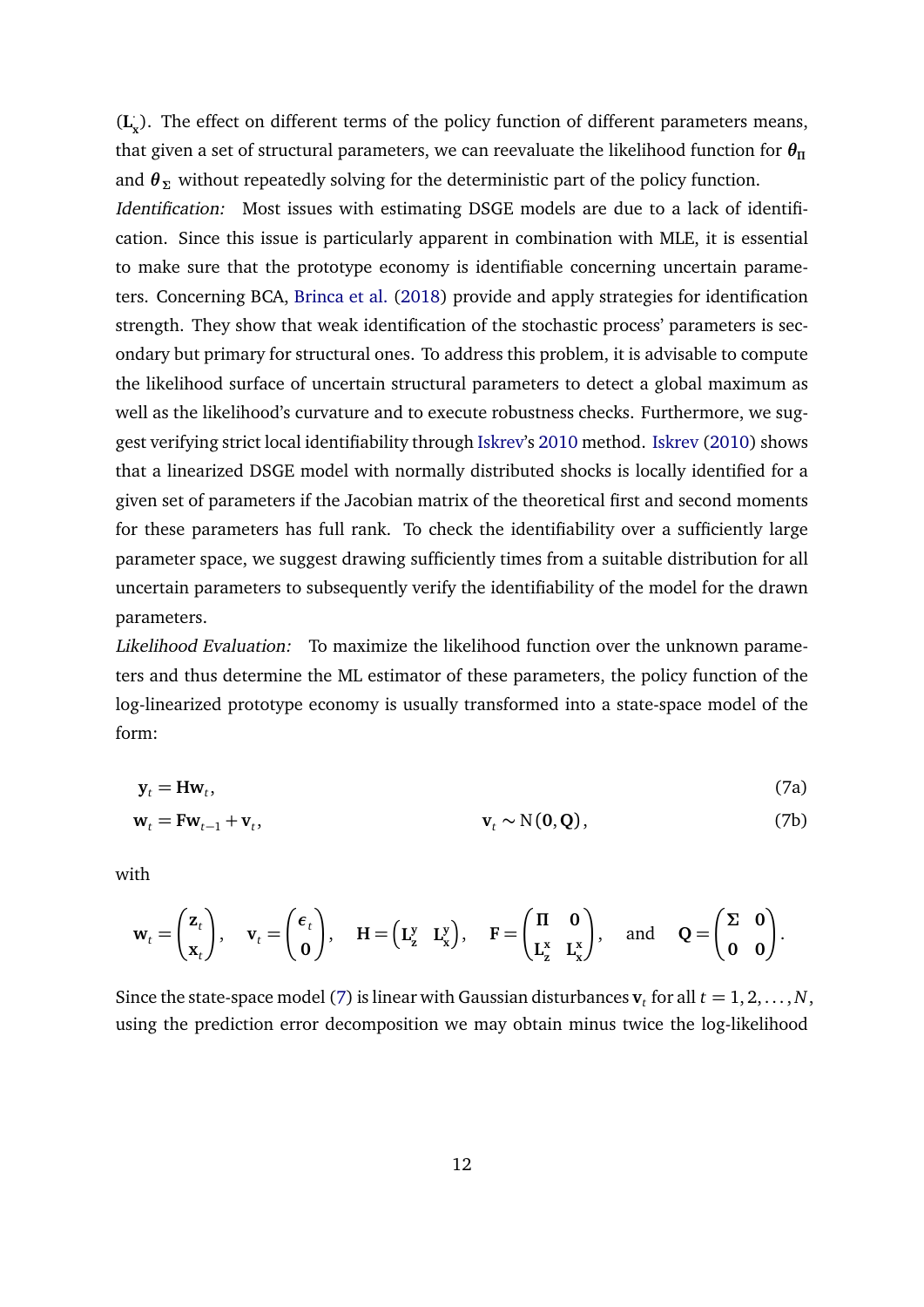function (without constant) as

<span id="page-13-1"></span>
$$
L = \sum_{t=1}^{N} \ln \left| \mathbf{H} \left( \mathbf{F} \mathbf{C}_{t-1} \mathbf{F}^{T} + \mathbf{Q} \right) \mathbf{H}^{T} \right| + \left( \mathbf{y}_{t} - \mathbf{H} \mathbf{F} \boldsymbol{\mu}_{t-1} \right)^{T} \left( \mathbf{H} \left( \mathbf{F} \mathbf{C}_{t-1} \mathbf{F}^{T} + \mathbf{Q} \right) \mathbf{H}^{T} \right)^{-1} \left( \mathbf{y}_{t} - \mathbf{H} \mathbf{F} \boldsymbol{\mu}_{t-1} \right), \quad (8)
$$

where for given  $\mu_0$  and  $\mathbf{C}_0$  the Kalman filter may be used to compute  $\mu_t = \mathbb{E}[\mathbf{w}_t | \mathbf{y}_t, \dots, \mathbf{y}_1]$ and  $\mathbf{C}_t = \mathbb{V}[\mathbf{w}_t | \mathbf{y}_t, \dots, \mathbf{y}_1]$  for all  $t = 1, 2, \dots, N$  recursively as

$$
\mu_t = \mathbf{F}\mu_{t-1} + \left(\mathbf{HFC}_{t-1}\mathbf{F}^T + \mathbf{HQ}\right)^T \left[\mathbf{H}\left(\mathbf{FC}_{t-1}\mathbf{F}^T + \mathbf{Q}\right)\mathbf{H}^T\right]^{-1} \left(\mathbf{y}_t - \mathbf{H}\mathbf{F}\mu_{t-1}\right),\tag{9a}
$$

<span id="page-13-2"></span>
$$
\mathbf{C}_{t} = \mathbf{F}\mathbf{C}_{t-1}\mathbf{F}^{T} + \mathbf{Q} - \left(\mathbf{H}\mathbf{F}\mathbf{C}_{t-1}\mathbf{F}^{T} + \mathbf{H}\mathbf{Q}\right)^{T} \left[\mathbf{H}\left(\mathbf{F}\mathbf{C}_{t-1}\mathbf{F}^{T} + \mathbf{Q}\right)\mathbf{H}^{T}\right]^{-1} \left(\mathbf{H}\mathbf{F}\mathbf{C}_{t-1}\mathbf{F}^{T} + \mathbf{H}\mathbf{Q}\right).
$$
 (9b)

The ML estimate of  $\boldsymbol{\theta} = \left(\boldsymbol{\theta}_{\mathbf{S}}^{T}\right)$  $\frac{T}{s}$ *, θ*<sub>Π</sub><sup>*T*</sup>*, θ*<sub>Σ</sub><sup>*T*</sup>  $\left(\frac{T}{\Sigma}\right)^T$  is then given by

$$
\hat{\boldsymbol{\theta}} = \operatorname{argmin}_{\boldsymbol{\theta}} L(\boldsymbol{\theta}) \qquad \text{and} \qquad \hat{\mathbb{V}} \big[ \hat{\boldsymbol{\theta}} \big] = \bigg[ -\frac{\partial^2 L(\hat{\boldsymbol{\theta}})}{\partial \boldsymbol{\theta} \partial \boldsymbol{\theta}^T} \bigg]^{-1}, \qquad (10)
$$

with approximately  $\hat{\boldsymbol{\theta}} \sim \mathrm{N}\big(\boldsymbol{\theta}, \hat{\mathbb{V}} \big[\hat{\boldsymbol{\theta}}\,\big]\!\big)$  for large  $N.$ 

Unconditional Initialization: The most common initialization for a stationary state space model, like the one described by [\(7\)](#page-12-0), is to specify  $\mu_0$  and  $C_0$  as the unconditional mean vector  $\bm{\mu} \!=\mathbb{E}[\textbf{w}_t]$  and the unconditional variance matrix  $\mathbf{C} \!=\! \mathbb{V}[\textbf{w}_t]$  of state vector  $\textbf{w}_t$  (see e.g., [Hamilton](#page-39-5) [\(1994,](#page-39-5) Chapter 13) or [Durbin and Koopman](#page-39-6) [\(2012,](#page-39-6) Chapter 5)). Thus  $\mu_0$ and  $C_0$  may be obtained as

<span id="page-13-0"></span>
$$
\mu_0 = 0,\tag{11a}
$$

$$
\text{vec}(\mathbf{C}_0) = (\mathbf{I} - \mathbf{F} \otimes \mathbf{F})^{-1} \text{vec}(\mathbf{Q}).\tag{11b}
$$

The major advantage of this initialization strategy is that it provides the exact and unconditional log-likelihood for the state-space model [\(7\)](#page-12-0). Furthermore, this strategy is consistent with the way we obtain the model's states in [\(4\)](#page-10-0). However, using initialization [\(11\)](#page-13-0) usually requires the numerical minimization of [\(8\)](#page-13-1) with respected to all  $n_z^2 + (n_z^2 + n_z)/2$  parameters referring to the stochastic process of **z***<sup>t</sup>* . With a decreasing degree of aggregation and thus increasing number of wedges, numerical minimization becomes rapidly infeasible, as with an increasing number of wedges the number of parameters to be estimated increases disproportionately. Even the stochastic process of the maximal aggregated benchmark prototype economy by CKM (four wedges) is determined by 26 parameters.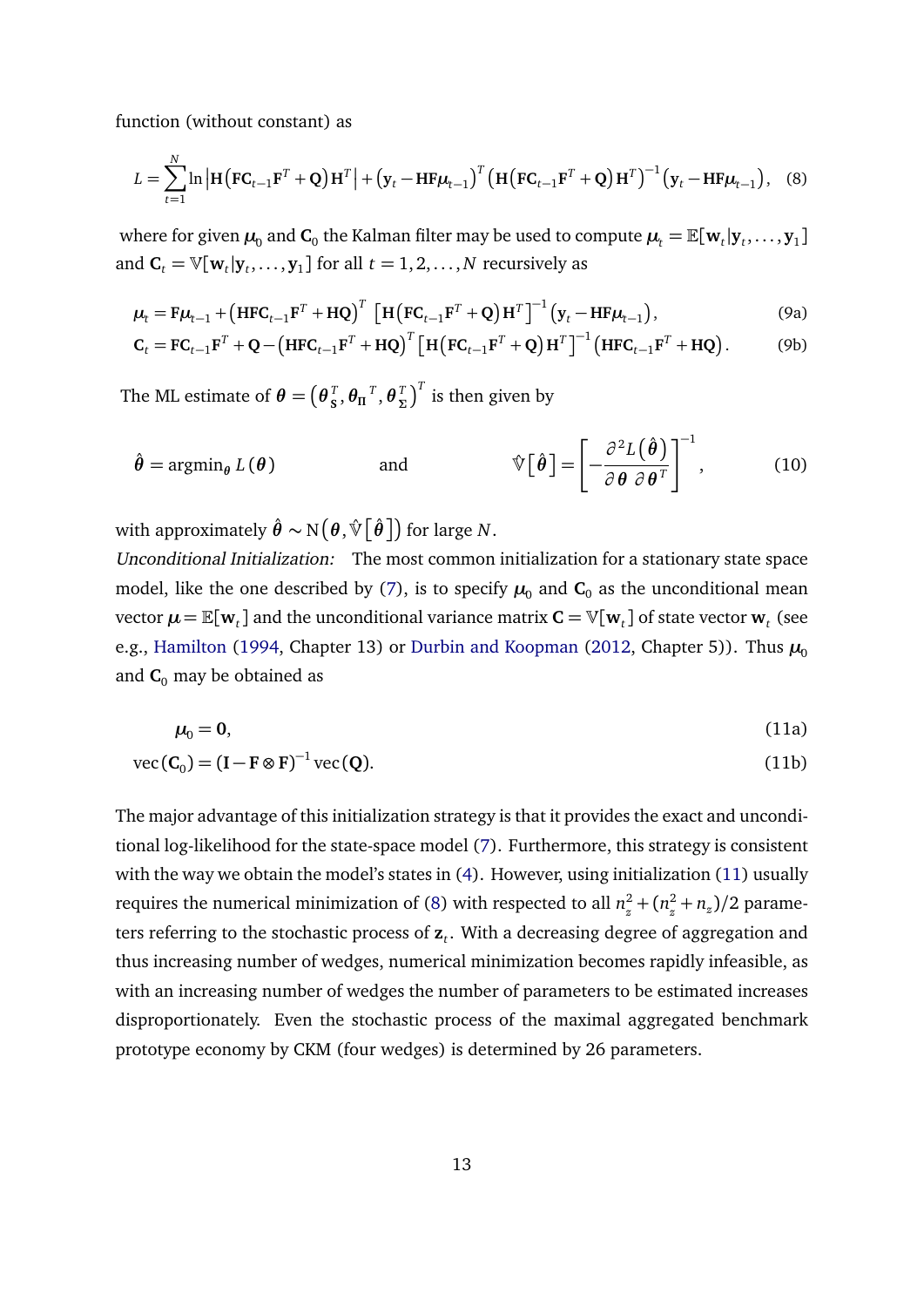Conditional Initialization: We propose another initialization strategy that reduces the number of parameters involved in the numerical optimization (and referring to the stochastic process of  $z_t$ ) to  $n_z^2$  $\frac{2}{z}$ . This second initialization strategy is based on the additional assumption that the prototype economy under consideration was in its growth equilibrium at time  $t = 0$ , i.e.,  $w_0 = 0$ , and thus leads to

<span id="page-14-0"></span>
$$
\mu_0 = 0,\tag{12a}
$$

$$
\mathbf{C}_0 = \mathbf{0}.\tag{12b}
$$

It follows directly from [\(9b\)](#page-13-2) that using initialization [\(12\)](#page-14-0),  $C_t = C_{t-1} = 0$  must hold for all  $t = 1, 2, \ldots, N$ .<sup>[7](#page-0-0)</sup> Thus, for the given set  $\mathbf{y}_1, \mathbf{y}_2, \ldots, \mathbf{y}_t$  of data, the states  $\mathbf{w}_1, \mathbf{w}_2, \ldots, \mathbf{w}_t$  of the prototype economy under consideration are fixed (i.e.,  $\mathbf{w}_t = \boldsymbol{\mu}_t$ ,  $\forall t = 1, 2, ..., N$ ). This is not surprising, since the conditional initialization is based on the same assumption made in [\(3\)](#page-9-3) to determine the exogenous and endogenous states of the model. This is also the first advantage of the conditional initialization [\(12\)](#page-14-0) over the unconditional initialization [\(11\)](#page-13-0). Since  $C_t$  equals zero matrix for all  $t = 1, 2, ..., N$ , the computationally expensive part [\(9b\)](#page-13-2) of the Kalman filter becomes redundant. However, the biggest advantage of initialization [\(12\)](#page-14-0) is that the corresponding likelihood function may be concentrated with respect to  $\theta_{\Sigma}$ . To see this note that we can write [\(8\)](#page-13-1) conditional on  $w_0 = 0$  as

<span id="page-14-1"></span>
$$
L_C = N \left[ \ln \left| \mathbf{L}_{\mathbf{z}}^{\mathbf{y}} \boldsymbol{\Sigma} \left( \mathbf{L}_{\mathbf{z}}^{\mathbf{y}} \right)^T \right| + \text{tr} \left( \left( \frac{1}{N} \sum_{t=1}^N (\mathbf{z}_t - \mathbf{\Pi} \mathbf{z}_{t-1}) (\mathbf{z}_t - \mathbf{\Pi} \mathbf{z}_{t-1})^T \right) \boldsymbol{\Sigma}^{-1} \right) \right],
$$
(13)

where we can use [\(4\)](#page-10-0) to evaluate  $\mathbf{x}_t$  and  $\mathbf{z}_t$  for all  $t = 1, 2, ..., N$ .<sup>[8](#page-0-0)</sup> Thus, from differentiating [\(13\)](#page-14-1) with respect to *Σ* and equating to zero we obtain the (conditional) ML estimator for *Σ* as

$$
\operatorname{argmin}_{\Sigma} \ L_C = \hat{\Sigma} = \frac{1}{N} \sum_{t=1}^{N} (\mathbf{z}_t - \Pi \mathbf{z}_{t-1}) (\mathbf{z}_t - \Pi \mathbf{z}_{t-1})^T.
$$
\n(14)

<sup>&</sup>lt;sup>7</sup>To see this, note that  $C_t = C_{t-1} = 0$  satisfies [\(LE.1b\)](#page-60-0), which is due to Lemma [E.1](#page-60-1) in Appendix [E](#page-60-2) equivalent to the Ricatti equation described by [\(9b\)](#page-13-2).

 $8A$  detailed derivation of [\(13\)](#page-14-1) is given in Appendix [E.](#page-60-2)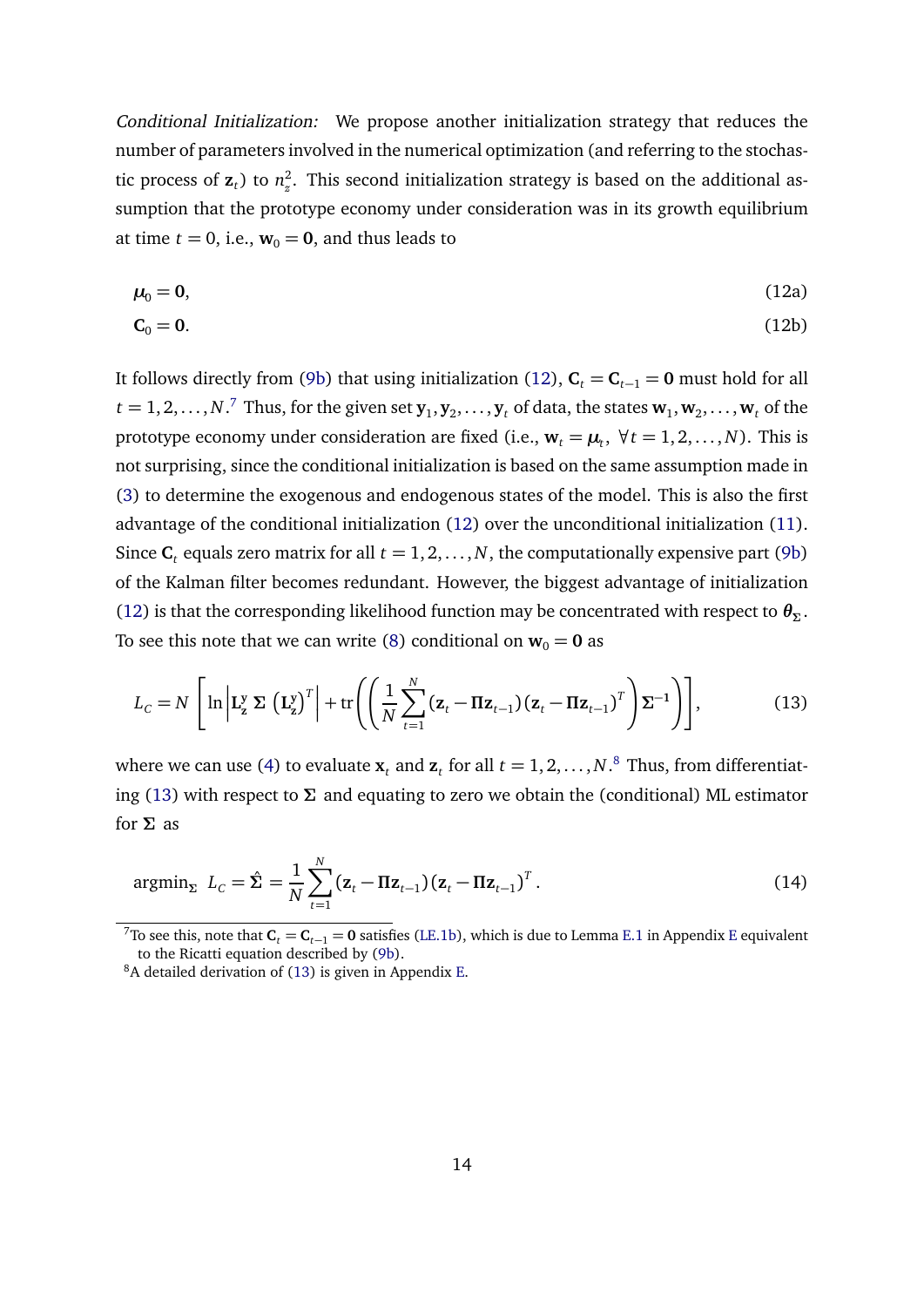Substituting *Σ*ˆ back into [\(13\)](#page-14-1) we receive (minus twice) the conditional log-likelihood (without constant) concentrated with respect to  $\theta_{\Sigma}$  as

$$
L_{C,\hat{\Sigma}} = N \left[ \ln \left| \mathbf{L}_{\mathbf{z}}^{\mathbf{y}} \hat{\Sigma} \left( \mathbf{L}_{\mathbf{z}}^{\mathbf{y}} \right)^{T} \right| + n_{z} \right].
$$
 (15)

Thus, using the conditional initialization to estimate  $\theta$  is beneficial, since it reduces the dimension of the numerical optimization problem and is therefore often more robust. Further, note that from Proposition [E.1](#page-63-0) in Appendix [E](#page-60-2) follows, that for any valid initialization  $\mathbf{C}_0$  the sequence  $\{\mathbf{C}_t\}_{t=1}^N$  $C_{t=0}^{N}$  converges to  $C_* = 0$ , if the eigenvalues of the matrix  $\mathbf{Z}_2$  are inside the unit circle. Since this condition is usually satisfied in the BCA context, $^9$  $^9$  the application of the conditional initialization [\(12\)](#page-14-0) is equivalent to the procedure of CKM, who initialize their Kalman filter at the long-run equilibrium of the Ricatti equation [\(9b\)](#page-13-2), i.e.,  $C_0 = C_*$ . Moreover, as we show in Appendix [E,](#page-60-2) the constancy of the ML estimator does not depend on the way the filter is initialized as long as the eigenvalues of the matrix  $\mathbf{Z}_2$  are inside the unit circle. However, in comparison to the unconditional initialization, the ML estimates based on the conditional initialization are less efficient if the initial states are unknown. Estimation: To estimate the chosen parameters, we suggest a two-stage estimation procedure: At the first stage, we estimate the parameters of the model based on the conditional  $ML$  estimator.<sup>[10](#page-0-0)</sup> In a second estimation we then determine the unconditional ML estimator, using the first-stage estimates as an initial guess for the numerical optimization. Using this procedure we combine the speed and robustness advantages of the conditional ML estimator with the higher efficiency of an unconditional initialization.

#### **2.4 Findings and discussion**

Once the wedges states are estimated, the wedges are fed back one by one using the wedge decomposition [\(5\)](#page-10-1) to evaluate the contribution of each wedge. For the illustration, most exercises plot for each wedge *i* time series of some of the decomposed control variables  $\tilde{\mathbf{y}}_t$ and ˜**c***<sup>t</sup>* . Additionally, [Brinca et al.](#page-37-2) [\(2016\)](#page-37-2) define a summary measure, called *φ* statistic, to

<sup>&</sup>lt;sup>9</sup>We show in [A](#page-44-0)ppendix A that this holds for the prototype economy of our application. In doing so, it also becomes apparent that the opposite should not occur generally.

 $10$ Note that these estimates combined with the states obtained from [\(3\)](#page-9-3) are equivalent to the procedure of CKM.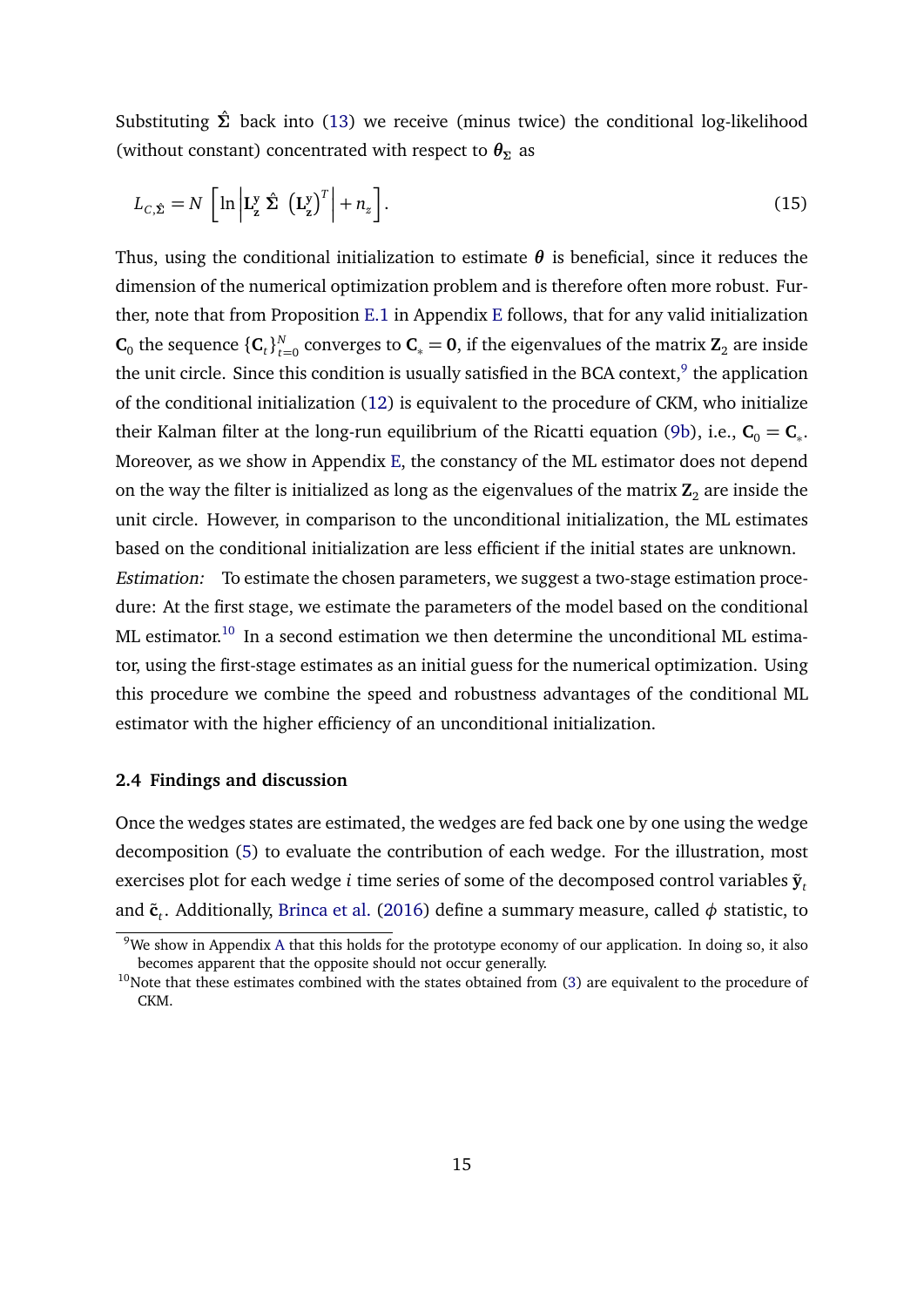capture the contribution of a wedge to some of the observables  $\mathbf{y}_t.$  The  $\phi$  statistic reads

$$
\phi_i^y = \frac{1/\sum_t (y_t - \tilde{y}_{it})^2}{\sum_{j=1}^{n_z} 1/\sum_t (y_t - \tilde{y}_{jt})^2}, \ y_t \in \mathbf{y}_t, \ \tilde{y}_{it} \in \tilde{\mathbf{y}}_t, \ t = p, p + 1, ..., p + k.
$$

Note that this measure is the inverse of the mean-squared error for a wedge in comparison to the sum of all wedges' inverse of the mean squared error. Thus, the *φ* statistic is rather suited to assess prediction than contribution as in the case of a countercyclical contribution of any wedge, the statistic can neither indicate this countercyclicality nor differentiate between a potential over- or undershooting behavior of other wedges.<sup>[11](#page-0-0)</sup> Therefore, we propose two other measures, referred as to the *∆* statistics:

$$
\Delta_i^y = \frac{\sum_t (\tilde{y}_t^{(0)} - \tilde{y}_{it})}{\sum_j \sum_t (\tilde{y}_t^{(0)} - \tilde{y}_{jt})} = \frac{\sum_t (\tilde{y}_t^{(0)} - \tilde{y}_{it})}{\sum_t (\tilde{y}_t^{(0)} - y_t)},
$$
  

$$
\bar{\Delta}_i^y = \frac{1}{k} \sum_t \frac{(\tilde{y}_t^{(0)} - \tilde{y}_{it})}{\sum_j (\tilde{y}_t^{(0)} - \tilde{y}_{jt})} = \frac{1}{k} \sum_t \frac{(\tilde{y}_t^{(0)} - \tilde{y}_{it})}{(\tilde{y}_t^{(0)} - y_t)}
$$

where  $\tilde{y}_t^{(0)}$  is the component of the variable  $y_t$  when all wedges are fixed in the basis year  $p-1$  ( $\tilde{y}_t^{(0)}y_t \in \tilde{\mathbf{y}}_t$  for  $\mathbf{S} = \mathbf{0}$ ). Interpreting  $\tilde{y}_t^{(0)}$  as the trend component of a variable, *∆ y i* represents the total contribution of the wedge *i* to the cyclical component of *y*. Note that for GDP, this component is the output gap. In the same manner,  $\bar{\Delta}_i$  accounts for the average contribution. The *∆* statistic is suitable to indicate the total contribution of a particular phase. However, over the cycle, the contribution evens out, so the average contribution *∆*¯ must be chosen.

The discussion of the results is against theoretical or economic and political historical equivalent results. Depending on the case, it may be useful to develop different robustness checks and further evaluation methods, for which we give examples in our application.

## **3 BCA FOR THE GREAT RECESSION IN GERMANY**

Like in many other countries, the Great Recession hit the German economy massively, and also like many others, in response to the recession, the German government launched an

 $11$ Overshooting here means that the fluctuation of a variable would be larger than observed if only the overshooting wedge had contributed to it.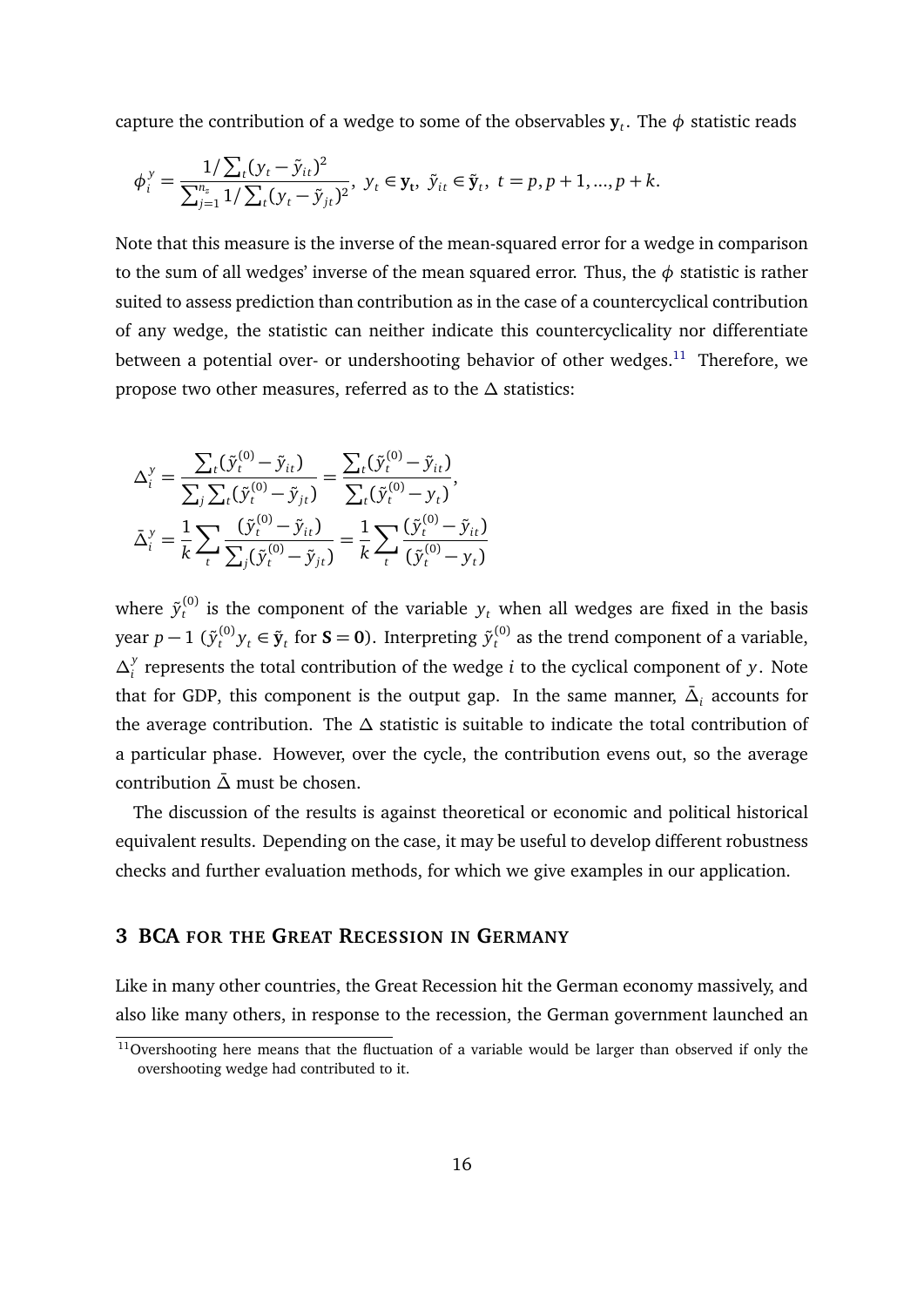expansive fiscal stimulus program. This program was composed of two packages. The first became effective at the end of 2008 and the second at the beginning of 2009 [\(Bundesge](#page-37-4)[setzblatt,](#page-37-4) [2008,](#page-37-4) [2009\)](#page-37-5).

As [Rosenberger](#page-41-9) [\(2013\)](#page-41-9) describes, the first package amounted to 32 Billion  $\epsilon$  plus a loan program of 15 Billion  $\epsilon$ . The fiscal stimulus consisted of a one-year tax exemption on new cars, higher tax deductions by permitting the reducing-balance method and increasing child allowance, a lower employment insurance tax, as well as higher transfers for students and retirees.

The second stimulus package amounted to 50 Billion  $\epsilon$  plus both a loan and guarantee program of 100 Billion  $\epsilon$  and an increase of the German export credit guarantee program (Hermes cover) of about 2 Billion  $\epsilon$ . The package consisted of investments in public infrastructure, financial support for local and state authority spending, a subsidy on new cars at the amount of 2500  $\in$  per car and in total 5 Billion  $\in$ , subsidies for private innovations as well as lower income taxes and social contributions. Short-time work possibilities and benefits were expanded, further training was supported, and the Federal Employment Agency increased the number of job agents.

Table [1](#page-18-0) presents calculations by the [OECD](#page-41-10) [\(2009\)](#page-41-10) for the stimulus program. The size of the fiscal stimulus program was on equal terms by reducing taxes and increasing transfers and spending. Transfers to households amounted to 0.3% of GDP, where the cash for clunkers composed two out of three. Extra government spending amounted to 0.8% of GDP. The fiscal packages amounted to 3.2% of GDP, excluding all measures which did not affect the national budget directly, e.g., the loan and guarantee program.

Additionally, the monetary policy reacted to the Great Recession. The European Central Bank (ECB) lowered the minimum bid rate on main refinancing operations and the interest rate on deposit facilities. Additionally, the ECB applied unconventional tools of monetary policy by doing quantitative easing.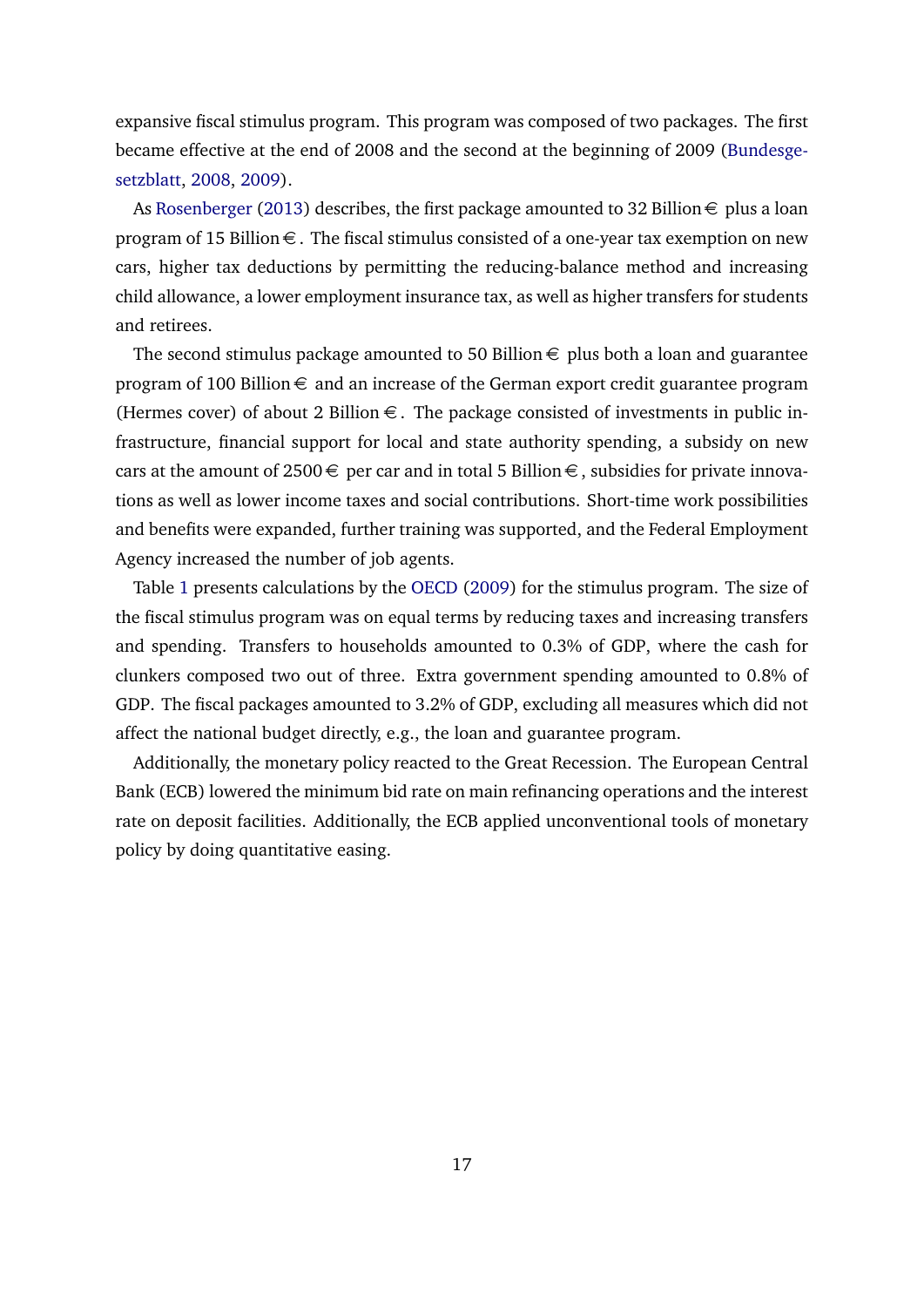<span id="page-18-0"></span>

|          | Individuals                                                                  | Social Contribution | <b>Business</b> | Total <sup>*</sup> |
|----------|------------------------------------------------------------------------------|---------------------|-----------------|--------------------|
| Tax      | $-0.6$                                                                       | $-0.7$              | -0.3            | $-1.6$             |
|          | Transfers to households Transfers to business Government spending** Total*** |                     |                 |                    |
| Spending | 0.3                                                                          | 0.3                 | 0.8             | 16                 |

**Table 1:** Composition of the fiscal program in % of GDP

**Notes:** \* Including consumption tax measures. \*\* Final consumption + investment \*\*\* Including transfers to sub-national government. **Source:** [OECD](#page-41-10) [\(2009\)](#page-41-10).

#### **3.1 Data processing**

First note briefly, we take the data from the Fachserie 18 from the German Federal Statistical Office. Appendix [C](#page-53-0) lists the data source in detail.

**Aggregation** For the aggregation level, we take the fiscal stimulus program into account. Additionally, we consider that the German economy is heavily dependent on exports and that there was a sharp drop in the demand for export goods since it was a global crisis. Thus, we conclude to separate government consumption and net exports as they shape the behavior and expectations of the economy's agents in different ways. Interpreting the cash for clunkers program and the tax exemption for new cars as subsidies for durable consumption, we need to distinguish between durable consumption goods and other in-vestment goods according to [Greenwood and Hercowitz](#page-39-4)  $(1991).<sup>12</sup>$  $(1991).<sup>12</sup>$  $(1991).<sup>12</sup>$  $(1991).<sup>12</sup>$  All in all, the demand is composed of the following individual goods: Consumption, durable consumption, investment, net exports, and government consumption.

**Testing trends** The choice of observables falls on GDP, durable consumption, investment, net exports, government consumption, and hours worked. The balanced growth hypothesis implies that the former five quantities share the same growth factor. We test for a common trend of these quantities. Columns 2 and 3 of Table [2](#page-19-0) presents the results whether the quantities share the average GDP growth factor and columns 4 and 5 test for a common trend growth factor in the manner of [DeJong and Dave](#page-38-7) [\(2011,](#page-38-7) Ch. 6.1). The latter extends ordinary least squares estimation by the linear restriction that all growth rates are equal. The balanced growth hypothesis is rejected on a 1 percent significance

 $12$ Residential investment is not separated from business investment since the homeownership rate in Germany is not above 50% and no significant subsidy or tax changes have taken place.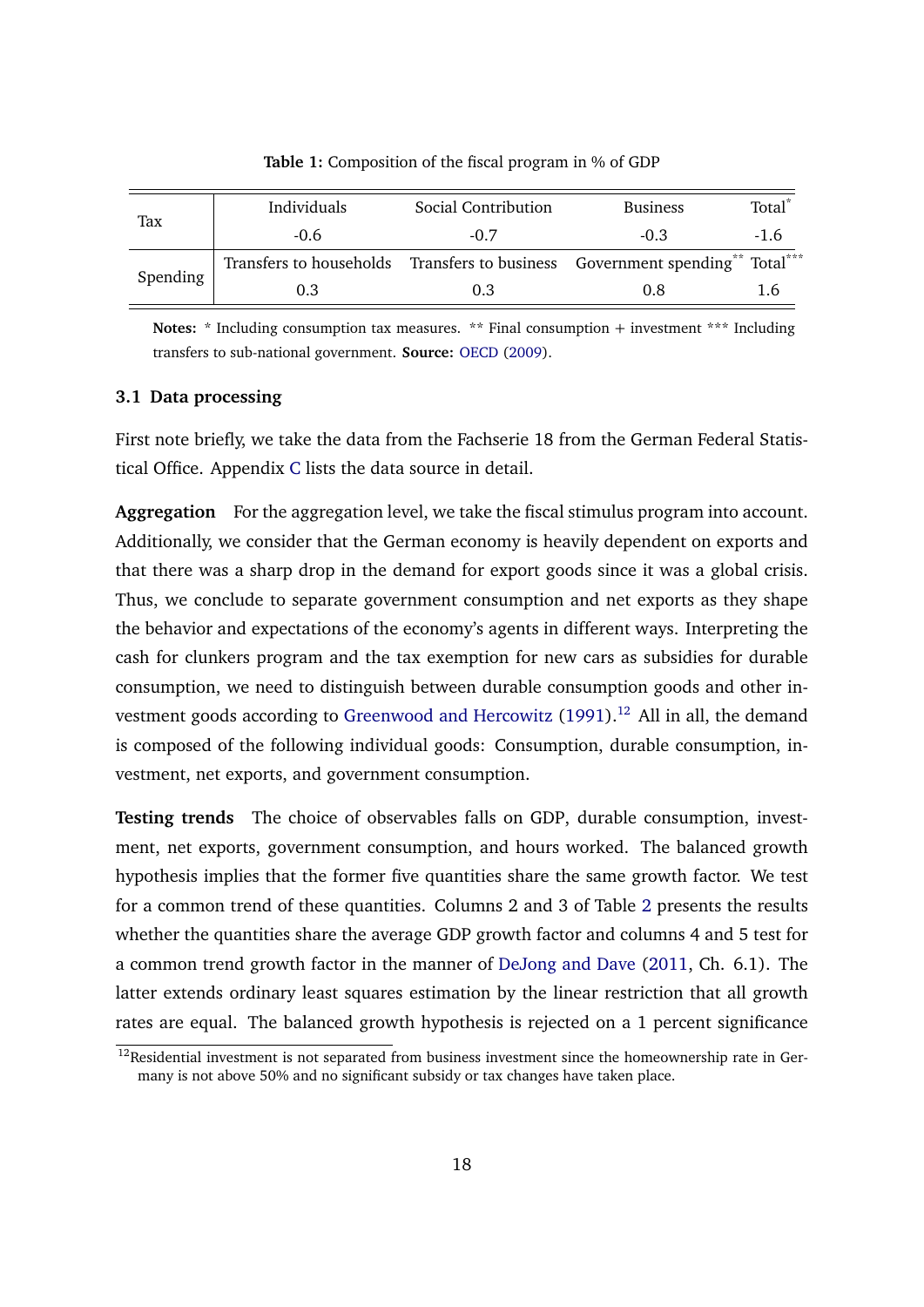level for both growth factors. Thus, we detrend all quantities with their average growth rate. Further, we test the stationarity of hours worked in columns 7 and 8. We cannot reject the hypothesis of no trend growth in the amount of labor. Thus, we do not detrend hours worked.

<span id="page-19-0"></span>

| Test | GDP trend |           | DD trend |        | CV   |       | Labor trend                                          |      |
|------|-----------|-----------|----------|--------|------|-------|------------------------------------------------------|------|
|      | No PW     | VAR(1) PW |          |        |      |       | No PW VAR(1) PW $p < 0.01$ No PW VAR(1) PW $p < 0.1$ |      |
| VF1  | 2479.2    | 2666.2    | 2966.2   | 1341.8 | 78.3 | 0.064 | 0.040                                                | 4.56 |
| VF2  | 1638.6    | 1036.6    | 1963.9   | 1309.6 | 70.1 | 0.110 | 0.072                                                | 5.22 |
| HAC  | 1579.4    | 445.0     | 1488.0   | 1430.5 | 15.1 | 0.064 | 0.130                                                | 1.64 |

**Table 2:** Testing for trends

**Notes:** GDP and DD trend test  $H_0: g_{GDP} = g_G = G_I = G_D = G_{NE} = g^*$ , where  $g^*$  is the average GDP growth factor and the common growth factor [DeJong and Dave](#page-38-7) [\(2011,](#page-38-7) Ch. 6.1), respectively, where  $g_{GDP}$ is the GDP,  $g_G$  the government consumption,  $g_I$  the investment,  $g_D$  the durable, and  $g_{NE}$  the net exports trend growth factor. Labor trend tests  $H_0: g_N = 0$  with  $g_N$  the trend growth factor of hours worked. Test statistics: VF1: [Vogelsang and Franses](#page-42-1) [\(2005\)](#page-42-1) Test 1. VF1: [Vogelsang and Franses](#page-42-1) [\(2005\)](#page-42-1) Test 2. HAC: Newey-West heteroskedasticity and autocorrelation consistent. CV: critical values. PW: prewhitening.

**Exploration** Table [3](#page-20-0) presents in the second column the average nominal shares of subaggregates of the reunified German economy (1991–2018). Private consumption expenditures (PCE) account for 57%, whereby durables account for 6% and non-durables for half of GDP. The share of investment is at 20% and of government consumption close to 19%. Net exports account for almost 4%. The average share of hours worked in the available time budget of a household is more than  $12\%$ .<sup>[13](#page-0-0)</sup>

<sup>&</sup>lt;sup>13</sup>Here we follow [\(Heer and Maussner,](#page-40-8) [2009,](#page-40-8) Chapter 1.5), who assume that the household's time endowment amount to  $1,440 = 16$  hours per day×90 days per quarter.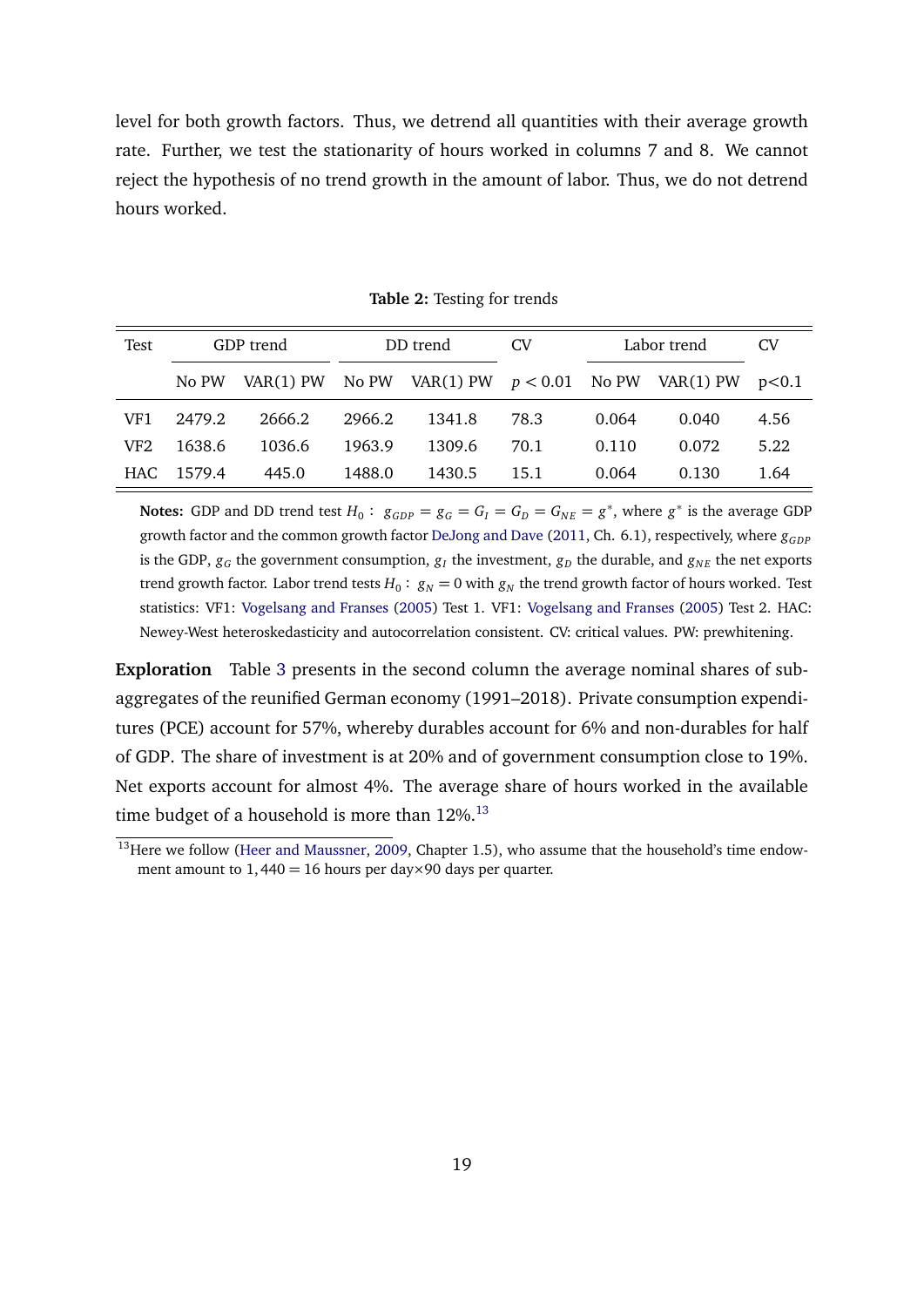<span id="page-20-0"></span>

| $\mathbf{x}$             | $p_{xt}x_t/\text{GDP}_t^{a}$ | $g_{x}$  |
|--------------------------|------------------------------|----------|
| GDP                      | 100.0%                       | 1.32%    |
| Non-durables consumption | 50.37%                       | 1.03%    |
| Durable consumption      | 06.41%                       | 0.35%    |
| Investment               | 20.36%                       | 0.93%    |
| Government consumption.  | 18.72%                       | 1.40%    |
| Net exports              | 03.76%                       | 1.65%    |
| Hours worked             | $12.19\%$ b)                 | $0.00\%$ |
| Population               |                              | $0.03\%$ |

**Table 3:** Average ratios in % of GDP (1991–2018)

 $^{\mathrm{a)}}$  Average share of the nominal value of *x* on nominal GDP,  $g_{x}$ : annual growth rate of *x*.

b) Share of hours worked in the total time budget.

**Source:** See Appendix [C,](#page-53-0) own calculations.

The third column of Table [3](#page-20-0) presents the growth rates of GDP, the real subaggregates, hours worked, and the population. The GDP annual trend growth rate is 1.32%. The amount of non-durable and durable consumption and investment goods grows slower than GDP, while net exports grow faster. Government consumption grows similar to GDP. Differences in the growth rates of the durables and investment goods may occur due to investment-specific technological change as described by [Greenwood et al.](#page-39-7) [\(1997\)](#page-39-7). The increase in German net exports since the launch of the Euro is investigated by [in't Veld](#page-40-9) [et al.](#page-40-9) [\(2014\)](#page-40-9). The most important factors are a higher German savings rate, positive supply shocks, especially due to labor market reforms, as well as higher demand for German goods of non-Euro area members.[14](#page-0-0)

Figure [1](#page-22-0) presents the cyclical behavior of GDP. We observe a boom-bust cycle in GDP at the same time as the dot-com bubble. This cycle was followed by a recovery from 2005 till 2008, which ended in a heavy drop. This drop depicts the Great Recession. GDP recovered fast and has moved along the long-run trend since then.

Figure [2](#page-23-0) presents the cyclical behavior of the subaggregates of demand and hours worked.

<sup>&</sup>lt;sup>14</sup>The discussion of different growth rates could be interpreted as the growth accounting counterpart to business cycle accounting. Thus, it is a matter of taste whether to discuss this here or in the results section.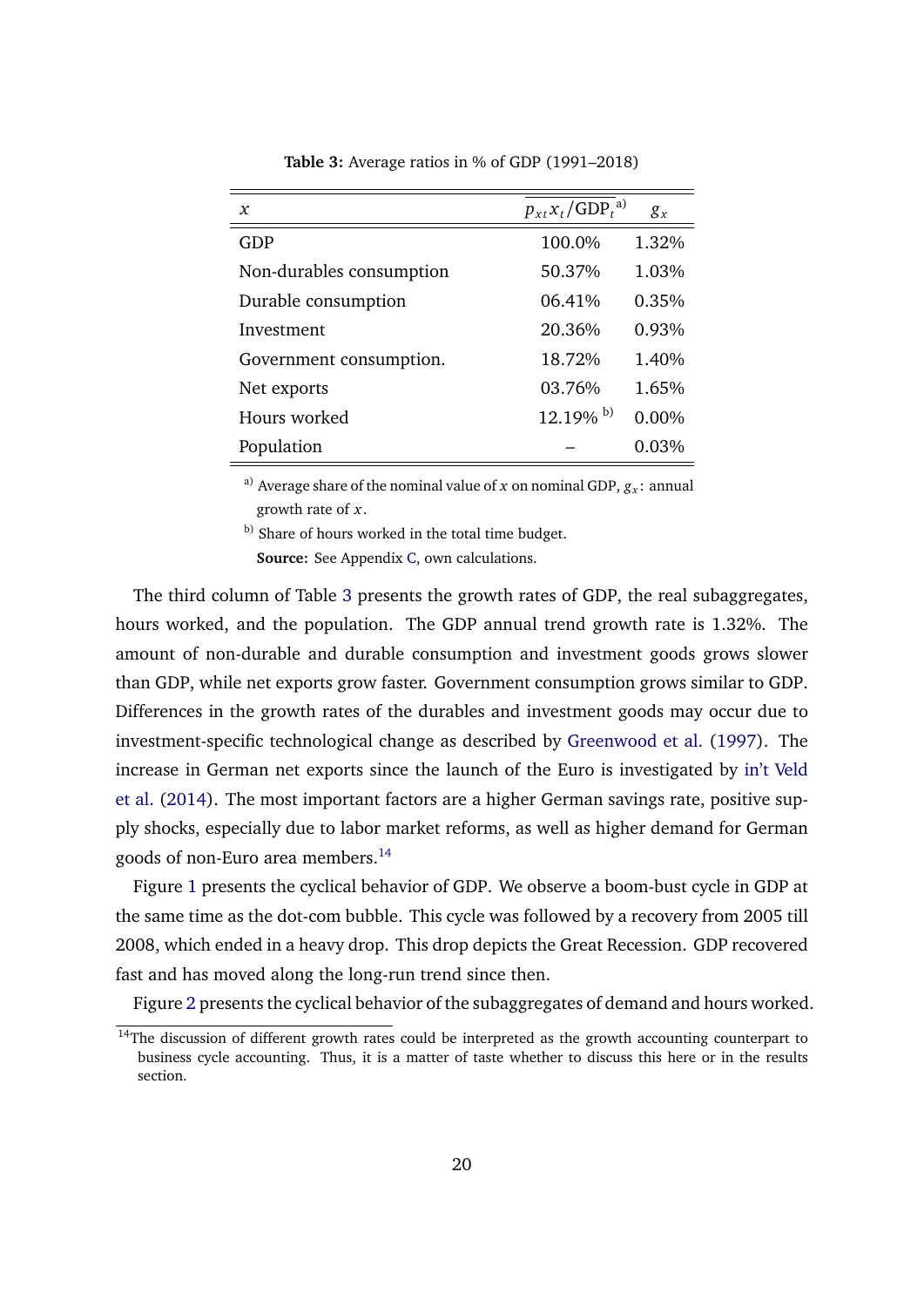Panel (a) shows that investment has co-moved with GDP, but with higher volatility. Panel (b) displays two short but heavy boom-bust-cycles of durables. The first peaked at the end of 2006, shortly after the announcement of a value-added tax (VAT) increase. This was followed by a bust at the beginning of 2007 when the increase took place. We observe the second peak at the same time as the German cash for clunkers program, which was also followed by a bust as the program expired.

Government consumption was above its trend in the middle and late 1990s. It decreased at the beginning of the 2000s and increased from 2008 till 2010. Since 2010, it has fluctuated around its trend. Non-durable consumption was below its trend in the aftermath of the reunification, and was above the trend in the 2000s until the Great Recession and decreased slightly afterward. Net exports relative to GDP decreased from 1997 till 2001 from their trend and increased sharply afterward till 2003. From then on until the crisis they moved above the trend. Since the crisis, they have fluctuated around the trend. In the medium-run, hours worked declined after the German reunification till 2005 and from then on they have increased. Hours worked have co-moved with GDP from 2000 onwards.

The gray area in Figures [1](#page-22-0) and [2](#page-23-0) indicates the Great Recession. GDP, hours worked and investment decreased from the end of 2008 until the peak of the crisis in 2009-Q2 by 5, 4, and 12 percentage points, respectively. Their recovery was completed in 2011. Durables increased during the time of the car subsidies by 12 percentage points and decreased by 18 percentage points afterward. Durables recovered at the end of 2010. Government consumption increased at the beginning of 2009 by 5 percentage points and remained till the end of 2011 by 4 percentage points above its trend. Non-durables were less than 2% below their trend at the end of 2009 and recovered fast.

#### **3.2 The prototype economy**

We extend the model of CKM in three ways to be in line with our empirical work above. Firstly, wedges consist of a growth and a business cycle part to separate growth and business cycle accounting and ensure stationarity of the stochastic process and secondly, we distinguish between government spending and net exports and exclude durables from aggregated investment goods. Lastly, the model also accounts for productive capital and durable consumption capital adjustment costs. [Chang](#page-38-9) [\(2000\)](#page-38-9) shows that adjustment costs for capital goods in the market and at home solves problems with excess volatility and negative co-movements because adjustment costs lower the substitutability, which is why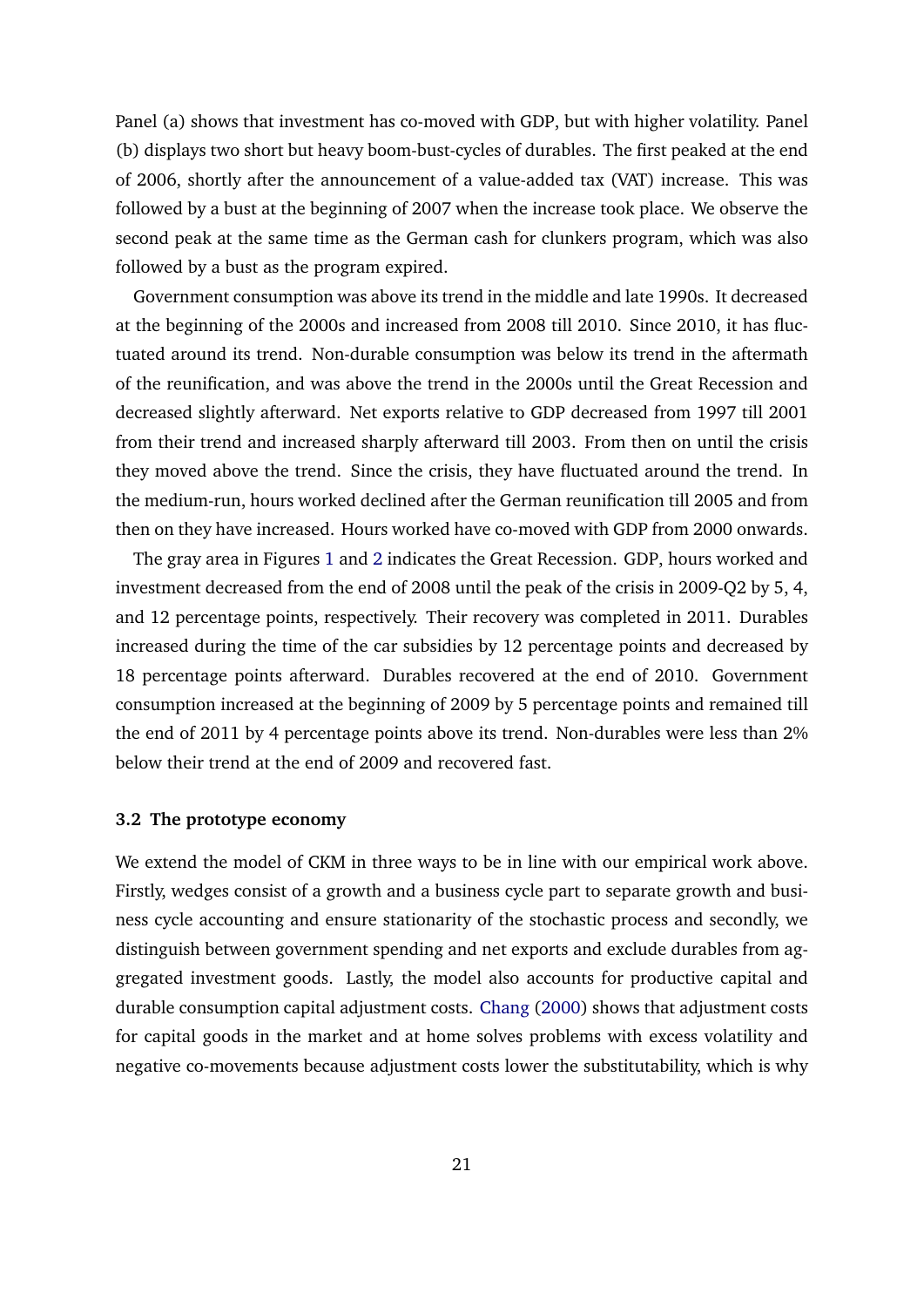<span id="page-22-0"></span>

**Notes:** The data is presented as relative deviations from linear trend. The gray area indicates the crisis and the recovery from 2008-Q1 – 2011-Q3. **Source:** see Appendix [C,](#page-53-0) own calculations.

we model this structural friction explicitly. Interpreting adjustment costs as a restriction to the technical transformation, it is not a deviation from the neoclassical perspective and thus not a deviation from the interpretation of the wedges.<sup>[15](#page-0-0)</sup> The model is written in per capita terms.

#### **3.3 Model**

The per period utility of the representative household is parameterized as follows

$$
u(C_t, D_t, N_t) = \begin{cases} \phi \ln(C_t) + (1 - \phi) \ln(K_{Dt}) + \psi \ln(1 - N_t) & \text{for } \eta = 1, \\ \frac{\left(c_t^{\phi} \cdot K_{Dt}^{1 - \phi} \cdot (1 - N_t)^{\psi}\right)^{1 - \eta} - 1}{1 - \eta} & \text{for } \eta \neq 1, \end{cases}
$$
(16)

where  $C_t$  denotes consumption of non-durable goods and  $N_t$  is the household's labor supply. The stock of durable consumption goods  $K_{Dt}$  accumulates according to

$$
\gamma_n K_{Dt+1} = (1 - \delta_D) K_{Dt} + D_t - \Theta_{Dt} \left( \frac{D_t}{K_{Dt}} \right) K_{Dt}, \ \Theta_{Dt} \left( \frac{D_t}{K_{Dt}} \right) = \frac{a_D}{2} \left( \frac{D_t}{K_{Dt}} - b_D \right)^2, \tag{17}
$$

where  $\gamma_n$  denotes the population growth factor,  $D_t$  are investments in durable consumption goods, and  $b_{\scriptscriptstyle D}$  is the ratio of investment in durables to the stock of durables in the long

<sup>&</sup>lt;sup>15</sup>We give an overview on the wedges' interpretation and their mapping toward the fiscal stimulus program in Appendix [A.](#page-44-0)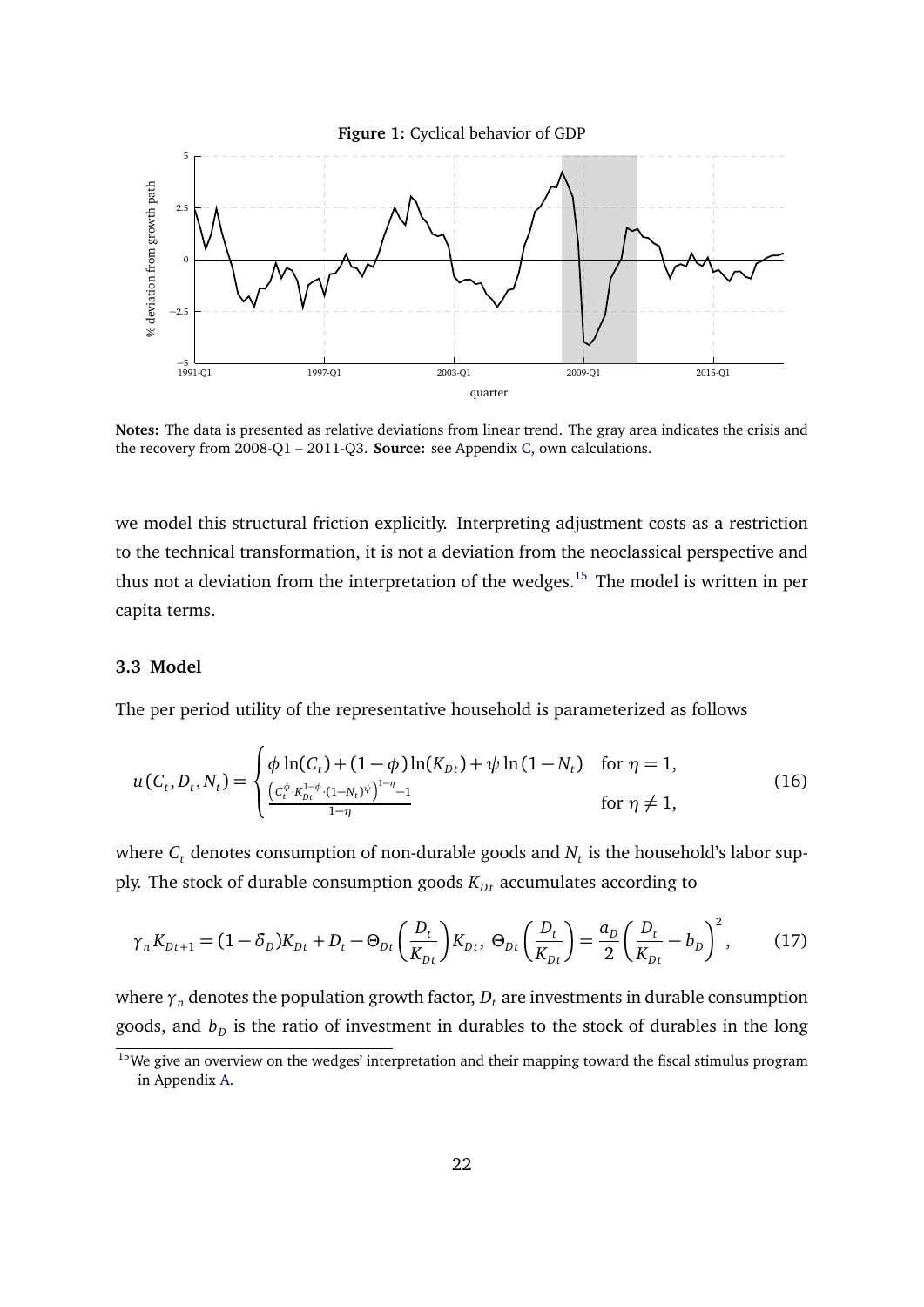<span id="page-23-0"></span>

**Figure 2:** Cyclical behavior of different economic measures

**Notes:** Except hours worked, the data are presented as relative deviations from the corresponding linear trend. Hours worked is the percentage deviation from the average. The gray area indicates the crisis and the recovery from 2008-Q1 – 2011-Q3. **Source:** see Appendix [C,](#page-53-0) own calculations.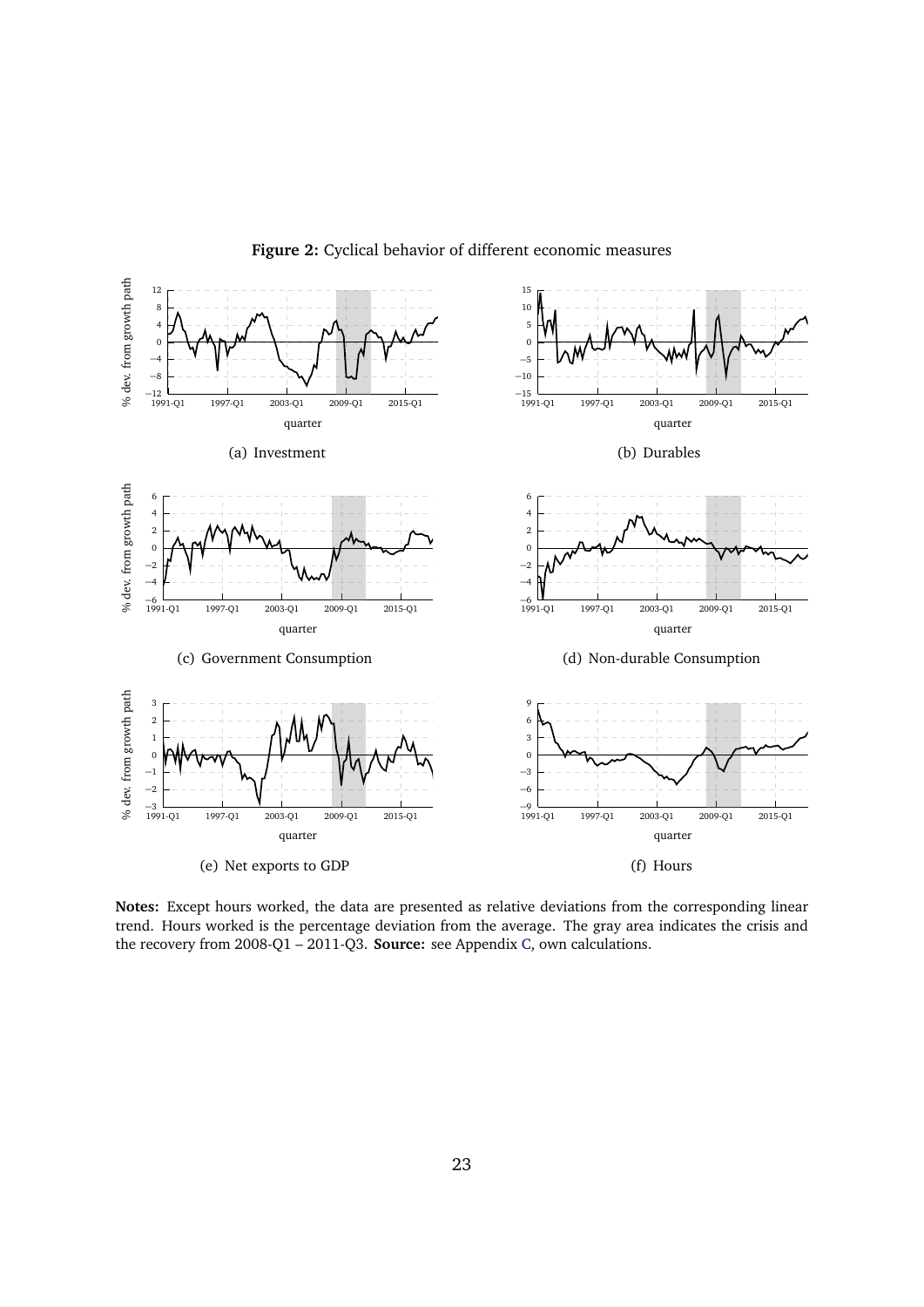run. The household maximizes its expected life-time-utility

$$
U_t = \mathbb{E}_t \sum_{s=0}^{\infty} (\beta \gamma_n)^s u(C_{t+s}, K_{Dt+s}, N_{t+s})
$$
\n(18)

with respect to the stream of consumption, durables and labor and subject to the budget constraint

$$
C_t + (1 + \tau_{It})P_{It}I_t + (1 + \tau_{Dt})P_{Dt}P_t \le R_t K_{It} + (1 - \tau_{Nt})W_t N_t + T_t - P_{Et}E_t,
$$
\n(19)

where  $K_{It}$  denotes the productive capital stock (capital stock hereafter),  $I_t$  investment in capital,  $T_t$  lump-sum transfers,  $E_t$  net exports,  $R_t$  the rental rate on capital, and  $W_t$  the real wage. The tax rates  $\tau_{Nt}$ ,  $\tau_{It}$  and  $\tau_{Dt}$  are used to model wedges in the labor, investment and durables market.  $P_{Et}$ ,  $P_{It}$  and  $P_{Dt}$  are the relative prices for net exports, investment, and durable goods. The consumption good is the numeraire. The capital stock follows the law-of-motion

$$
\gamma_n K_{It+1} = (1 - \delta_I) K_{It} + I_t - \Theta_{It} \left( \frac{I_t}{K_{It}} \right) K_{It}, \ \Theta_{It} \left( \frac{I_t}{K_{It}} \right) = \frac{a_I}{2} \left( \frac{I_t}{K_{It}} - b_I \right)^2, \tag{20}
$$

with  $b_I$  as the investment-to-capital ratio in the long run.

The representative firm faces perfect competition, produces output *Y<sup>t</sup>* , which can be used for (government) consumption, new durables, or investment. The firm maximizes its profits

$$
Y_t - W_t N_t - R_t K_t \tag{21}
$$

with respect to capital and labor and subject to the output's *Y<sup>t</sup>* production function

$$
Y_t = K_{It}^{\alpha} (\gamma_a^t A_t N_t)^{1-\alpha}.
$$
\n<sup>(22)</sup>

The parameter  $\gamma_a$  denotes the growth factor of labor augmenting technical progress and  $A_t$  the efficiency wedge.

The government expenditures in consumption units  $P_{G_t}G_t$  are exogenous and the gov-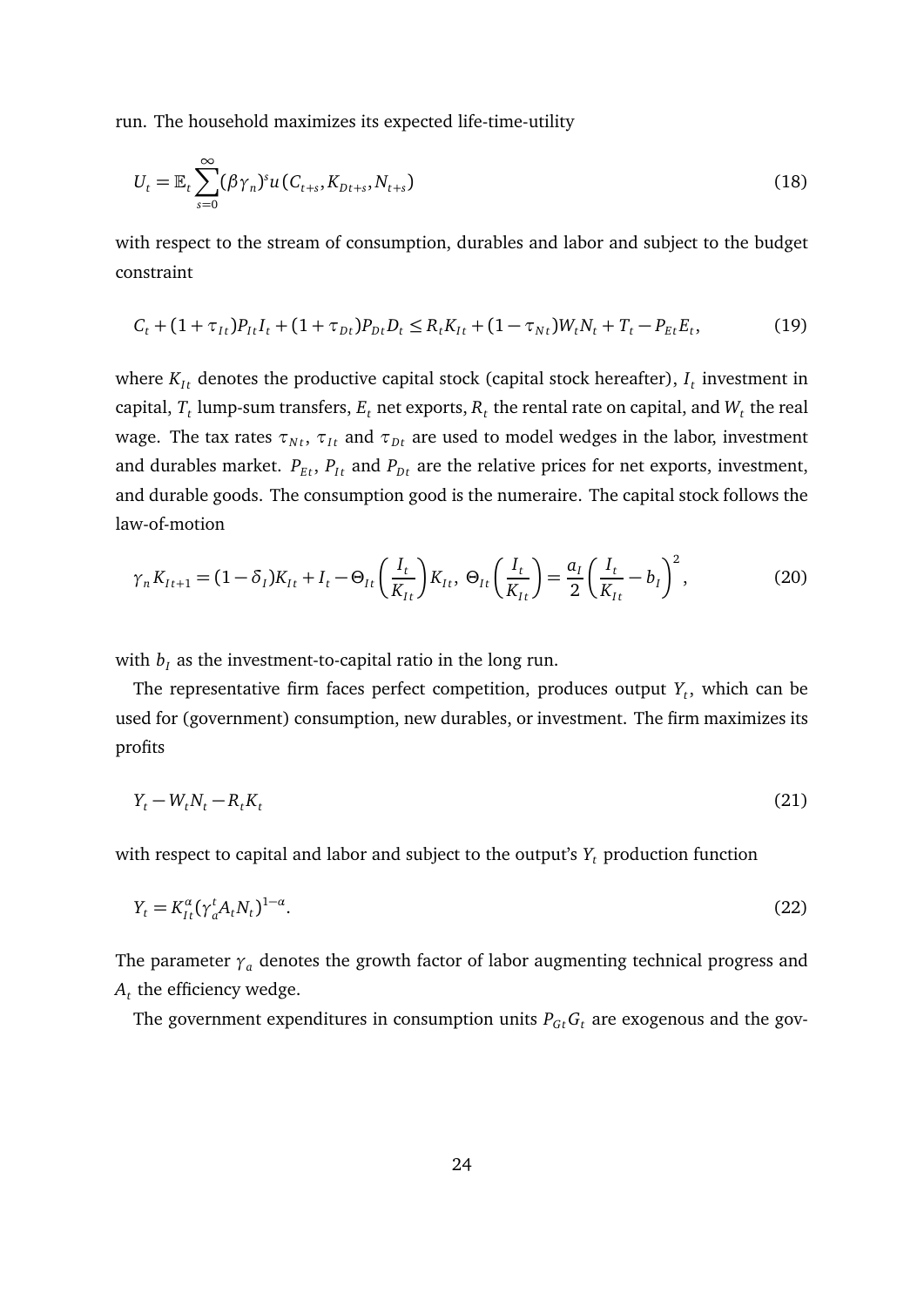ernment chooses lump-sum transfers *T<sup>t</sup>* , so that its budget constraint

$$
P_{Gt}G_t + T_t \leq \tau_{Nt}W_t N_t + \tau_{It}P_{It}I_t + \tau_{Dt}P_{Dt}D_t
$$
\n
$$
\tag{23}
$$

always binds. Thereby, the resource constraint of the economy is

$$
Y_t = C_t + P_{It}I_t + P_{Dt}D_t + P_{Gt}G_t + P_{Et}E_t.
$$
\n(24)

**Growth component** In the long run  $P_{Xt} \in \{P_{It}, P_{Dt}, P_{Gt}, P_{Et}\}$  evolves with  $P_{Xt} = g_{P_X}P_{Xt-1}$ , which determines the long-run component of the wedges. The ensuing trend growth factors of different variables  $X_t$  are described in Table [4.](#page-25-0) These variables are scaled by  $x_t = \frac{X_t}{g_s^t}$  $g_X^t$ and are thus stationary variables. Since the cyclical component includes the steady-state component, detrended prices  $p_{Et}$ ,  $p_{Gt}$ ,  $p_{It}$ ,  $p_{Dt}$  are normed to one.

#### **Table 4:** Growth factors

<span id="page-25-0"></span>

|  |  |  |  |  |  | $X_t$ $Y_t$ $C_t$ $W_t$ $T_t$ $I_t$ $K_{It}$ $R_t$ $D_t$ $K_{Dt}$ $G_t$ $E_t$ $\gamma_a$ $N_t$ $P_{Xt}$                                                           |  |
|--|--|--|--|--|--|-------------------------------------------------------------------------------------------------------------------------------------------------------------------|--|
|  |  |  |  |  |  | $g_X$ $g_Y$ $g_Y$ $g_Y$ $g_Y$ $g_I$ $g_I$ $g_Y/g_I$ $g_D$ $g_D$ $g_G$ $g_E$ $g_Y^{\frac{1}{1-\alpha}}g_Y^{\frac{\alpha}{\alpha-1}}$ 1 $g_{P_X} = \frac{g_Y}{g_X}$ |  |

**Business cycle component** The VAR(1)-process

$$
\mathbf{z}_{t+1} = \Pi \mathbf{z}_t + \boldsymbol{\epsilon}_{t+1}, \ \boldsymbol{\epsilon}_t \sim \mathcal{N}(\mathbf{0}, \boldsymbol{\Sigma}), \tag{25}
$$

drives the fluctuation of the model, where  $\mathbf{z}_t = \begin{pmatrix} \ln(z_{At}) & z_{Nt} & z_{Dt} & z_{Et} & \ln(z_{Gt}) \end{pmatrix}^T$  and  $\epsilon_t = \begin{pmatrix} \epsilon_{At} & \epsilon_{Nt} & \epsilon_{It} & \epsilon_{Dt} & \epsilon_{Et} & \epsilon_{Gt} \end{pmatrix}^T$  and  $\Sigma$  is positive definite. The stochastic process affects the wedges as follows

$$
A_t = A^* \cdot z_{At}, \qquad \tau_{Nt} = \tau_N^* + z_{Nt}, \qquad \tau_{It} = \tau_I^* + z_{It},
$$
  
\n
$$
\tau_{Dt} = \tau_D^* + z_{Dt}, \qquad e_t = e^* + z_{Et}, \qquad g_t = g^* \cdot z_{Gt},
$$

where  $A^*, \ \tau_N^*, \ \tau_I^*, \ \tau_D^*, \ e^*$  and  $g^*$  are the corresponding steady-state component of the different distortions. Similar to CKM, we define the six wedges as follows: The efficiency wedge  $A_t$ , the net export wedge  $e_t$ , the government spending wedge  $g_t$ , the labor wedge  $1 \tau_{Nt}$ , the investment wedge  $\frac{1}{1+\tau_{It}}$ , and the durables wedge  $\frac{1}{1+\tau_{Dt}}$ . The latter two are defined so that, similar to the labor market wedge, increases act like subsidies and decreases act like taxes in comparison to the steady-state value.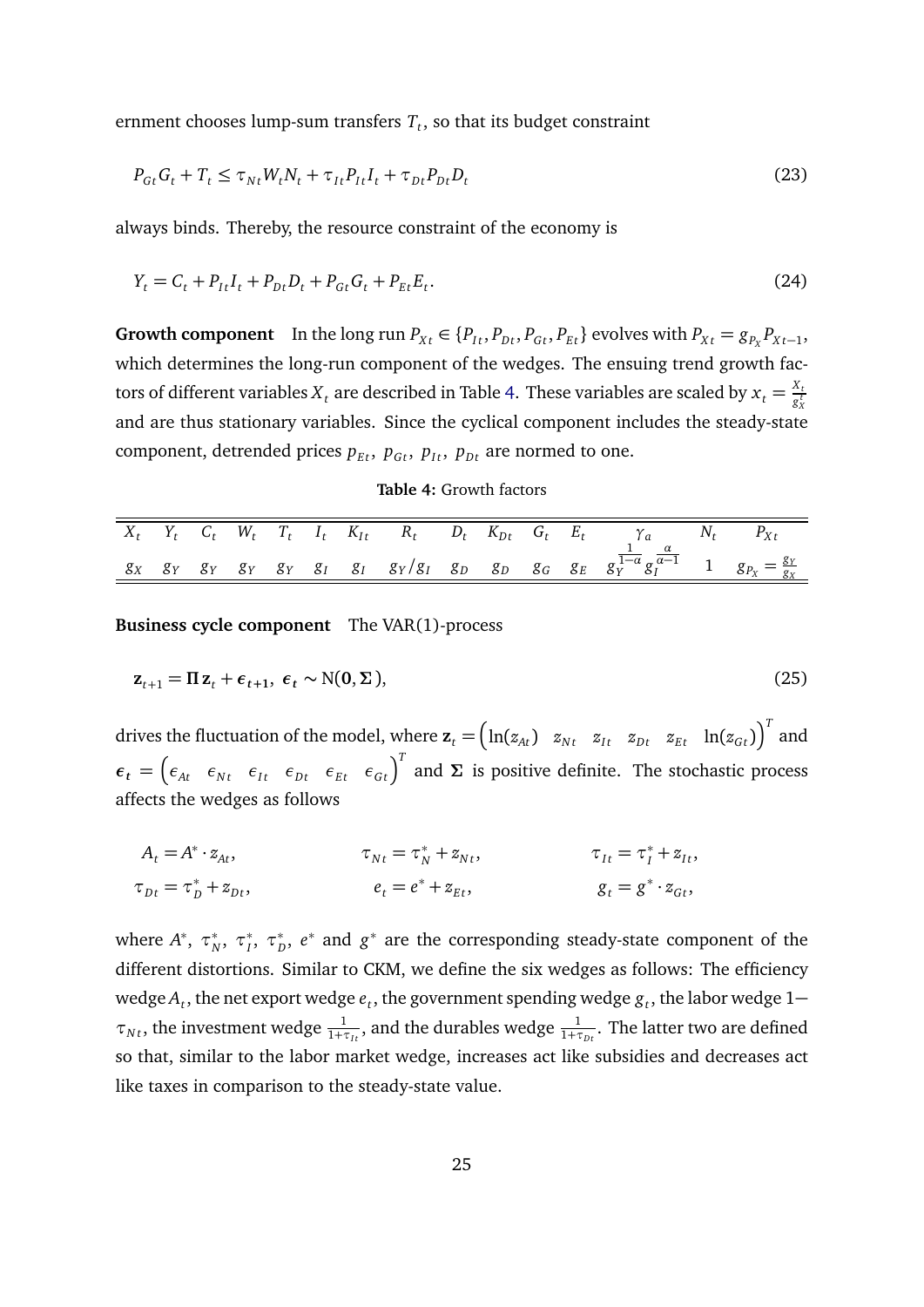We present in Appendix [A](#page-44-0) the full dynamic equilibrium of the model in stationary variables and the mapping of the policy measures towards the wedges. Using  $\hat{x}_t = \ln(x_t) \ln(x^*)$  as the approximation of the relative deviation of a variable  $x_t$  from its steady state value *x* ∗ , the policy function of the log-linearized and solved version of our prototype econ-omy may be described by [\(2\)](#page-9-2) with  $\mathbf{x}_t = (\hat{k}_{It} \quad \hat{k}_{Dt})^T$  and  $\mathbf{y}_t = (\hat{y}_t \quad \hat{N}_t \quad \hat{i}_t \quad \hat{d}_t \quad \hat{g}_t \quad \frac{\hat{e}_t}{y_t}$ .

#### **3.4 Quantification**

**Calibration** We estimate the elasticity,  $\eta_I = \frac{I}{K}$  $\frac{1}{K_I}\Phi''_I$ , of the price of capital with respect to the investment to capital ratio as well as the elasticity,  $\eta_D = \frac{D}{K_D}$  $\frac{D}{K_D}$  $\Phi_D^{\prime\prime}$ , of the price of the stock of durables with respect to the new durables to stock of durables ratio in addition to the parameters that characterize the stochastic process **z<sup>t</sup>** . The remaining parameters are calibrated as follows:

The capital elasticity  $\alpha$  is set to 0.34. [Flor](#page-39-8) [\(2014\)](#page-39-8) calculates this as the German capital share from 1991 to 2012. In line with [Heer and Maussner](#page-40-8) [\(2009,](#page-40-8) Chapter 1.5), [Flor](#page-39-8) [\(2014\)](#page-39-8) also provides the discount parameter  $\beta = 0.994$  for the German economy. We pin down the annual rate of capital depreciation at the average ratio of gross fixed capital formation and the net stock of fixed assets. The average quarterly capital depreciation rate arises from  $\delta_I = 1 - (1 - \delta_{I,annual})^{\frac{1}{4}}$ . In the same manner, the rate of durables depreciation  $\delta_D$  is computed.

The choice of  $\psi$ ,  $\phi$ , and  $\eta$ , which characterize the household's preferences, is more problematic. For  $\psi$  and  $\eta$ , we follow the baseline calibration from CKM and fix  $\psi$  at 2.24 and  $\eta$  at 1. We calibrate the preference weight of durables  $\phi$  by matching the durable to non-durable consumption ratio with the long-run marginal rate of substitution between consumption and durables. We fix the steady-state values of output, government consumption, investment in capital as well as in durables to their nominal average shares of output (see Table [3\)](#page-20-0). The steady-state labor supply *N* is 0.122, which equals the average share of hours worked on the available time budget of a household.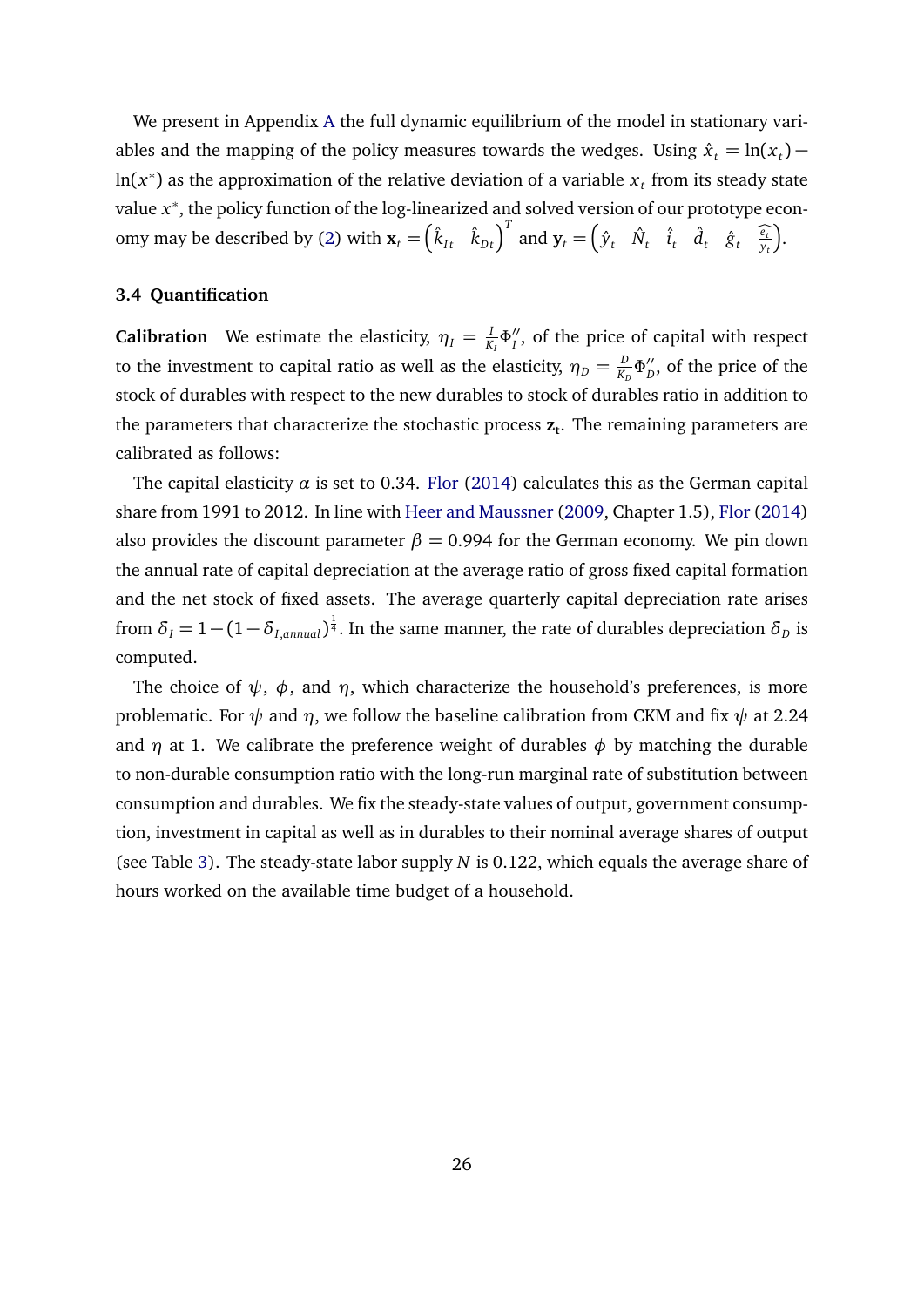| Parameter                       | Description                      | Value |
|---------------------------------|----------------------------------|-------|
| $\alpha$                        | Capital share                    | 0.34  |
| β                               | Discount factor                  | 0.994 |
| $\delta_I$                      | Rate of capital depreciation     | 0.017 |
| $\delta_{\scriptscriptstyle D}$ | Rate of durables depreciation    | 0.045 |
| $\psi$                          | Preference weight of labor       | 2.24  |
| Φ                               | Preference weight of consumption | 0.879 |
| η                               | <b>Risk aversion</b>             |       |

**Table 5:** Calibration of the model

 $\equiv$ 

**Identification** We check our prototype economy for strict local identification following [Iskrev](#page-40-3) [\(2010\)](#page-40-3). To check the identifiability over a sufficiently large parameter space we draw 1,000,000 times from the following distributions for the elasticities of the adjustment  $\cos$ ts  $η_D$ ,  $η_I$ , for the the off-diagonals  $π_{ij}$ ,  $i \neq j$  of  $\Pi$ , for the diagonals  $π_{ii}$  of  $\Pi$ , and the  $\alpha$  elements  $ω_{ij}$ ,  $i ≤ j$  of the lower triangular matrix  $Ω$  with  $Σ = ΩΩ<sup>T</sup>$ :

$$
\eta_D, \eta_I \sim U(0, 4), \quad \pi_{ij} \sim N(0, 0.1), \quad \pi_{ii} \sim N(0.8, 0.1), \quad \omega_{ij} \sim U(-0.05, 0.05).
$$

The Jacobian of the first and second moments (up to two lags) has full rank at approximately 99.9 percent of the draws. Thus, the model is virtually identifiable in the chosen parameter space.[16](#page-0-0)

**Estimation** We use our procedure to estimate  $\Pi$ ,  $\Sigma$ ,  $\eta_D$  and  $\eta_I$ . Panel [3\(a\)](#page-28-0) illustrates the likelihood function with respect to  $\eta_D$  and  $\eta_I$ , while Π and Σ are the argument maximum of the function for given  $\eta_I$  and  $\eta_D.$  The panel identifies two local maxima. The global is at  $\eta_D = 0.19$  and  $\eta_I = 3.00$ . Table [A.1](#page-46-0) in [A](#page-44-0)ppendix A presents the estimates for the autoregressive matrix *Π* and the innovations *ε<sup>i</sup>* .

Panel [3\(b\)](#page-28-1) illustrates that the innovations of durables and investments are perfectly correlated in the absence of adjustment costs. [Fehrle](#page-39-9) [\(2019\)](#page-39-9) investigates different investment goods, vector-autoregressive processes, and adjustment costs in detail and argues that adjustment costs can be viewed as an underpinning mechanism of reduced-form correlated

<sup>&</sup>lt;sup>16</sup>In comparison, we proceed similarly for the benchmark economy of CKM presented in Appendix [B.](#page-49-0) The Jacobian of the first and second moments (up to two lags) has no full rank at 26 parameter draws from 1,000,000.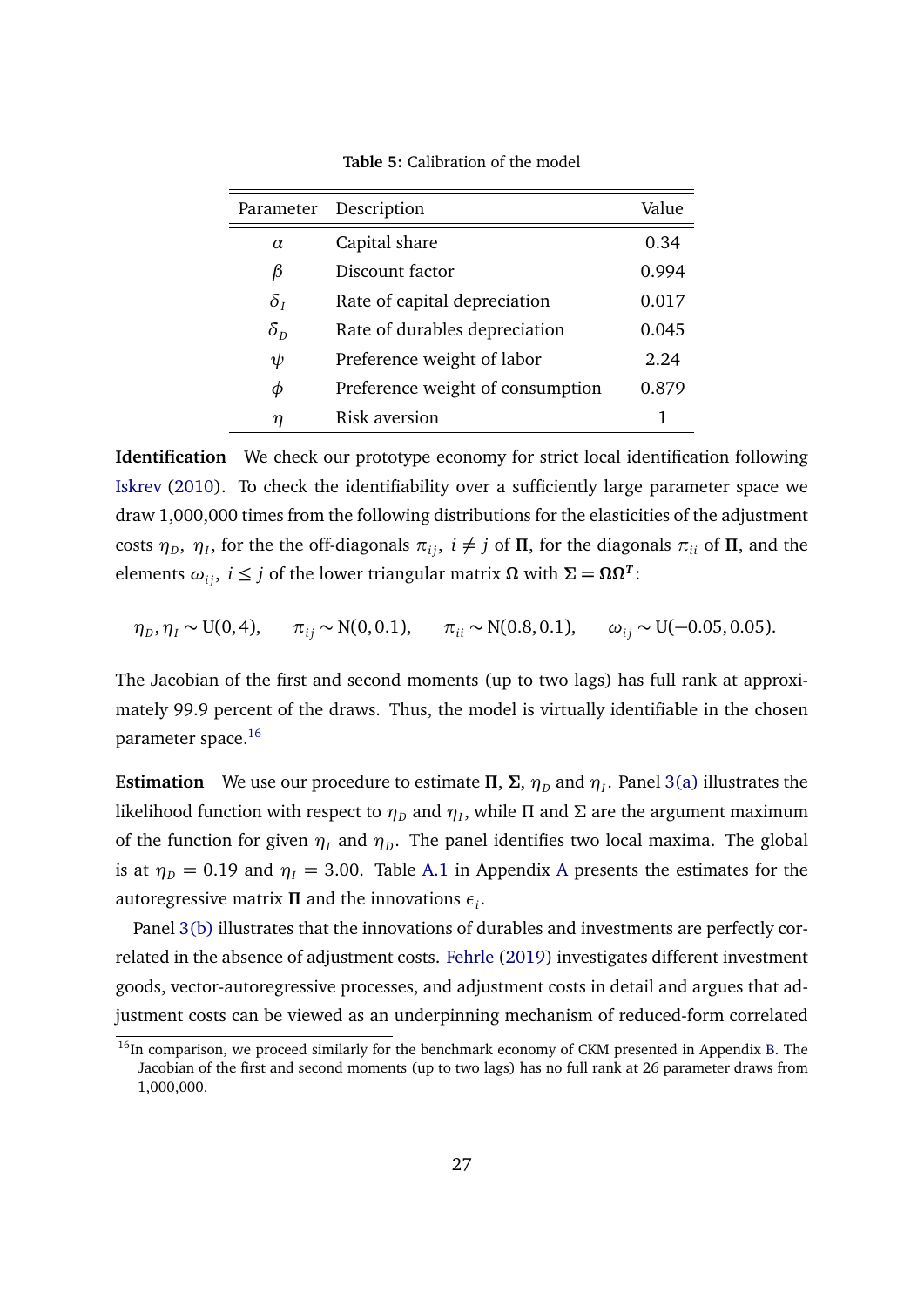shocks. Here, e.g., the mentioned high substitutability between durables and investments is prevented either by perfect correlated innovations, adjustment costs, or a combination of them. Hence, it is useless to separate investments and durables without adjustment costs, since the corresponding wedges must co-move. Otherwise, the high substitutability would lead to excessive volatility of durables and investments and negative co-movements between them. However, this is contradicted by the data.

<span id="page-28-0"></span>

<span id="page-28-1"></span>**Figure 3:** Maximum-Likelihood-Estimation

#### **3.5 Evaluation, discussion and robustness of Business Cycle Accounting results**

**Evaluation** Figure [4](#page-30-0) illustrates the graphical analysis of our BCA exercise. In Panels [4\(a\)](#page-30-1) to [4\(e\),](#page-30-2) we confront the observations of GDP, its (endogenous) subaggregates of demand and hours worked during 2008-Q1,...,2011-Q3 with the model's prediction when only one wedge is allowed to fluctuate.

Panel [4\(a\)](#page-30-1) indicates that the crisis was mainly driven by the efficiency wedge. The investment and net exports wedge also contributed to the crisis. These three wedges together induced the decrease in GDP. The labor wedge contributed to the crisis from 2009-Q2 to 2009-Q4. Before, the wedge was counter-cyclical and afterward, it introduced the recovery. The durables wedge and government consumption were anti-cyclical. Panel [4\(b\)](#page-30-3) illustrates that the investment wedge drove the decline in investment mostly, while the efficiency wedge mattered little. The efficiency wedge influenced durables negatively as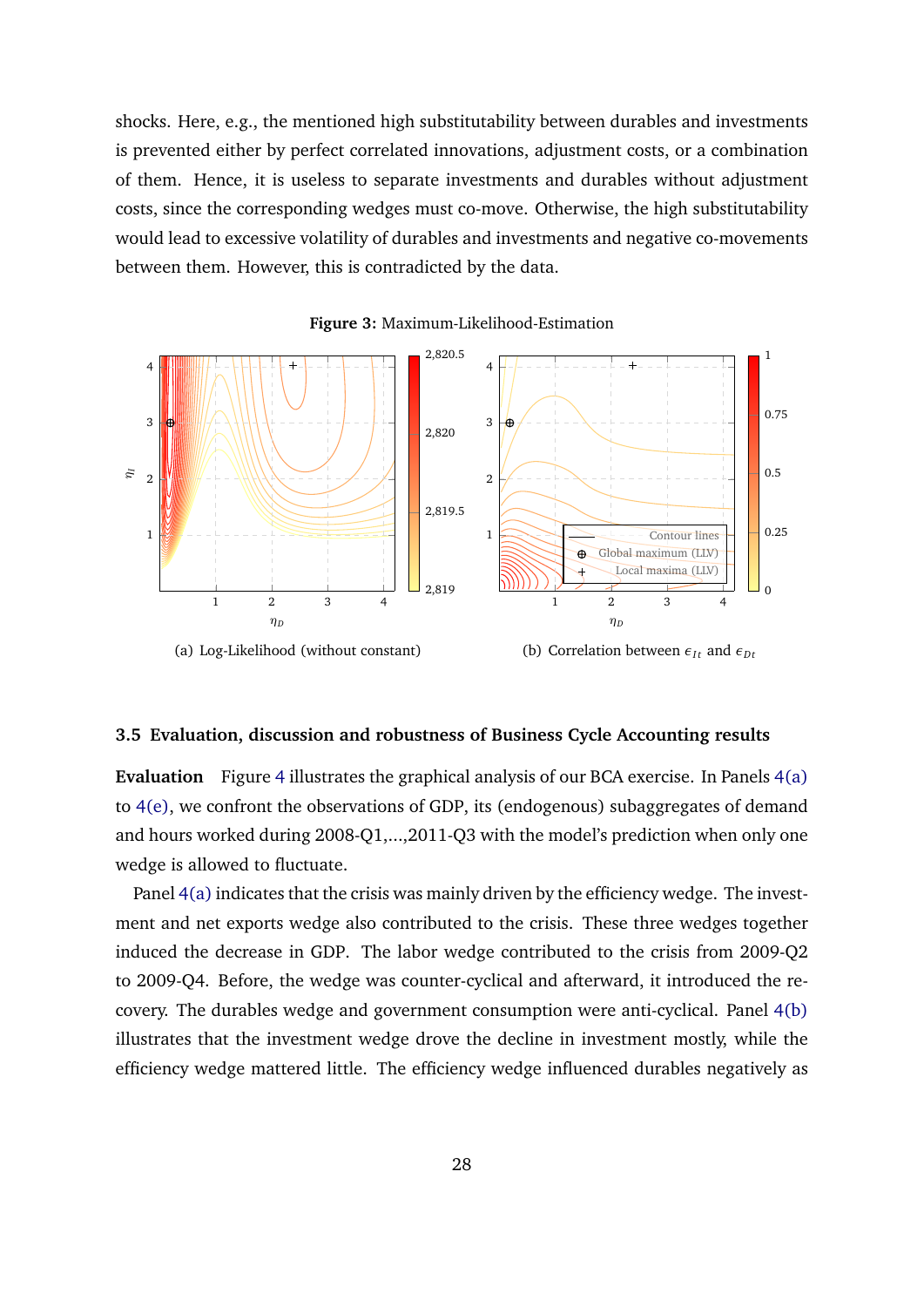Panel [4\(c\)](#page-30-4) shows. The durables wedge increased durables up to almost 50% in 2009. Afterward, the wedge only had a slight impact. Panel [4\(d\)](#page-30-5) indicates that the efficiency wedge caused the decline in non-durable consumption mostly and the labor wedge partly. The durables and government consumption wedge had little impact on non-durable consumption. Panel [4\(e\)](#page-30-2) predicts the decline in net exports to GDP and the investment wedge introduced the decline in hours worked. The labor market wedge drove the decline between 2009-Q2 and 2009-Q4. Besides, the labor wedge was counter-cyclical. The other wedges were counter-cyclical.

The measurement *∆<sup>i</sup>* for *t* ∈ [2008-*Q*1, ..., 2011-*Q*3] quantifies the absolute contribution of each wedge to GDP during the Great Recession. The efficiency wedge accounts for 62% of the decline in GDP during the Great Recession in Germany, net exports for 26%, the investment wedge for 19%, and the labor market accounts for 3%. Government consumption accounts for -5% and the durables wedge for -4%.

**Discussion** First, the labor market wedge-induced recovery can be explained by expanded short-time work possibilities as they can decrease hiring frictions in the aftermath of recessions. Using the unemployment rate, [Gehrke et al.](#page-39-10) [\(2019\)](#page-39-10) argue that previous labor market reforms (so-called Hartz reforms) probably drove the labor market wedge-induced recovery. Unfortunately, BCA cannot distinguish between these explanations because both achieve equivalent results.

Next, we try to gain deeper insights into the drivers of the durable wedge by the process of elimination and comparisons. Subsequently, the results are reviewed against the literature.

Theory teaches us that the wedges of both investment goods  $D_t$  and  $I_t$  generally react similarly to frictions, like financial ones.<sup>[17](#page-0-0)</sup> Thus, as discussed, CKM and many others aggregate them. Our results show that the business investment wedge drove the decline in business investment during the crisis. Financial frictions and other distortions – equivalent to a decreasing investment wedge – diminished investment activities. This is empirically not observable for durables. The only appreciable difference between the wedges during the crises was the car subsidies. Further, the positive impact of the durables wedge

<sup>&</sup>lt;sup>17</sup>[Gertler and Gilchrist](#page-39-11) [\(2018\)](#page-39-11) report for the U.S., financial frictions during the Great Recession induced a big negative impact on the durables market. E.g., [Benmelech et al.](#page-37-6) [\(2017\)](#page-37-6) explain one-third of the decline in the U.S. car demand by frictions on the asset-backed commercial paper market. The decline in U.S. house prices weakens the household balance sheets, which also harmed the U.S. auto market, as shown by [Mian et al.](#page-41-11) [\(2013\)](#page-41-11).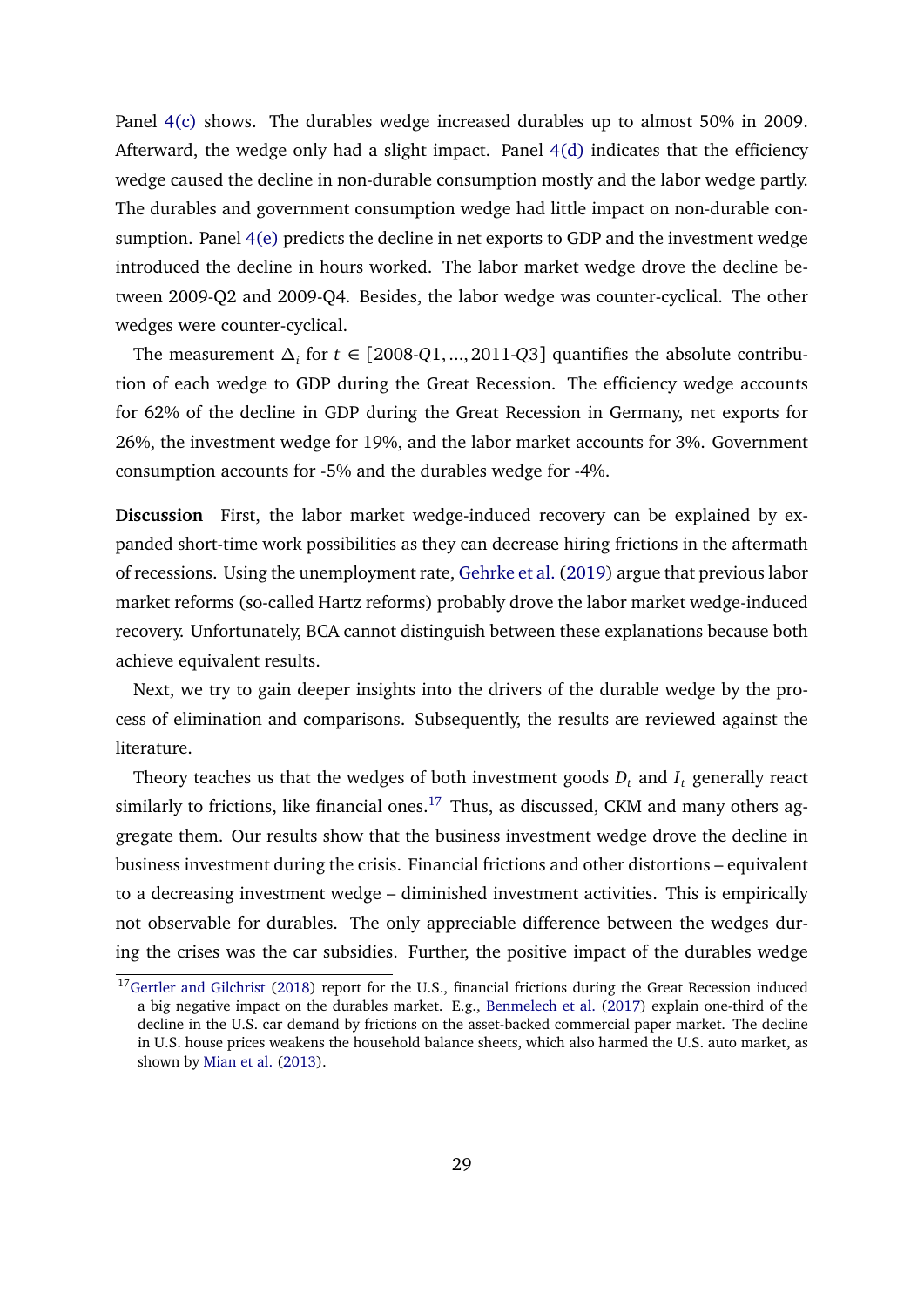<span id="page-30-3"></span><span id="page-30-1"></span><span id="page-30-0"></span>

<span id="page-30-5"></span><span id="page-30-4"></span><span id="page-30-2"></span>**Notes:** Dashed lines for GDP, investment, durables and hours are the data and the model's outcome. Here they are equivalent. The dashed lines for non-durable consumption is only the model's outcome.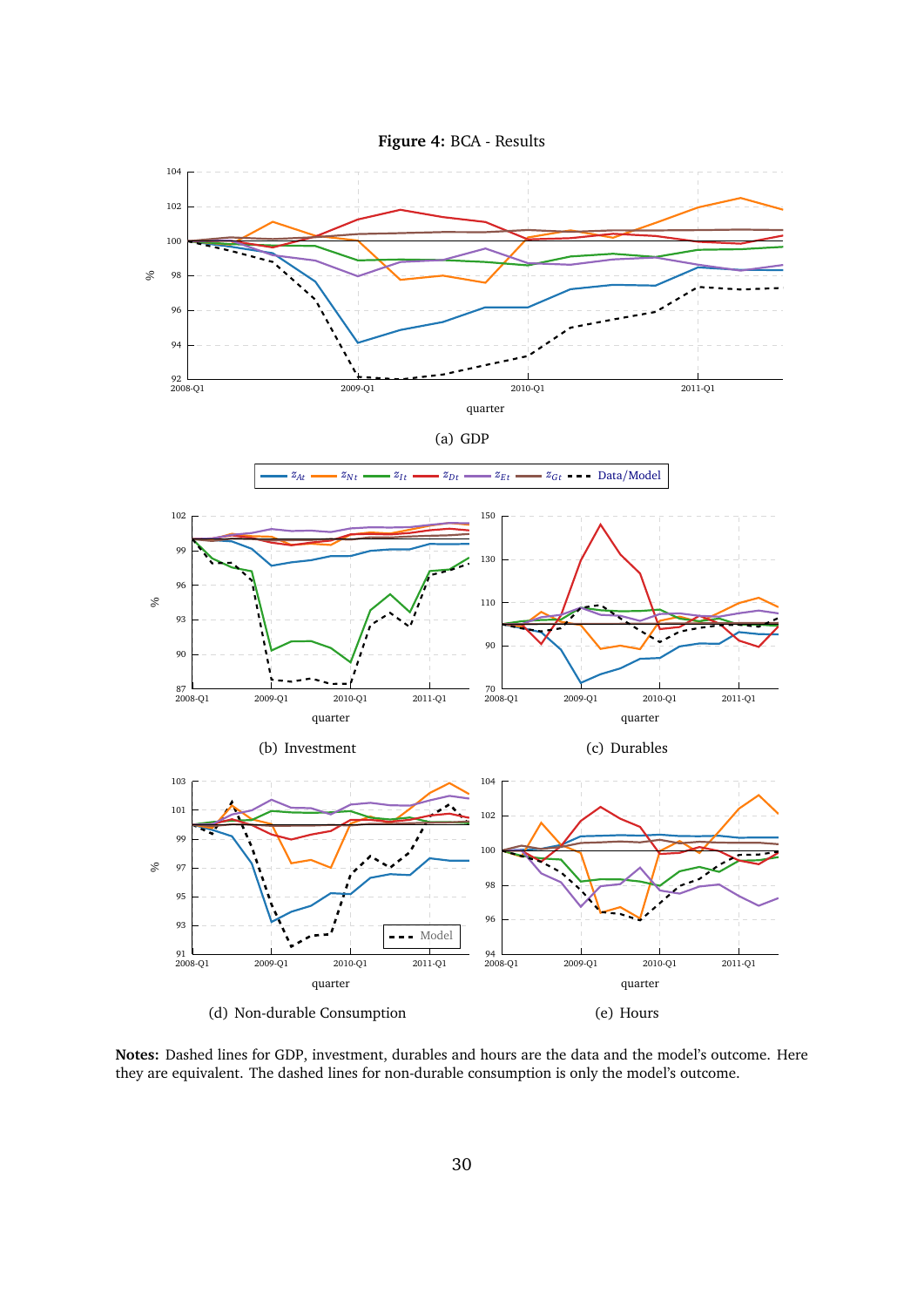occurred simultaneously with the subsidies. The wedge began to stimulate the demand for durable goods with the introduction of the tax exemption for new cars in 2008-Q4. In 2009-Q1 the cash for clunkers program started, while the stimulating effect increased strongly. The stimulus disappeared between 2009-Q4 and 2010-Q1 while the last pay-off took place in 2009-Q4. Hence, mapping the large increase due to the durables wedge to the car subsidies is reasonable. Given that assumption, the cash for clunkers program would have had a sizable effect on aggregate demand and, at least prompt, intertemporal substitution of durables investment in the aftermath of the program was small. The bust was driven by the efficiency wedge, which depressed the quantity of durables over the whole period.

[Mian and Sufi](#page-41-12) [\(2012\)](#page-41-12) examine a similar cash for clunkers program in the U.S. They find that the program induced a large increase in car sales. However, in their study, the positive effect vanishes within one year due to intertemporal substitution. In Germany, durable goods bust after the program, which suggests a similar substitution effect. But as mentioned, our BCA analysis indicates that this bust is the transmission towards the trajectory of durables that would have occurred in the absence of the cash for clunkers program. In contrast, [Leuwer and Süssmuth](#page-41-13) [\(2018\)](#page-41-13) find large intratemporal substitution effects for the German cash for clunkers program. However, their work relies on the strong assumption that there were no substantial changes simultaneously to the car subsidy.

There was a second boom-bust cycle in the durable market during a VAT increase announcement and its implementation (2006-Q1 to 2007-Q4). As this policy comes with the same intertemporal substitution effect as the cash for clunkers program, we compare both policies in Figure [5.](#page-32-0) Note that the income effects are different. Panels [5\(a\)](#page-32-1) and [5\(b\)](#page-32-2) show the data and the impact of the durables wedge on durables from 2008-Q1 to 2010-Q4 and from 2006-Q1 to 2007-Q4. The durables wedge accounts during the car subsidies programs for the boom, but only marginally for the bust afterward. During 2006, the VAT increase announcement passed the institutions, and during this time durables investments increased. The VAT increase was enforced in 2007-Q1 when the bust took place. The durables wedge caused the whole boom-bust cycle and illustrates prompt intratemporal substitution.

[Berger and Vavra](#page-37-7) [\(2015\)](#page-37-7) generally investigate the households' responses to durables subsidies over the business cycle for the U.S. and find smaller effects during recessions. [Buettner and Madzharova](#page-37-8) [\(2020\)](#page-37-8) find high intertemporal substitution effects of durables in the European Union identified by VAT change announcements. The German govern-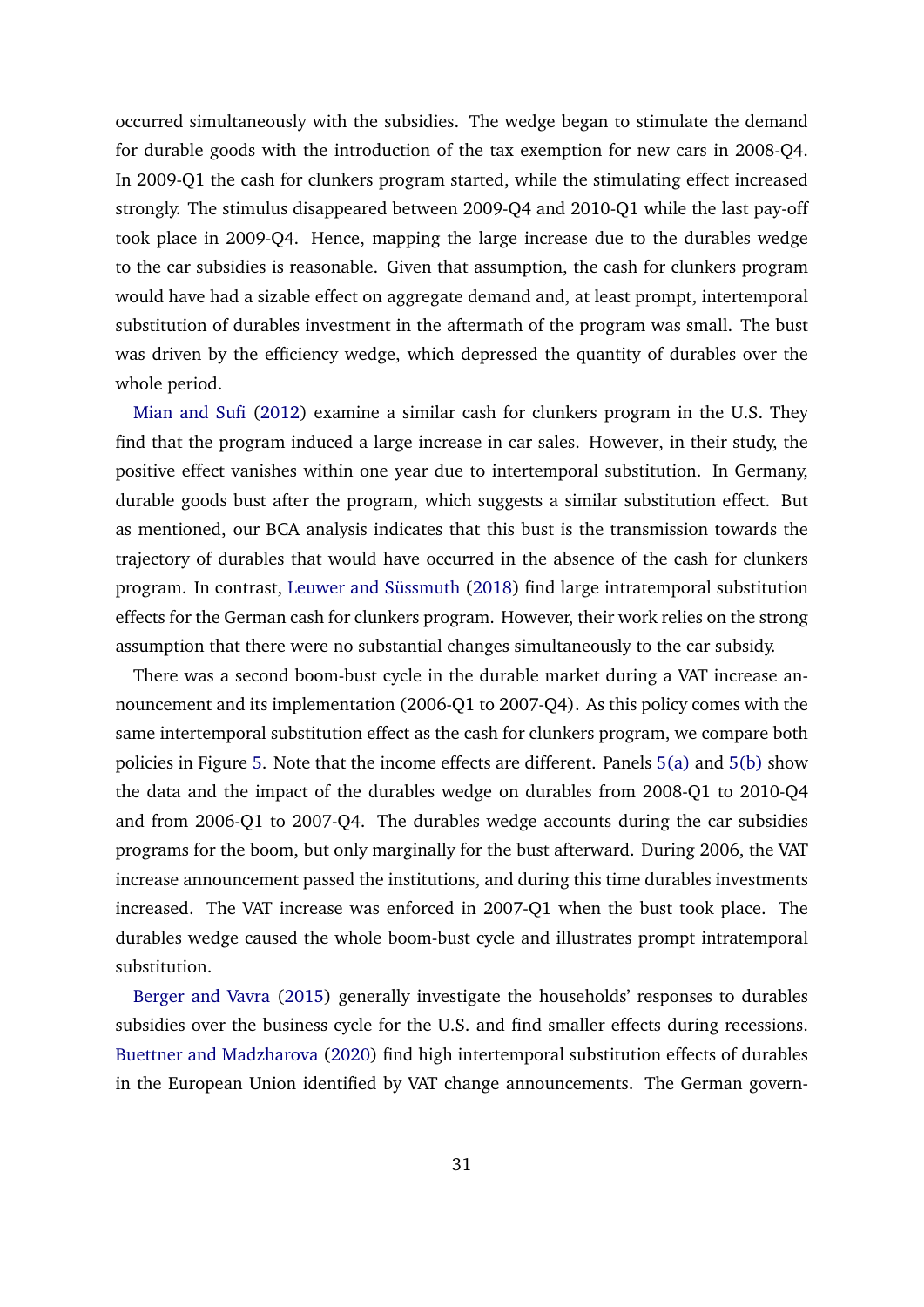<span id="page-32-1"></span><span id="page-32-0"></span>

**Figure 5:** The durables boom-bust cycles 2008-2010 and 2006-2007 in comparison

<span id="page-32-2"></span>ment adopted a temporary reduction of the VAT in the second half of 2020 to stimulate demand. This reduction has the same intertemporal substitution effect as the policies under investigation and comes with a positive income effect. [Clemens and Röger](#page-38-6) [\(2021\)](#page-38-6) and [Bachmann et al.](#page-37-3) [\(2021\)](#page-37-3) find sizable effects on consumption especially on durables with a multiplier larger than one on GDP due to this reduction.

**Insights from disaggregation:** The left panel of Figure [6](#page-33-0) plots the impact of the investment and government spending wedge in the CKM benchmark economy, where durables and investment as well as government spending and net exports are aggregated ex ante.<sup>[18](#page-0-0)</sup> Although the impact of the composed investment wedge was negligible during the Great Recession, our results suggest that the decomposed wedges were not. The pro-cyclical effect of the investment wedge and the policy-driven counter-cyclical effect of the durable's wedge offset each other. Hence, without our decomposition the importance of the investment wedge and, by association, the importance of financial frictions during the Great Recession is underrated. For example, the financial frictions of [Carlstrom and Fuerst](#page-38-10) [\(1997\)](#page-38-10), [Kiyotaki and Moore](#page-40-10) [\(1997\)](#page-40-10), [Bernanke et al.](#page-37-9) [\(1999\)](#page-37-9), or [Gertler and Kiyotaki](#page-39-12) [\(2010\)](#page-39-12) are equivalent to the investment wedge. The same as for the aggregation of durables and other investment goods holds for the aggregation of government consumption and net exports.

The assessment of the joint contribution of the investment and durables wedge as well as the joint contribution of government consumption and net exports maps our economy into the benchmark BCA economy ex post. The right panel of Figure [6](#page-33-0) illustrates these

 $18$ Appendix [B](#page-49-0) sketches the model and provides our estimation strategy and results for the CKM benchmark economy of the presented time series.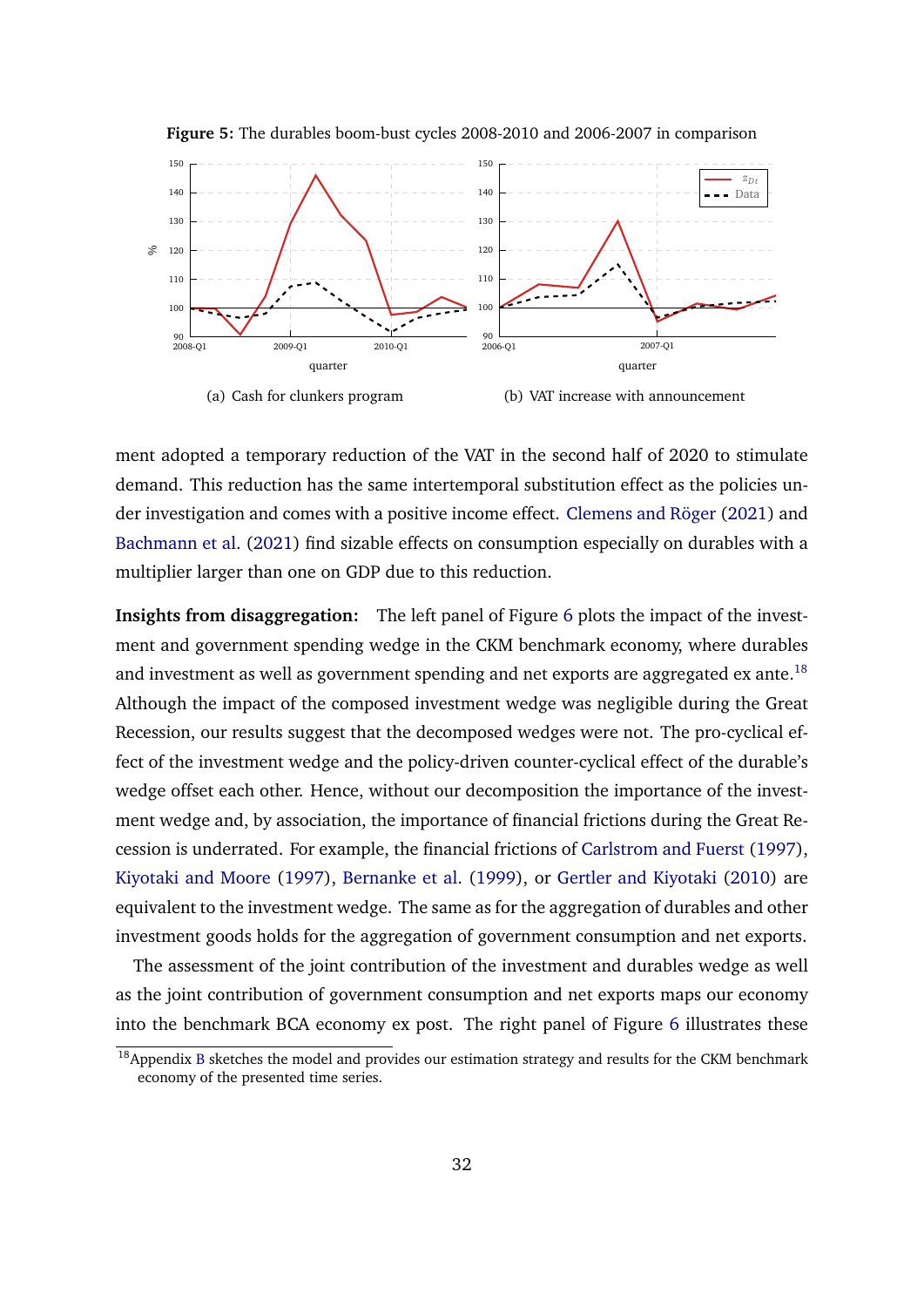<span id="page-33-0"></span>

**Figure 6:** Robustness to the CKM benchmark economy

effects. The results are similar, except in the more detailed economy the investment wedge was slightly counter-cyclical during the cash for clunkers program. Thus, the results of the detailed model are not different from the benchmark BCA model but provide deeper insights.

**Robustness in parameters:** The presented results depend potentially on the values of adjustment costs  $\eta_I, \eta_D,$  and on the intertemporal elasticity of substitution  $\eta.$  To evaluate the sensitivity, we calculate  $\Delta_i^{GDP}$  over a grid of the mentioned parameters. Therefore, we reestimate the (remaining) uncertain parameters at each node of the parameter grid.

Figure [7](#page-35-0) illustrates the contribution of the concerning wedges for different amounts of adjustment costs. The efficiency wedge contributed the most to the decline in GDP, followed by net export for the whole set of adjustment costs. The results for the labor market wedge and government consumption are robust as well. The durables wedge mitigated the crisis for most of the parameter combinations. The contribution would have been pro-cyclical without adjustment costs. However as mentioned above, in the absence of adjustment costs a separation of the durables and investment wedge is meaningless. The investment wedge's contribution to the crisis would have been negative for  $\eta$ <sup>*I*</sup> < 1/3 where the likelihood is the lowest (see Panel  $3(a)$ ) and positive otherwise.

Subsidies in durables change the intertemporal rate of substitution. Hence, a robustness check to the elasticity of the substitution rate is relevant. Figure [8](#page-36-0) presents the contribution to the decline in GDP over *η*. The contributions of the labor, investment, durables, and government consumption wedge are nearly constant. The contribution of net exports declines with higher elasticity, nevertheless they contributed the second most over the whole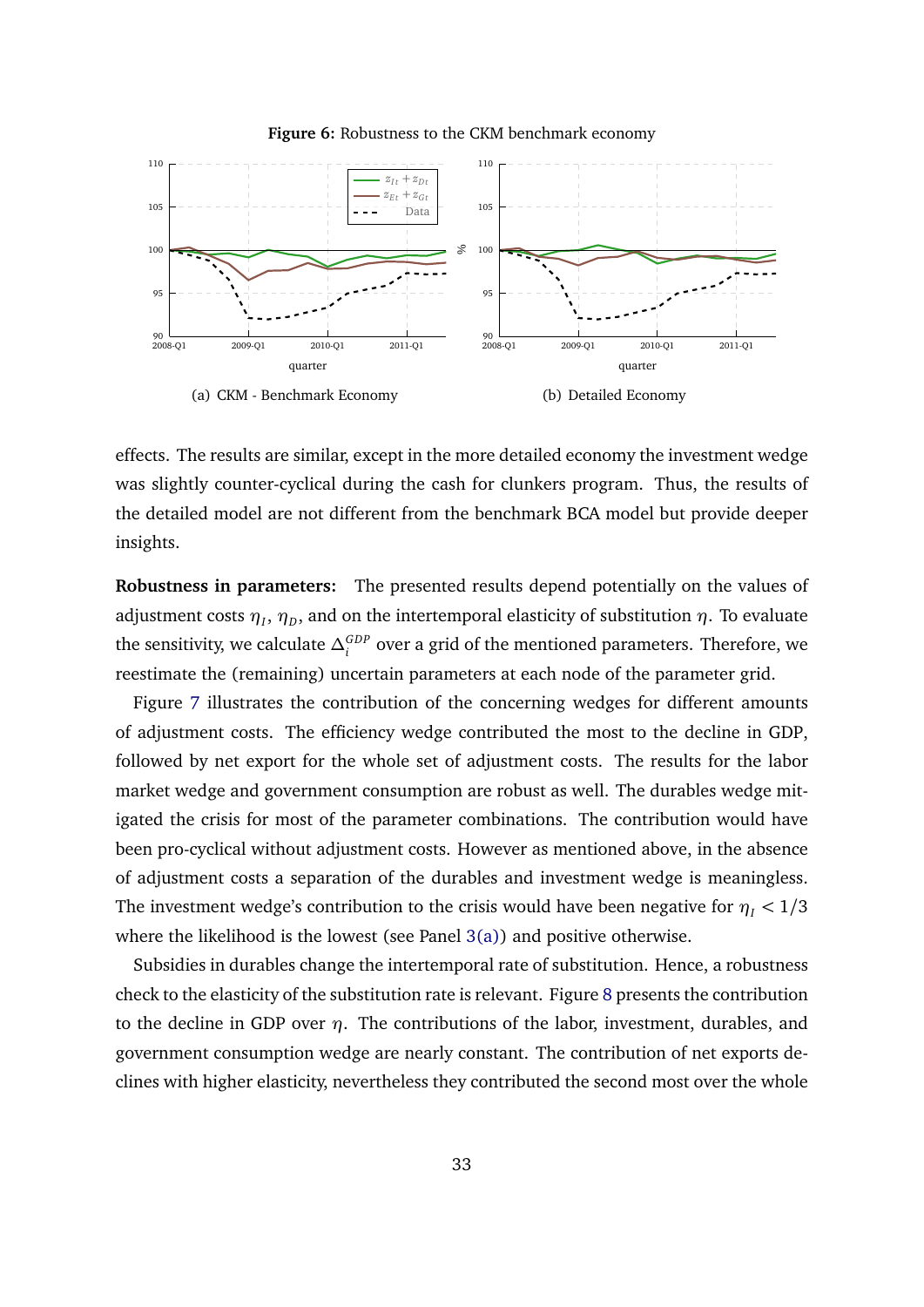domain. The contribution of the efficiency wedge increases with *η*.

## **4 CONCLUSION**

Business Cycle Accounting (BCA) is a powerful tool to detect the origins and forces of a particular period of economic fluctuations or general business cycle patterns. Therefore, a multiplicity of applications exists for good reasons, yet, this multiplicity comes with a lack of a precise, standardized procedure to prevent flawed implementation and guarantee comparability. The purpose of the present paper is to bridge this gap by honing the neoclassical lens. To this end, we first author a manual that guides through, refines, and clarifies all the basic steps of an accurate implementation. Subsequently, we illustrate the necessity and benefits of all points raised in an application of BCA toward the Great Recession in Germany and the related stabilizing policy measures.

In the manual, we first discuss data preparation. There, the sensibleness of the standard aggregation must be verified as otherwise severe distortions can remain undetected. Concerning trend removing, it is necessary to be i) consistent with the model and ii) guarantee stationarity in all time series. Linear detrending is consistent with the model and, if the balanced growth hypothesis is untenable, one trend per time series guarantees stationarity. In the modeling step, we advise how to disaggregate the quantities in the prototype economy and how to implement different trend growth rates for quantities if necessary. Subsequently, we guide through the numerical implementation of the exercise, where we present our quick and reliable two-step MLE procedure and discuss differences to the CKM benchmark. Lastly, concerning the presentation and discussion of the results, we introduce a new measure that assesses the contribution rather than, as hitherto, the predictive power of each wedge to the considered fluctuations.

The data preparation of the application to the Great Recession in Germany shows a lack of homogeneity in the fluctuations of business investments and durables as well as net exports and government consumption. Thus, we separate those quantities. Likewise, the growth rates of most quantities are not homogeneous, which is why we detrend them separately. We augment the prototype economy by separating durable goods from business investments and net exports from government consumption. Additionally, we include long-run wedges to determine heterogeneous growth rates. Applying our MLE procedure, we detect two local maxima concerning the estimated structural parameters and identify the global one, for which we illustrate and discuss the results. We find that the efficiency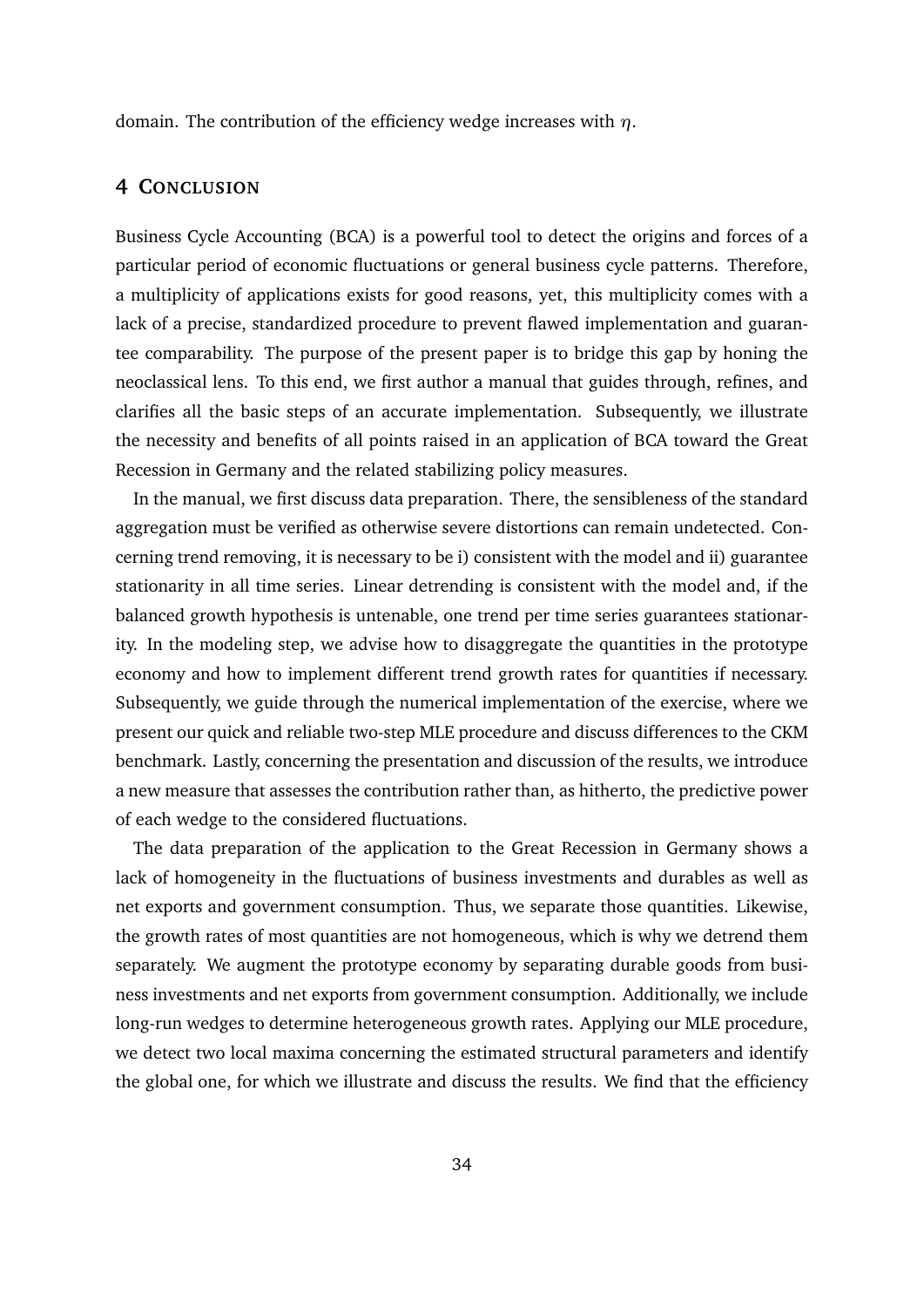<span id="page-35-0"></span>

**Figure 7:** Adjustment costs specific wedge contribution

35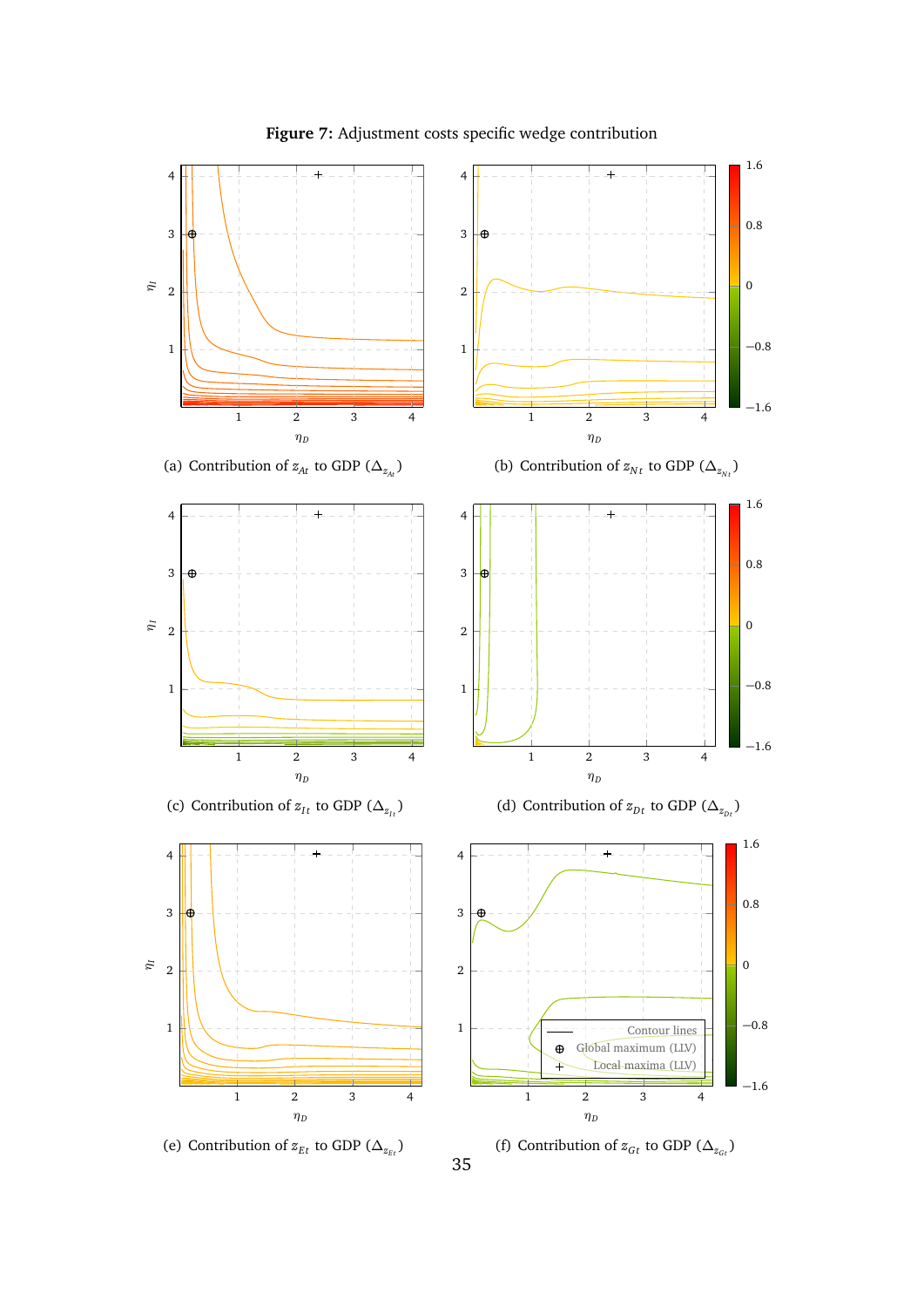

<span id="page-36-0"></span>**Figure 8:** Inverse elasticity of intertemporal substitution specific wedge contribution

wedge, net exports, and investment wedge drove the recession. The durables and the government spending wedge acted counter-cyclical. We argue that the latter two collect parts of the fiscal stimulus program. The labor market wedge induced the recovery, which is mappable to expanded short-time work possibilities like the so-called Hartz reforms. We discuss our results against the literature and check their robustness to different choices of parameters that determine the elasticity of intertemporal substitution as well as capital and durables adjustment costs. Concerning the literature on BCA and the Great Recession in Germany, our results are not inconsistent with previous results, yet, insights are more detailed, and thereby indicate that previous studies underrate the negative impact of the investment wedge and, consequently, the role of the investment wedge equivalent financial frictions or distortions. Further, we quantify the effects of durable net-tax changes through the consumption Euler-equation inside a general equilibrium. We find substantial intertemporal substitution effects, making durables tax-changes an interesting tool of unconventional fiscal policy, which is coming more and more to a consensus. Our results are robust for all wedges except the investment wedge. However, the investments wedge's contribution to the Great Recession is positive in a wide range of the parameters' domains and is merely negative where the likelihood is the lowest.

The manual and its application should make BCA feasible in a standardized way. We hope that our estimation procedure will help to overcome problems regarding MLE. The original idea behind BCA is to provide researchers with an indicator that tells them where to introduce frictions into their models to replicate empirical business cycle fluctuations. Since the implementation is not an easy exercise, it mostly turned into whole projects. Hopefully, we have simplified BCA to the extent that it becomes a standard tool in the sections on stylized facts of a specific period of economic fluctuations or business cycles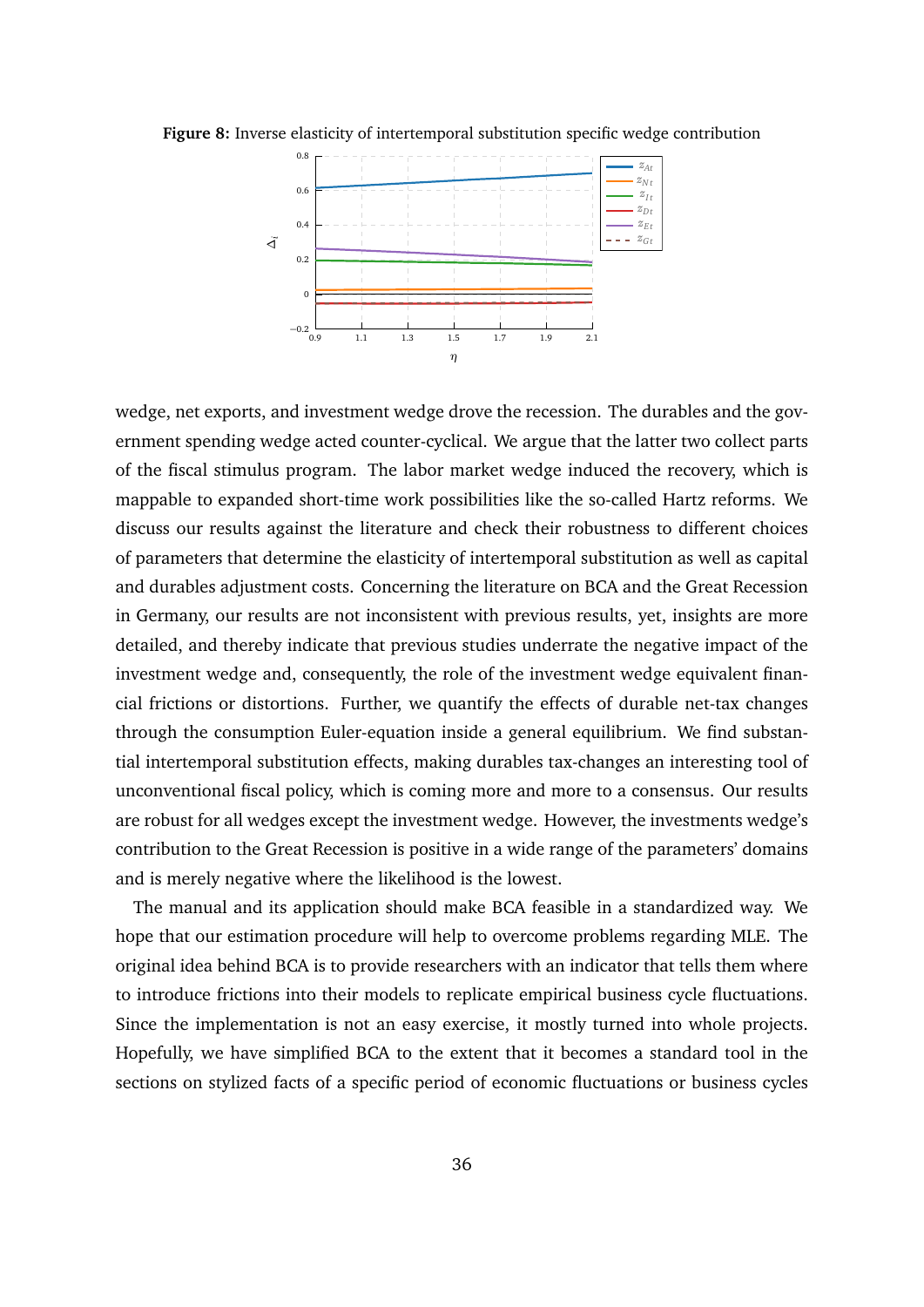generally.

## **REFERENCES**

- <span id="page-37-3"></span>Bachmann, R., B. Born, O. Goldfayn-Frank, G. Kocharkov, R. Luetticke, and M. Weber (2021). A temporary vat cut as unconventional fiscal policy. Technical report, National Bureau of Economic Research.
- <span id="page-37-6"></span>Benmelech, E., R. R. Meisenzahl, and R. Ramcharan (2017, nov). The real effects of liquidity during the financial crisis: Evidence from automobiles. *The Quarterly Journal of Economics*.
- <span id="page-37-7"></span>Berger, D. and J. Vavra (2015, jan). Consumption dynamics during recessions. *Econometrica 83*(1), 101–154.
- <span id="page-37-9"></span>Bernanke, B., M. Gertler, and S. Gilchrist (1999). *Handbook of Macroeconomics*, Volume 1C, Chapter The Financial Accelerator in a Quantitative Business Cycle Framework, pp. 1341–1393. North-Holland.
- <span id="page-37-2"></span>Brinca, P., V. Chari, P. Kehoe, and E. McGrattan (2016). Accounting for business cycles. Volume 2, Chapter Chapter 13, pp. 1013–1063. Elsevier.
- <span id="page-37-0"></span>Brinca, P., J. Costa-Filho, F. Loria, et al. (2020). Business cycle accounting: what have we learned so far? Technical report, University Library of Munich, Germany.
- <span id="page-37-1"></span>Brinca, P., N. Iskrev, and F. Loria (2018). On identification issues in business cycle accounting models.
- <span id="page-37-8"></span>Buettner, T. and B. Madzharova (2020). Unit sales and price effects of pre-announced consumption tax reforms: Micro-level evidence from european vat. *American Economic Journal: Economic Policy Forthcoming*.
- <span id="page-37-4"></span>Bundesgesetzblatt (2008, December). Gesetz zur Umsetzung steuerrechtlicher Regelungen des Maßnahmenpakets "Beschäftigungssicherung durch Wachstumsstärkung". Technical Report Nr. 64, Bonn. Teil I.
- <span id="page-37-5"></span>Bundesgesetzblatt (2009, January). Gesetz zur Sicherung von Beschäftigung und Stabilität in Deutschland. Technical Report No. 11, Bonn. Teil I.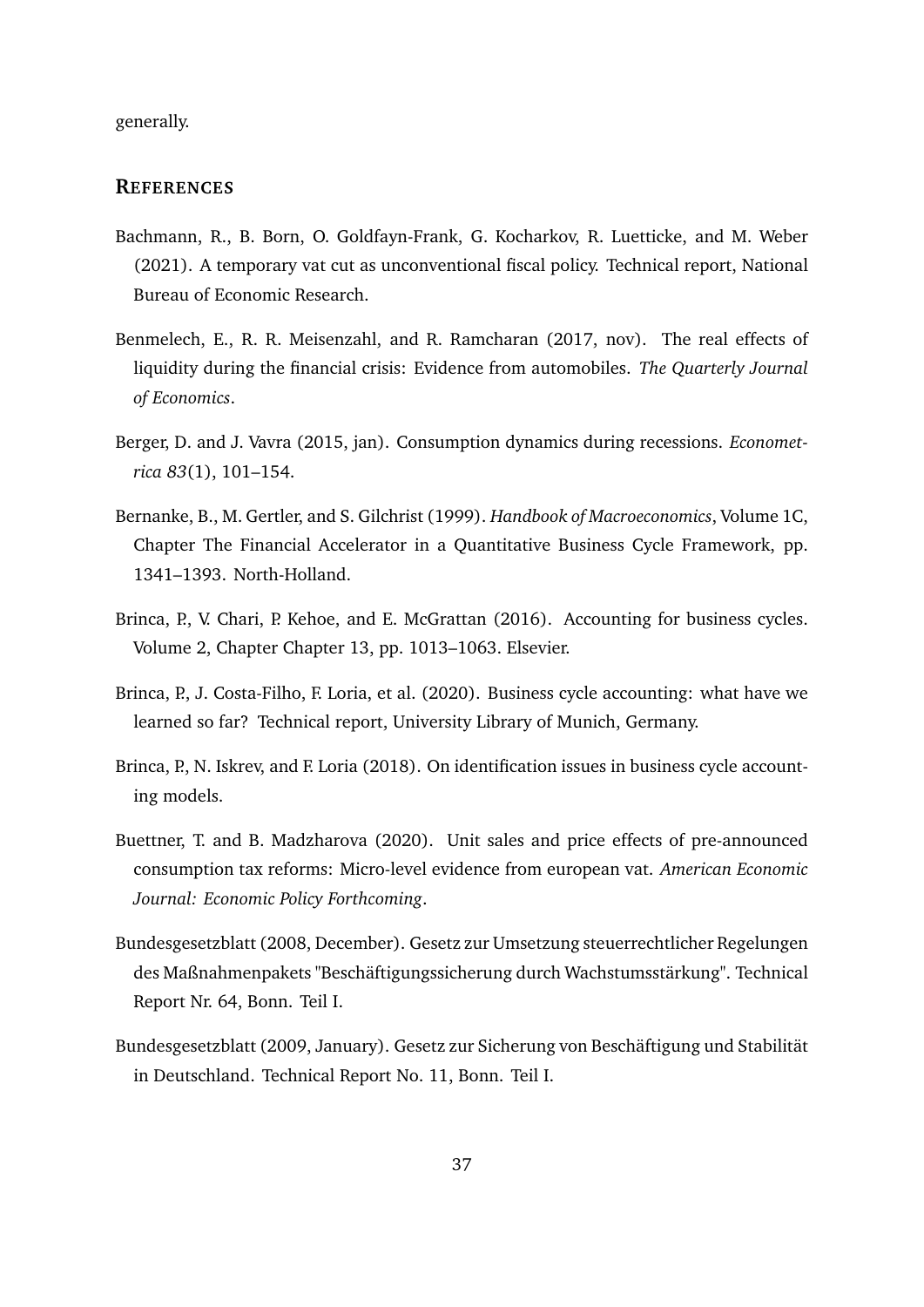- <span id="page-38-10"></span>Carlstrom, C. T. and T. S. Fuerst (1997). Agency costs, net worth, and business fluctuations: A computable general equilibrium analysis. *The American Economic Review 87*(5), 893– 910.
- <span id="page-38-3"></span>Chakraborty, S. and K. Otsu (2013, jan). Business cycle accounting of the BRIC economies. *The B.E. Journal of Macroeconomics 13*(1).
- <span id="page-38-9"></span>Chang, Y. (2000). Comovement, excess volatility, and home production. *Journal of Monetary Economics 46*(2), 385 – 396.
- <span id="page-38-0"></span>Chari, V. V., P. J. Kehoe, and E. R. McGrattan (2007). Business cycle accounting. *Econometrica 75*(3), 781–836.
- <span id="page-38-4"></span>Cheremukhin, A., M. Golosov, S. Guriev, and A. Tsyvinski (2015). The economy of people's republic of china from 1953. Technical report, National Bureau of Economic Research.
- <span id="page-38-5"></span>Cheremukhin, A., M. Golosov, S. Guriev, and A. Tsyvinski (2016, jul). The industrialization and economic development of russia through the lens of a neoclassical growth model. *The Review of Economic Studies*, rdw026.
- <span id="page-38-1"></span>Cho, D. and A. Doblas-Madrid (2013, oct). Business cycle accounting east and west: Asian finance and the investment wedge. *Review of Economic Dynamics 16*(4), 724–744.
- <span id="page-38-8"></span>Christiano, L. J. (2002, Oct). Solving dynamic equilibrium models by a method of undetermined coefficients. *Computational Economics 20*(1), 21–55.
- <span id="page-38-6"></span>Clemens, M. and W. Röger (2021). Temporary vat reduction during the lockdown-evidence from germany.
- <span id="page-38-11"></span>De Souza, C., M. Gevers, and G. Goodwin (1986). Riccati equations in optimal filtering of nonstabilizable systems having singular state transition matrices. *IEEE Transactions on Automatic Control 31*(9), 831–838.
- <span id="page-38-7"></span>DeJong, D. N. and C. Dave (2011). *Structural macroeconometrics* (2. ed. ed.). Princeton, NJ [u.a.]: Princeton Univ. Press.
- <span id="page-38-2"></span>del Río, F. and F.-X. Lores (2021, aug). Accounting for u.s. economic growth 1954–2017. *Economic Modelling 101*, 105529.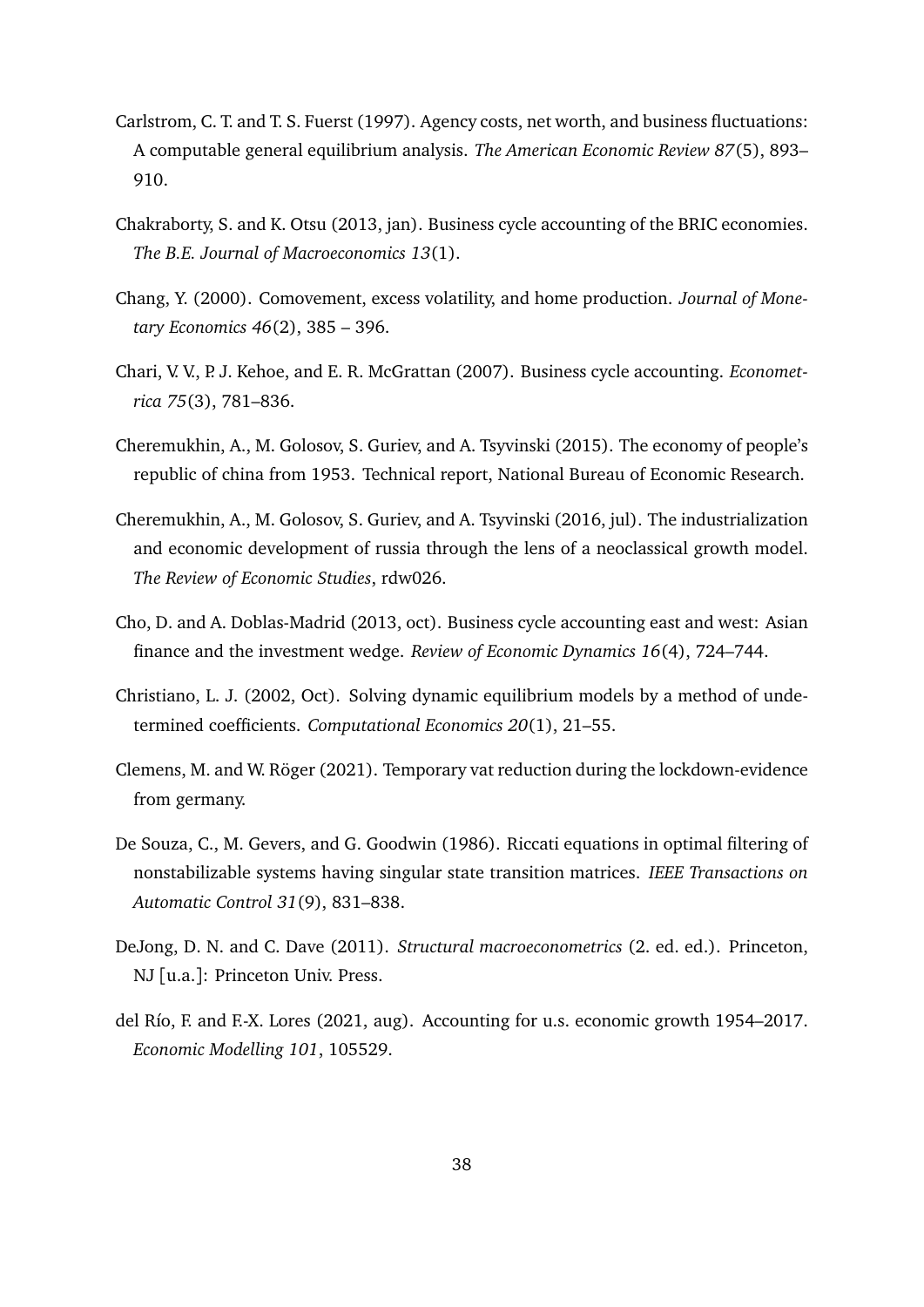- <span id="page-39-3"></span>Drygalla, A., O. Holtemoeller, and K. Kiesel (2018). The effects of fiscal policy in an estimated dsge model – the case of the german stimulus packages during the great recession. *Macroeconomic Dynamics*, 1–31.
- <span id="page-39-6"></span>Durbin, J. and S. Koopman (2012). *Time Series Analysis by State Space Methods: Second Edition*. Oxford Statistical Science Series. OUP Oxford.
- <span id="page-39-9"></span>Fehrle, D. (2019). Housing and the business cycle revisited. *Journal of Economic Dynamics and Control 99*, 103 – 115.
- <span id="page-39-8"></span>Flor, M. (2014). Post reunification economic fluctuations in germany: a real business cycle interpretation. *Review of Business and Economics Studies 4*, 5–15.
- <span id="page-39-2"></span>Gadatsch, N., K. Hauzenberger, and N. Stähler (2016). Fiscal policy during the crisis: A look on germany and the euro area with gear. *Economic Modelling 52*, 997 – 1016.
- <span id="page-39-10"></span>Gehrke, B., W. Lechthaler, and C. Merkl (2019, may). The german labor market during the great recession: Shocks and institutions. *Economic Modelling 78*, 192–208.
- <span id="page-39-1"></span>Gerth, F. and K. Otsu (2018). The post-crisis slump in europe: a business cycle accounting analysis. *The BE Journal of Macroeconomics 18*(1).
- <span id="page-39-11"></span>Gertler, M. and S. Gilchrist (2018, aug). What happened: Financial factors in the great recession. *Journal of Economic Perspectives 32*(3), 3–30.
- <span id="page-39-12"></span>Gertler, M. and N. Kiyotaki (2010). Financial intermediation and credit policy in business cycle analysis. In B. M. Friedman and M. Woodford (Eds.), *Handbook of Monetary Economics* (1 ed.), Volume 3, Chapter 11, pp. 547–599. Elsevier.
- <span id="page-39-0"></span>Gomme, P. and P. Rupert (2007, mar). Theory, measurement and calibration of macroeconomic models. *Journal of Monetary Economics 54*(2), 460–497.
- <span id="page-39-4"></span>Greenwood, J. and Z. Hercowitz (1991, 12). The allocation of capital and time over the business cycle. *Journal of Political Economy 99*(6), 1188–1214.
- <span id="page-39-7"></span>Greenwood, J., Z. Hercowitz, and P. Krusell (1997). Long-run implications of investmentspecific technological change. *The American Economic Review 87*(3), 342–362.
- <span id="page-39-5"></span>Hamilton, J. D. (1994). *Time Series Analysis*. Princeton University Press.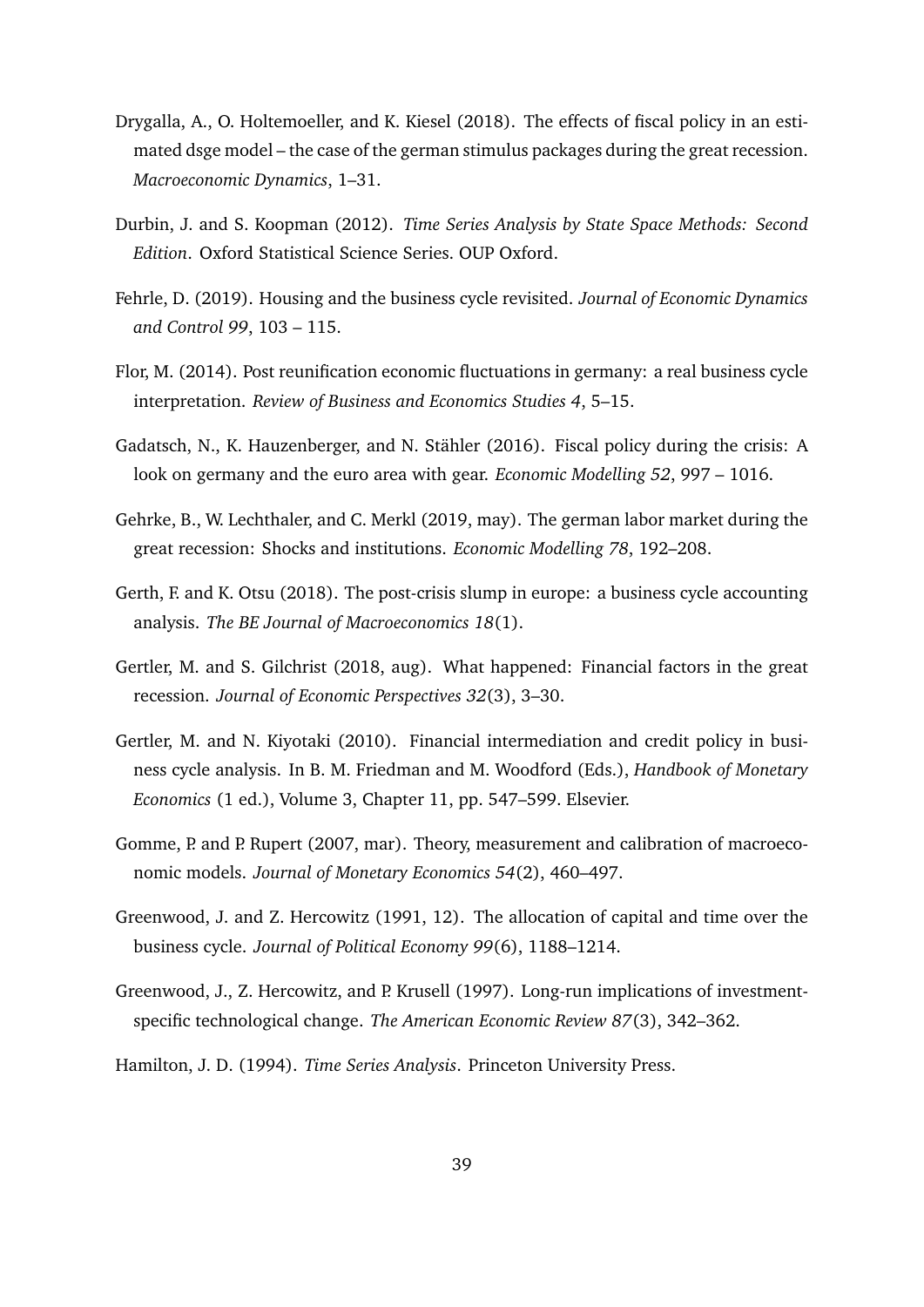- <span id="page-40-2"></span>Hansen, G. D. and L. E. Ohanian (2016, March). Neoclassical Models in Macroeconomics. NBER Working Papers 22122, National Bureau of Economic Research, Inc.
- <span id="page-40-6"></span>Hansen, G. D., L. E. Ohanian, and F. Ozturk (2020). Dynamic general equilibrium modeling of long and short-run historical events. *NBER Working Paper* (w28090).
- <span id="page-40-12"></span>Harvey, A. C. (1990). *Forecasting, Structural Time Series Models and the Kalman Filter*. Cambridge University Press.
- <span id="page-40-8"></span>Heer, B. and A. Maussner (2009). *Dynamic General Equilibrium Modeling: Computational Methods and Applications*. Springer Berlin Heidelberg.
- <span id="page-40-7"></span>Herbst, E. P. and F. Schorfheide (2015). *Bayesian estimation of DSGE models*. Princeton University Press.
- <span id="page-40-9"></span>in't Veld, J., L. Vogel, M. Ratto, R. Kollmann, and W. Roeger (2014, 12). What drives the German current account? And how does it affect other EU Member States? *Economic Policy 30*(81), 47–93.
- <span id="page-40-3"></span>Iskrev, N. (2010, mar). Local identification in DSGE models. *Journal of Monetary Economics 57*(2), 189–202.
- <span id="page-40-1"></span>Karabarbounis, L. (2014, apr). The labor wedge: MRS vs. MPN. *Review of Economic Dynamics 17*(2), 206–223.
- <span id="page-40-0"></span>Kehoe, T. J. and E. C. Prescott (Eds.) (2002, January). *Great Depressions of the 20th Century*, Volume 5 (1) of *Review of Economic Dynamics*.
- <span id="page-40-5"></span>Kersting, E. K. (2008, jan). The 1980s recession in the UK: A business cycle accounting perspective. *Review of Economic Dynamics 11*(1), 179–191.
- <span id="page-40-10"></span>Kiyotaki, N. and J. Moore (1997, apr). Credit cycles. *Journal of Political Economy 105*(2), 211–248.
- <span id="page-40-4"></span>Klein, A. and K. Otsu (2021, aug). Accounting for the international great depression: Efficiency, distortions and factor utilization during the interwar period. *The B.E. Journal of Macroeconomics 0*(0).
- <span id="page-40-11"></span>Klein, P. (2000). Using the generalized schur form to solve a multivariate linear rational expectations model. *Journal of Economic Dynamics and Control 24*(10), 1405–1423.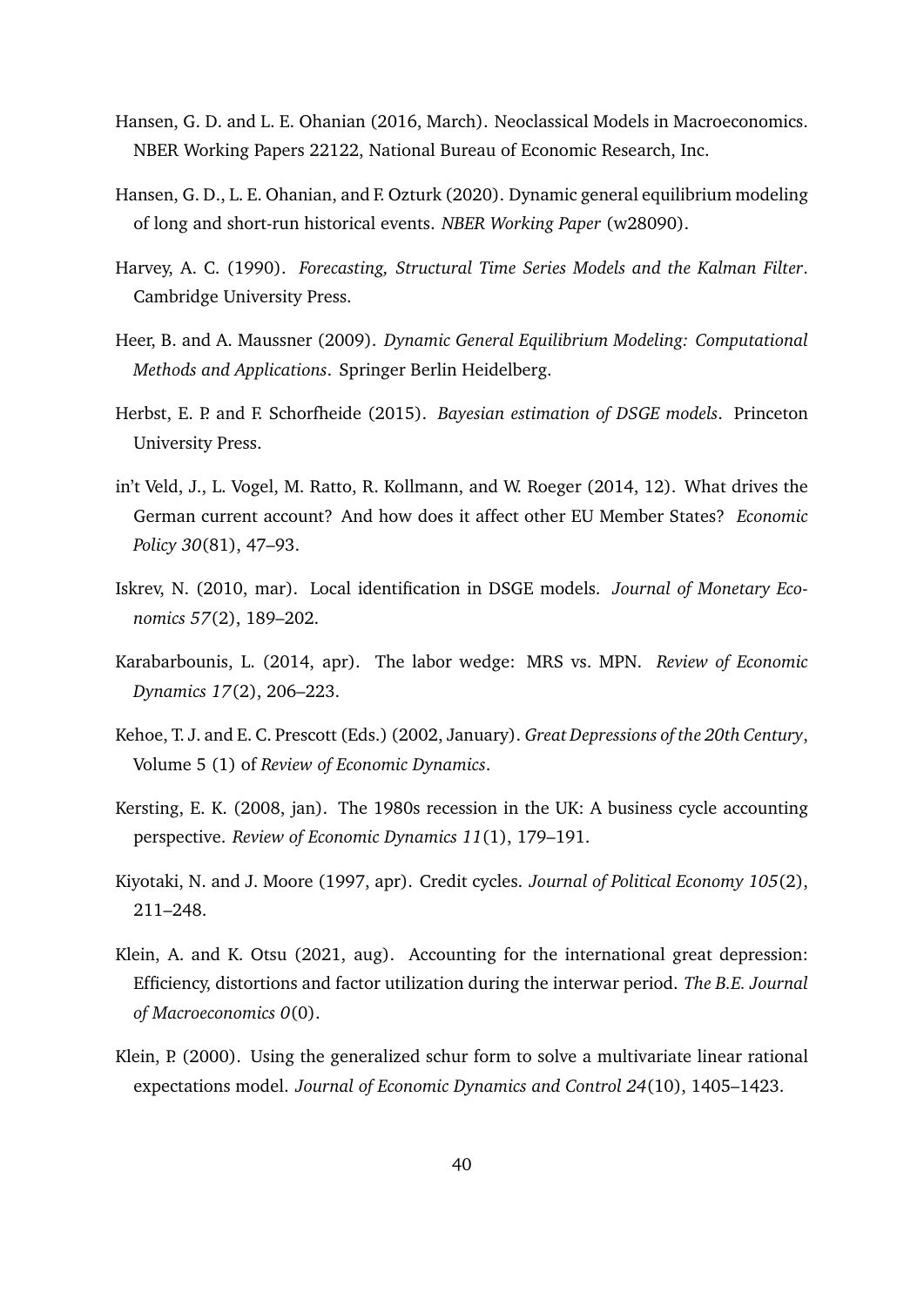- <span id="page-41-8"></span>Lama, R. (2011, apr). Accounting for output drops in latin america. *Review of Economic Dynamics 14*(2), 295–316.
- <span id="page-41-0"></span>Larkin, K. (2021). Financial shocks or productivity slowdown: Contrasting the great recession and recovery in the united states and united kingdom. *Review 103*(1).
- <span id="page-41-13"></span>Leuwer, D. and B. Süssmuth (2018). Assessing temporary product-specific subsidies: A time series intervention analysis. *CESifo WP* (6946).
- <span id="page-41-2"></span>Lu, S.-S. (2012, jul). East asian growth experience revisited from the perspective of a neoclassical model. *Review of Economic Dynamics 15*(3), 359–376.
- <span id="page-41-11"></span>Mian, A., K. Rao, and A. Sufi (2013, sep). Household balance sheets, consumption, and the economic slump. *The Quarterly Journal of Economics 128*(4), 1687–1726.
- <span id="page-41-12"></span>Mian, A. and A. Sufi (2012). The effects of fiscal stimulus: Evidence from the 2009 cash for clunkers program. *The Quarterly journal of economics 127*(3), 1107–1142.
- <span id="page-41-5"></span>Mishra, K. and P. Chatterjee (2021, aug). Monetary business cycle accounting analysis of indian economy. *Journal of Quantitative Economics 19*(3), 471–491.
- <span id="page-41-6"></span>Mulligan, C. B. (2005, oct). Public policies as specification errors. *Review of Economic Dynamics 8*(4), 902–926.
- <span id="page-41-7"></span>Nutahara, K. and M. Inaba (2012, apr). An application of business cycle accounting with misspecified wedges. *Review of Economic Dynamics 15*(2), 265–269.
- <span id="page-41-10"></span>OECD (2009). *OECD Economic Outlook, Volume 2009 Issue 1*.
- <span id="page-41-1"></span>Ohanian, L. E. (2010, nov). The economic crisis from a neoclassical perspective. *Journal of Economic Perspectives 24*(4), 45–66.
- <span id="page-41-3"></span>Otsu, K. (2010, jan). A neoclassical analysis of the asian crisis: Business cycle accounting for a small open economy. *The B.E. Journal of Macroeconomics 10*(1).
- <span id="page-41-4"></span>Plotnikov, D. (2017). *What prevents a real business cycle model from matching the US data? decomposing the labor wedge*. International Monetary Fund.
- <span id="page-41-9"></span>Rosenberger, A. (2013). *Krisenmanagement in der Finanz-, Wirtschafts- und europäischen Staatsschuldenkrise*. Aktuelle Fragen der Wirtschaftspolitik. Bayreuth: Verl. für Nationalökonomie, Management und Politikberatung (NMP).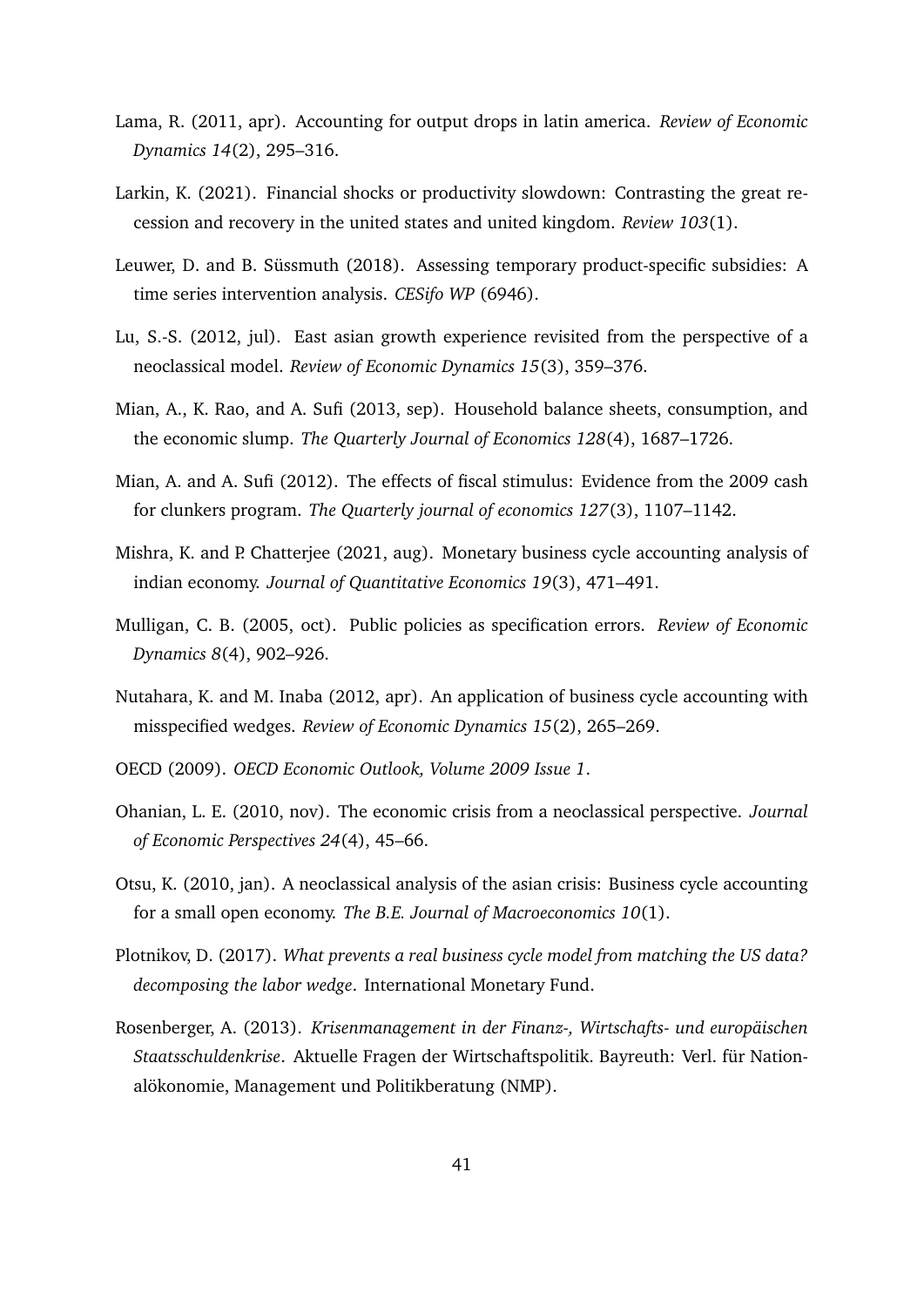- <span id="page-42-4"></span>Searle, S. and A. Khuri (2017). *Matrix Algebra Useful for Statistics*. Wiley Series in Probability and Statistics. Wiley.
- <span id="page-42-0"></span>Solow, R. M. (1957). Technical change and the aggregate production function. *The Review of Economics and Statistics 39*(3), 312–320.
- <span id="page-42-2"></span>Šustek, R. (2011, oct). Monetary business cycle accounting. *Review of Economic Dynamics 14*(4), 592–612.
- <span id="page-42-3"></span>Uhlig, H. (1999). A toolkit for analysing nonlinear dynamic stochastic models easily. In R. Marimon and A. Scott (Eds.), *Computational Methods for the Study of Dynamic Economies*, pp. 30–61. Oxford: Oxford University Press.
- <span id="page-42-1"></span>Vogelsang, T. J. and P. H. Franses (2005, may). Testing for common deterministic trend slopes. *Journal of Econometrics 126*(1), 1–24.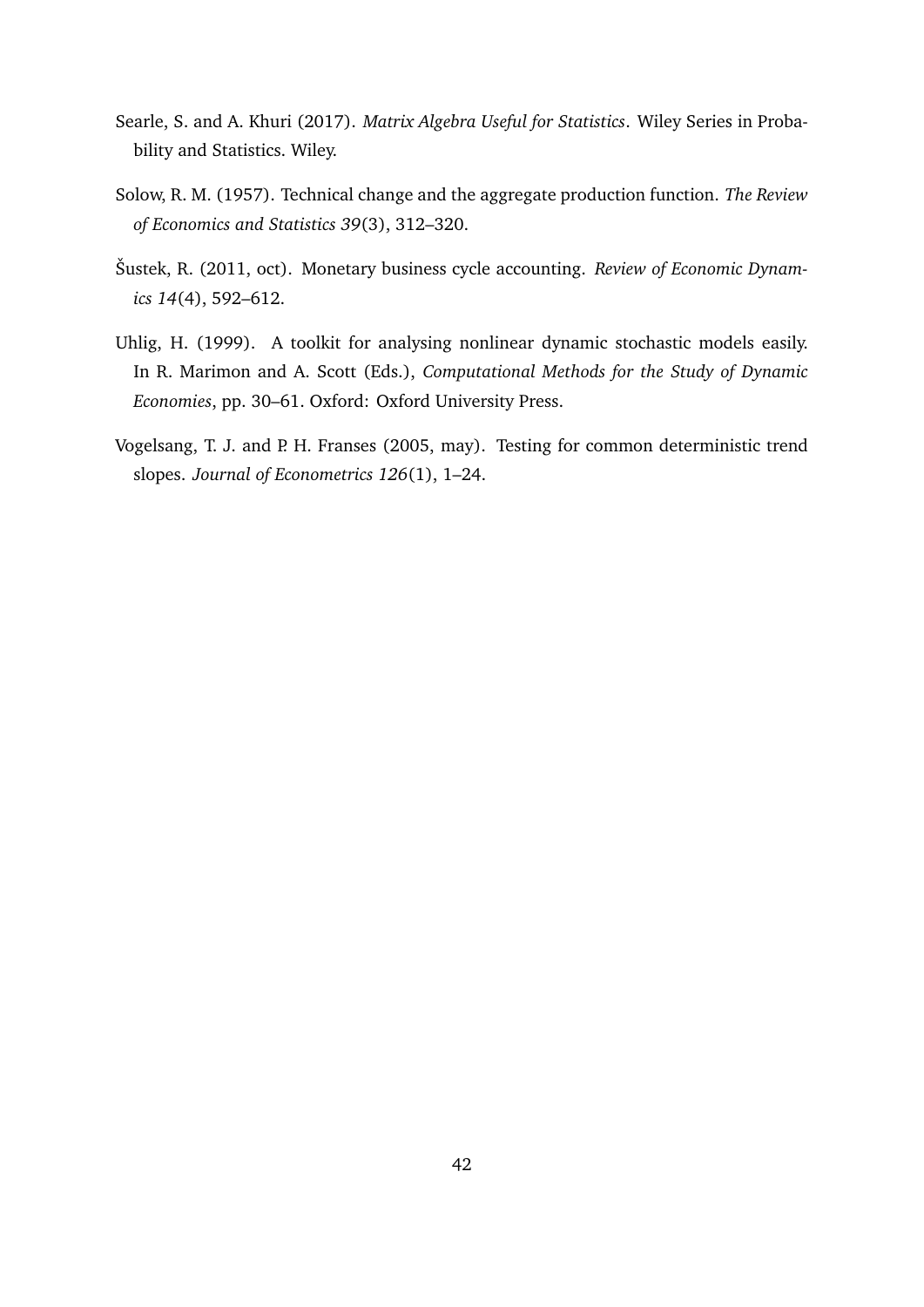# APPENDIX

Refine and standardize Business Cycle Accounting using the example of the Great Recession in Germany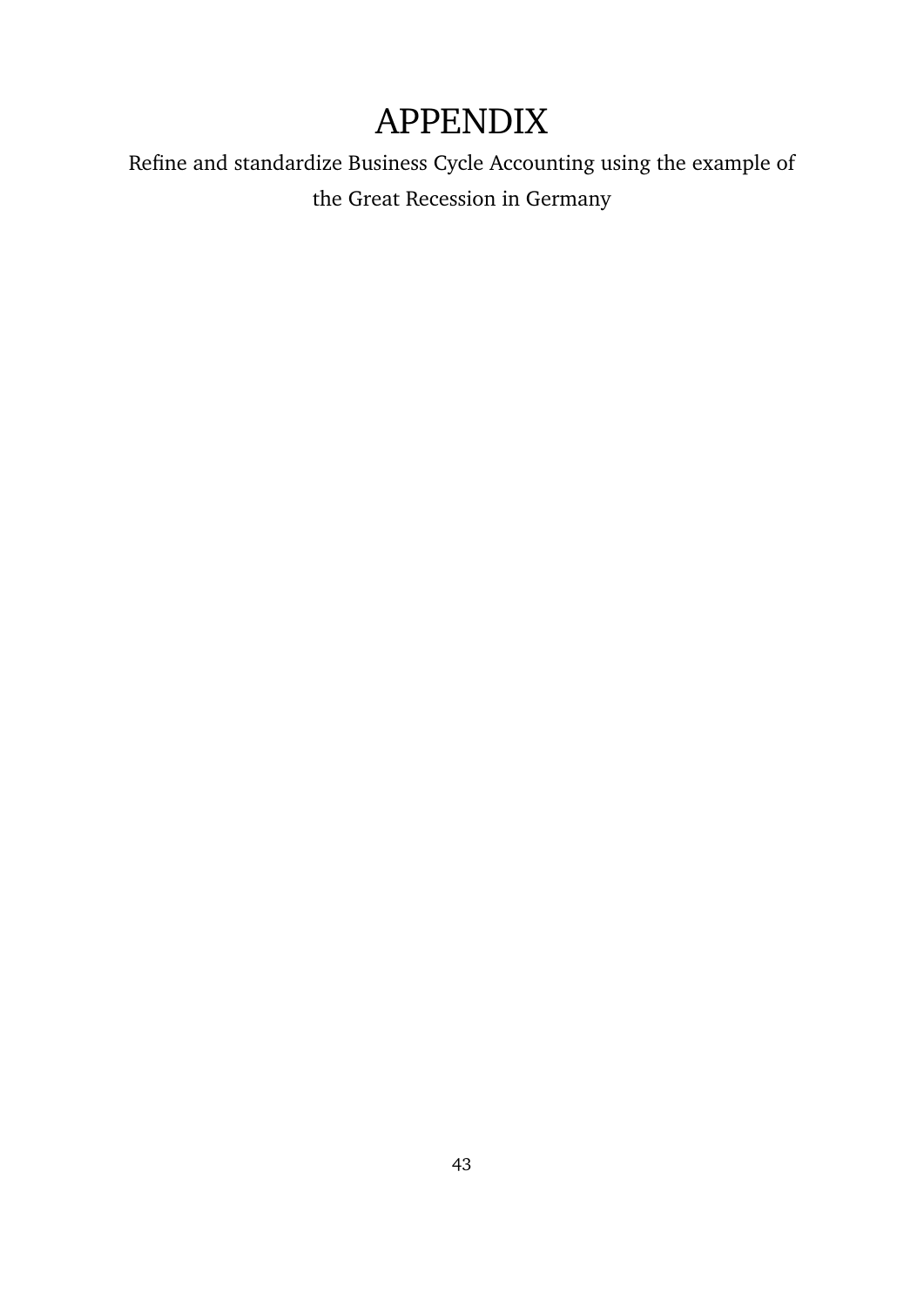## <span id="page-44-0"></span>**A DISAGGREGATED PROTOTYPE ECONOMY**

## **A.1 Model**

The following equations determine the model with stationary variables

$$
y_t = k_{It}^{\alpha} (A_t N_t)^{1-\alpha}, \tag{A.1a}
$$
\n
$$
x = \alpha \frac{y_t}{\alpha}
$$

$$
r_t = \alpha \frac{\partial t}{\partial k_{It}},\tag{A.1b}
$$

$$
w_t = (1 - \alpha) \frac{y_t}{N_t},\tag{A.1c}
$$

$$
\lambda_t = \phi c_t^{\phi(1-\eta)-1} k_{Dt}^{(1-\phi)(1-\eta)} (1 - N_t)^{\psi(1-\eta)},
$$
\n(A.1d)

$$
(1 - \tau_{Nt}) = \frac{\psi}{\phi} \frac{c_t}{(1 - N_t)w_t},\tag{A.1e}
$$

$$
y_t = c_t + i_t + d_t + g_t + e_t,\tag{A.1f}
$$

$$
\mu_{It} = \lambda_t \frac{1 + \tau_{It}}{1 - \Theta'_{It}},\tag{A.1g}
$$

<span id="page-44-2"></span><span id="page-44-1"></span>
$$
\mu_{Dt} = \lambda_t \frac{1 + \tau_{Dt}}{1 - \Theta_{Dt}'},\tag{A.1h}
$$

$$
g_I \cdot \gamma_n k_{It+1} = (1 - \delta_I)k_{It} + i_t - \Theta_{It} \cdot k_{It},
$$
\n(A.1i)

$$
g_D \cdot \gamma_n k_{Dt+1} = (1 - \delta_D)k_{Dt} + d_t - \Theta_{Dt} \cdot k_{Dt},
$$
\n(A.1j)

$$
\mu_{It} = \beta g_{M_t} \mathbb{E}_t \left[ \mu_{It+1} \left( 1 - \delta_I - \Theta_{It+1} + \frac{i_{t+1}}{k_{It+1}} \Theta'_{It+1} \right) + \lambda_{t+1} r_{t+1} \right],
$$
\n(A.1k)

$$
\mu_{Dt} = \beta g_{M_D} \mathbb{E}_t \left[ \mu_{Dt+1} \left( 1 - \delta_D - \Theta_{Dt+1} + \frac{d_{t+1}}{k_{Dt+1}} \Theta'_{Dt+1} \right) + \lambda_{t+1} \frac{1 - \phi}{\phi} \frac{c_{t+1}}{k_{Dt+1}} \right], \tag{A.11}
$$

with

$$
g_{M_I} = g_Y^{\phi(1-\eta)} \cdot g_D^{(1-\phi)(1-\eta)} \cdot g_I^{-1},
$$
  
\n
$$
g_{M_D} = g_Y^{\phi(1-\eta)} \cdot g_D^{(1-\phi)(1-\eta)-1},
$$
  
\n
$$
\Theta_{Xt} = \frac{a_X}{2} \left(\frac{x_t}{k_{Xt}} - b_X\right)^2,
$$
  
\n
$$
\Theta'_{Xt} = a_X \left(\frac{x_t}{k_{Xt}} - b_X\right),
$$
  
\n
$$
b_X = x^*/k_X^*,
$$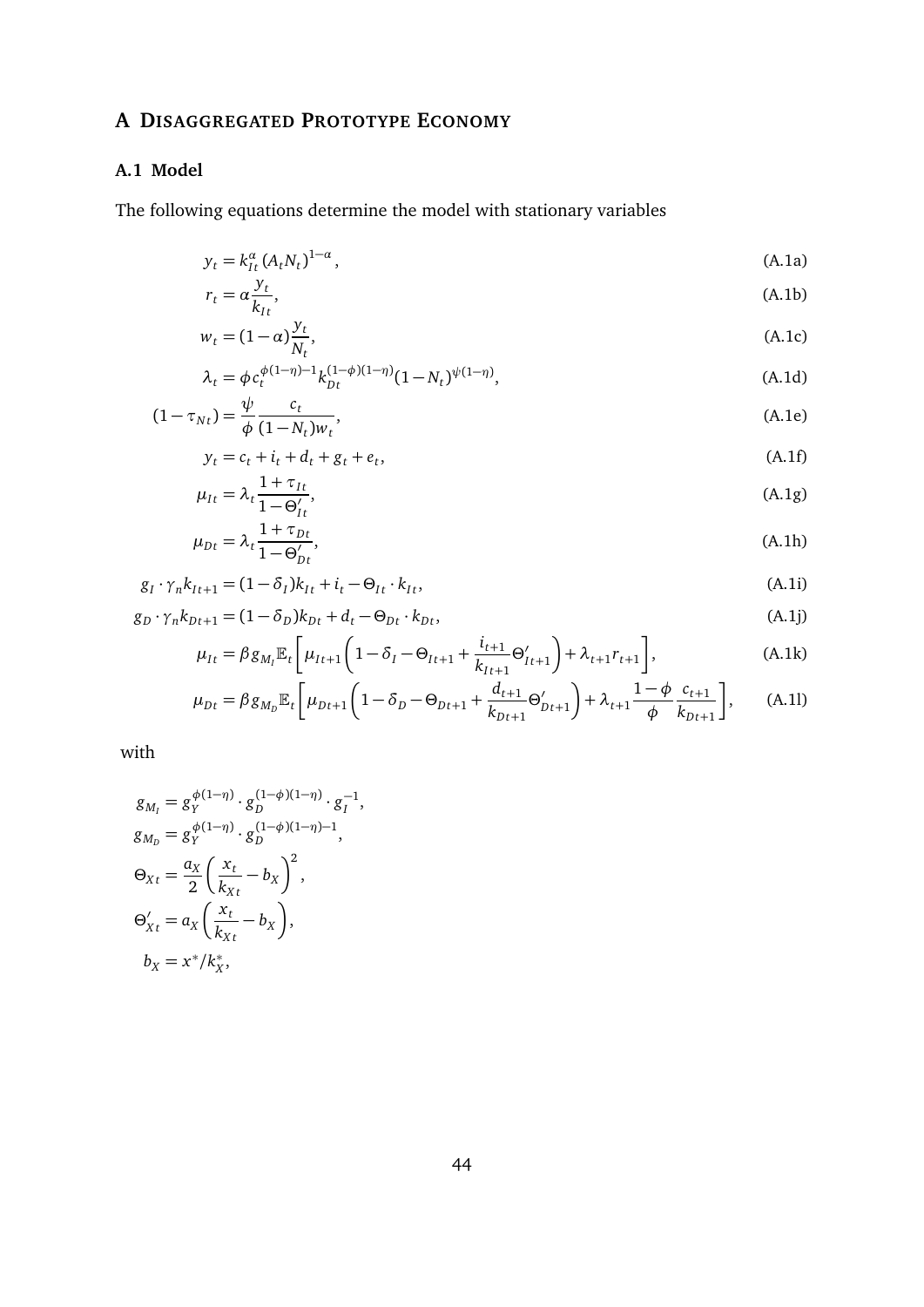with  $X \in \{I, D\}$ ,  $x \in \{i, d\}$  and where  $^*$  indicates the steady-state value. The fluctuation in the model is driven by the VAR(1)-process

$$
\begin{bmatrix}\n\ln(z_{At+1}) \\
z_{Nt+1} \\
z_{It+1} \\
z_{Dt+1} \\
z_{Et+1} \\
\ln(z_{Gt+1})\n\end{bmatrix} = \Pi \begin{bmatrix}\n\ln(z_{At}) \\
z_{Nt} \\
z_{It} \\
z_{Dt} \\
z_{Et} \\
z_{Et} \\
\ln(z_{Gt})\n\end{bmatrix} + \begin{bmatrix}\n\epsilon_{At+1} \\
\epsilon_{Nt+1} \\
\epsilon_{It+1} \\
\epsilon_{Dt+1} \\
\epsilon_{Et+1} \\
\epsilon_{Et+1} \\
\epsilon_{Gt+1}\n\end{bmatrix}, \quad \epsilon_t \sim N(\mathbf{0}, \Sigma). \tag{A.2}
$$

The stochastic process affects the wedges as follows

$$
A_t = A^* \cdot z_{At},
$$
  
\n
$$
\tau_{Nt} = \tau_N^* + z_{Nt},
$$
  
\n
$$
\tau_{It} = \tau_I^* + z_{It},
$$
  
\n
$$
\tau_{Dt} = \tau_D^* + z_{Dt},
$$
  
\n
$$
e_t = e^* + z_{Et},
$$
  
\n
$$
g_t = g^* \cdot z_{Gt}.
$$

#### **A.2 VAR Estimation**

#### **A.2.1 Mapping**

[Chari et al.](#page-38-0) [\(2007\)](#page-38-0), [Brinca et al.](#page-37-2) [\(2016\)](#page-37-2), and various other authors map structural models into their prototype economy. [Nutahara and Inaba](#page-41-7) [\(2012\)](#page-41-7) apply BCA for misspecified wedges and find they are able to approximate the true wedges and the corresponding response of the agents adequately. We show first how to map the stimulus program to the prototype economy. Since the wedges' drivers are modeled as taxes, this is straightforward for most of the measures. Secondly, we reflect monetary policy.

## **Mapping the stimulus program**

Government Wedge: We assign total government spending to the government spending wedge. These are mainly investments in infrastructure and financial support for local and state authority spending. Hence, the stimulus program increases the government wedge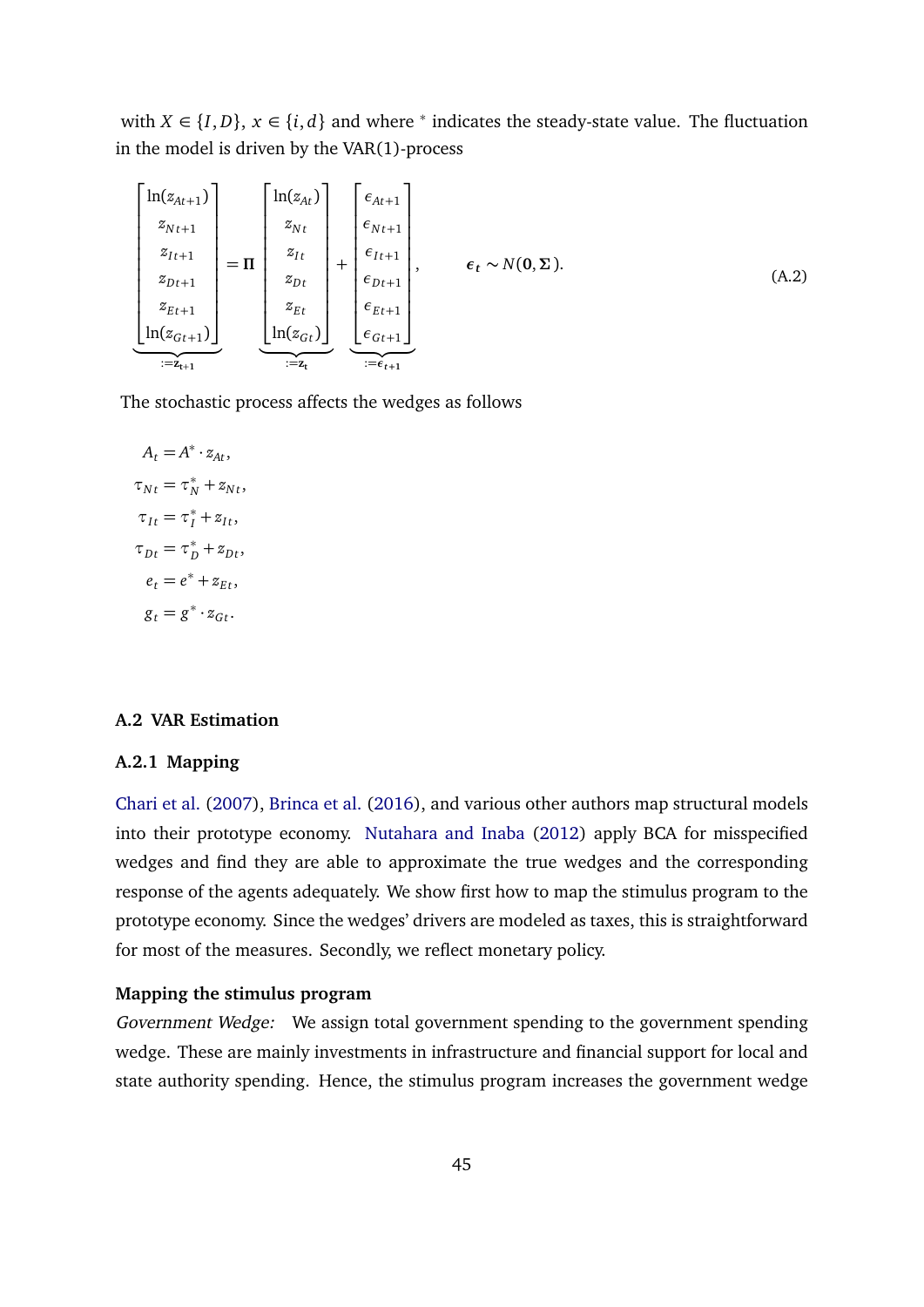<span id="page-46-0"></span>

| <b>Autoregressive Matrix</b> |           |         |         |         |         |           |  |  |  |  |  |  |
|------------------------------|-----------|---------|---------|---------|---------|-----------|--|--|--|--|--|--|
| П                            | $ln(s_A)$ | $S_N$   | $S_I$   | $s_D$   | $S_E$   | $ln(s_G)$ |  |  |  |  |  |  |
| $ln(s_A)$                    | 0.90      | 0.41    | 0.00    | 0.07    | $-0.21$ | $-0.16$   |  |  |  |  |  |  |
| $S_N$                        | 0.01      | 0.83    | 0.01    | $-0.02$ | $-0.12$ | $-.01$    |  |  |  |  |  |  |
| $S_I$                        | 0.70      | $-1.71$ | 0.96    | $-0.52$ | 1.44    | 1.07      |  |  |  |  |  |  |
| $S_D$                        | 0.27      | $-0.05$ | $-0.00$ | 0.66    | 0.16    | $-0.01$   |  |  |  |  |  |  |
| $S_E$                        | 0.06      | $-0.03$ | 0.01    | $-0.05$ | 0.62    | $-0.12$   |  |  |  |  |  |  |
| $ln(s_G)$                    | $-0.05$   | 0.17    | $-0.01$ | $-0.05$ | $-0.22$ | 0.80      |  |  |  |  |  |  |

**Table A.1:** Estimation of exogenous shock process

| $Corr(\epsilon_i, \epsilon_i)$ | $\epsilon_A$ | $\epsilon_{N}$ | $\epsilon_{I}$ | $\epsilon_{D}$ | $\epsilon_{E}$ | $\epsilon_{G}$ | $100 \cdot StD(\epsilon_i)$ |
|--------------------------------|--------------|----------------|----------------|----------------|----------------|----------------|-----------------------------|
| $\epsilon_A$                   | 1.00         |                |                |                |                |                | 0.94                        |
| $\epsilon_N$                   | 0.03         | 1.00           |                |                |                |                | 0.34                        |
| $\epsilon_I$                   | $-0.49$      | $-0.06$ 1.00   |                |                |                |                | 7.12                        |
| $\epsilon_{D}$                 | 0.27         | $-0.83$        | 0.13           | 1.00           |                |                | 1.44                        |
| $\epsilon_{E}$                 | 0.31         | 0.70           | $-0.02$        | $-0.36$        | - 1.00         |                | 0.59                        |
| $\epsilon_G$                   | $-0.10$      | 0.13           |                | $-0.19 - 0.16$ | $-0.13$        | 1.00           | 0.80                        |

Correlation and standard errors

directly.

Durables Wedge: The two measures concerning new cars affect the durables wedge. For a given producer price, both measures reduce the absolute tax or the relative price of durables from the household's perspective. Hence, they increase the durables wedge. Investment Wedge: The first part of the stimulus program which affects the investment wedge is a subsidy for investments in innovations. The second is an increased tax deduction by allowing for a reducing-balance method. For given producer prices, absolute taxes or the relative price of investment decreases, and thus the investment wedge increases.

[Chari et al.](#page-38-0) [\(2007\)](#page-38-0) show how to map financial frictions in terms of a financial accelerator and [Brinca et al.](#page-37-2) [\(2016\)](#page-37-2) show how to map financial frictions in terms of collateral constraints into a prototype economy with an investment wedge. The loan and guarantee program lowers financial frictions, in particular, they mitigate the banks' collateral constraints. Following this, the loan and guarantee program also raises the investment wedge.

Labor Wedge: The stimulus program lowers income tax and social contribution, this increases the labor wedge in general.

[Brinca et al.](#page-37-2) [\(2016\)](#page-37-2) show the link between a prototype economy with efficiency and labor wedges and an economy with search and matching frictions. The mentioned labor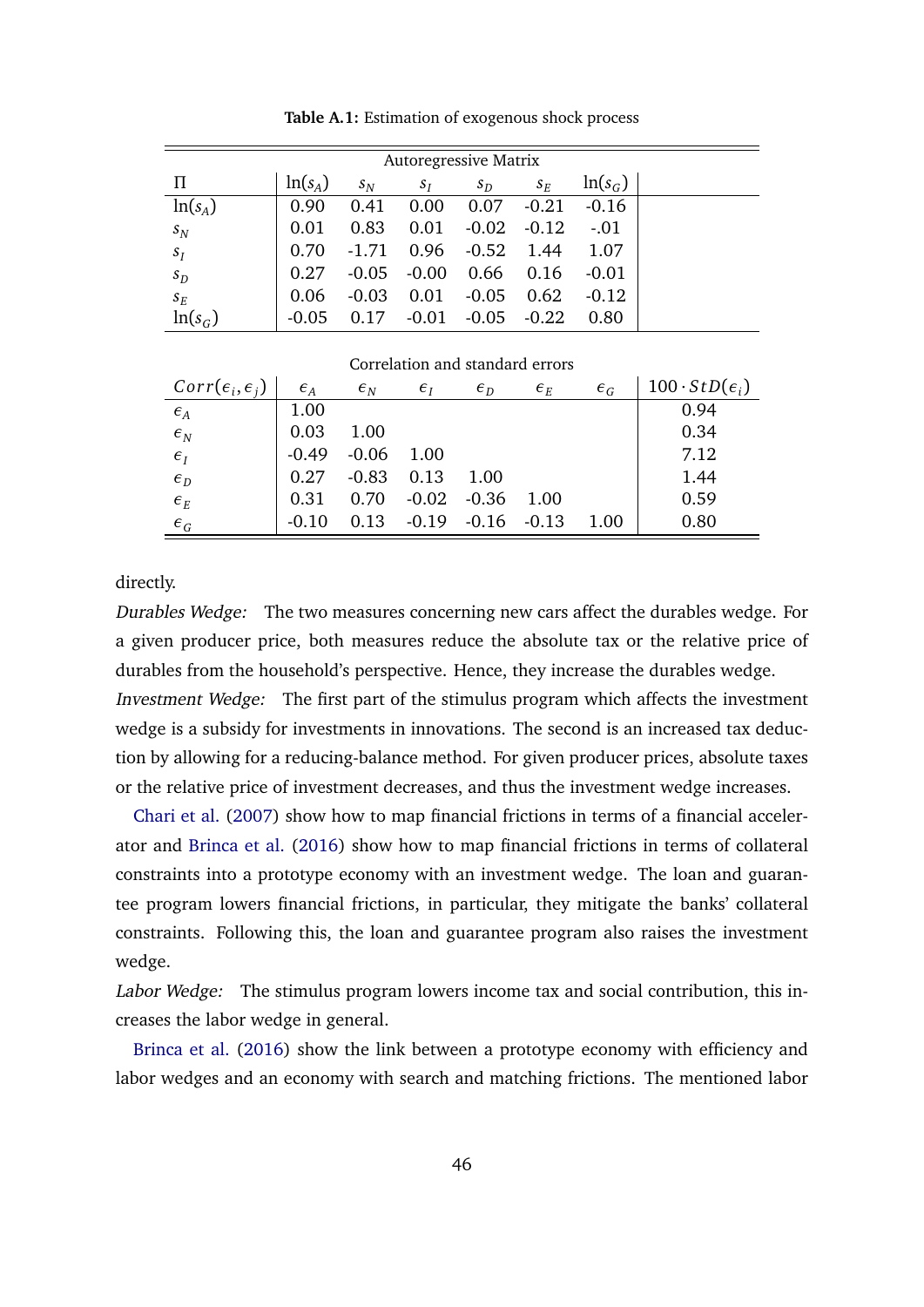market actions, e.g., expanded short-time work, reduce such frictions and thus, increase the labor market wedge. The effects should be delayed in time due to lower hiring frictions in the aftermath of the crisis.

Efficiency Wedge: Due to the labor market actions in the previous paragraph, the efficiency wedge increases also due to better matching. Further, the expanded short-time work possibilities reduce labor hoarding, since the firm can both retain employees to lower future hiring frictions and adjust hours worked. As a consequence, the efficiency wedge increases.

As shown by [Chari et al.](#page-38-0) [\(2007\)](#page-38-0), input-financing frictions are associated with efficiency wedges. These frictions appear when firms must borrow for an input good and some firms are financially more constrained than others. Such firms have to pay higher interest rates. The loan and guarantee program lowers financial constraints and thus increases the efficiency wedge.

Net exports: The increase in Hermes coverage advances the conditions for exports. Nevertheless, the effects are probably only rather small.

## **Mapping monetary policy**

Government Wedge: Quantitative easing lowers the bonds' interest rates and this lowers the costs of debt-financed government spending, which may indirectly increase the government wedge.

Durables Wedge: Since refinancing is cheaper, for a given real rate of return, investment increases. Hence, monetary policy changes the intertemporal decision of a household, which is reflected in a higher durables wedge. Furthermore, the provision of liquidity also changes the intertemporal decisions of liquidity-constrained households, which also reflects in a higher durables wedge.

Investment Wedge: Both mentioned effects of the durables wedge have the same effect on the investment wedge. The provision of liquidity and cheaper refinancing lower frictions in the investment market.

As already mentioned, [Brinca et al.](#page-37-2) [\(2016\)](#page-37-2) show how to map an economy with collateralconstrained banks into a prototype economy with an investment wedge. Lower collateral constraints lower frictions in the investment market. Thus, the slacked collateral requirements by the ECB increase the investment wedge.

Efficiency Wedge: As mentioned above, input-financing frictions are associated with efficiency wedges (see [Chari et al.,](#page-38-0) [2007\)](#page-38-0). The friction appears when firms must borrow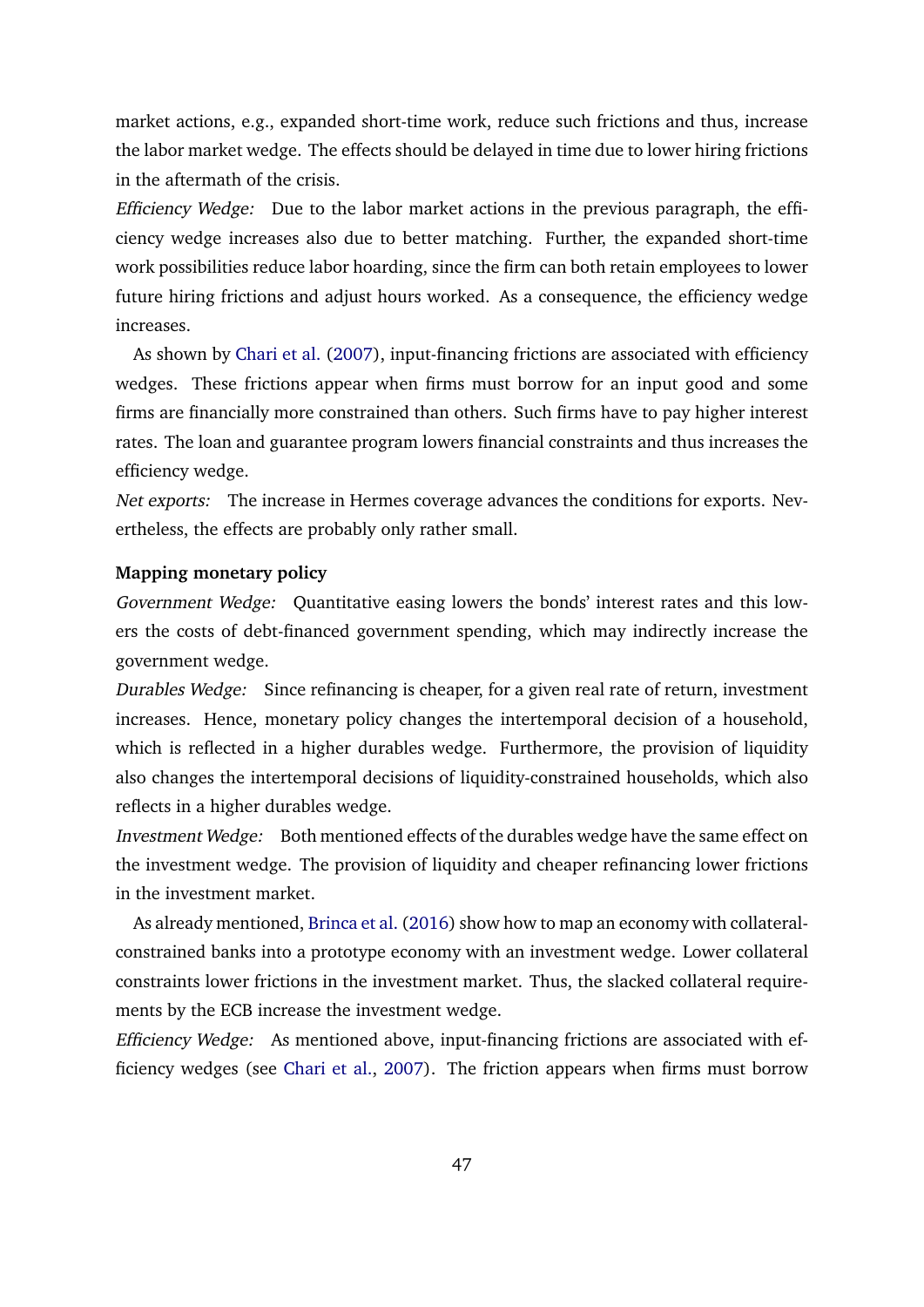for input goods and some firms are financially more constrained than others. Those firms have to pay higher interest rates. The Security Markets Program can lower these frictions and thus, increases efficiency.

## A.3 Determining  $Z_1$  and  $Z_2$

Here we calculate  $\mathbf{Z}_1$  and  $\mathbf{Z}_2$  from eq. [\(3a\)](#page-9-4) to show that the eigenvalues of  $\mathbf{Z}_2$  are inside the unit circle. We start by deriving the log-linearized version of equations [\(A.1i\)](#page-44-1) and [\(A.1j\)](#page-44-2):

$$
\Rightarrow \hat{k}_{Xt+1} = \frac{1 - \Theta_X^{\prime *}}{(1 - \delta_X)k_X^* + x^* - k_X^* \Theta_X^*} (x_t - x^*) + \frac{1 - \delta_X - \Theta_X^* + \Theta_X^{\prime *} \frac{x^*}{k^*}}{(1 - \delta_X)k_X^* + x^* - k_X^* \Theta_X^*} (k_t - k^*),
$$
\nwith  $\Theta_X^* = \Theta_X^{\prime *} = 0$   
\nand  $g_X \gamma_n k_X^* = (1 - \delta_X)k_X^* + x^* \Leftrightarrow (g_X \gamma_n - 1 + \delta_X) = \frac{x^*}{k_X^*},$   
\n
$$
\Rightarrow \hat{k}_{Xt+1} = \frac{g_X \gamma_n - 1 + \delta_X}{g_X \gamma_n} \hat{x}_t + \frac{1 - \delta_X}{g_X \gamma_n} \hat{k}_{xt}
$$

The log-linearized version implies that

$$
\mathbf{x}_{t} = \begin{bmatrix} 0 & 0 & \frac{g_{I}\gamma_{n}-1+\delta_{I}}{g_{I}\gamma_{n}} & 0 & 0 & 0 \\ 0 & 0 & 0 & \frac{g_{D}\gamma_{n}-1+\delta_{D}}{g_{D}\gamma_{n}} & 0 & 0 \end{bmatrix} \mathbf{y}_{t-1} + \begin{bmatrix} \frac{1-\delta_{I}}{g_{I}\gamma_{n}} & 0 \\ 0 & \frac{1-\delta_{D}}{g_{D}\gamma_{n}} \end{bmatrix} \mathbf{x}_{t-1}
$$

is a solution of equation [\(3a\)](#page-9-4). Further, as the solution **L** ·  $\mathbf{z}_1 = \mathbf{L}_{\mathbf{z}}^{\mathbf{x}}$ **z L y**  $\binom{y}{z}^{-1}$  and  $\mathbf{Z}_2 = \mathbf{L}_{\mathbf{x}}^{\mathbf{x}} - \mathbf{L}_{\mathbf{z}}^{\mathbf{x}}$ **z L y**  $\left(\frac{y}{z}\right)^{-1} L_{x}^{y}$ **x** are unique and thus,

$$
\mathbf{Z}_1 = \begin{bmatrix} 0 & 0 & \frac{g_1 \gamma_n - 1 + \delta_1}{g_1 \gamma_n} & 0 & 0 & 0 \\ 0 & 0 & 0 & \frac{g_0 \gamma_n - 1 + \delta_0}{g_0 \gamma_n} & 0 & 0 \end{bmatrix}
$$
 and 
$$
\mathbf{Z}_2 = \begin{bmatrix} \frac{1 - \delta_1}{g_1 \gamma_n} & 0 \\ 0 & \frac{1 - \delta_0}{g_0 \gamma_n} \end{bmatrix}
$$

are the unique solution for  $\mathbf{Z}_1$  and  $\mathbf{Z}_2$ . Furthermore, as long as  $(1 - \delta_x) < \gamma_x \gamma_n$  holds, the eigenvalues of  $\mathbb{Z}_2$  are inside the unit circle.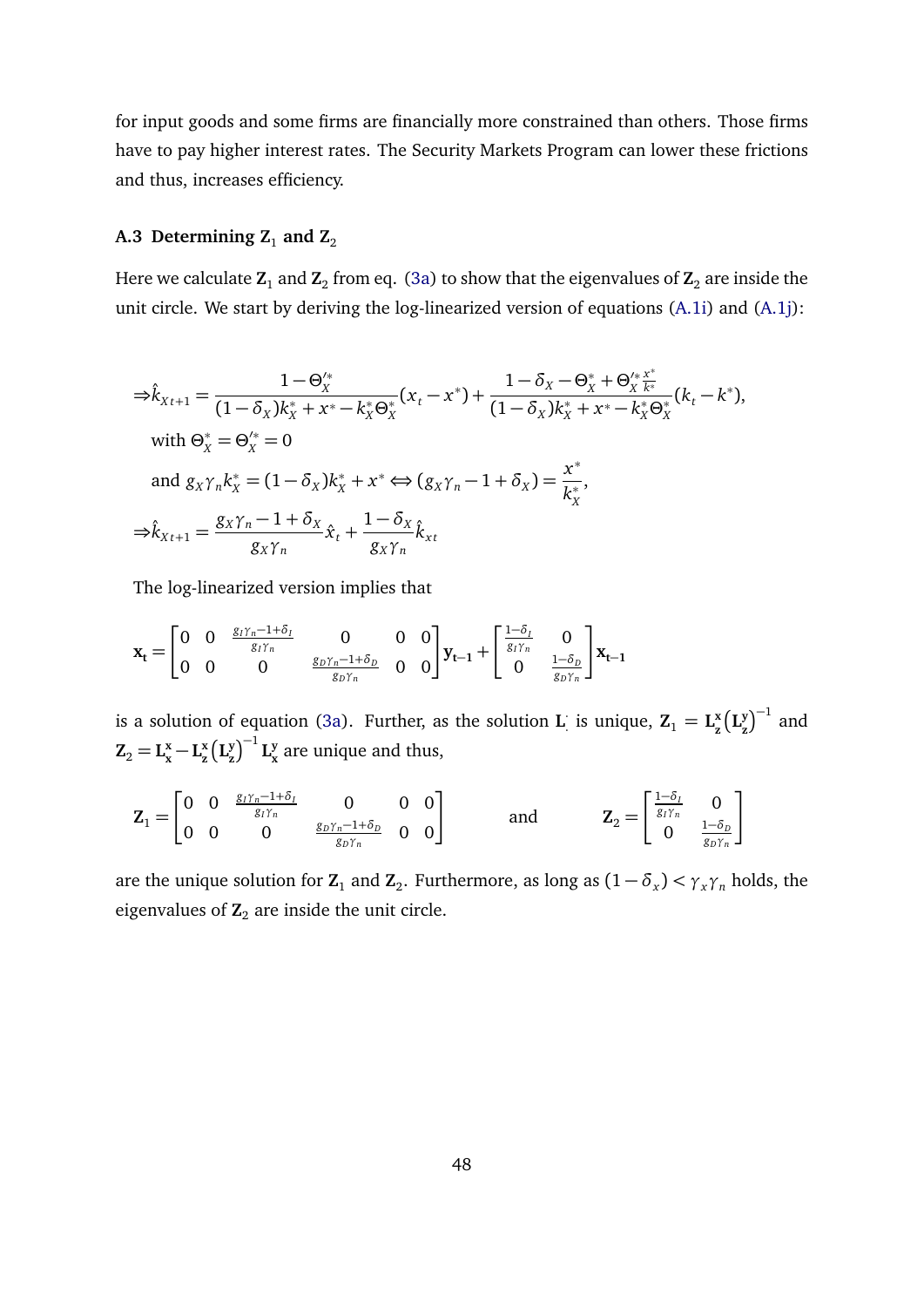### <span id="page-49-0"></span>**B C[HARI ET AL](#page-38-0). [\(2007\)](#page-38-0) PROTOTYPE ECONOMY**

#### **B.1 Model**

The per period utility of the representative household is parameterized as follows

$$
u(C_t, D_t, N_t) = \begin{cases} \ln(C_t) + \psi \ln(1 - N_t) & \text{for } \eta = 1, \\ \frac{(C_t \cdot (1 - N_t)^{\psi})^{1 - \eta} - 1}{1 - \eta} & \text{for } \eta \neq 1, \end{cases}
$$
(B.3)

where  $C_t$  denotes consumption of non-durable goods and  $N_t$  is the household's labor supply.

The household maximizes its expected life-time-utility

$$
U_t = \mathbb{E}_t \sum_{s=0}^{\infty} (\beta \gamma_n)^s u(C_{t+s}, N_{t+s})
$$
\n(B.4)

with respect to consumption and labor, with  $\gamma_n$  as the population growth factor, and subject to the budget constraint

$$
C_t + (1 + \tau_{It})P_{It}I_t \le R_t K_t + (1 - \tau_{Nt})W_t N_t + T_t,
$$
\n(B.5)

where  $K_t$  denotes the productive capital stock (capital stock hereafter),  $I_t$  investment in capital,  $T_t$  lump-sum transfers,  $R_t$  the rental rate on capital, and  $W_t$  the real wage. The tax rates  $\tau_{Nt}$  and  $\tau_{It}$  are used to model wedges in the labor and investment market.  $P_{It}$  is the relative prices for investment and reflects the wedges' long-run element. The consumption good is the numeraire. The capital stock follows the law-of-motion

$$
\gamma_n K_{It+1} = (1 - \delta_I)K_t + I_t - \Theta_{It} \left(\frac{I_t}{K_t}\right) K_t, \ \Theta_{It} \left(\frac{I_t}{K_t}\right) = \frac{a_I}{2} \left(\frac{I_t}{K_t} - b_I\right)^2, \tag{B.6}
$$

with  $b_I$  as the investment-to-capital ratio in the long run.

The representative firm faces perfect competition, produces output *Y<sup>t</sup>* , which can be used for (government) consumption and investment, and maximizes its profits

$$
Y_t - W_t N_t - R_t K_t \tag{B.7}
$$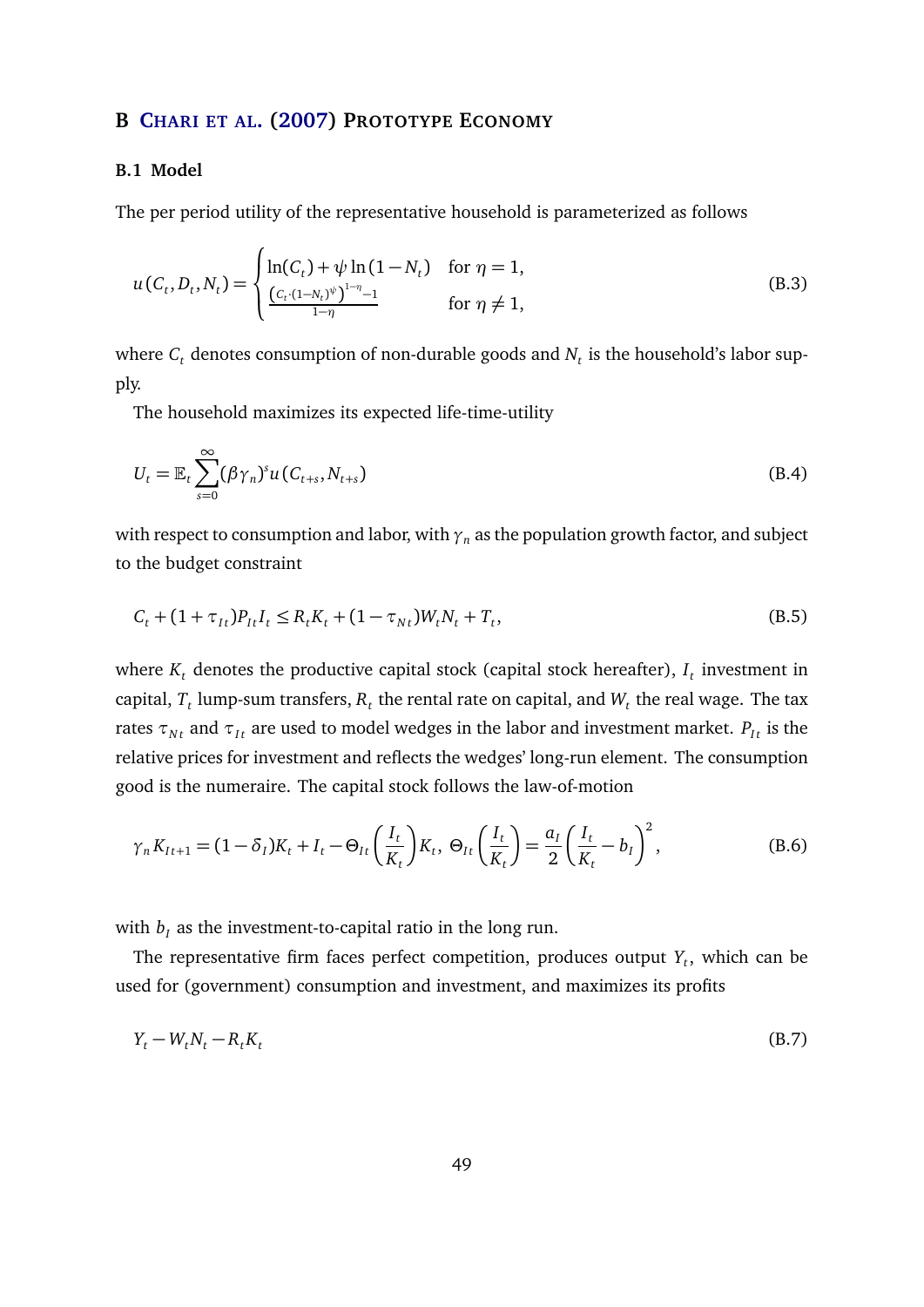with respect to capital and labor and subject to the output's *Y<sup>t</sup>* production function

$$
Y_t = K_t^{\alpha} (\gamma_a^t A_t N_t)^{1-\alpha}.
$$
 (B.8)

The parameter  $\gamma_a$  denotes the growth factor of labor augmenting technical progress and  $A_t$  the efficiency wedge.

The government expenditures in consumption units  $P_{G_t} G_t$  are exogenous and the government chooses lump-sum transfers *T<sup>t</sup>* , so that its budget constraint

$$
P_{Gt}G_t + T_t \leq \tau_{Nt}W_t N_t + \tau_{It}P_{It}I_t
$$
\n(B.9)

always binds. Thereby, the resource constraint of the economy is

$$
Y_t = C_t + P_{It}I_t + P_{Gt}G_t.
$$
\n(B.10)

**Growth component:** As already mentioned, the population grows with  $\gamma_n$  and technical progress with *γ<sup>a</sup>* . Furthermore, the wedges evolve differently, which the relative prices reflect. In the long run  $P_{Xt} \in \{P_{It}, P_{Gt}\}$  evolves with  $P_{Xt} = g_{P_X}P_{Xt-1}$ . The ensuing trend growth factors of different variables *X<sup>t</sup>* are described in Table [4.](#page-25-0) These variables are scaled by  $x_t = \frac{X_t}{g_v^t}$  $\frac{\alpha_t}{g^\tau_x}$  and are thus stationary variables.

**Table B.2:** Growth factors

|  |  |  |  | $X_t$ $Y_t$ $C_t$ $W_t$ $T_t$ $I_t$ $K_t$ $R_t$ $G_t$ $\gamma_a$ $N_t$ $P_{Xt}$                                                         |  |
|--|--|--|--|-----------------------------------------------------------------------------------------------------------------------------------------|--|
|  |  |  |  | $g_X$ $g_Y$ $g_Y$ $g_Y$ $g_Y$ $g_I$ $g_I$ $g_Y/g_I$ $g_G$ $g_Y^{-1-\alpha} g_I^{\frac{\alpha}{\alpha-1}}$ 1 $g_{P_X} = \frac{g_Y}{g_X}$ |  |

**Business cycle component:** The VAR(1)-process

$$
\mathbf{z}_{t+1} = \Pi \mathbf{z}_t + \boldsymbol{\epsilon}_{t+1}, \ \boldsymbol{\epsilon}_t \sim N(\mathbf{0}, \boldsymbol{\Sigma}), \tag{B.11}
$$

drives the fluctuation of the model, where  $\mathbf{z}_t = \begin{pmatrix} \ln(z_{At}) & z_{Nt} & z_{It} \end{pmatrix}^{-1}$   $\ln(z_{Gt}) \begin{pmatrix} T & 0 \end{pmatrix}^{-1}$  and  $\boldsymbol{\epsilon}_t =$  $\begin{pmatrix} \epsilon_{At}&\epsilon_{Nt}&\epsilon_{It}&\epsilon_{Gt} \end{pmatrix}^T$  and  $\Sigma$  is positive definite. The stochastic process affects the wedges as follows

$$
A_t = A^* \cdot z_{At}, \qquad \tau_{Nt} = \tau_N^* + z_{Nt}, \qquad \tau_{It} = \tau_I^* + z_{It}, \qquad g_t = g^* \cdot z_{Gt},
$$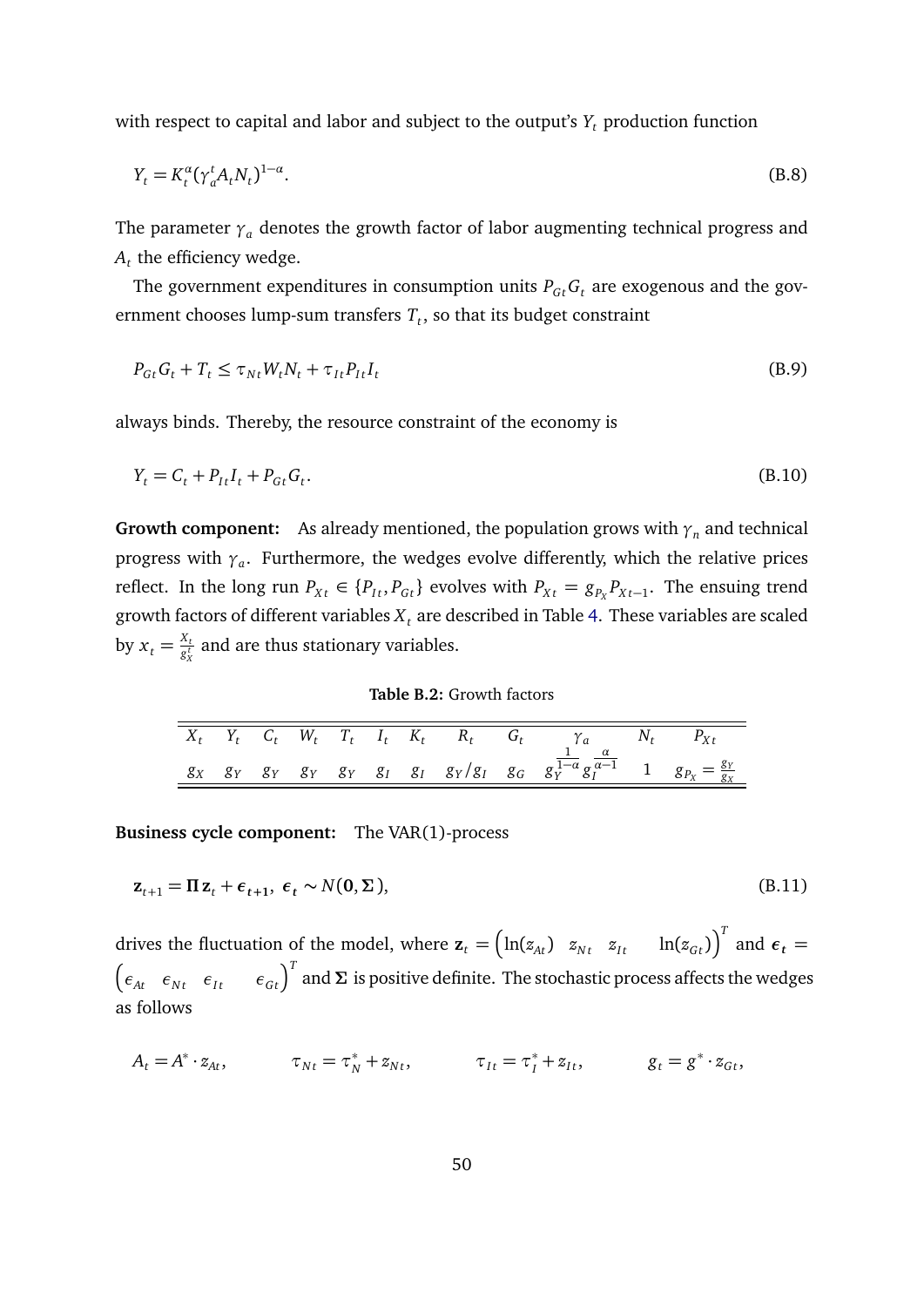where  $A^*$ ,  $\tau_N^*$ ,  $\tau_I^*$ , and  $g^*$  are the corresponding steady-state component of the different distortions. [Chari et al.](#page-38-0) [\(2007\)](#page-38-0) define the four time-varying wedges as follows: The efficiency wedge  $A_t$ , the government spending wedge  $g_t$ , the labor wedge  $1 - \tau_{Nt}$ , and the investment wedge  $\frac{1}{1+\tau_{It}}$ . The latter is defined so that, similar to the labor market wedge, increases act like subsidies, and decreases act like taxes in comparison to the steady-state value. Since the cyclical component includes the steady-state component, detrended prices  $p_{Gt}$ ,  $p_{It}$  are normed to one. We present in the following the full dynamic equilibrium of the model in stationary variables.

$$
y_t = k_t^{\alpha} (A_t N_t)^{1-\alpha}, \tag{B.12a}
$$

$$
r_t = \alpha \frac{y_t}{k_t},\tag{B.12b}
$$

$$
w_t = (1 - \alpha) \frac{y_t}{N_t},\tag{B.12c}
$$

$$
\lambda_t = c_t^{(1-\eta)-1} (1 - N_t)^{\psi(1-\eta)},
$$
\n(B.12d)\n
$$
c_t \quad (B.12e)
$$

$$
(1 - \tau_{Nt}) = \psi \frac{1}{(1 - N_t)w_t},
$$
\n(B.12e)

$$
y_t = c_t + i_t + g_t,\tag{B.12f}
$$

$$
\mu_{It} = \lambda_t \frac{1 + \tau_{It}}{1 - \Theta'_{It}},\tag{B.12g}
$$

$$
g_{I} \cdot \gamma_{n} k_{t+1} = (1 - \delta_{I}) k_{t} + i_{t} - \Theta_{It} \cdot k_{t},
$$
\n
$$
\mu_{It} = \beta g_{M_{I}} \mathbb{E}_{t} \left[ \mu_{It+1} \left( 1 - \delta_{I} - \Theta_{It+1} + \frac{i_{t+1}}{k_{t+1}} \Theta'_{It+1} \right) + \lambda_{t+1} r_{t+1} \right],
$$
\n(B.12i)

with

$$
g_{M_I} = g_Y^{1-\eta} \cdot g_I^{-1},
$$
  
\n
$$
\Theta_{It} = \frac{a_I}{2} \left( \frac{i_t}{k_t} - b_I \right)^2,
$$
  
\n
$$
\Theta'_{It} = a_I \left( \frac{i_t}{k_t} - b_I \right),
$$
  
\n
$$
b_I = i^*/k^*,
$$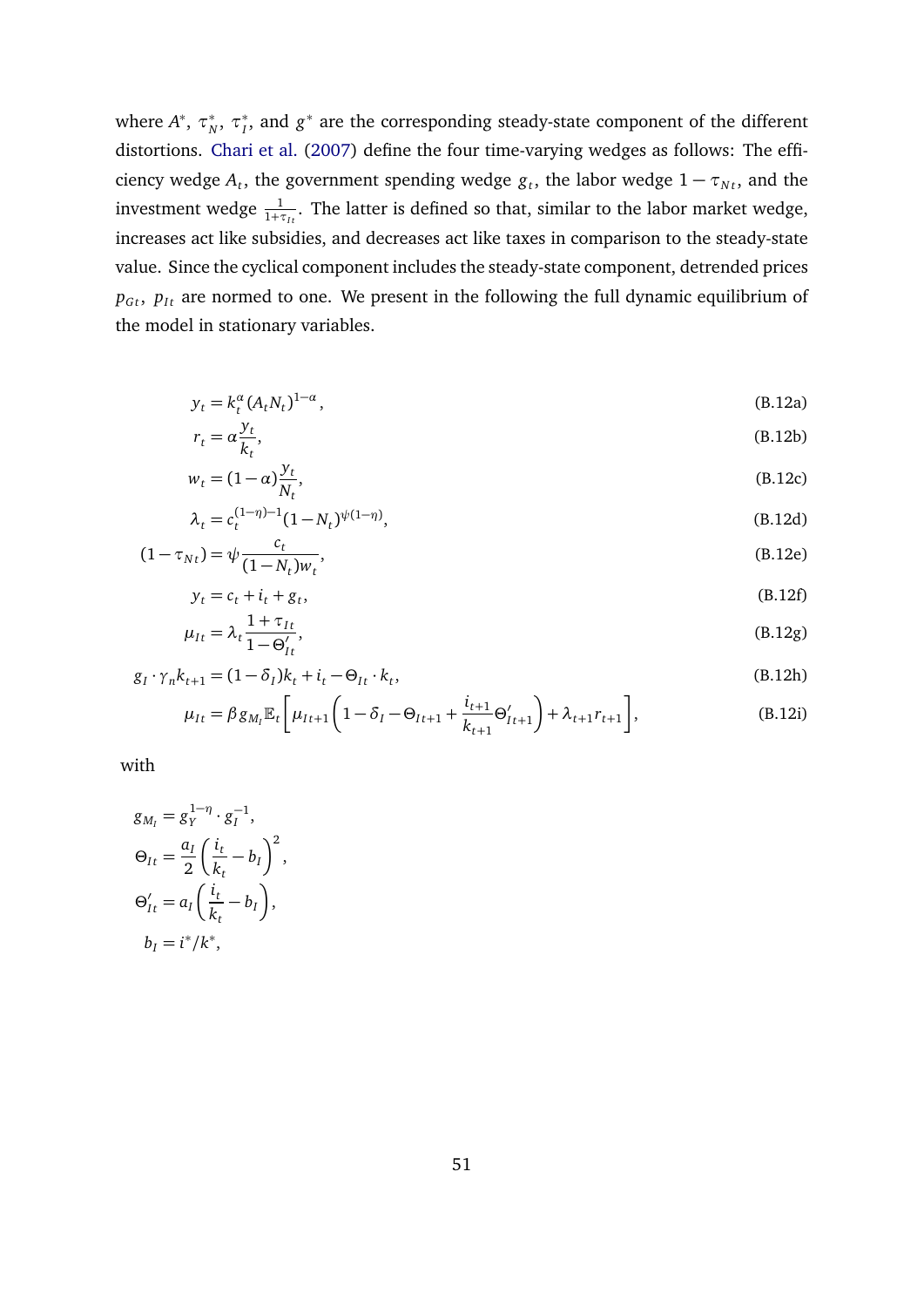where <sup>\*</sup> indicates the steady-state value. Further,

$$
\begin{bmatrix}\n\ln(z_{At+1}) \\
z_{Nt+1} \\
z_{It+1} \\
\ln(z_{Gt+1})\n\end{bmatrix} = \Pi \begin{bmatrix}\n\ln(z_{At}) \\
z_{Nt} \\
z_{It} \\
\ln(z_{Gt})\n\end{bmatrix} + \begin{bmatrix}\n\epsilon_{At+1} \\
\epsilon_{Nt+1} \\
\epsilon_{It+1} \\
\epsilon_{Gt+1}\n\end{bmatrix}, \qquad \epsilon_t \sim N(\mathbf{0}, \Sigma),
$$
\n(B.13)

 $A_t = A^*$  $\cdot z_{At}$ , (B.14)

$$
\tau_{Nt} = \tau_N^* + z_{Nt},\tag{B.15}
$$

$$
\tau_{It} = \tau_I^* + z_{It},\tag{B.16}
$$

$$
g_t = g^* \cdot z_{Gt}.\tag{B.17}
$$

#### **B.2 Observables and data manipulation**

The vector of observables reads as follows  $\mathbf{y}_t = \begin{pmatrix} \hat{y}_t & \hat{N}_t & \hat{i}_t & \hat{g}_t \end{pmatrix}^T$ . In contrast to our modified model government consumption is the sum of government consumption and net exports and investments are the sum of durables and investments.

### **B.3 Calibration and estimation**

The calibration and estimation strategy is similar to our modified model. We estimate the elasticity of the price of capital  $\eta_I$  as well as the parameters of the stochastic process. All other parameters are calibrated and the long-run ratios are pinned down to their long-run averages. Tables [B.3](#page-53-1) and [B.4](#page-53-2) present all relevant parameters.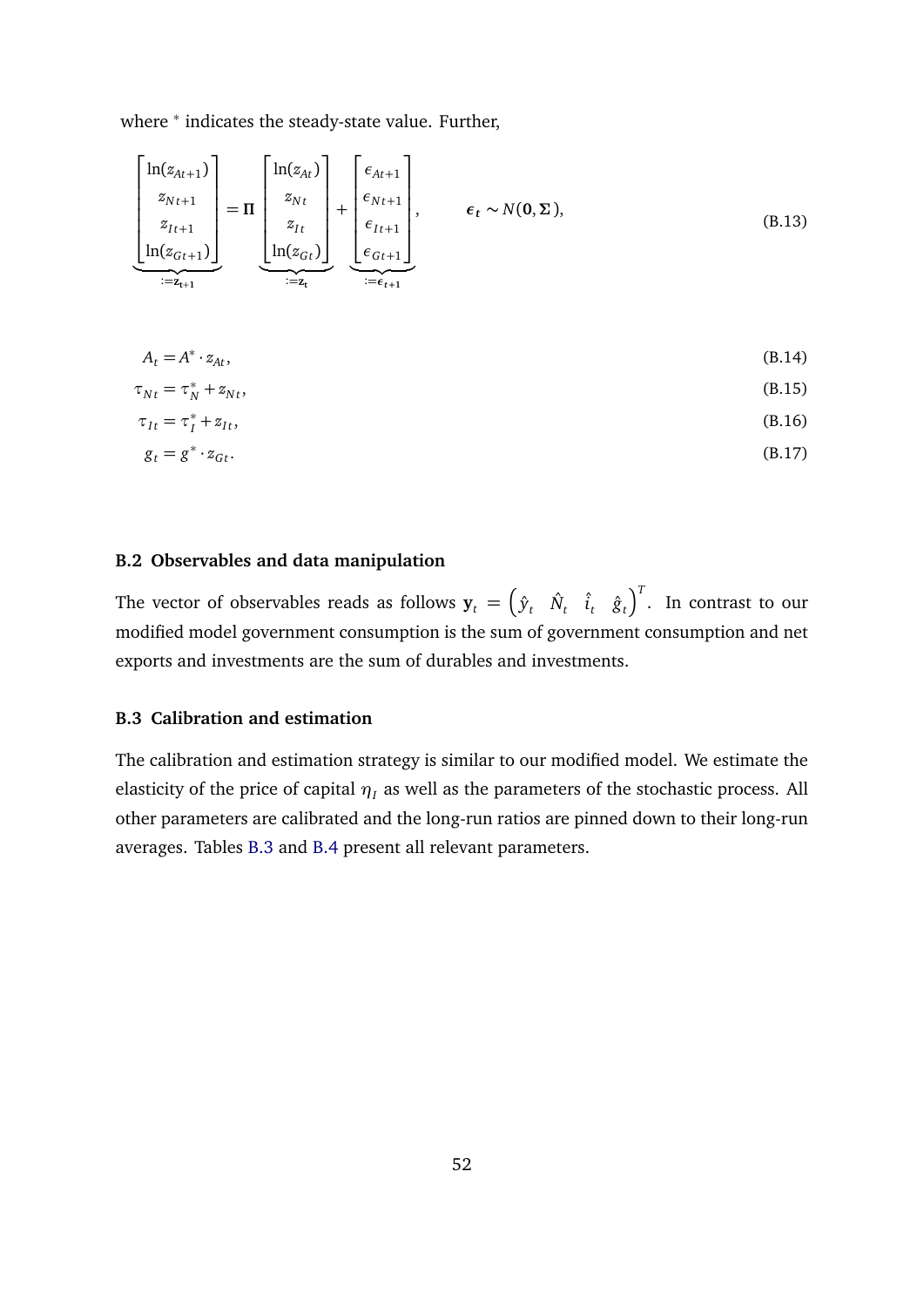| Parameter                        | Description                        | Value  |
|----------------------------------|------------------------------------|--------|
| $\alpha$                         | Capital share                      | 0.34   |
| ß                                | Discount factor                    | 0.994  |
| $\delta_{\scriptscriptstyle{I}}$ | Rate of capital depreciation       | 0.0203 |
| ψ                                | Preference weight of labor         | 2.24   |
| η                                | Risk aversion                      |        |
| $\eta_I$                         | Elasticity of the price of capital | 0.86   |
| $ln(\gamma_n^4)$                 | Annual growth rate of population   | 0.03%  |
| $\ln(g_v^4)$                     | Annual growth rate of GDP          | 1.32%  |
| $\ln(g_r^4)$                     | Annual growth rate of investment   | 0.79%  |

<span id="page-53-1"></span>**Table B.3:** Calibration and growth accounting for the [Chari et al.](#page-38-0) [\(2007\)](#page-38-0) economy

<span id="page-53-2"></span>**Table B.4:** Estimation of exogenous shock process of the [Chari et al.](#page-38-0) [\(2007\)](#page-38-0) economy

| <b>Autoregressive Matrix</b> |           |         |       |           |  |  |  |  |  |  |  |  |
|------------------------------|-----------|---------|-------|-----------|--|--|--|--|--|--|--|--|
| П                            | $ln(s_A)$ | $s_N$   | $S_I$ | $ln(s_G)$ |  |  |  |  |  |  |  |  |
| $ln(s_A)$                    | 0.93      | 0.09    | 0.05  | $-0.03$   |  |  |  |  |  |  |  |  |
| $s_N$                        | $-0.01$   | 0.73    | 0.04  | $-0.00$   |  |  |  |  |  |  |  |  |
| $s_I$                        | 0.03      | 2.03    | 0.67  | $-0.02$   |  |  |  |  |  |  |  |  |
| $ln(s_G)$                    | 0.09      | $-1.17$ | 0.08  | 0.84      |  |  |  |  |  |  |  |  |

Correlation and standard errors  $\mathit{Corr}(\epsilon_i, \epsilon_j)$ )  $\epsilon_A$   $\epsilon_N$   $\epsilon_I$   $\epsilon_G$  100 ·  $StD(\epsilon_i)$  $\epsilon$ <sup>*A*</sup> 1.00 0.94  $\epsilon_N$  0.21 1.00 0.29  $\epsilon$ <sup>*I*</sup>  $-0.27$   $-0.61$  1.00 1.77 *ε*<sub>*G*</sub> 1.043 0.77 −0.34 1.00 2.71

## <span id="page-53-0"></span>**C DATA**

GDP, investment, durables, government expenditures, hours worked and net exports to GDP are the observables. A regression with the logarithm of the first four observables as dependent variables and time as independent variable provides the necessary components. The coefficient approximates the growth rate for growth accounting and the residuals the relative deviation from balanced growth. The latter is used for business cycle accounting, the former for growth accounting. Hours worked are the relative deviation from average. Negative values for net exports prevent logarithmization. A regression with net exports relative to GDP as dependent variable and time as independent variable provides an aux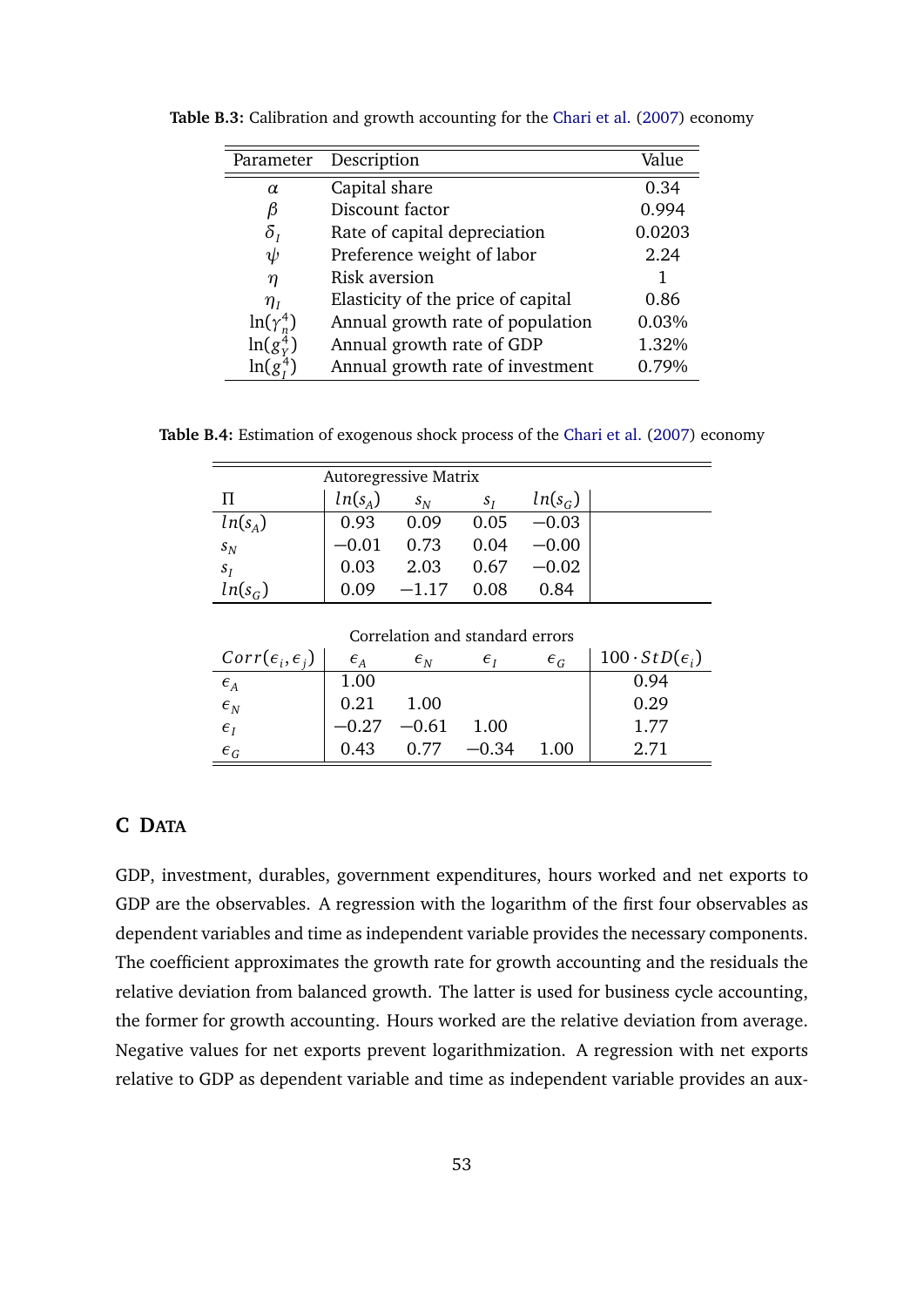iliary variable. The coefficient is the excess growth rate of net exports compared to GDP growth. The residuals are the deviation from the long-run net exports to GDP rate, which is computable in the model.

The data are taken from the Fachserie 18: National accounts, domestic product from the German Federal Statistical Office.

• **Pop:** Total Population 1991:I-2018:I

Source: 2.1.7 Population and labour force participation 1; Seasonally adjusted quarterly results using Census X-12-ARIMA and BV4.1 - Fachserie 18 Reihe 1.3 - 1st Quarter 2018

• **Hours:** Hours worked by persons in employment 1991:I-2018:I

Source: 2.1.8 Persons in employment, employees and hours worked (domestic concept) 2; Seasonally adjusted quarterly results using Census X-12-ARIMA and BV4.1 - Fachserie 18 Reihe 1.3 - 1st Quarter 2018

• **GDP:** 1991:I-2018:I

Nominal source: 2.3.1 Use of gross domestic product at current prices 2; Seasonally adjusted quarterly results using Census X-12-ARIMA and BV4.1 - Fachserie 18 Reihe 1.3 - 1st Quarter 2018

Real source: 2.3.2 Use of gross domestic product, price-adjusted 2; Seasonally adjusted quarterly results using Census X-12-ARIMA and BV4.1 - Fachserie 18 Reihe 1.3 - 1st Quarter 2018

• **PCE:** Private Consumption Expenditures of households 1991:I-2018:I

Nominal source: 2.3.3 Final consumption expenditure at current prices 3; Seasonally adjusted quarterly results using Census X-12-ARIMA and BV4.1 - Fachserie 18 Reihe 1.3 - 1st Quarter 2018

Real source: 2.3.4 Final consumption expenditure at , price-adjusted; Seasonally adjusted quarterly results using Census X-12-ARIMA and BV4.1 - Fachserie 18 Reihe 1.3 - 1st Quarter 2018

• **Govern. Consumption:** Government final consumption expenditure (domestic use) 1991:I-2018:I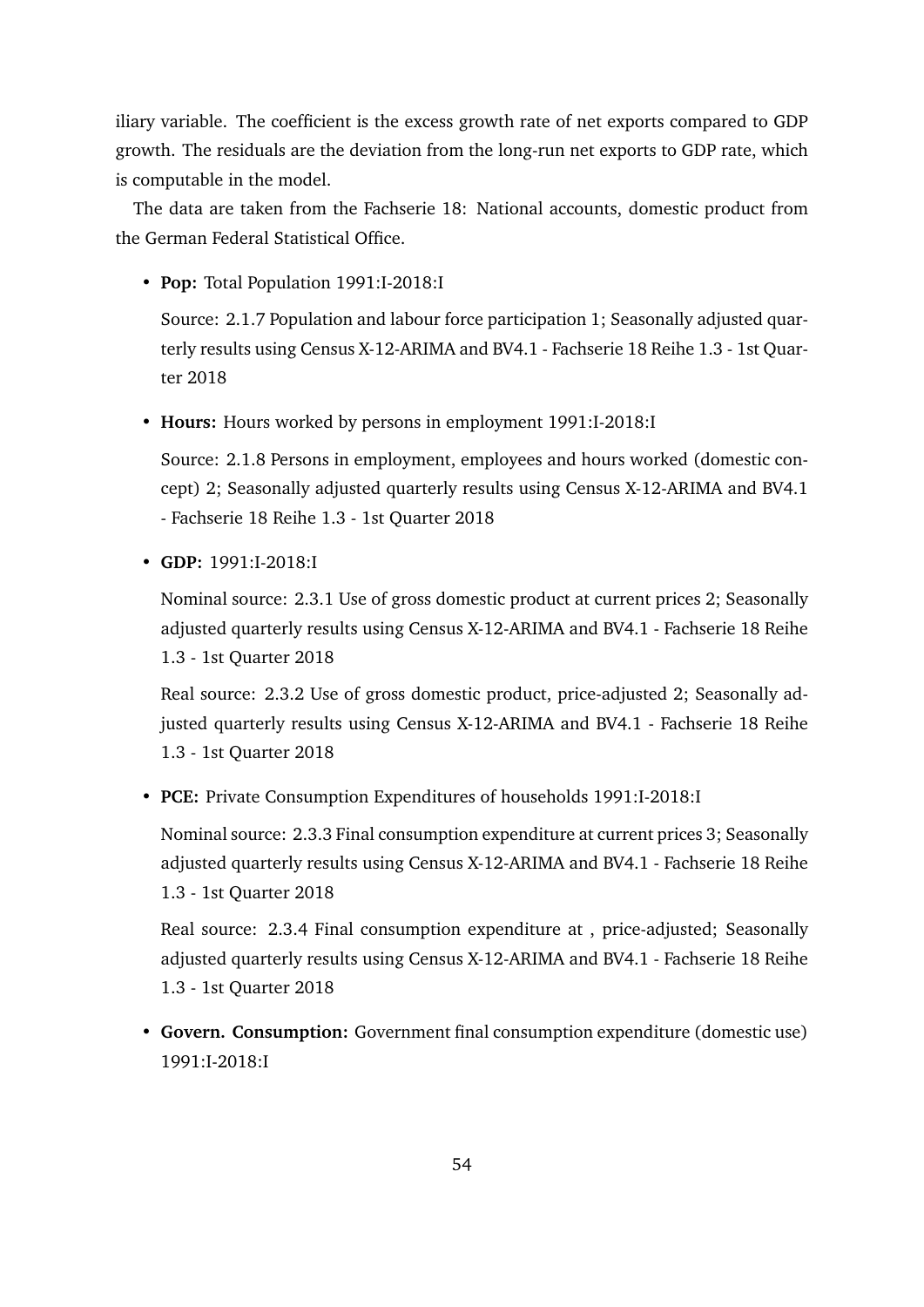Nominal source: 2.3.3 Final consumption expenditure at current prices 3; Seasonally adjusted quarterly results using Census X-12-ARIMA and BV4.1 - Fachserie 18 Reihe 1.3 - 1st Quarter 2018

Real source: 2.3.4 Final consumption expenditure at , price-adjusted; Seasonally adjusted quarterly results using Census X-12-ARIMA and BV4.1 - Fachserie 18 Reihe 1.3 - 1st Quarter 2018

• **Investment:** Gross fixed capital formation 1991:I-2018:I

Nominal source: 2.3.1 gross fixed capital formation at current prices 2; Seasonally adjusted quarterly results using Census X-12-ARIMA and BV4.1 - Fachserie 18 Reihe 1.3 - 1st Quarter 2018

Real source: 2.3.2 gross fixed capital formation, price-adjusted 2; Seasonally adjusted quarterly results using Census X-12-ARIMA and BV4.1 - Fachserie 18 Reihe 1.3 - 1st Quarter 2018

• **Net Exports:** Balance of exports and imports 1991:I-2018:I

Nominal source: 2.3.1 Balance of exports and imports at current prices 2; Seasonally adjusted quarterly results using Census X-12-ARIMA and BV4.1 - Fachserie 18 Reihe 1.3 - 1st Quarter 2018

Real source: 2.3.2 Balance of exports and imports, price-adjusted 2; Seasonally adjusted quarterly results using Census X-12-ARIMA and BV4.1 - Fachserie 18 Reihe 1.3 - 1st Quarter 2018

• **Durables:** Langlebige Güter (Durable Goods) 1991:I-2018:I

Nominal source: 2.14 Konsumausgaben der privaten Haushalte im Inland nach Dauerhaftigkeit der Güter, Saison- und kalenderbereinigt in jeweiligen Preisen 4; Private Konsumausgaben und Verfügbares Einkommen - 1. Vierteljahr 2018

Real source: 2.14 Konsumausgaben der privaten Haushalte im Inland nach Dauerhaftigkeit der Güter, Saison- und kalenderbereinigt - preisbereinigt 4; Private Konsumausgaben und Verfügbares Einkommen - 1. Vierteljahr 2018

(available in German only: Domestic consumer spending on durable goods, seasonally and calendar adjusted 4; Private consumption expenditure and disposable income - 1st quarter of 2018)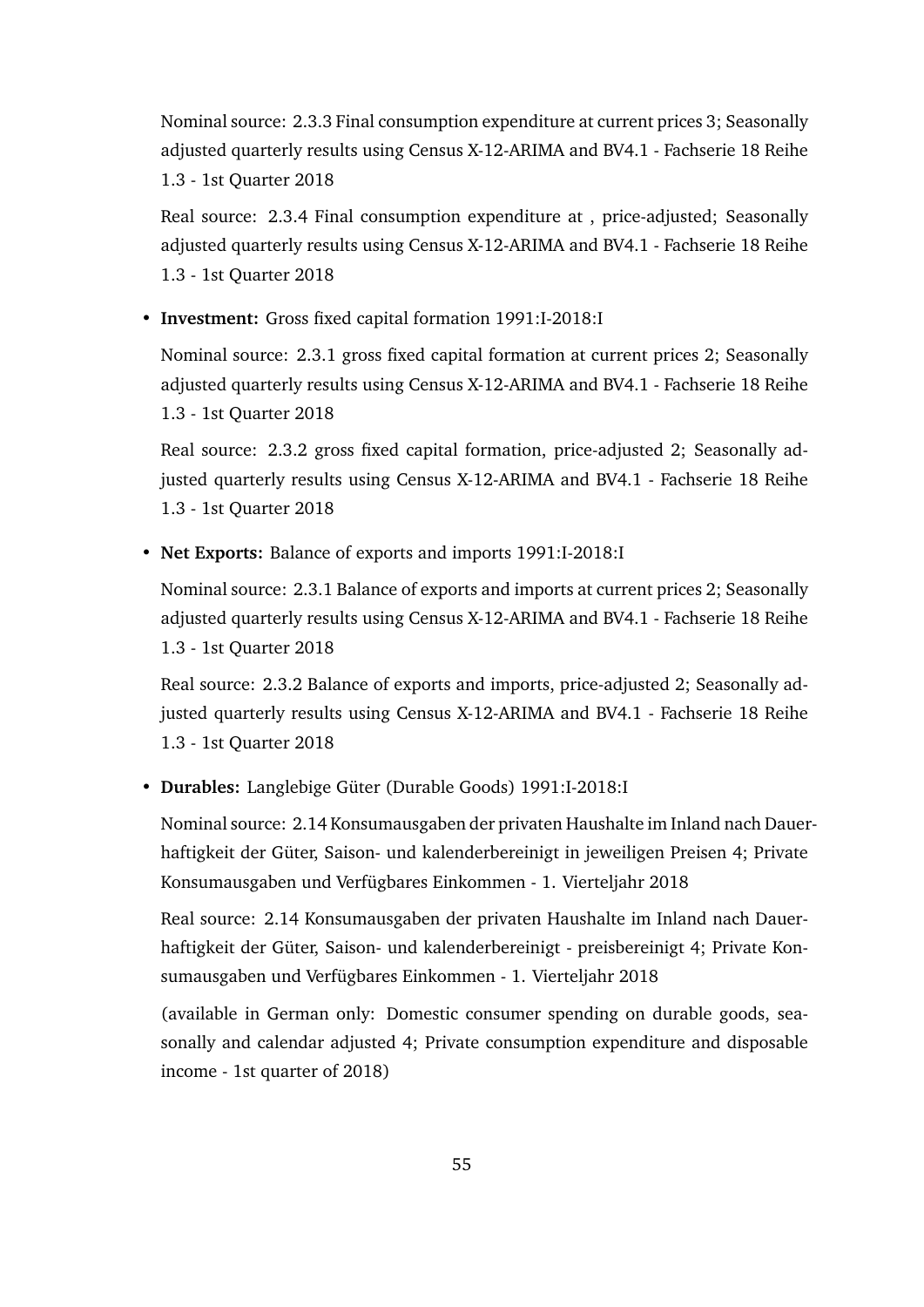### <span id="page-56-0"></span>**D SOLVING FOR THE POLICY FUNCTION OF THE LINEARIZED MODEL**

In this section of the appendix, we illustrate how to solve for the policy function of the (log-)linearized model. Thereby we follow closely to the proceedings suggested by [Uhlig](#page-42-3) [\(1999\)](#page-42-3) and [Christiano](#page-38-8) [\(2002\)](#page-38-8).

Assume we have a linear rational expectations model of the form

<span id="page-56-2"></span>
$$
\begin{pmatrix}\n0 \\
0 \\
\mathbf{g}_{x,t}^{(d)} & \mathbf{g}_{u,t}^{(d)} & \mathbf{g}_{u,t}^{(d)} & \mathbf{g}_{x,t+1}^{(d)} & \mathbf{g}_{x,t+1}^{(d)} & \mathbf{g}_{u,t}^{(d)} & \mathbf{g}_{u,t}^{(d)} & \mathbf{g}_{u,t}^{(d)} & \mathbf{g}_{u,t}^{(d)} & \mathbf{g}_{u,t}^{(d)} & \mathbf{g}_{u,t}^{(d)} & \mathbf{g}_{u,t}^{(d)} & \mathbf{g}_{u,t}^{(d)} & \mathbf{g}_{u,t}^{(d)} & \mathbf{g}_{u,t}^{(d)} & \mathbf{g}_{u,t}^{(d)} & \mathbf{g}_{u,t}^{(d)} & \mathbf{g}_{u,t}^{(d)} & \mathbf{g}_{u,t}^{(d)} & \mathbf{g}_{u,t}^{(d)} & \mathbf{g}_{u,t}^{(d)} & \mathbf{g}_{u,t}^{(d)} & \mathbf{g}_{u,t}^{(d)} & \mathbf{g}_{u,t}^{(d)} & \mathbf{g}_{u,t}^{(d)} & \mathbf{g}_{u,t}^{(d)} & \mathbf{g}_{u,t}^{(d)} & \mathbf{g}_{u,t}^{(d)} & \mathbf{g}_{u,t}^{(d)} & \mathbf{g}_{u,t}^{(d)} & \mathbf{g}_{u,t}^{(d)} & \mathbf{g}_{u,t}^{(d)} & \mathbf{g}_{u,t}^{(d)} & \mathbf{g}_{u,t}^{(d)} & \mathbf{g}_{u,t}^{(d)} & \mathbf{g}_{u,t}^{(d)} & \mathbf{g}_{u,t}^{(d)} & \mathbf{g}_{u,t}^{(d)} & \mathbf{g}_{u,t}^{(d)} & \mathbf{g}_{u,t}^{(d)} & \mathbf{g}_{u,t}^{(d)} & \mathbf{g}_{u,t+1}^{(d)} & \mathbf{g}_{u,t}^{(d)} & \mathbf{g}_{u,t+1}^{(d)} & \mathbf{g}_{u,t+1}^{(d)} & \mathbf{g}_{u,t}^{(d)} & \mathbf{g}_{u,t+1}^{(d)} & \mathbf{g}_{u,t}^{(d)} & \mathbf{g}_{u,t+1}^{(d)} & \mathbf{g}_{u,t}^{(d)} & \mathbf{g}_{u,t+1}^{(d)} & \mathbf{g}_{u,t+1}^{(d)} & \mathbf
$$

where  $\mathbf{x}_t \in \mathbb{R}^{n_x}$  denote the predetermined state variables,  $\mathbf{u}_t \in \mathbb{R}^{n_u}$  denote the set of endogenous (jump) variables and  $\mathbf{z}_t \in \mathbb{R}^{n_z}$  are the exogenous state variables of the model. If the square matrix  $\mathbf{g}_{u,t}^{(d)}$  has full rank, we can write  $\mathbf{u}_t$  as a linear function

<span id="page-56-1"></span>
$$
\mathbf{u}_t = \mathbf{h}_{x,t} \mathbf{x}_t + \mathbf{h}_{x,t+1} \mathbf{x}_{t+1} + \mathbf{h}_{z,t} \mathbf{z}_t
$$
\n(D.19)

of  $\mathbf{x}_t$ ,  $\mathbf{x}_{t+1}$  and  $\mathbf{z}_t$  with

$$
\mathbf{h}_{x,t} := -\left(\mathbf{g}_{u,t}^{(d)}\right)^{-1}\mathbf{g}_{x,t}^{(d)}, \qquad \mathbf{h}_{x,t+1} := -\left(\mathbf{g}_{u,t}^{(d)}\right)^{-1}\mathbf{g}_{x,t+1}^{(d)}, \qquad \mathbf{h}_{z,t} := -\left(\mathbf{g}_{u,t}^{(d)}\right)^{-1}\mathbf{g}_{z,t}^{(d)}.
$$

Substituting [\(D.19\)](#page-56-1) in the second row of [\(D.18\)](#page-56-2) yields:

<span id="page-56-3"></span>
$$
0 = g_{x,t}^{(s)} \mathbf{x}_{t} + g_{u,t}^{(s)} \mathbf{h}_{x,t} \mathbf{x}_{t} + g_{u,t}^{(s)} \mathbf{h}_{x,t+1} \mathbf{x}_{t+1} + g_{u,t}^{(s)} \mathbf{h}_{z,t} \mathbf{z}_{t} + g_{z,t}^{(s)} \mathbf{z}_{t} + g_{x,t+1}^{(s)} \mathbf{x}_{t+1} + g_{u,t+1}^{(s)} \mathbf{h}_{x,t} \mathbf{x}_{t+1} + g_{u,t+1}^{(s)} \mathbf{h}_{x,t+1} \mathbb{E}_{t} [\mathbf{x}_{t+2}] + g_{u,t+1}^{(s)} \mathbf{h}_{z,t} \mathbb{E}_{t} [\mathbf{z}_{t+1}] + g_{z,t+1}^{(s)} \mathbb{E}_{t} [\mathbf{z}_{t+1}] = \left( g_{x,t}^{(s)} + g_{u,t}^{(s)} \mathbf{h}_{x,t} \right) \mathbf{x}_{t} + \left( g_{x,t+1}^{(s)} + g_{u,t}^{(s)} \mathbf{h}_{x,t+1} + g_{u,t+1}^{(s)} \mathbf{h}_{x,t} \right) \mathbf{x}_{t+1} + \left( g_{u,t+1}^{(s)} \mathbf{h}_{x,t+1} \right) \mathbb{E}_{t} [\mathbf{x}_{t+2}] + \left( g_{z,t}^{(s)} + g_{u,t}^{(s)} \mathbf{h}_{z,t} \right) \mathbf{z}_{t} + \left( g_{z,t+1}^{(s)} + g_{u,t+1}^{(s)} \mathbf{h}_{z,t} \right) \mathbb{E}_{t} [\mathbf{z}_{t+1}] = \mathbf{A}_{2} \mathbf{x}_{t} + \mathbf{A}_{1} \mathbf{x}_{t+1} + \mathbf{A}_{0} \mathbb{E}_{t} [\mathbf{x}_{t+2}] + \mathbf{B}_{1} \mathbf{z}_{t} + \mathbf{B}_{0} \mathbb{E}_{t} [\mathbf{z}_{t+1}]
$$
(D.20)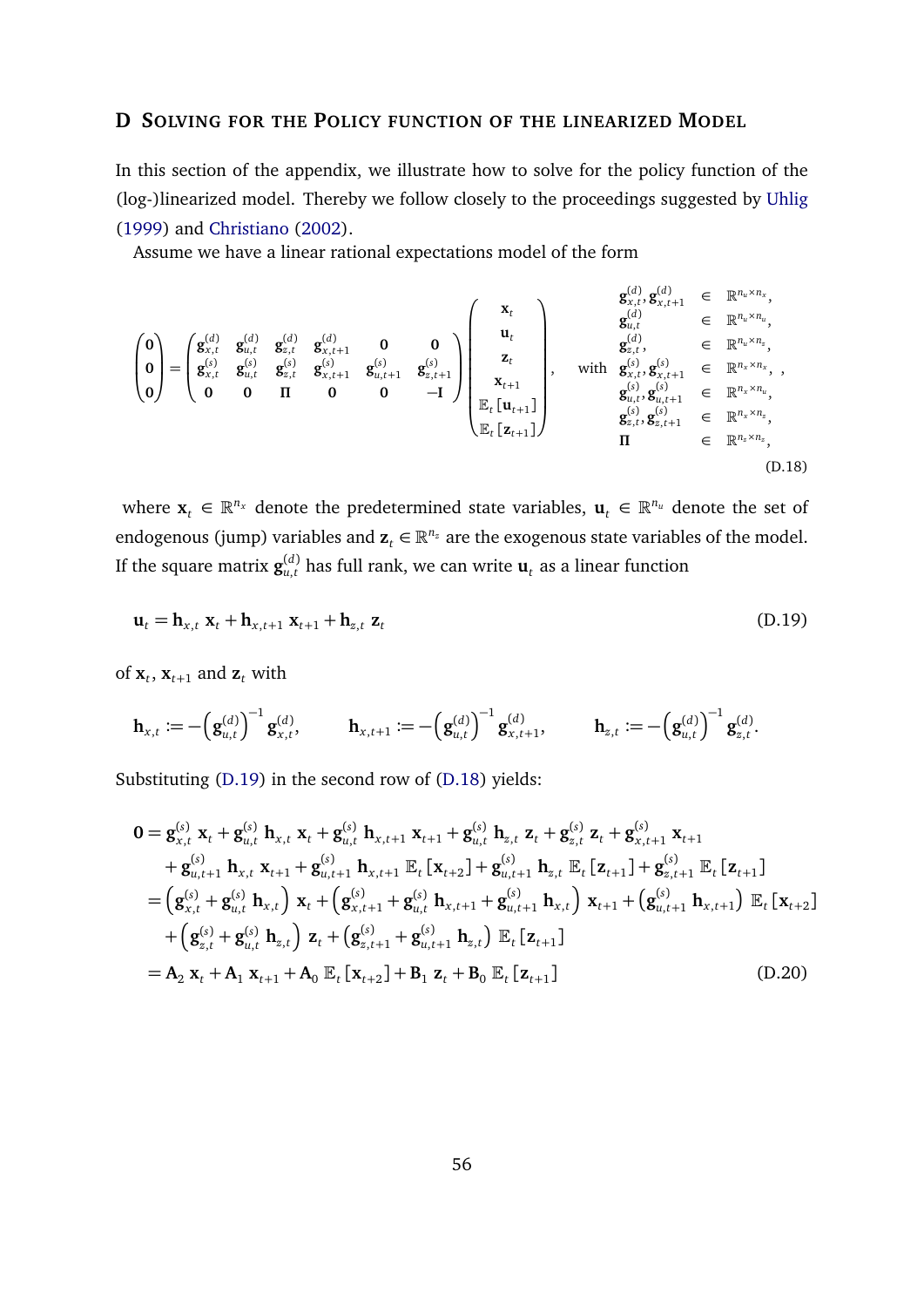with

$$
\begin{aligned} &\mathbf{A}_0 \coloneqq \mathbf{g}_{u,t+1}^{(s)} \; \mathbf{h}_{x,t+1}, \qquad \quad \mathbf{A}_1 \coloneqq \mathbf{g}_{x,t+1}^{(s)} + \mathbf{g}_{u,t}^{(s)} \; \mathbf{h}_{x,t+1} + \mathbf{g}_{u,t+1}^{(s)} \; \mathbf{h}_{x,t}, \ \ \mathbf{A}_2 \coloneqq \mathbf{g}_{x,t}^{(s)} + \mathbf{g}_{u,t}^{(s)} \; \mathbf{h}_{x,t}, \\ &\mathbf{B}_0 \coloneqq \mathbf{g}_{z,t+1}^{(s)} + \mathbf{g}_{u,t+1}^{(s)} \; \mathbf{h}_{z,t}, \quad \mathbf{B}_1 \coloneqq \mathbf{g}_{z,t}^{(s)} + \mathbf{g}_{u,t}^{(s)} \; \mathbf{h}_{z,t}. \end{aligned}
$$

If the solution of [\(D.20\)](#page-56-3) is given by

$$
\mathbf{x}_{t+1} = \mathbf{L}_{\mathbf{x}}^{\mathbf{x}} \mathbf{x}_t + \mathbf{L}_{\mathbf{z}}^{\mathbf{x}} \mathbf{z}_t \tag{D.21}
$$

we may rewrite [\(D.20\)](#page-56-3) to

<span id="page-57-0"></span>
$$
0 = A_2 \mathbf{x}_t + A_1 \left( \mathbf{L}_x^x \mathbf{x}_t + \mathbf{L}_z^x \mathbf{z}_t \right) + A_0 \mathbb{E}_t \left[ \left( \mathbf{L}_x^x \left( \mathbf{L}_x^x \mathbf{x}_t + \mathbf{L}_z^x \mathbf{z}_t \right) + \mathbf{L}_z^x \mathbf{z}_{t+1} \right) \right] + B_1 \mathbf{z}_t + B_0 \mathbb{E}_t \left[ \mathbf{z}_{t+1} \right]
$$
  
\n
$$
= A_2 \mathbf{x}_t + A_1 \mathbf{L}_x^x \mathbf{x}_t + A_1 \mathbf{L}_z^x \mathbf{z}_t + A_0 \mathbf{L}_x^x \left( \mathbf{L}_x^x \mathbf{x}_t + \mathbf{L}_z^x \mathbf{z}_t \right) + A_0 \mathbf{L}_z^x \mathbb{E}_t \left[ \mathbf{z}_{t+1} \right] + B_1 \mathbf{z}_t + B_0 \mathbb{E}_t \left[ \mathbf{z}_{t+1} \right]
$$
  
\n
$$
= A_2 \mathbf{x}_t + A_1 \mathbf{L}_x^x \mathbf{x}_t + A_1 \mathbf{L}_z^x \mathbf{z}_t + A_0 \mathbf{L}_x^x \mathbf{L}_x^x \mathbf{x}_t + A_0 \mathbf{L}_x^x \mathbf{L}_z^x \mathbf{z}_t + A_0 \mathbf{L}_z^x \mathbf{I} \mathbf{I} \mathbf{z}_t + B_1 \mathbf{z}_t + B_0 \mathbf{I} \mathbf{I} \mathbf{z}_t
$$
  
\n
$$
= \left( A_0 \left( \mathbf{L}_x^x \right)^2 + A_1 \mathbf{L}_x^x + A_2 \right) \mathbf{x}_t + \left( A_0 \mathbf{L}_x^x \mathbf{L}_z^x + A_0 \mathbf{L}_z^x \mathbf{I} + A_1 \mathbf{L}_z^x + B_0 \mathbf{I} + B_1 \right) \mathbf{z}_t \qquad (D.22)
$$

Since [\(D.22\)](#page-57-0) must hold for all  $\mathbf{x}_t$  and  $\mathbf{z}_t$ , by setting  $\mathbf{z}_t = \mathbf{0}$  we can obtain  $\mathbf{L}_\mathbf{x}^{\mathbf{x}}$ **x** as the stable solution of the quadratic matrix equation

<span id="page-57-1"></span>
$$
0 = A_0 \left( L_x^x \right)^2 + A_1 L_x^x + A_2. \tag{D.23}
$$

The proceeding to solve [\(D.23\)](#page-57-1) using generalized eigenvalues is provided by [Uhlig](#page-42-3) [\(1999\)](#page-42-3). We instead apply the method of [Klein](#page-40-11) [\(2000\)](#page-40-11) and use the QZ-Decomposition to solve system

$$
\begin{pmatrix} -\mathbf{A}_1 & -\mathbf{A}_0 \\ \mathbf{I} & \mathbf{0} \end{pmatrix} \begin{pmatrix} \tilde{\mathbf{x}}_{t+1} \\ \tilde{\mathbf{x}}_{t+2} \end{pmatrix} = \begin{pmatrix} \mathbf{A}_2 & \mathbf{0} \\ \mathbf{0} & \mathbf{I} \end{pmatrix} \begin{pmatrix} \tilde{\mathbf{x}}_t \\ \tilde{\mathbf{x}}_{t+1} \end{pmatrix}
$$
(D.24)

for it's stable solution  $\tilde{\mathbf{x}}_{t+1} = \mathbf{L}_{\mathbf{x}}^{\mathbf{x}}$  $\mathbf{x}_k \times \mathbf{x}_t$ . To obtain the  $\mathbf{L}_{\mathbf{z}}^{\mathbf{x}}$ **z** , we again use the fact that [\(D.22\)](#page-57-0) must hold for all  $\mathbf{x}_t$  and  $\mathbf{z}_t$ . Setting  $\mathbf{x}_t = \mathbf{0}$  we receive

$$
0 = (A_0 L_x^x L_z^x + A_0 L_z^x \Pi + A_1 L_z^x + B_0 \Pi + B_1)
$$
  
=  $(A_0 L_x^x + A_1) L_z^x + A_0 L_z^x \Pi + B_0 \Pi + B_1$   

$$
\Rightarrow \text{vec}(L_z^x) = -[I \otimes (A_0 L_x^x + A_1) + \Pi^T \otimes A_0]^{-1} \text{vec}(B_0 \Pi + B_1)
$$
(D.26)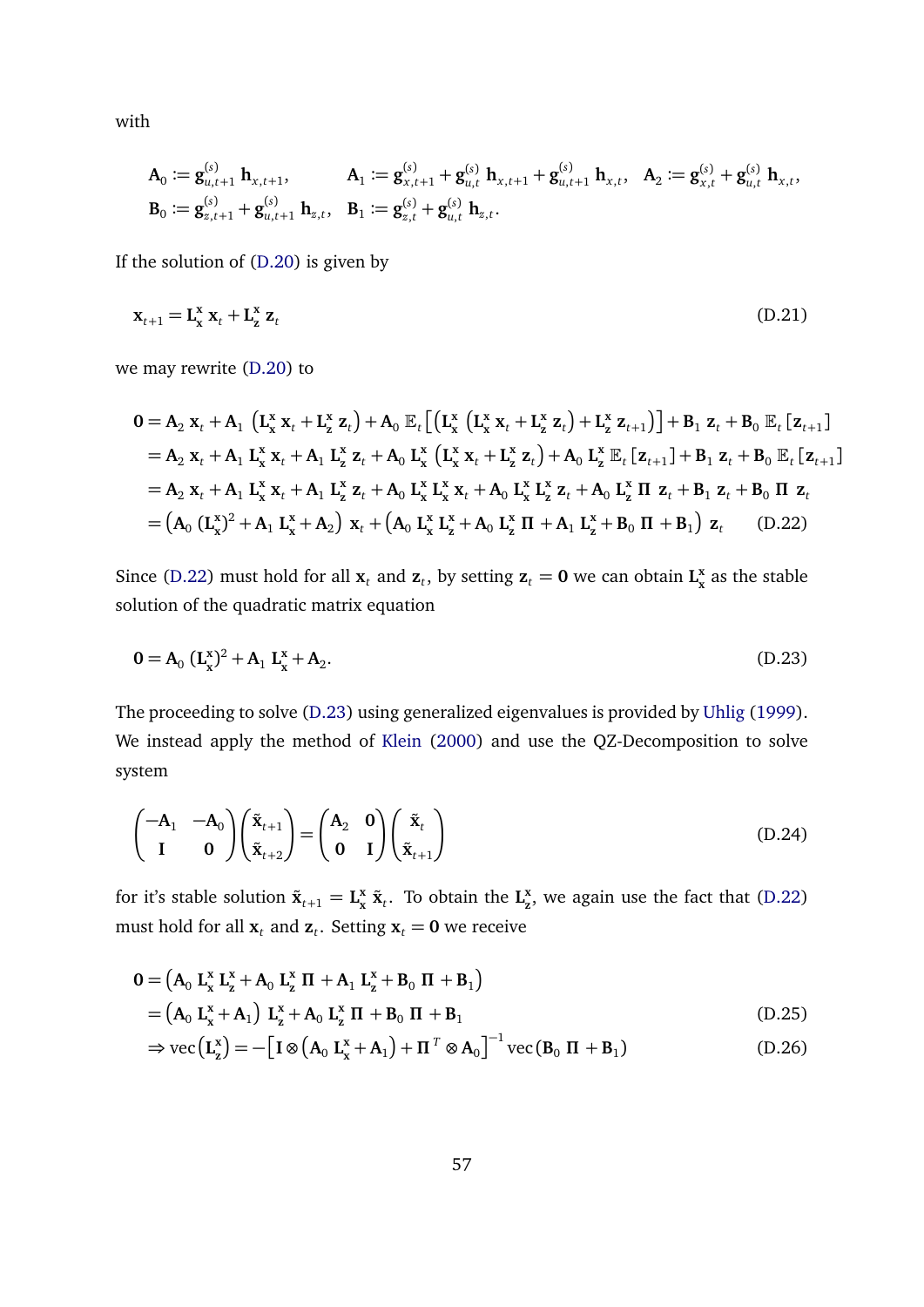In a last step we may use [\(D.19\)](#page-56-1) to define the matrices

<span id="page-58-1"></span><span id="page-58-0"></span>**z**

$$
\mathbf{L}_{\mathbf{x}}^{\mathbf{u}} = \mathbf{h}_{x,t} + \mathbf{h}_{x,t+1} \mathbf{L}_{\mathbf{x}}^{\mathbf{x}}
$$
(D.27)  

$$
\mathbf{L}_{\mathbf{z}}^{\mathbf{u}} = \mathbf{h}_{z,t} + \mathbf{h}_{x,t+1} \mathbf{L}_{\mathbf{z}}^{\mathbf{x}}
$$
(D.28)

so that

$$
\mathbf{u}_t = \mathbf{h}_{x,t} \mathbf{x}_t + \mathbf{h}_{x,t+1} \mathbf{x}_{t+1} + \mathbf{h}_{z,t} \mathbf{z}_t
$$
  
\n
$$
= \mathbf{h}_{x,t} \mathbf{x}_t + \mathbf{h}_{x,t+1} \mathbf{L}_\mathbf{x}^\mathbf{x} \mathbf{x}_t + \mathbf{h}_{x,t+1} \mathbf{L}_\mathbf{z}^\mathbf{x} \mathbf{z}_t + \mathbf{h}_{z,t} \mathbf{z}_t
$$
  
\n
$$
= \mathbf{L}_\mathbf{x}^\mathbf{u} \mathbf{x}_t + \mathbf{L}_\mathbf{z}^\mathbf{u} \mathbf{z}_t. \tag{D.29}
$$

Moreover, we can arrange the set of endogenous variables  $\mathbf{u}_t$  such that the first  $n_z$  entries correspond to the observable variables in our estimation procedure. Thus, if we define  $\mathbf{y}_t \in \mathbb{R}^{n_z}$ ,  $\mathbf{c}_t \in \mathbb{R}^{n_u-n_z}$ ,  $\mathbf{h}_{x,t}^{\mathbf{y}} \in \mathbb{R}^{n_z \times n_x}$ ,  $\mathbf{h}_{\mathbf{x}}^{\mathbf{y}}$  $\mathbf{h}_{x,t}^c \in \mathbb{R}^{n_u - n_z \times n_x}, \, \mathbf{h}_{x,t+1}^y \in \mathbb{R}^{n_z \times n_x}, \, \mathbf{h}_{x,t}^c$  $\sum_{x,t+1}^{c}$  ∈  $\mathbb{R}^{n_u-n_z \times n_x}$ ,  $\mathbf{h}_{z,t}^{\mathcal{Y}} \in \mathbb{R}^{n_z \times n_x}$  and  $\mathbf{h}_{z}^c$  $\sum_{z,t}^c$  ∈  $\mathbb{R}^{n_u-n_z \times n_x}$  with

$$
\mathbf{u}_t = \begin{pmatrix} \mathbf{y}_t \\ \mathbf{c}_t \end{pmatrix}, \qquad \mathbf{h}_{x,t} = \begin{pmatrix} \mathbf{h}_{x,t}^{\mathbf{y}} \\ \mathbf{h}_{x,t}^c \end{pmatrix}, \qquad \mathbf{h}_{z,t} = \begin{pmatrix} \mathbf{h}_{z,t}^{\mathbf{y}} \\ \mathbf{h}_{z,t}^c \end{pmatrix}, \qquad \mathbf{h}_{x,t+1} = \begin{pmatrix} \mathbf{h}_{x,t+1}^{\mathbf{y}} \\ \mathbf{h}_{x,t+1}^c \end{pmatrix},
$$

we may rewrite [\(D.27\)](#page-58-0) and [\(D.28\)](#page-58-1) to

$$
\mathbf{u}_{t} = \mathbf{h}_{x,t} \mathbf{x}_{t} + \mathbf{h}_{x,t+1} \mathbf{x}_{t+1} + \mathbf{h}_{z,t} \mathbf{z}_{t}
$$
\n
$$
= \mathbf{h}_{x,t} \mathbf{x}_{t} + \mathbf{h}_{x,t+1} \mathbf{L}_{\mathbf{x}}^{x} \mathbf{x}_{t} + \mathbf{h}_{z,t} \mathbf{z}_{t} + \mathbf{h}_{x,t+1} \mathbf{L}_{\mathbf{z}}^{x} \mathbf{z}_{t}
$$
\n
$$
= \left( \begin{pmatrix} \mathbf{h}_{x,t}^{y} \\ \mathbf{h}_{x,t}^{c} \end{pmatrix} + \begin{pmatrix} \mathbf{h}_{x,t+1}^{y} \\ \mathbf{h}_{x,t+1}^{c} \end{pmatrix} \mathbf{L}_{\mathbf{x}}^{x} \right) \mathbf{x}_{t} + \left( \begin{pmatrix} \mathbf{h}_{z,t}^{y} \\ \mathbf{h}_{z,t}^{c} \end{pmatrix} + \begin{pmatrix} \mathbf{h}_{x,t+1}^{y} \\ \mathbf{h}_{x,t+1}^{c} \end{pmatrix} \mathbf{L}_{\mathbf{z}}^{x} \right) \mathbf{z}_{t}
$$
\n
$$
= \begin{pmatrix} \mathbf{h}_{x,t}^{y} + \mathbf{h}_{x,t+1}^{y} \mathbf{L}_{\mathbf{x}}^{x} \\ \mathbf{h}_{x,t}^{c} + \mathbf{h}_{x,t+1}^{c} \mathbf{L}_{\mathbf{x}}^{x} \end{pmatrix} \mathbf{x}_{t} + \begin{pmatrix} \mathbf{h}_{z,t}^{y} + \mathbf{h}_{x,t+1}^{y} \mathbf{L}_{\mathbf{z}}^{x} \\ \mathbf{h}_{z,t}^{c} + \mathbf{h}_{x,t+1}^{c} \mathbf{L}_{\mathbf{z}}^{x} \end{pmatrix} \mathbf{z}_{t}
$$
\n
$$
= \begin{pmatrix} \mathbf{L}_{\mathbf{x}}^{y} \\ \mathbf{L}_{\mathbf{x}}^{c} \end{pmatrix} \mathbf{x}_{t} + \begin{pmatrix} \mathbf{L}_{\mathbf{z}}^{y} \\ \mathbf{L}_{\mathbf{z}}^{c} \end{pmatrix} \mathbf{z}_{t}.
$$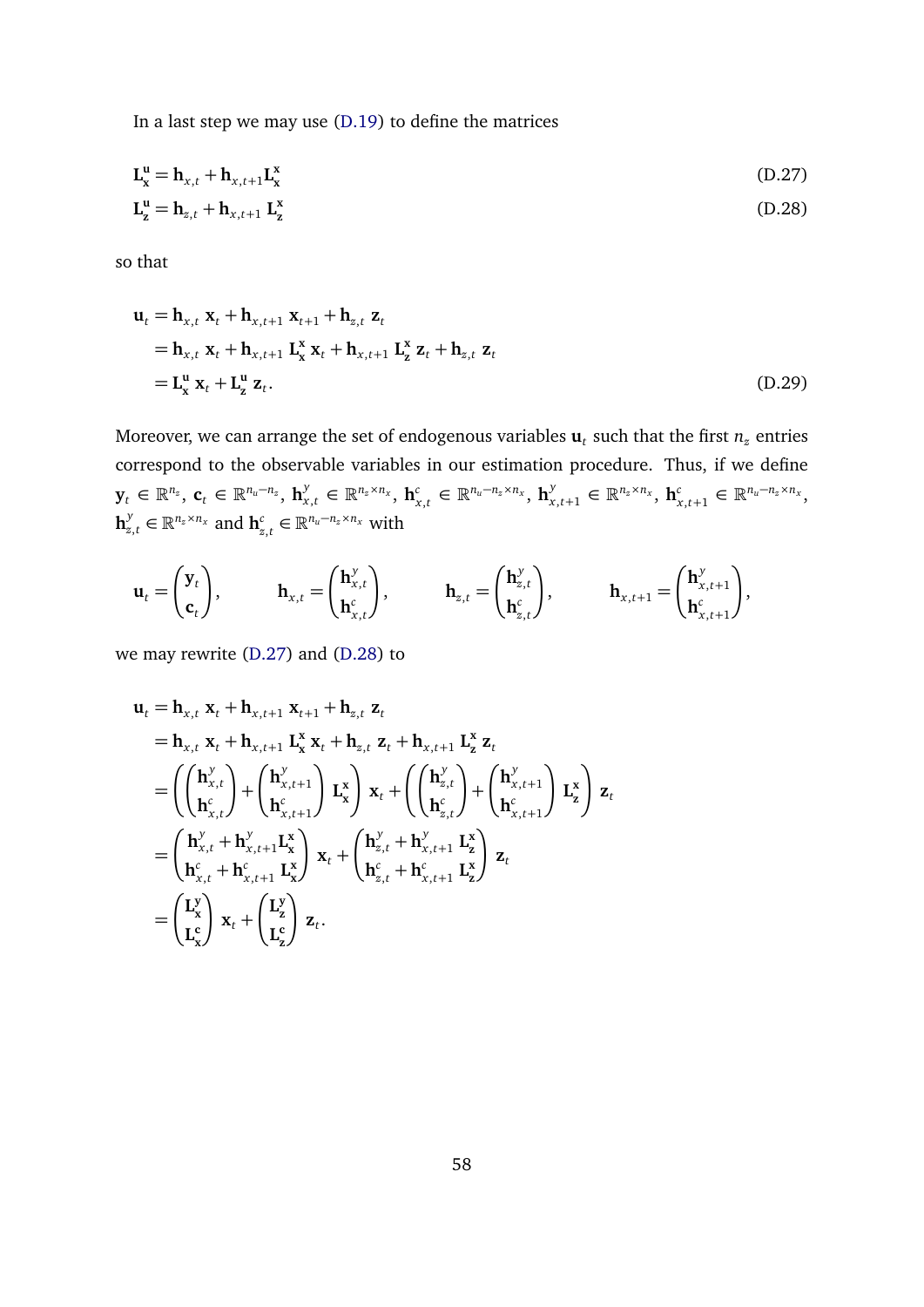with

$$
L_x^y = h_{x,t}^y + h_{x,t+1}^y L_x^x,
$$
\n(D.30)\n
$$
L_z^y = h_{z,t}^y + h_{x,t+1}^y L_z^x,
$$
\n(D.31)\n
$$
L_x^c = h_{x,t}^c + h_{x,t+1}^c L_x^x,
$$
\n(D.32)\n
$$
L_z^c = h_{z,t}^c + h_{x,t+1}^c L_z^x.
$$
\n(D.33)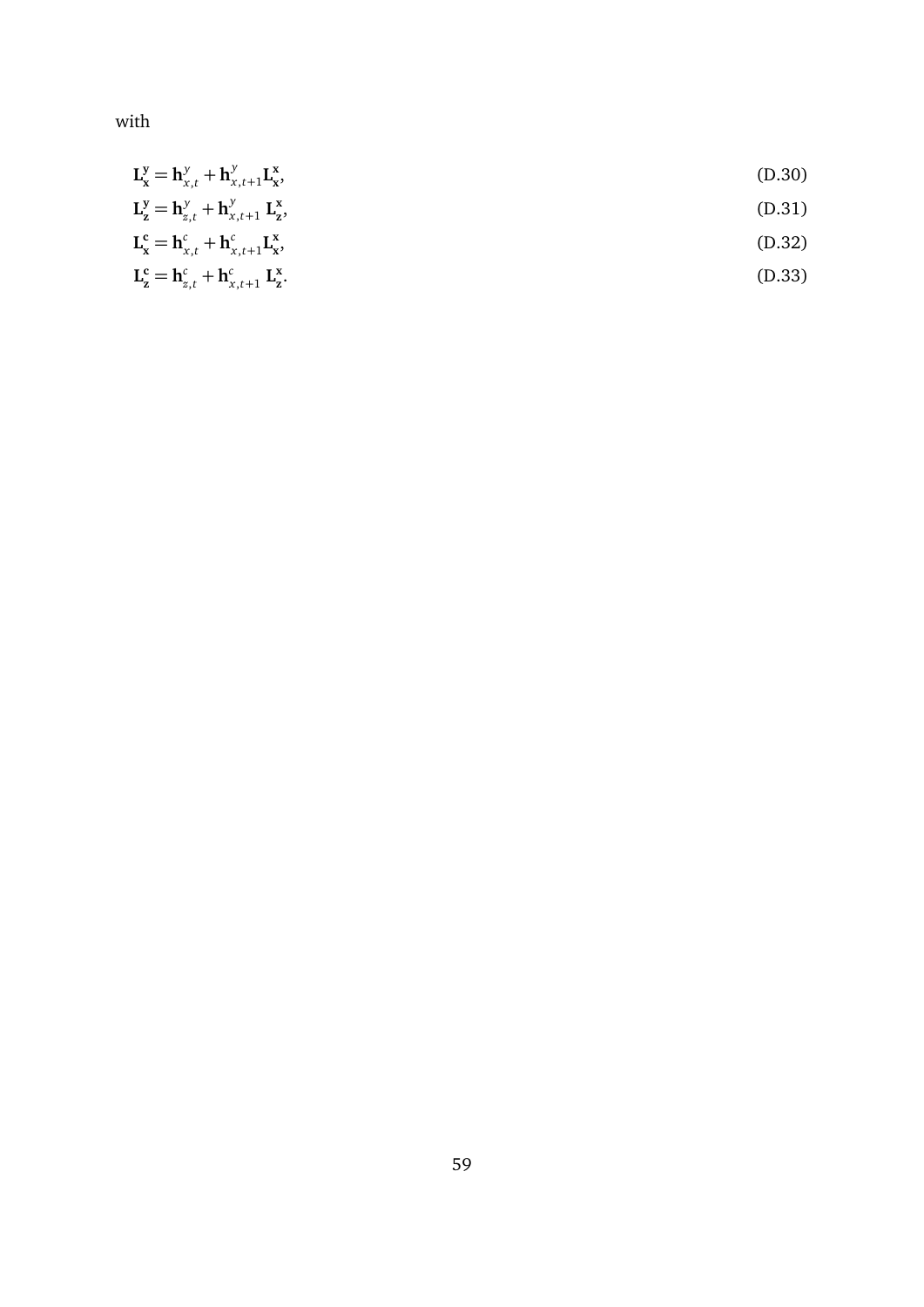## <span id="page-60-2"></span>**E MAXIMUM-LIKELIHOOD ESTIMATION**

In this section of the appendix we examine the convergence behavior of the sequence  $\{\mathbf{C}_t\}_{t=1}^N$  $T_{t=0}^{N}$  and provide a detailed the derivation of the conditional log-likelihood function presented in subsection [2.3.](#page-11-0)

#### **E.1** Convergence behavior of the sequence  $\{\mathbf{C}_t\}_{t=1}^N$ *t*=0

To elaborate the convergence behavior of the sequence  $\{\mathbf{C}_t\}_{t:}^{N}$  $_{t=0}^N$ , we first obtain two (well known) equivalent representations of the ricatti equation described by [\(9b\)](#page-13-2).

**Lemma E.1** Suppose we define the matrices  $\overline{\mathbf{H}} \in \mathbb{R}^{n_y \times n_w}$ ,  $\overline{\mathbf{G}} \in \mathbb{R}^{n_w \times n_y}$ ,  $\overline{\mathbf{R}} \in \mathbb{R}^{n_y \times n_y}$ ,  $\overline{\mathbf{F}} \in \mathbb{R}^{n_w \times n_w}$ and  $\overline{\mathbf{Q}} \in \mathbb{R}^{n_w \times n_w}$  as

$$
\overline{\mathbf{H}} \coloneqq \mathbf{H}\mathbf{F}, \qquad \qquad \overline{\mathbf{G}} \coloneqq \mathbf{Q}\mathbf{H}^T, \qquad \qquad \overline{\mathbf{R}} \coloneqq \mathbf{H}\mathbf{Q}\mathbf{H}^T, \qquad \qquad \overline{\mathbf{F}} \coloneqq \mathbf{F} - \overline{\mathbf{G}}\overline{\mathbf{R}}^{-1}\overline{\mathbf{H}},
$$

*then we can rewrite* [\(9b\)](#page-13-2) *to*

$$
\mathbf{C}_{t} = \mathbf{F} \mathbf{C}_{t-1} \mathbf{F}^{T} + \mathbf{Q} - \left( \mathbf{H} \mathbf{F} \mathbf{C}_{t-1} \mathbf{F}^{T} + \mathbf{H} \mathbf{Q} \right)^{T} \left[ \mathbf{H} \left( \mathbf{F} \mathbf{C}_{t-1} \mathbf{F}^{T} + \mathbf{Q} \right) \mathbf{H}^{T} \right]^{-1} \left( \mathbf{H} \mathbf{F} \mathbf{C}_{t-1} \mathbf{F}^{T} + \mathbf{H} \mathbf{Q} \right)
$$
\n
$$
= \mathbf{F} \mathbf{C}_{t-1} \mathbf{F}^{T} - \mathbf{F} \mathbf{K}_{t-1} \left[ \mathbf{H} \mathbf{C}_{t-1} \mathbf{H}^{T} + \mathbf{R} \right] \mathbf{K}_{t-1}^{T} \mathbf{F}^{T} \qquad \qquad \text{(LE.1a)}
$$
\n
$$
= \left[ \mathbf{F} \left( \mathbf{I} - \mathbf{K}_{t-1} \ \mathbf{H} \right) \right] \mathbf{C}_{t-1} \left[ \mathbf{F} \left( \mathbf{I} - \mathbf{K}_{t-1} \ \mathbf{H} \right) \right]^{T} + \left( \mathbf{F} \mathbf{K}_{t-1} \right) \mathbf{R} \left( \mathbf{F} \mathbf{K}_{t-1} \right)^{T} \qquad \qquad \text{(LE.1b)}
$$

 $\overline{\mathbf{R}}_{t-1} \coloneqq \mathbf{C}_{t-1} \overline{\mathbf{H}}^T \left[ \overline{\mathbf{H}} \mathbf{C}_{t-1} \overline{\mathbf{H}}^T + \overline{\mathbf{R}} \right]^{-1}$  for all  $t = 1, 2, ..., N$ .

## **Proof:**

If we define

<span id="page-60-3"></span><span id="page-60-1"></span><span id="page-60-0"></span>
$$
\overline{\mathbf{Q}} \coloneqq \mathbf{Q} - \overline{\mathbf{G}} \overline{\mathbf{R}}^{-1} \overline{\mathbf{G}}^T,
$$

we may state that

$$
C_{t} = FC_{t-1}F^{T} + Q - (HFC_{t-1}F^{T} + HQ)^{T} \left[H(FC_{t-1}F^{T} + Q)H^{T}\right]^{-1} (HFC_{t-1}F^{T} + HQ)
$$
\n
$$
= FC_{t-1}F^{T} + Q - (FC_{t-1}\overline{H}^{T} + \overline{G}) \left[\overline{H}C_{t-1}\overline{H}^{T} + \overline{R}\right]^{-1} \left(\overline{H}C_{t-1}F^{T} + \overline{G}^{T}\right)
$$
\n
$$
= (\overline{F} + \overline{G}\overline{R}^{-1}\overline{H})C_{t-1} \left(\overline{F} + \overline{G}\overline{R}^{-1}\overline{H}\right)^{T} + \overline{Q} + \overline{G}\overline{R}^{-1}\overline{G}^{T}
$$
\n
$$
- \left[(\overline{F} + \overline{G}\overline{R}^{-1}\overline{H})C_{t-1}\overline{H}^{T} + \overline{G}\right] \left[\overline{H}C_{t-1}\overline{H}^{T} + \overline{R}\right]^{-1} \left[\overline{H}C_{t-1} \left(\overline{F} + \overline{G}\overline{R}^{-1}\overline{H}\right)^{T} + \overline{G}^{T}\right]
$$
\n
$$
= \overline{F}C_{t-1}\overline{F}^{T} + \overline{F}C_{t-1}\overline{H}^{T}\overline{R}^{-1}\overline{G}^{T} + \overline{G}\overline{R}^{-1}\overline{H}C_{t-1}\overline{F}^{T} + \overline{G}\overline{R}^{-1}\overline{H}C_{t-1}\overline{H}^{T}\overline{R}^{-1}\overline{G}^{T} + \overline{Q} + \overline{G}\overline{R}^{-1}\overline{G}^{T}
$$
\n
$$
- \left[\overline{F}C_{t-1}\overline{H}^{T} + \overline{G}\overline{R}^{-1}\overline{H}C_{t-1}\overline{H}^{T} + \overline{G}\right] \left[\overline{H}C_{t-1}\overline{H}^{T} + \overline{R}\right]^{-1} \left[\overline{H}C_{t-1}\overline{F}^{T} +
$$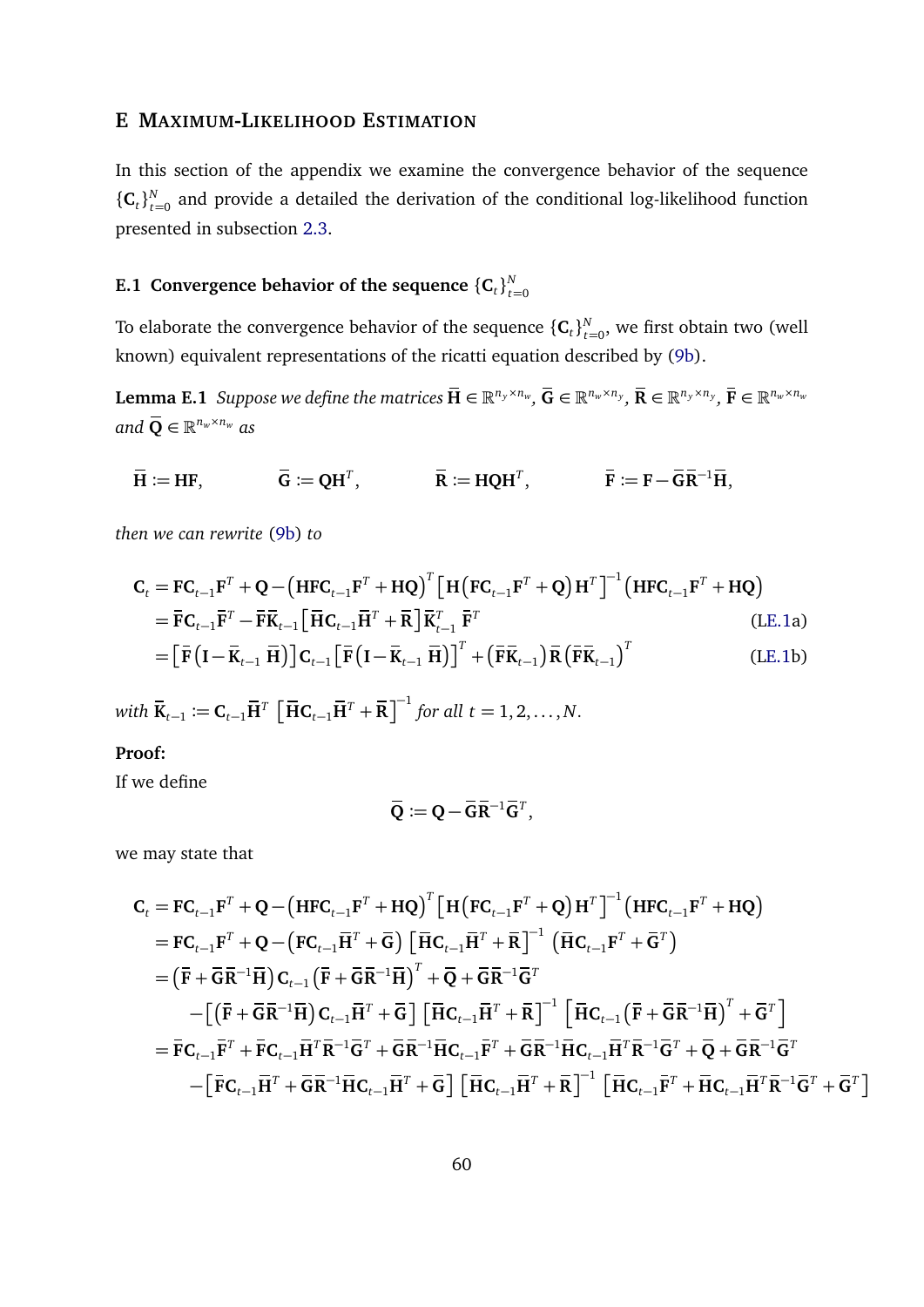$$
= \bar{F}C_{t-1}\bar{F}^{T} + \bar{Q} - \bar{F}C_{t-1}\bar{H}^{T}\left[\bar{H}C_{t-1}\bar{H}^{T} + \bar{R}\right]^{-1}\bar{H}C_{t-1}\bar{F}^{T} + \bar{F}C_{t-1}\bar{H}^{T}\bar{R}^{-1}\bar{G}^{T} + \bar{G}\bar{R}^{-1}\bar{H}C_{t-1}\bar{F}^{T} + \bar{G}\bar{R}^{-1}\bar{H}C_{t-1}\bar{H}^{T}\bar{R}^{-1}\bar{G}^{T} + \bar{G}\bar{R}^{-1}\bar{G}C_{t-1}\bar{H}^{T}\bar{R}^{-1}\bar{G}^{T} + \bar{G}\bar{R}^{-1}\bar{G}^{T} + \bar{G}\bar{R}^{-1}\bar{G}^{T} + \bar{G}\bar{R}^{-1}\bar{G}^{T} + \bar{G}\bar{R}^{-1}\bar{G}^{T} + \bar{G}\bar{R}^{-1}\bar{G}^{T} + \bar{G}\bar{R}^{-1}\bar{G}^{T} + \bar{G}\bar{R}^{-1}\bar{H}^{T} + \bar{R}\big]^{-1}\left[\bar{H}C_{t-1}\bar{H}^{T} + \bar{R}\right]^{-1}\bar{H}C_{t-1}\bar{H}^{T} + \bar{G}^{T}\right] - \left[\bar{G}\bar{R}^{-1}\bar{H}C_{t-1}\bar{H}^{T} + \bar{G}\right]\left[\bar{H}C_{t-1}\bar{H}^{T} + \bar{R}\right]^{-1}\left[\bar{H}C_{t-1}\bar{H}^{T}\bar{R}^{-1}\bar{G}^{T} + \bar{G}^{T}\right] - \bar{F}C_{t-1}\bar{F}^{T} + \bar{Q} - \bar{F}C_{t-1}\bar{H}^{T}\left[\bar{H}C_{t-1}\bar{H}^{T} + \bar{R}\right]^{-1}\bar{H}C_{t-1}\bar{F}^{T} + \bar{R}\big]\bar{R}^{-1}\bar{G}^{T} - \bar{F}C_{t-1}\bar{H}^{T}\bar{R}^{-1}\bar{G}^{T} + \bar{G}\bar{R}^{-1}\bar{H}C_{t-1}\bar{H}^{T} + \bar{R}\big]\bar{
$$

Furthermore, since

$$
\begin{split}\n&\left(\mathbf{I}-\bar{\mathbf{K}}_{t-1}\ \overline{\mathbf{H}}\right)\mathbf{C}_{t-1}\left(\mathbf{I}-\bar{\mathbf{K}}_{t-1}\ \overline{\mathbf{H}}\right)+\bar{\mathbf{K}}_{t-1}\bar{\mathbf{R}}\bar{\mathbf{K}}_{t-1}^{T} \\
&=\left(\mathbf{I}-\bar{\mathbf{K}}_{t-1}\ \overline{\mathbf{H}}\right)\mathbf{C}_{t-1}-\left(\mathbf{I}-\bar{\mathbf{K}}_{t-1}\ \overline{\mathbf{H}}\right)\mathbf{C}_{t-1}\bar{\mathbf{H}}^{T}\ \overline{\mathbf{K}}_{t-1}^{T}+\bar{\mathbf{K}}_{t-1}\bar{\mathbf{R}}\bar{\mathbf{K}}_{t-1}^{T} \\
&=\left(\mathbf{I}-\bar{\mathbf{K}}_{t-1}\ \overline{\mathbf{H}}\right)\mathbf{C}_{t-1}-\mathbf{C}_{t-1}\bar{\mathbf{H}}^{T}\ \overline{\mathbf{K}}_{t-1}^{T}+\bar{\mathbf{K}}_{t-1}\ \overline{\mathbf{H}}\mathbf{C}_{t-1}\bar{\mathbf{H}}^{T}\ \overline{\mathbf{K}}_{t-1}^{T}+\bar{\mathbf{K}}_{t-1}\bar{\mathbf{R}}\bar{\mathbf{K}}_{t-1}^{T} \\
&=\left(\mathbf{I}-\bar{\mathbf{K}}_{t-1}\ \overline{\mathbf{H}}\right)\mathbf{C}_{t-1}-\mathbf{C}_{t-1}\bar{\mathbf{H}}^{T}\left[\overline{\mathbf{H}}\mathbf{C}_{t-1}\bar{\mathbf{H}}^{T}+\bar{\mathbf{R}}\right]^{-1}\left[\overline{\mathbf{H}}\mathbf{C}_{t-1}\bar{\mathbf{H}}^{T}+\bar{\mathbf{R}}\right]\ \overline{\mathbf{K}}_{t-1}^{T} \\
&+\bar{\mathbf{K}}_{t-1}\ \overline{\mathbf{H}}\mathbf{C}_{t-1}\bar{\mathbf{H}}^{T}\ \overline{\mathbf{K}}_{t-1}^{T}+\bar{\mathbf{K}}_{t-1}\bar{\mathbf{R}}\bar{\mathbf{K}}_{t-1}^{T} \\
&=\left(\mathbf{I}-\bar{\mathbf{K}}_{t-1}\ \overline{\mathbf{H}}\right)\mathbf{C}_{t-1}-\bar{\mathbf{K}}_{t-
$$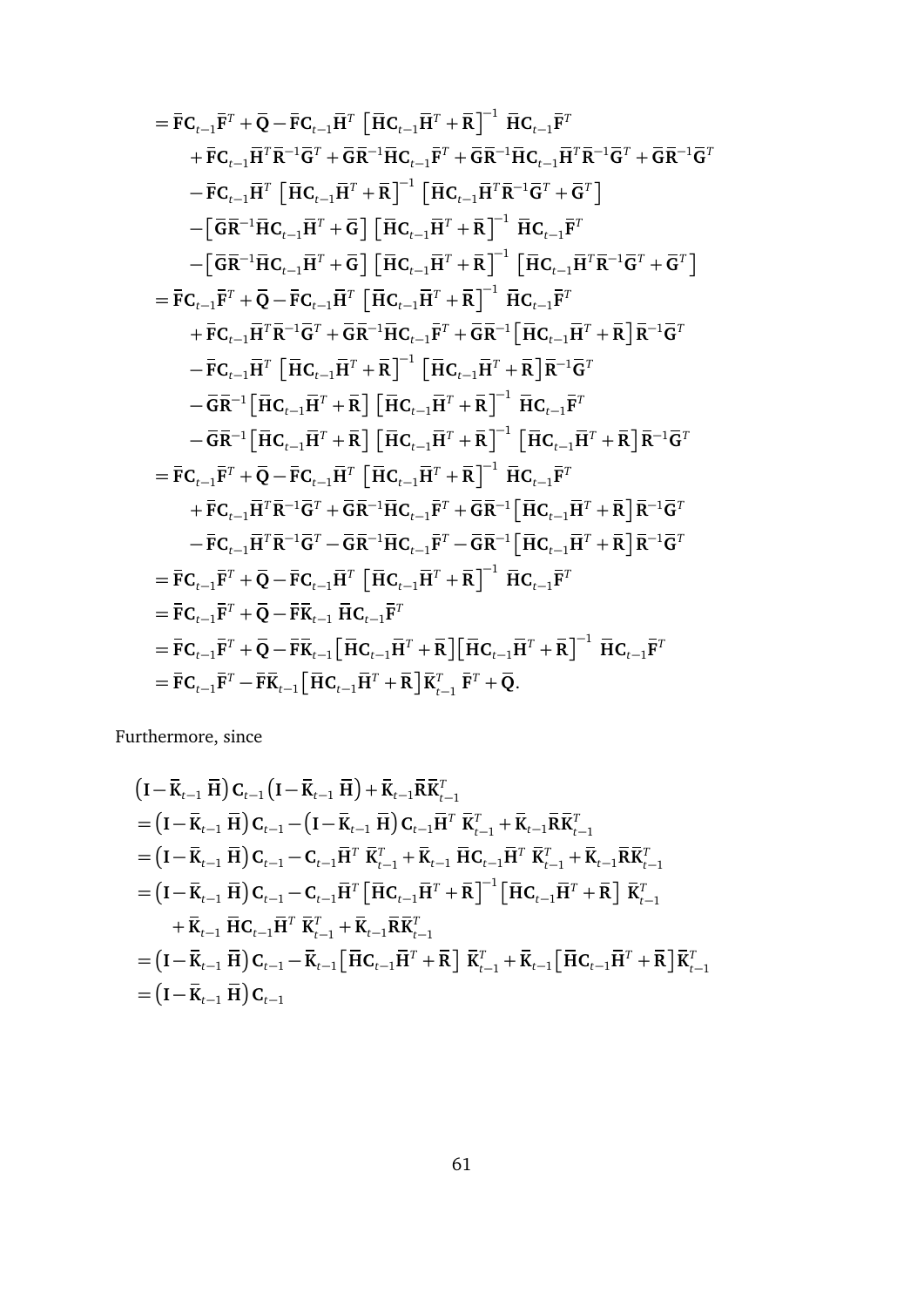we can also state that

$$
C_{t} = \bar{F}C_{t-1}\bar{F}^{T} - \bar{F}\bar{K}_{t-1} \left[\bar{H}C_{t-1}\bar{H}^{T} + \bar{R}\right]\bar{K}_{t-1}^{T} \bar{F}^{T} + \bar{Q}
$$
  
\n
$$
= \bar{F}\left[C_{t-1} - \bar{K}_{t-1}\left[\bar{H}C_{t-1}\bar{H}^{T} + \bar{R}\right]\bar{K}_{t-1}^{T}\right]\bar{F}^{T} + \bar{Q}
$$
  
\n
$$
= \bar{F}\left[C_{t-1} - \bar{K}_{t-1}\left[\bar{H}C_{t-1}\bar{H}^{T} + \bar{R}\right]\left[\bar{H}C_{t-1}\bar{H}^{T} + \bar{R}\right]^{-1}\bar{H}\bar{C}_{t-1}\right]\bar{F}^{T} + \bar{Q}
$$
  
\n
$$
= \bar{F}\left[\left(I - \bar{K}_{t-1}\bar{H}\right)\bar{C}_{t-1}\right]\bar{F}^{T} + \bar{Q}
$$
  
\n
$$
= \bar{F}\left[\left(I - \bar{K}_{t-1}\bar{H}\right)C_{t-1}\left(I - \bar{K}_{t-1}\bar{H}\right) + \bar{K}_{t-1}\bar{R}\bar{K}_{t-1}^{T}\right]\bar{F}^{T} + \bar{Q}
$$
  
\n
$$
= \left[\bar{F}\left(I - \bar{K}_{t-1}\bar{H}\right)\right]C_{t-1}\left[\bar{F}\left(I - \bar{K}_{t-1}\bar{H}\right)\right]^{T} + \left(\bar{F}\bar{K}_{t-1}\right)\bar{R}\left(\bar{F}\bar{K}_{t-1}\right)^{T} + \bar{Q}.
$$

Finally, [\(LE.1a\)](#page-60-3) and [\(LE.1b\)](#page-60-0) follow from the fact that

$$
\overline{Q} = Q - \overline{G} \overline{R}^{-1} \overline{G}^{T}
$$
\n
$$
= Q - QH^{T} (L_{z}^{y} \Sigma (L_{z}^{y})^{T})^{-1} HQ
$$
\n
$$
= \begin{bmatrix} \Sigma & 0 \\ 0 & 0 \end{bmatrix} - \begin{bmatrix} \Sigma & 0 \\ 0 & 0 \end{bmatrix} \begin{bmatrix} (L_{z}^{y})^{T} \\ (L_{z}^{y})^{T} \end{bmatrix} (L_{z}^{y} \Sigma (L_{z}^{y})^{T})^{-1} [L_{z}^{y} L_{x}^{y}] \begin{bmatrix} \Sigma & 0 \\ 0 & 0 \end{bmatrix}
$$
\n
$$
= \begin{bmatrix} \Sigma & 0 \\ 0 & 0 \end{bmatrix} - \begin{bmatrix} \Sigma (L_{z}^{y})^{T} \\ 0 \end{bmatrix} (L_{z}^{y} \Sigma (L_{z}^{y})^{T})^{-1} [L_{z}^{y} \Sigma 0]
$$
\n
$$
= \begin{bmatrix} \Sigma & 0 \\ 0 & 0 \end{bmatrix} - \begin{bmatrix} \Sigma (L_{z}^{y})^{T} (L_{z}^{y} \Sigma (L_{z}^{y})^{T})^{-1} L_{z}^{y} \Sigma 0 \\ 0 & 0 \end{bmatrix}
$$
\n
$$
= \begin{bmatrix} \Sigma & 0 \\ 0 & 0 \end{bmatrix} - \begin{bmatrix} \Sigma (L_{z}^{y})^{T} ((L_{z}^{y})^{-1})^{T} \Sigma^{-1} (L_{z}^{y})^{-1} L_{z}^{y} \Sigma 0 \\ 0 & 0 \end{bmatrix}
$$
\n
$$
= \begin{bmatrix} \Sigma & 0 \\ 0 & 0 \end{bmatrix} - \begin{bmatrix} \Sigma & 0 \\ 0 & 0 \end{bmatrix}
$$
\n
$$
= 0.
$$

 $\Box$ 

Using [\(LE.1b\)](#page-60-0) it becomes obvious, that  $C^* = 0$  is a fixed point to the ricatti equation de-scribed by [\(9b\)](#page-13-2), so that for  $C_0 = C^*$  we may state that  $C_t = C^*$  for all  $t \in \mathbb{N}$ . In the following proposition, we will further provide sufficient conditions under which the sequence  $\{{\bf C}\}_{t}^N$ *t*=0 converges to this fixed point as *t* goes to infinity.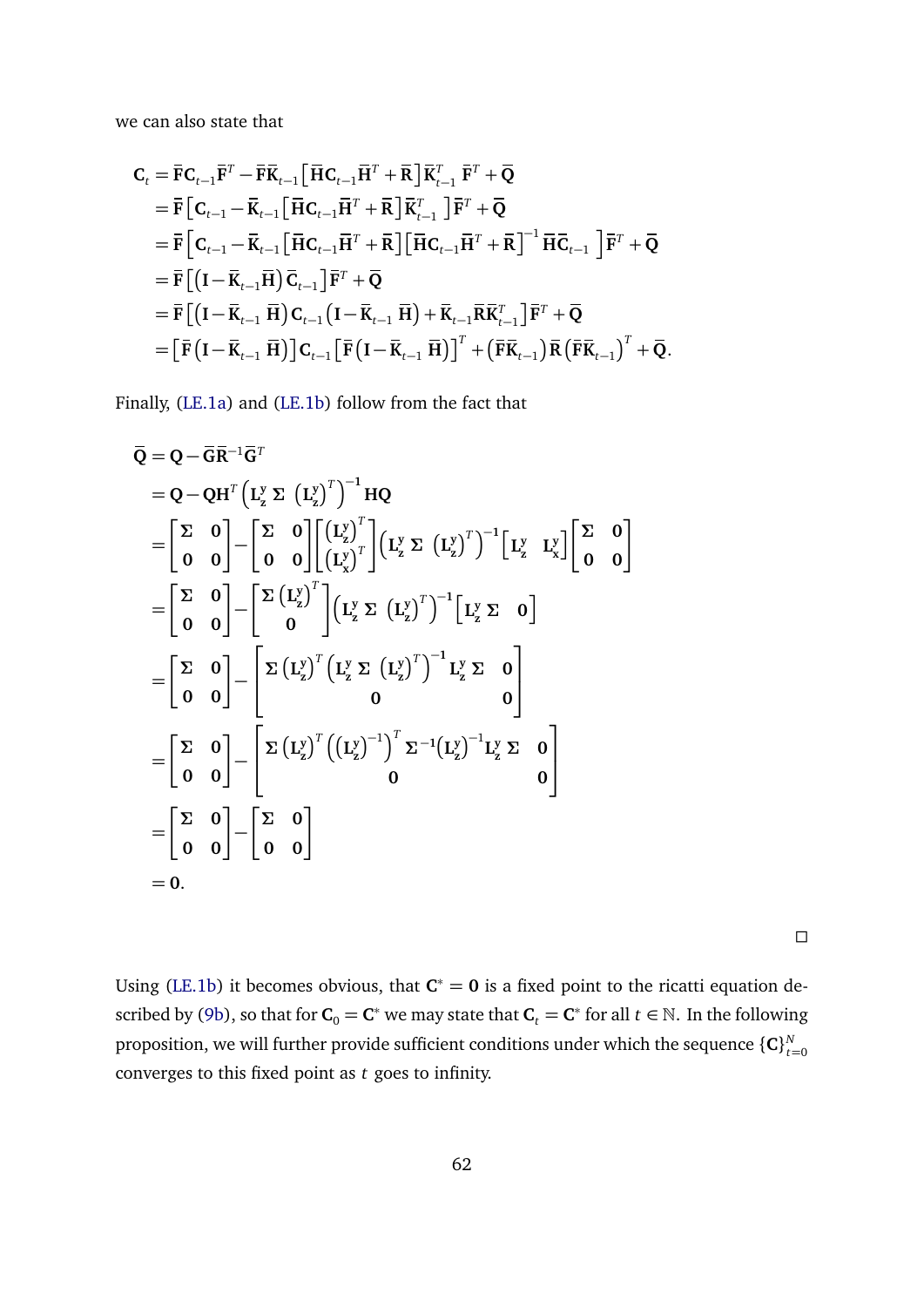<span id="page-63-0"></span>**Proposition E.1** *Suppose the matrix*  $\mathbf{C}_0 = \mathbf{C}_0^T$  $v_0^T \in \mathbb{R}^{n_w \times n_w}$  with

$$
\mathbf{x}^T \mathbf{C}_0 \mathbf{x} \geq \mathbf{0}, \quad \mathbf{x} \in \mathbb{R}^{n_w}, \mathbf{x} \neq \mathbf{0},
$$

is an arbitrary initialization to the sequence  $\{\mathbf{C}_t\}_{t:}^{N}$ *t*=0 *determined by* [\(9b\)](#page-13-2)*. Further, suppose that all eigenvalues of the matrix*  $Z_2 = L_x^x - L_z^x$  $\frac{x}{z}$ **L** $\frac{y}{z}$  $\left(\frac{y}{z}\right)^{-1} L_{x}^{y}$ **x** *lie strictly within the unit circle. Then the sequence of matrices defined in eq. [\(9b\)](#page-13-2) converges to* **C** ∗

$$
\lim_{t\to\infty} \mathbf{C}_t = \mathbf{C}^*, \quad \text{with } \mathbf{C}^* = \mathbf{0}.
$$

## **Proof:**

To proof Proposition [E.1](#page-63-0) we will first show that **F** has the same set of non-zero eigenvalues as the matrix  $L_x^x - L_z^x$  $\frac{x}{z}$ **L** $\frac{y}{z}$  $\left[ \frac{y}{z} \right)^{-1} \mathbf{L}_{\mathbf{x}}^{y}$ **y**. To see this, let us define the matrices  $\mathbf{T} \in \mathbb{R}^{n_w \times n_w}$  and  $\mathbf{Z} \in \mathbb{R}^{n_w \times n_w}$  as

$$
T := \begin{pmatrix} 0 & -(\mathbf{L}_{z}^{y})^{-1} \mathbf{L}_{x}^{y} \\ 0 & I \end{pmatrix} \quad \text{and} \quad Z := \begin{pmatrix} 0 & Z_{1} \\ 0 & Z_{2} \end{pmatrix},
$$

with

$$
\mathbf{Z}_1 := -\Pi \left( \mathbf{L}_{\mathbf{z}}^{\mathbf{y}} \right)^{-1} \mathbf{L}_{\mathbf{x}}^{\mathbf{y}} \hspace{1.5cm} \text{and} \hspace{1.5cm} \mathbf{Z}_2 := \mathbf{L}_{\mathbf{x}}^{\mathbf{x}} - \mathbf{L}_{\mathbf{z}}^{\mathbf{x}} \left( \mathbf{L}_{\mathbf{z}}^{\mathbf{y}} \right)^{-1} \mathbf{L}_{\mathbf{x}}^{\mathbf{y}}.
$$

It follows from the definition of **F** that

$$
\bar{F} = F - \bar{G}\bar{R}^{-1}\bar{H}
$$
\n
$$
= F - QH^{T} (L_{z}^{y} \Sigma L_{z}^{y^{T}})^{-1} HF
$$
\n
$$
= (I - QH^{T} ( \Sigma L_{z}^{y^{T}})^{-1} (L_{z}^{y})^{-1} H)F
$$
\n
$$
= ((\begin{pmatrix} I & 0 \\ 0 & I \end{pmatrix} - (\begin{pmatrix} \Sigma & 0 \\ 0 & 0 \end{pmatrix} (\begin{pmatrix} L_{z}^{y^{T}} \\ L_{x}^{y^{T}} \end{pmatrix} (\Sigma L_{z}^{y^{T}})^{-1} (L_{z}^{y})^{-1} (L_{z}^{y} L_{x}^{y})F
$$
\n
$$
= ((\begin{pmatrix} I & 0 \\ 0 & I \end{pmatrix} - (\begin{pmatrix} \Sigma L_{z}^{y^{T}} \\ 0 \end{pmatrix} (\Sigma L_{z}^{y^{T}})^{-1} (I (L_{z}^{y})^{-1} L_{x}^{y})F
$$
\n
$$
= ((\begin{pmatrix} I & 0 \\ 0 & I \end{pmatrix} - (\begin{pmatrix} I \\ 0 \end{pmatrix} (I (L_{z}^{y})^{-1} L_{x}^{y})F
$$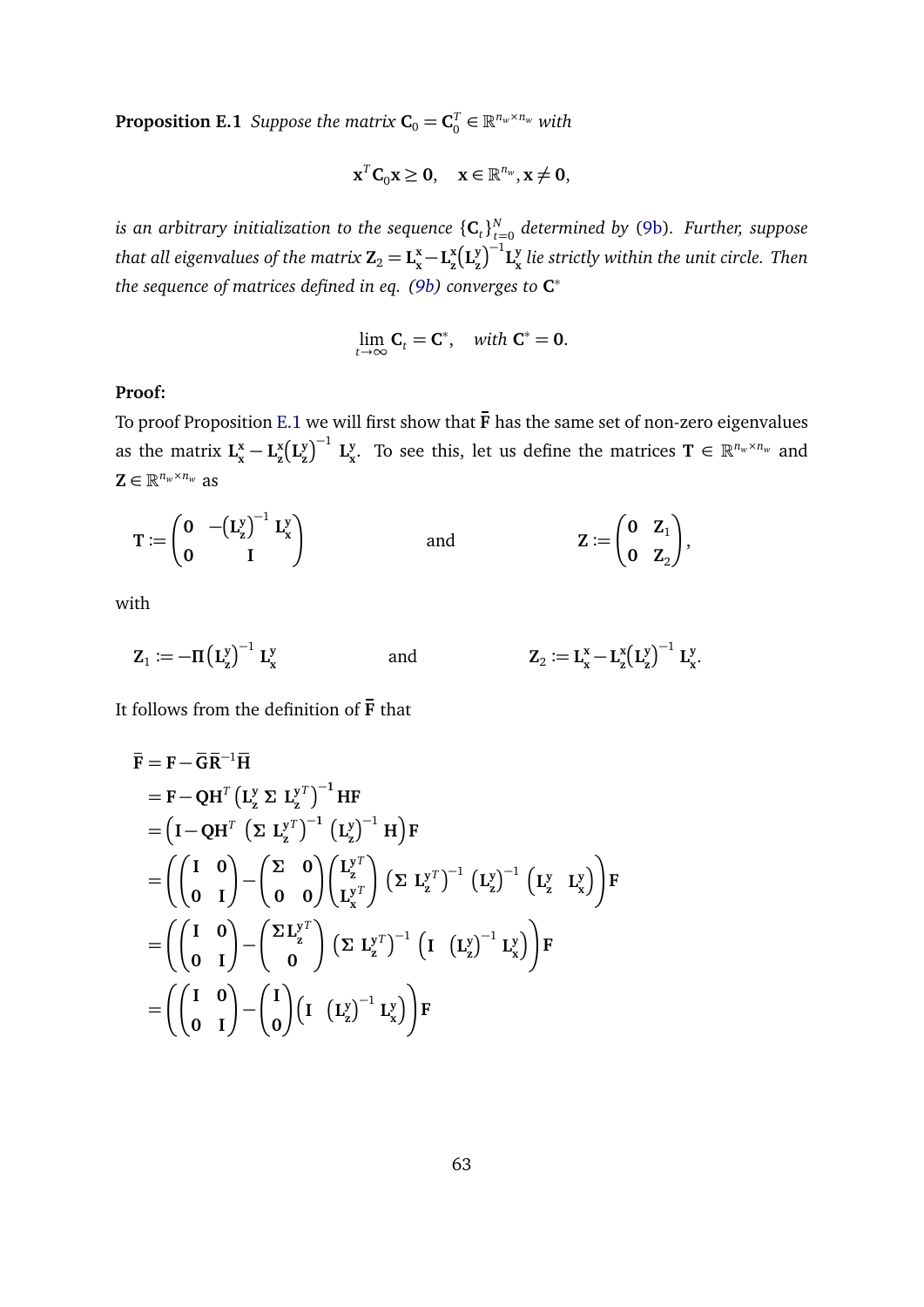$$
= \left( \begin{pmatrix} I & 0 \\ 0 & I \end{pmatrix} - \begin{pmatrix} I & \left( L_z^y \right)^{-1} L_x^y \\ 0 & 0 \end{pmatrix} \right) F
$$

$$
= \begin{pmatrix} 0 & -\left( L_z^y \right)^{-1} L_x^y \\ 0 & I \end{pmatrix} F
$$

$$
= TF.
$$

Furthermore we may write

$$
FT = \begin{pmatrix} \Pi & 0 \\ L_z^x & L_x^x \end{pmatrix} \begin{pmatrix} 0 & -(L_z^y)^{-1} & L_x^y \\ 0 & I \end{pmatrix}
$$

$$
= \begin{pmatrix} 0 & -\Pi (L_z^y)^{-1} & L_x^y \\ 0 & L_x^x - L_z^x (L_z^y)^{-1} & L_x^y \end{pmatrix}
$$

$$
= Z.
$$

Since **T** and **F** are both square matrices,  $\bar{F} = TF$  and  $Z = FT$  share the same set of eigenvalues.[19](#page-0-0) Further, since **Z** is an upper block-triangular matrix, where the diagonal-blocks are **0** and  $\mathbf{Z}_2$ ,  $\overline{\mathbf{F}}$  and  $\overline{\mathbf{Z}}$  share the same set of non-zeros eigenvalues as  $\mathbf{Z}_2 = \mathbf{L}_{\mathbf{x}}^{\mathbf{x}} - \mathbf{L}_{\mathbf{z}}^{\mathbf{x}}$  $\frac{x}{z}$ **L** $\frac{y}{z}$  $\left(\frac{y}{z}\right)^{-1}$  **L**<sup>y</sup><sub>x</sub> **x** .

In the next step we define a matrix sequence  $\{C_t^{(0)}\}_{t=1}^N$  with  $C_0^{(0)} = C_0$  and

$$
\mathbf{C}_t^{(0)} = \bar{\mathbf{F}} \mathbf{C}_{t-1}^{(0)} \bar{\mathbf{F}}^T, \qquad \forall t = 1, 2..., N.
$$

If we now can state for some  $t = 1, 2, \dots, N$  that

<span id="page-64-0"></span>
$$
0 \leq \mathbf{x}^T \mathbf{C}_{t-1} \mathbf{x} \leq \mathbf{x}^T \mathbf{C}_{t-1}^{(0)} \mathbf{x}, \quad \mathbf{x} \in \mathbb{R}^{n_w}, \mathbf{x} \neq \mathbf{0},
$$
\n(E.34)

we may use Lemma [E.1](#page-60-1) to write

$$
0 \leq \mathbf{x}^{T} \left[ \bar{\mathbf{F}} \left( \mathbf{I} - \bar{\mathbf{K}}_{t-1} \ \bar{\mathbf{H}} \right) \right] \mathbf{C}_{t-1} \left[ \bar{\mathbf{F}} \left( \mathbf{I} - \bar{\mathbf{K}}_{t-1} \ \bar{\mathbf{H}} \right) \right]^{T} \mathbf{x} + \mathbf{x}^{T} \left( \bar{\mathbf{F}} \bar{\mathbf{K}}_{t-1} \right) \bar{\mathbf{R}} \left( \bar{\mathbf{F}} \bar{\mathbf{K}}_{t-1} \right)^{T} \mathbf{x} \n= \mathbf{x}^{T} \mathbf{C}_{t} \mathbf{x} \n= \mathbf{x}^{T} \bar{\mathbf{F}} \mathbf{C}_{t-1} \bar{\mathbf{F}}^{T} \mathbf{x} - \mathbf{x}^{T} \bar{\mathbf{F}} \bar{\mathbf{K}}_{t-1} \left[ \bar{\mathbf{H}} \mathbf{C}_{t-1} \bar{\mathbf{H}}^{T} + \bar{\mathbf{R}} \right] \bar{\mathbf{K}}_{t-1}^{T} \ \bar{\mathbf{F}}^{T} \mathbf{x} \n\leq \mathbf{x}^{T} \bar{\mathbf{F}} \mathbf{C}_{t-1} \bar{\mathbf{F}}^{T} \mathbf{x} \leq \mathbf{x}^{T} \bar{\mathbf{F}} \mathbf{C}_{t-1}^{(0)} \bar{\mathbf{F}}^{T} \mathbf{x} = \mathbf{x}^{T} \mathbf{C}_{t}^{(0)} \mathbf{x}.
$$

<sup>&</sup>lt;sup>19</sup>See Theorem 6.12 by [Searle and Khuri](#page-42-4) [\(2017,](#page-42-4) pp. 140).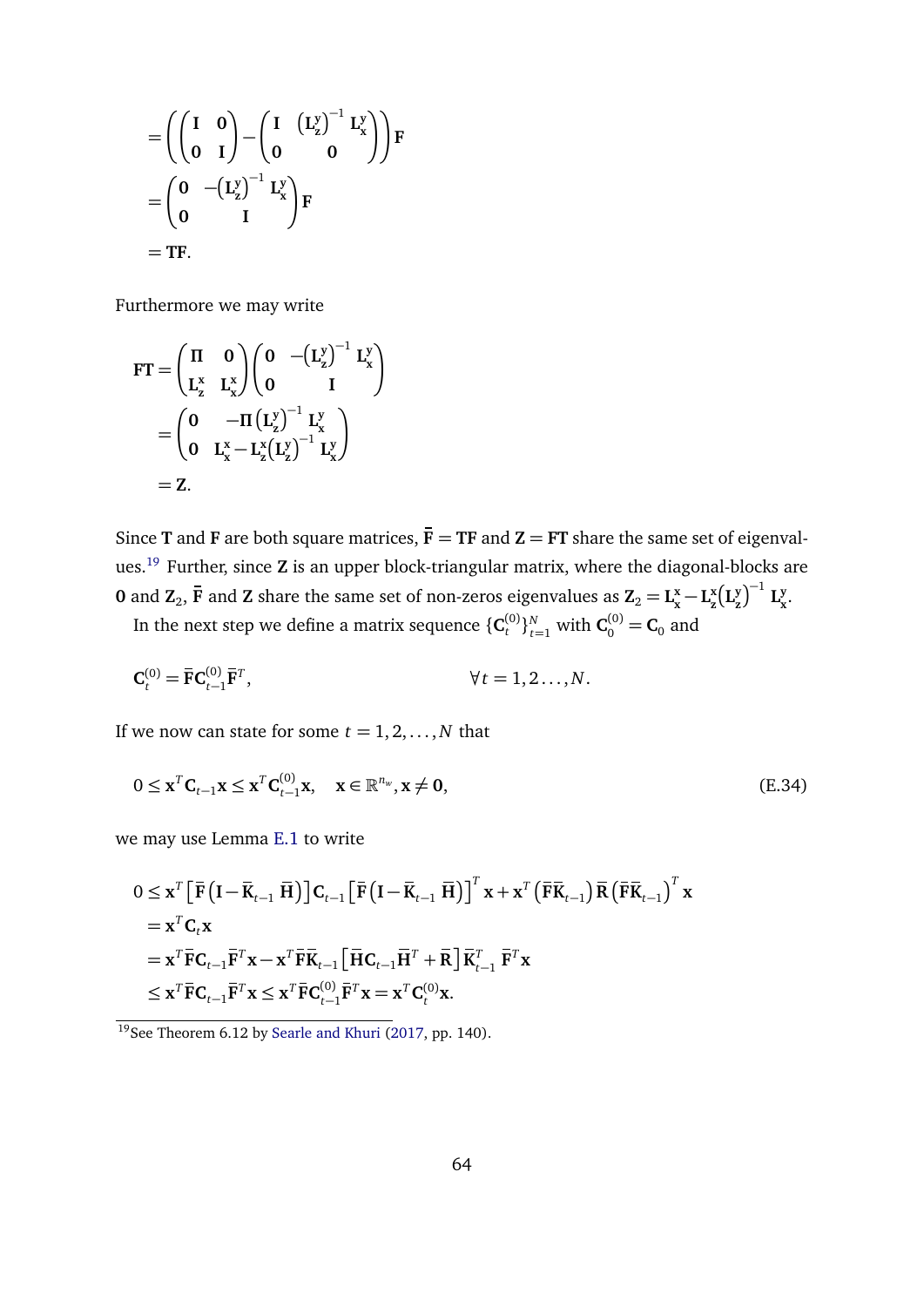Thus, since  $(E.34)$  holds for  $t = 1$  it follows inductively that

$$
0 \leq \mathbf{x}^T \mathbf{C}_t \mathbf{x} \leq \mathbf{x}^T \mathbf{C}_t^{(0)} \mathbf{x}, \quad \mathbf{x} \in \mathbb{R}^{n_w}, \mathbf{x} \neq \mathbf{0}, \forall t = 1, 2, ..., N.
$$

Furthermore, we may state that

$$
0 \leq \lim_{t \to \infty} \mathbf{x}^T \mathbf{C}_t \mathbf{x} \leq \lim_{t \to \infty} \mathbf{x}^T \mathbf{C}_t^{(0)} \mathbf{x} = \lim_{t \to \infty} \mathbf{x}^T \overline{\mathbf{F}}^t \ \mathbf{C}_0^{(0)} \big(\overline{\mathbf{F}}^t\big)^T \mathbf{x} = 0, \quad \mathbf{x} \in \mathbb{R}^{n_w}, \mathbf{x} \neq \mathbf{0},
$$

since all eigenvalues of  $\mathbb{Z}_2$  and therefore all eigenvalues of  $\bar{\mathbf{F}}$  are strictly within the unit circle. This means that

$$
\lim_{t\to\infty}\mathbf{x}^T\mathbf{C}_t\mathbf{x}=0, \quad \forall \mathbf{x}\in\mathbb{R}^{n_w}, \mathbf{x}\neq\mathbf{0},
$$

and thus that

$$
\lim_{t\to\infty} \mathbf{C}_t = \mathbf{C}^* = \mathbf{0},
$$

since  $C^* = 0$  is the only symmetric matrix satisfying

$$
\mathbf{x}^T \mathbf{C}^* \mathbf{x} = 0, \quad \forall \ \mathbf{x} \in \mathbb{R}^{n_w}, \mathbf{x} \neq \mathbf{0}.
$$

This completes the proof.<sup>[20](#page-0-0)</sup>

 $\Box$ 

Additionally we may show that under the preconditions of Propositions [E.1](#page-63-0) the solution  $C_* = 0$  is the unique stabilizing of the discrete ricatti equation [\(LE.1b\)](#page-60-0). To see this, note that by definition any solution  $C_+$  to [\(LE.1b\)](#page-60-0) is called the stabilizing solution to (LE.1b), if all eigenvalues of the matrix

$$
\tilde{\mathbf{F}} = \bar{\mathbf{F}} \left( \mathbf{I} - \mathbf{C}_{+} \bar{\mathbf{H}}^{T} \left[ \bar{\mathbf{H}} \mathbf{C}_{+} \bar{\mathbf{H}}^{T} + \bar{\mathbf{R}} \right]^{-1} \bar{\mathbf{H}} \right)
$$
(E.35)

are strictly inside the unit circle. Thus,  $C_* = 0$  is a stabilizing solution to [\(LE.1b\)](#page-60-0) if all eigenvalues of **F** (or equivalently if all eigenvalues of  $\mathbf{Z}_2$ ) are inside the unit circle. As shown by [De Souza et al.](#page-38-11) [\(1986,](#page-38-11) Theorems 3.2 C), 4.1 A)) the existence of a stabilizing solution ensures an exponentially fast convergence to this solution. Further, as discussed

 $\frac{1}{20}$ Note that some arguments for this proof are borrowed from [\(Hamilton,](#page-39-5) [1994,](#page-39-5) Chapter 13).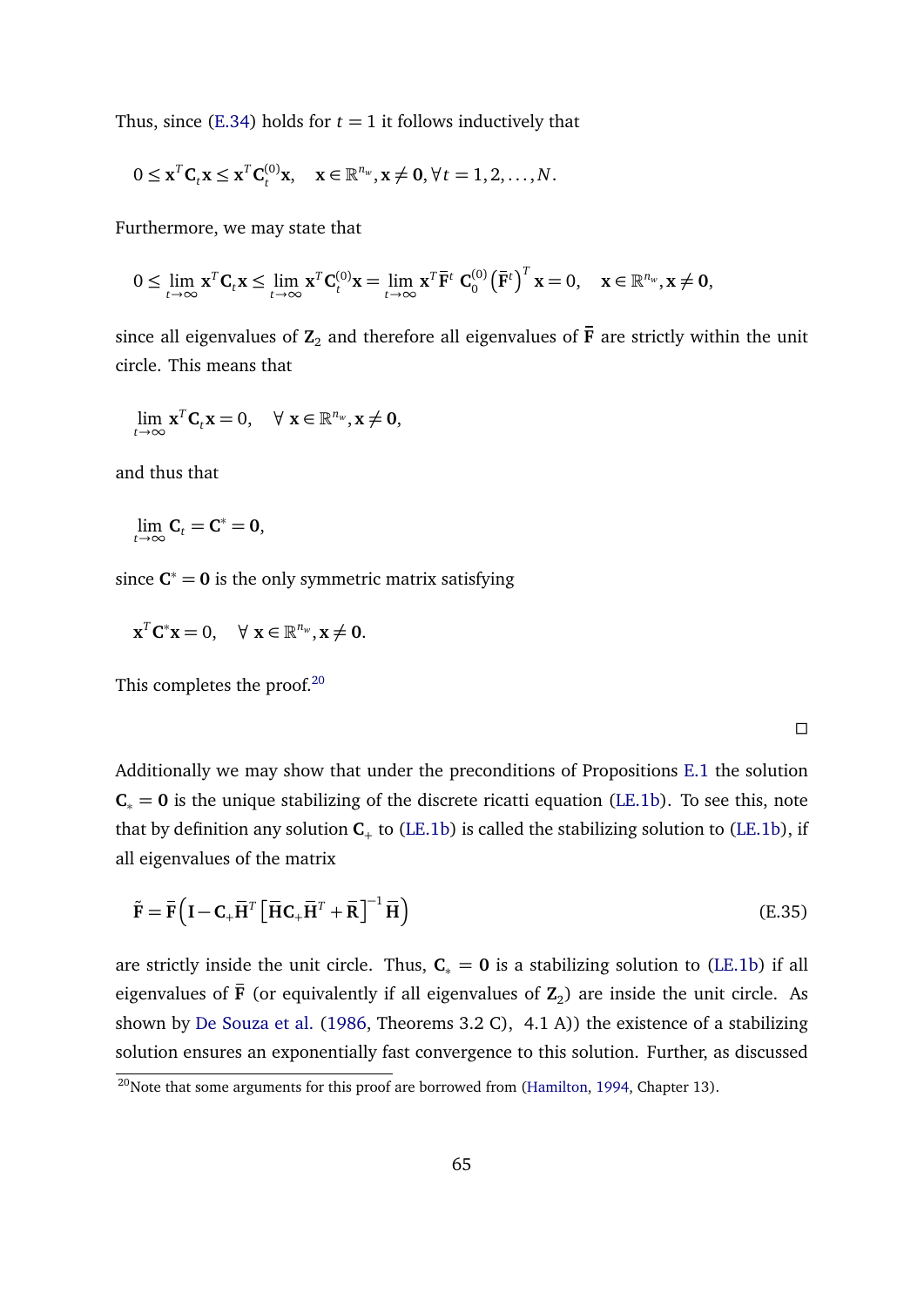by [Harvey](#page-40-12) [\(1990,](#page-40-12) pp. 129) exponentially fast convergence is essential, since this ensures that the consistency of the ML estimator do not depend on the filter's initialization.

## E.2 Derivation of the conditional log-likelihood  $L_C$

To derive equations [\(13\)](#page-14-1), [\(3a\)](#page-9-4) and [\(3a\)](#page-9-4) used for determining the conditional log-likelihood (i.e.,  $\mathbf{w}_0 = \mathbf{0}$  and  $\mathbf{w}_t = \boldsymbol{\mu}_t$ ,  $\forall t = 1, 2, ..., N$ ), recall that we assumed the matrix  $\mathbf{L}_\mathbf{z}^{\mathbf{y}}$ **z** to be non-singular. Thus [\(3a\)](#page-9-4) and [\(3a\)](#page-9-4) follow directly from [\(2a\)](#page-9-0) and [\(2c\)](#page-9-1) as

$$
z_{t} = (L_{z}^{y})^{-1} (y_{t} - L_{x}^{y} x_{t}),
$$
  
\n
$$
x_{t} = L_{z}^{x} z_{t-1} + L_{x}^{x} x_{t-1}
$$
  
\n
$$
= L_{z}^{x} (L_{z}^{y})^{-1} (y_{t-1} - L_{x}^{y} x_{t-1}) + L_{x}^{x} x_{t-1}
$$
  
\n
$$
= L_{z}^{x} (L_{z}^{y})^{-1} y_{t-1} + (L_{x}^{x} - L_{z}^{x} (L_{z}^{y})^{-1} L_{x}^{y}) x_{t-1}, \quad x_{0} = 0, y_{0} = H w_{0} = 0, \forall t = 1, 2, ..., N.
$$

Furthermore, since

$$
\mathbf{y}_{t} - \mathbf{H} \mathbf{F} \mathbf{w}_{t-1} = \mathbf{H} \mathbf{w}_{t} - \mathbf{H} \mathbf{F} \mathbf{w}_{t-1} = \mathbf{H} (\mathbf{w}_{t} - \mathbf{F} \mathbf{w}_{t-1}) = \mathbf{H} \mathbf{v}_{t} = (\mathbf{L}_{\mathbf{z}}^{y} \ \mathbf{L}_{\mathbf{x}}^{y}) \begin{pmatrix} \epsilon_{t} \\ \mathbf{0} \end{pmatrix} = \mathbf{L}_{\mathbf{z}}^{y} \epsilon_{t}
$$
\n
$$
= \mathbf{L}_{\mathbf{z}}^{y} (\mathbf{z}_{t} - \mathbf{\Pi} \mathbf{z}_{t-1}),
$$
\n
$$
\mathbf{H} \mathbf{Q} \mathbf{H}^{T} = (\mathbf{L}_{\mathbf{z}}^{y} \ \mathbf{L}_{\mathbf{x}}^{y}) \begin{pmatrix} \Sigma & \mathbf{0} \\ \mathbf{0} & \mathbf{0} \end{pmatrix} \begin{pmatrix} (\mathbf{L}_{\mathbf{z}}^{y})^{T} \\ (\mathbf{L}_{\mathbf{x}}^{y})^{T} \end{pmatrix} = (\mathbf{L}_{\mathbf{z}}^{y} \mathbf{\Sigma} \ \mathbf{0}) \begin{pmatrix} (\mathbf{L}_{\mathbf{z}}^{y})^{T} \\ (\mathbf{L}_{\mathbf{x}}^{y})^{T} \end{pmatrix}
$$
\n
$$
= \mathbf{L}_{\mathbf{z}}^{y} \mathbf{\Sigma} (\mathbf{L}_{\mathbf{z}}^{y})^{T},
$$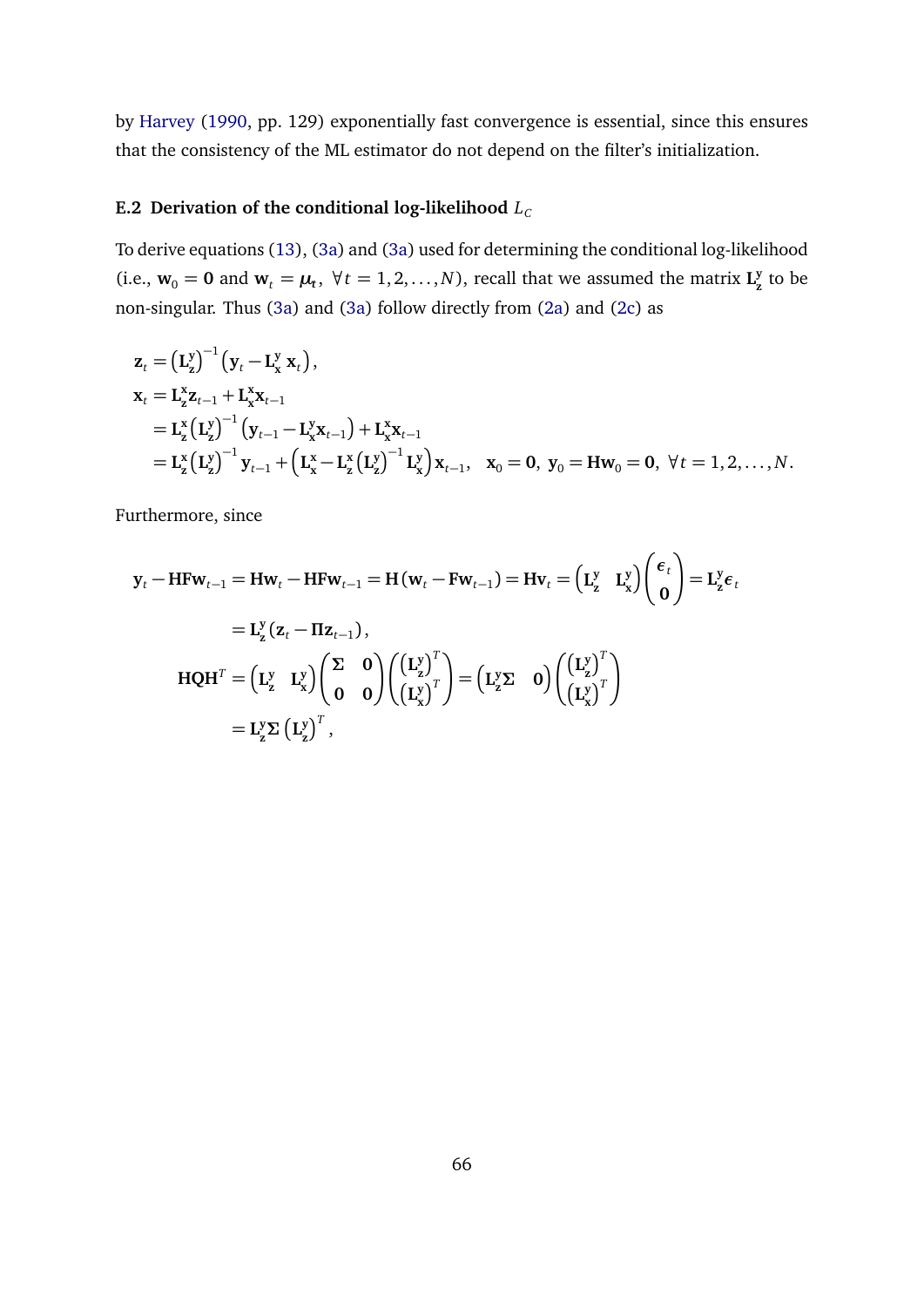we receive the conditional log-likelihood

$$
L_{C} = \sum_{t=1}^{N} \ln |\mathbf{HQH}^{T}| + (\mathbf{y}_{t} - \mathbf{H}\mathbf{Fw}_{t-1})^{T} (\mathbf{HQH}^{T})^{-1} (\mathbf{y}_{t} - \mathbf{H}\mathbf{Fw}_{t-1})
$$
  
\n
$$
= \sum_{t=1}^{N} \ln |\mathbf{L}_{z}^{y} \Sigma (\mathbf{L}_{z}^{y})^{T}| + (\mathbf{L}_{z}^{y} (\mathbf{z}_{t} - \mathbf{H}\mathbf{z}_{t-1}))^{T} (\mathbf{L}_{z}^{y} \Sigma (\mathbf{L}_{z}^{y})^{T})^{-1} (\mathbf{L}_{z}^{y} (\mathbf{z}_{t} - \mathbf{H}\mathbf{z}_{t-1}))
$$
  
\n
$$
= \sum_{t=1}^{N} \ln |\mathbf{L}_{z}^{y} \Sigma (\mathbf{L}_{z}^{y})^{T}| + (\mathbf{z}_{t} - \mathbf{H}\mathbf{z}_{t-1})^{T} (\mathbf{L}_{z}^{y})^{T} (\mathbf{L}_{z}^{y} \Sigma (\mathbf{L}_{z}^{y})^{T})^{-1} \mathbf{L}_{z}^{y} (\mathbf{z}_{t} - \mathbf{H}\mathbf{z}_{t-1})
$$
  
\n
$$
= \sum_{t=1}^{N} \ln |\mathbf{L}_{z}^{y} \Sigma (\mathbf{L}_{z}^{y})^{T}| + (\mathbf{z}_{t} - \mathbf{H}\mathbf{z}_{t-1})^{T} \Sigma^{-1} (\mathbf{z}_{t} - \mathbf{H}\mathbf{z}_{t-1})
$$
  
\n
$$
= N \ln |\mathbf{L}_{z}^{y} \Sigma (\mathbf{L}_{z}^{y})^{T}| + \sum_{t=1}^{N} (\mathbf{z}_{t} - \mathbf{H}\mathbf{z}_{t-1})^{T} \Sigma^{-1} (\mathbf{z}_{t} - \mathbf{H}\mathbf{z}_{t-1})
$$
  
\n
$$
= N \ln |\mathbf{L}_{z}^{y} \Sigma (\mathbf{L}_{z}^{y})^{T}| + \sum_{t=1}^{N} \text{tr}((\mathbf{z}_{t} - \mathbf{H}\mathbf{z}_{t-1})(\mathbf{z}_{t} - \mathbf{H}\mathbf{z}_{t-1})^{T} \Sigma^{-1})
$$
  
\n
$$
=
$$

as defined in [\(13\)](#page-14-1). Finally, differentiation of [\(13\)](#page-14-1) yields

<span id="page-67-0"></span>
$$
\frac{\partial L_{C}}{\partial \Sigma} = N \frac{\partial \ln \left| \mathbf{L}_{z}^{y} \Sigma \left( \mathbf{L}_{z}^{y} \right)^{T} \right| + \text{tr} \left( \left( \frac{1}{N} \sum_{t=1}^{N} (\mathbf{z}_{t} - \mathbf{\Pi} \mathbf{z}_{t-1}) (\mathbf{z}_{t} - \mathbf{\Pi} \mathbf{z}_{t-1})^{T} \right) \Sigma^{-1} \right)}{\partial \Sigma}
$$
\n
$$
= N \frac{\partial \ln \left| \mathbf{L}_{z}^{y} \Sigma \left( \mathbf{L}_{z}^{y} \right)^{T} \right|}{\partial \Sigma} + N \frac{\partial \text{tr} \left( \left( \frac{1}{N} \sum_{t=1}^{N} (\mathbf{z}_{t} - \mathbf{\Pi} \mathbf{z}_{t-1}) (\mathbf{z}_{t} - \mathbf{\Pi} \mathbf{z}_{t-1})^{T} \right) \Sigma^{-1} \right)}{\partial \Sigma}
$$
\n
$$
= N \frac{\partial \ln \left| \mathbf{L}_{z}^{y} \right|}{\partial \Sigma} + N \frac{\partial \ln |\Sigma|}{\partial \Sigma} + N \frac{\partial \ln \left| (\mathbf{L}_{z}^{y})^{T} \right|}{\partial \Sigma} + N \frac{\partial \text{tr} \left( \left( \frac{1}{N} \sum_{t=1}^{N} (\mathbf{z}_{t} - \mathbf{\Pi} \mathbf{z}_{t-1}) (\mathbf{z}_{t} - \mathbf{\Pi} \mathbf{z}_{t-1})^{T} \right) \Sigma^{-1} \right)}{\partial \Sigma}
$$
\n
$$
= N \frac{\partial \ln |\Sigma|}{\partial \Sigma} + N \frac{\partial \text{tr} \left( \left( \frac{1}{N} \sum_{t=1}^{N} (\mathbf{z}_{t} - \mathbf{\Pi} \mathbf{z}_{t-1}) (\mathbf{z}_{t} - \mathbf{\Pi} \mathbf{z}_{t-1})^{T} \right) \Sigma^{-1} \right)}{\partial \Sigma}
$$
\n
$$
= N \left( \Sigma^{T} \right)^{-1} - N \left( \Sigma \left( \frac{1}{N} \sum_{t=1}^{N} (\mathbf{z}_{t} - \mathbf{\Pi} \mathbf{z}_{t-1}) (\mathbf{z}_{t} - \mathbf{\Pi} \mathbf{z}_{t-1})^{T} \right) \Sigma \right)^{
$$